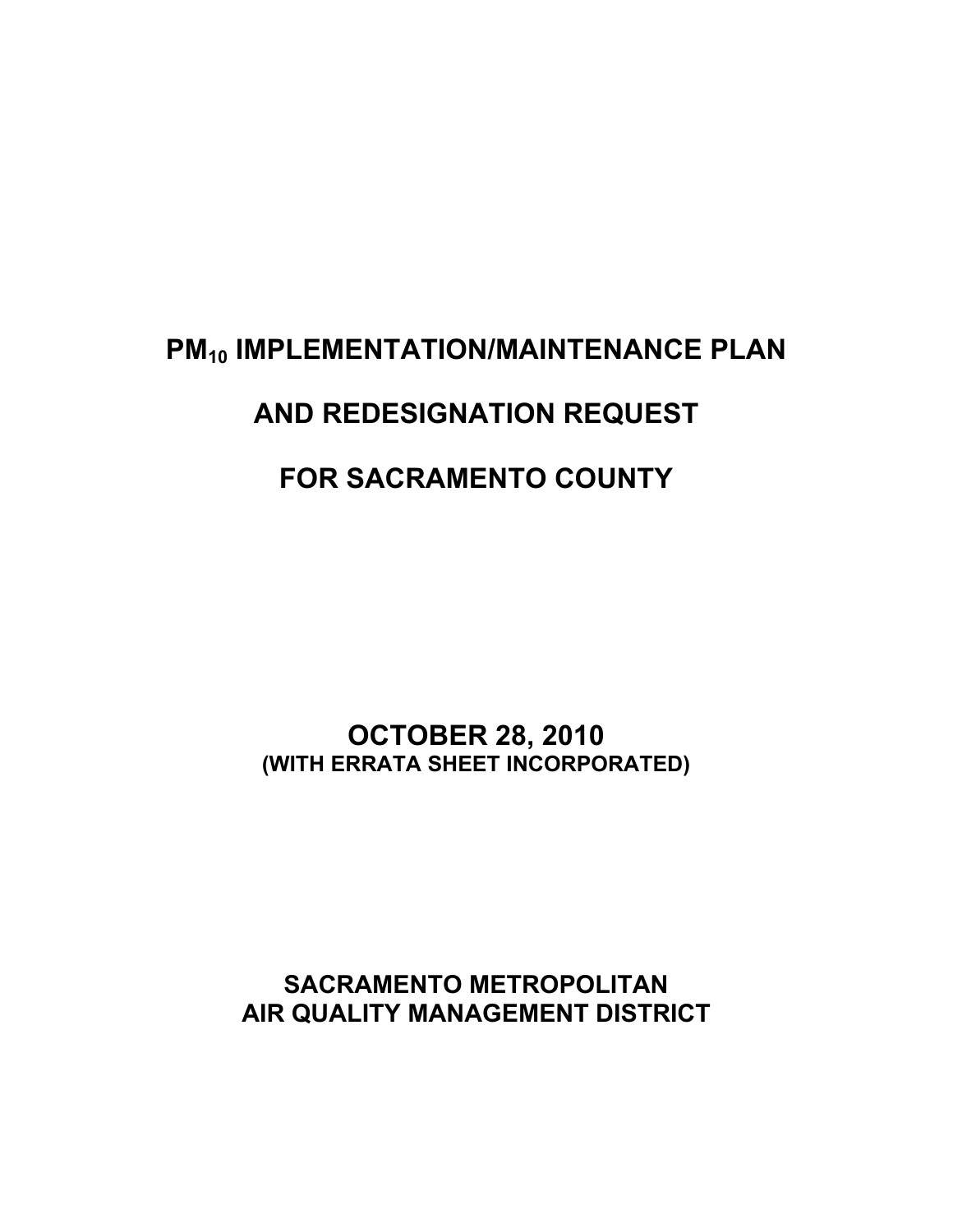# **PM<sub>10</sub> IMPLEMENTATION/MAINTENANCE PLAN**

# **AND REDESIGNATION REQUEST**

# **FOR SACRAMENTO COUNTY**

# **OCTOBER 28, 2010 (WITH ERRATA SHEET INCORPORATED)**

**Prepared by:** 

**Sacramento Metropolitan Air Quality Management District 777 12th Street, Third Floor Sacramento, CA 95814-1908 (916) 874-4800 http://www.airquality.org** 

| <b>Principal Authors:</b> | <b>Bruce Katayama, Associate Air Quality Planner</b><br>Janice Lam, Statistician<br><b>Steven Lau, Associate Air Quality Planner</b><br>Hao Quinn, Associate Air Quality Engineer<br>Karen Taylor, Assistant Air Quality Engineer |  |  |
|---------------------------|-----------------------------------------------------------------------------------------------------------------------------------------------------------------------------------------------------------------------------------|--|--|
| <b>Reviewed by:</b>       | <b>Charles Anderson, Program Coordinator</b>                                                                                                                                                                                      |  |  |
| Approved by:              | <b>Brigette Tollstrup, Division Manager</b>                                                                                                                                                                                       |  |  |

 **Larry Greene, Executive Director/APCO**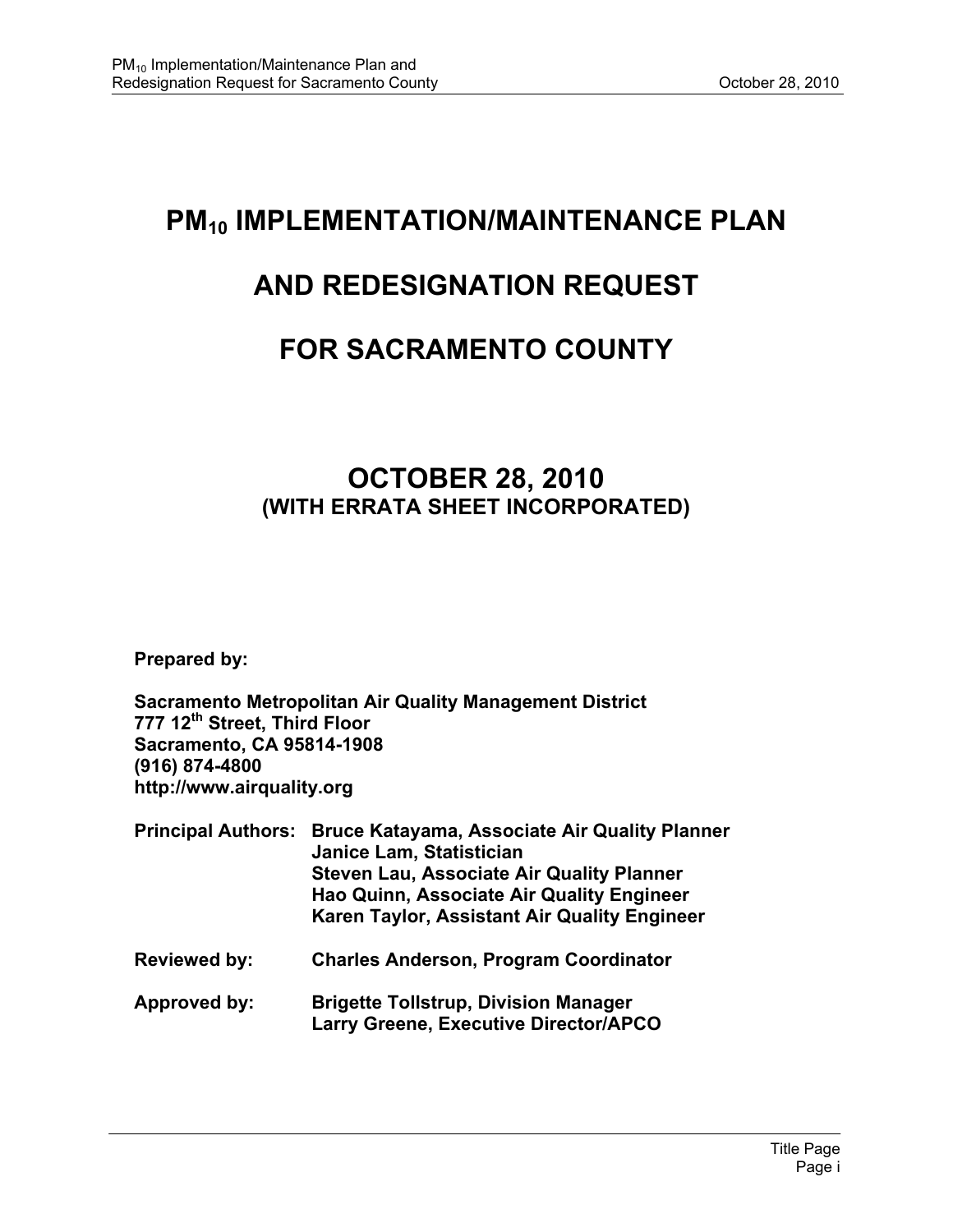# **TABLE OF CONTENTS**

| 1.   |                                                                          |  |
|------|--------------------------------------------------------------------------|--|
| 1.1  |                                                                          |  |
| 1.2  |                                                                          |  |
| 1.3  | Description of Sacramento County PM <sub>10</sub> Nonattainment Area 1-3 |  |
| 1.4  |                                                                          |  |
| 1.5  |                                                                          |  |
| 1.6  |                                                                          |  |
| 1.7  |                                                                          |  |
| 2.   |                                                                          |  |
| 2.1  |                                                                          |  |
| 2.2  |                                                                          |  |
| 2.3  |                                                                          |  |
| 2.4  |                                                                          |  |
| 2.5  |                                                                          |  |
| 2.6  |                                                                          |  |
| 2.7  |                                                                          |  |
| 2.8  |                                                                          |  |
| 2.9  |                                                                          |  |
| 2.10 |                                                                          |  |
|      | 3. PM <sub>10</sub> MONITORING NETWORK AND AIR QUALITY DATA 3-1          |  |
| 3.1  |                                                                          |  |
| 3.2  |                                                                          |  |
| 3.3  |                                                                          |  |
| 3.4  |                                                                          |  |
| 3.5  |                                                                          |  |
| 3.6  |                                                                          |  |
| 3.7  |                                                                          |  |
|      |                                                                          |  |
| 4.1  |                                                                          |  |
| 4.2  |                                                                          |  |
| 4.3  |                                                                          |  |
| 4.4  |                                                                          |  |
| 4.5  |                                                                          |  |
| 4.6  |                                                                          |  |
| 4.7  | General Conformity and Airport Emissions Inventory 4-10                  |  |
| 4.8  |                                                                          |  |
| 4.9  |                                                                          |  |
| 4.10 |                                                                          |  |
| 4.11 |                                                                          |  |
| 5.   |                                                                          |  |
| 5.1  |                                                                          |  |
| 5.2  |                                                                          |  |
| 5.3  |                                                                          |  |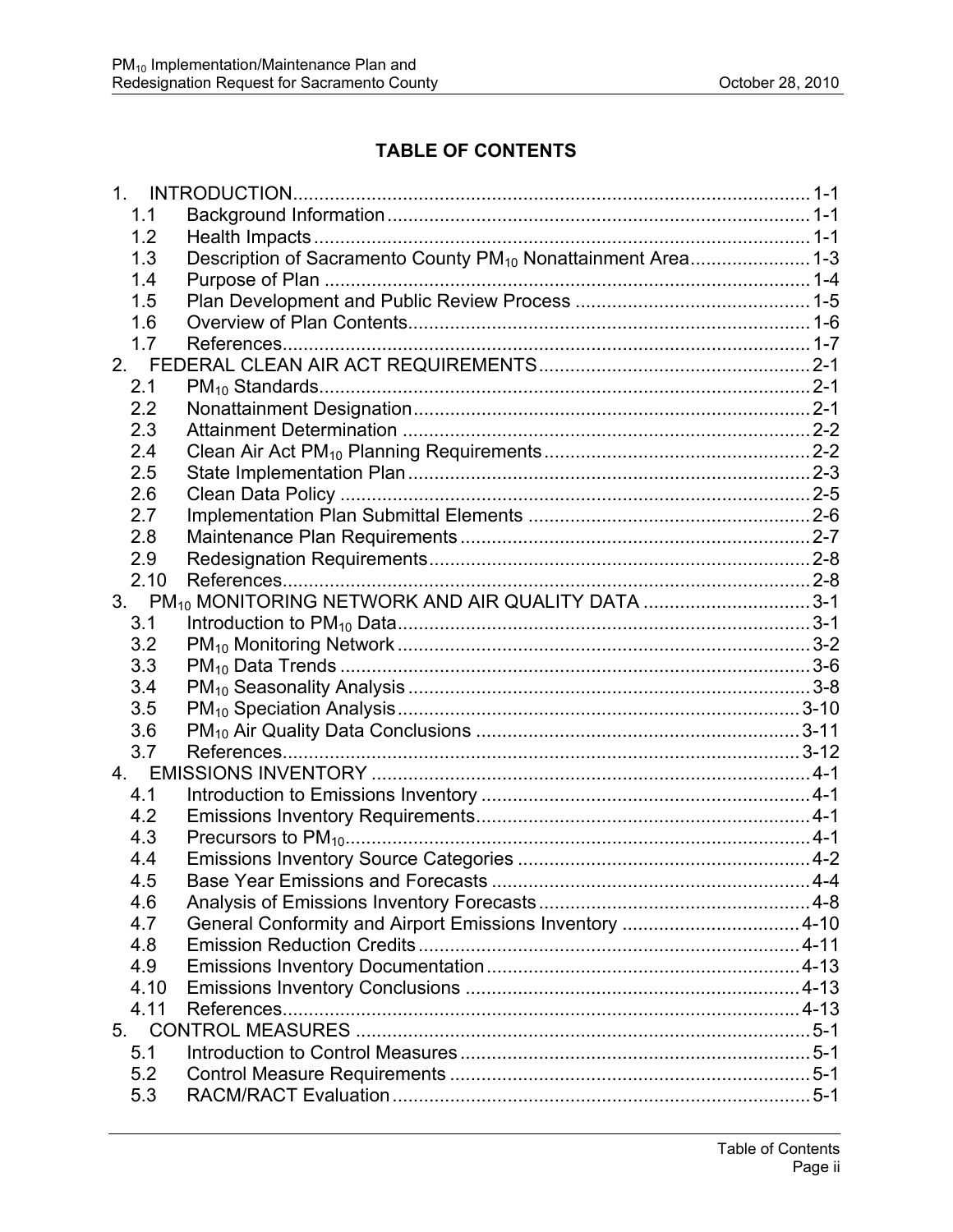| 5.4  |                                                                   |  |
|------|-------------------------------------------------------------------|--|
| 5.5  |                                                                   |  |
| 5.6  |                                                                   |  |
| 6.   |                                                                   |  |
| 6.1  |                                                                   |  |
| 6.2  |                                                                   |  |
| 6.3  |                                                                   |  |
| 6.4  |                                                                   |  |
| 6.5  |                                                                   |  |
| 6.6  | Verification and Tracking the Maintenance Demonstration6-7        |  |
| 6.7  |                                                                   |  |
|      |                                                                   |  |
| 7.1  |                                                                   |  |
| 7.2  |                                                                   |  |
| 7.3  |                                                                   |  |
| 7.4  |                                                                   |  |
| 7.5  |                                                                   |  |
|      |                                                                   |  |
| 8.1  |                                                                   |  |
| 8.2  |                                                                   |  |
| 8.3  |                                                                   |  |
| 8.4  |                                                                   |  |
| 8.5  |                                                                   |  |
| 8.6  |                                                                   |  |
| 8.7  |                                                                   |  |
|      |                                                                   |  |
| 9.1  | Introduction to Redesignation and Redesignation Requirements  9-1 |  |
| 9.2  |                                                                   |  |
| 9.3  |                                                                   |  |
| 10.  |                                                                   |  |
| 10.1 |                                                                   |  |
| 10.2 |                                                                   |  |
| 10.3 |                                                                   |  |
| 10.4 |                                                                   |  |
| 10.5 |                                                                   |  |
| 10.6 |                                                                   |  |
| 10.7 |                                                                   |  |
| 10.8 |                                                                   |  |
| 10.9 |                                                                   |  |

# **APPENDICES**

- **A. EMISSIONS INVENTORY**
- **B. CONTROL MEASURES**
- **C. TRANSPORTATION CONFORMITY BUDGETS**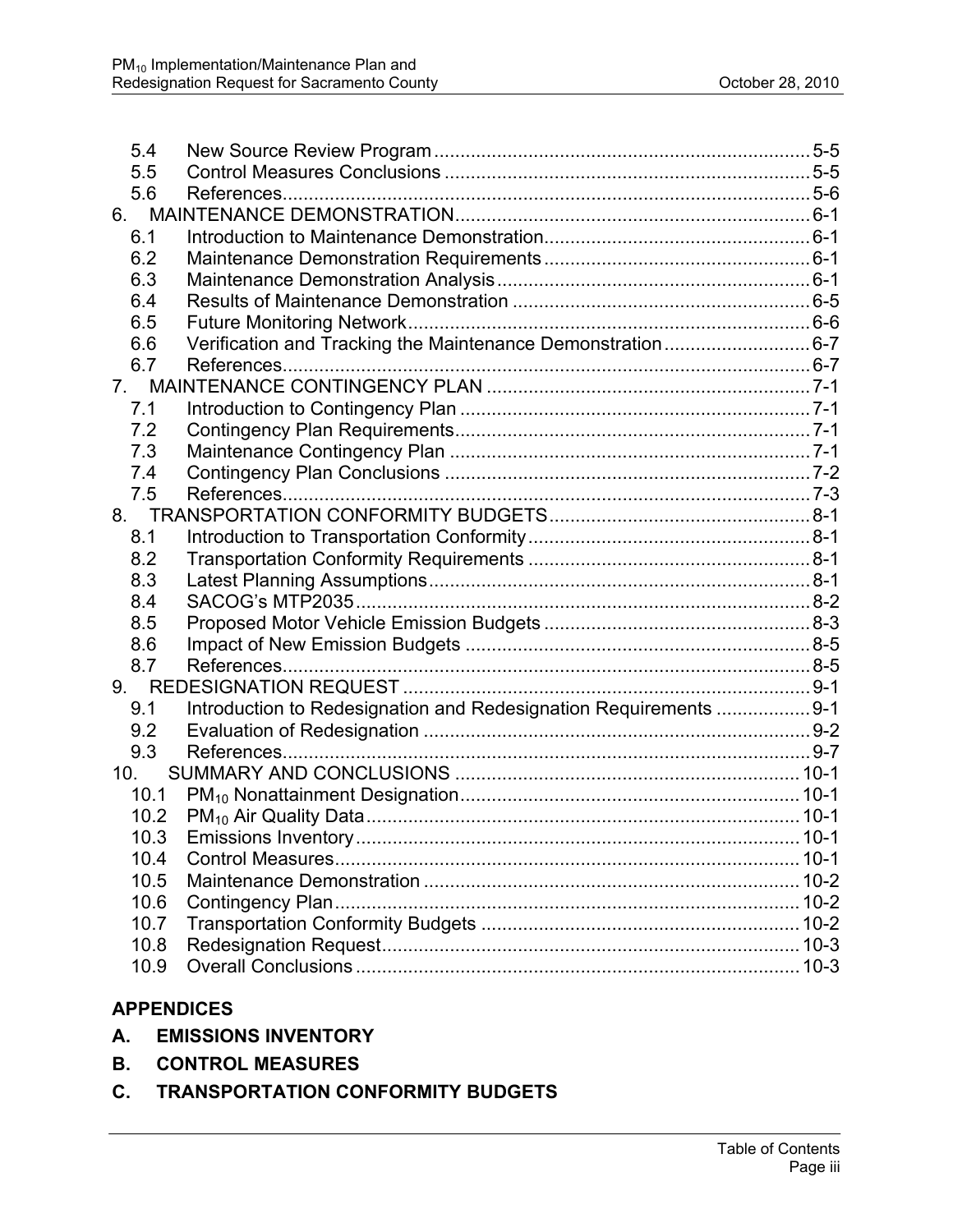# **1. INTRODUCTION**

#### **1.1 Background Information**

Particulate matter (PM) is the term for the mixture of solid and liquid particles in the ambient air that we breathe. Because particles originate from a variety of activities and processes, their chemical and physical compositions vary widely. Components of PM include nitrates, sulfates, elemental carbon, organic carbon compounds, acid aerosols, trace metals, and geologic materials. PM can be directly emitted to the air or can be produced by secondary formation in the atmosphere when precursor gaseous pollutants, such as nitrogen oxides and sulfur oxides, chemically react with ammonia to form fine aerosol particles.

Sources of PM are mainly due to human (anthropogenic) activities, such as residential fuel combustion smoke and soot, entrained road dust, motor vehicle exhaust precursor pollutants, and dust emissions from construction and farming activities. PM can also be generated from natural sources such as windblown dust and wildfires.

For air quality monitoring purposes, PM is measured and expressed as the mass of particles in micrograms per cubic meter ( $\mu$ g/m<sup>3</sup>) of air. Ambient PM concentrations can build up in the Sacramento region due to its valley geography, stagnant wintertime meteorology, and urban emission sources. PM may eventually be removed from the atmosphere by gravitational settling or deposition, rainout (attaching to water droplets as they fall to the ground), and washout (being absorbed by water molecules in clouds and later falling to the ground with rain).

Ambient air quality standards for particulate matter focus on the smaller particle sizes that are responsible for adverse health effects because of their ability to reach the lower regions of the respiratory tract.  $PM_{10}$  standards established to protect human health refer to the air pollutant that consists of particles ten microns or less in diameter (about one seventh the width of a human hair).  $PM_{10}$  standards are also designed to protect visibility and prevent vegetation damage.

#### **1.2 Health Impacts**

In developing the national ambient air quality standards (NAAQS) for  $PM_{10}$  exposure, the major emphasis has been placed upon community epidemiological studies, along with additional toxicological and controlled human exposure studies. These studies show that exposure to elevated levels of particulate matter causes adverse human health effects, including reduced lung functions, increased respiratory complications, cardiovascular disease, lowering the body's defense against infections, injury to lung tissue, nonfatal heart attacks, increased risk of cancer and, in extreme cases, premature death. People most sensitive to the effects of  $PM_{10}$  are those with influenza, asthma and other chronic lung and heart disease, as well as the elderly, young children, and exercising adults.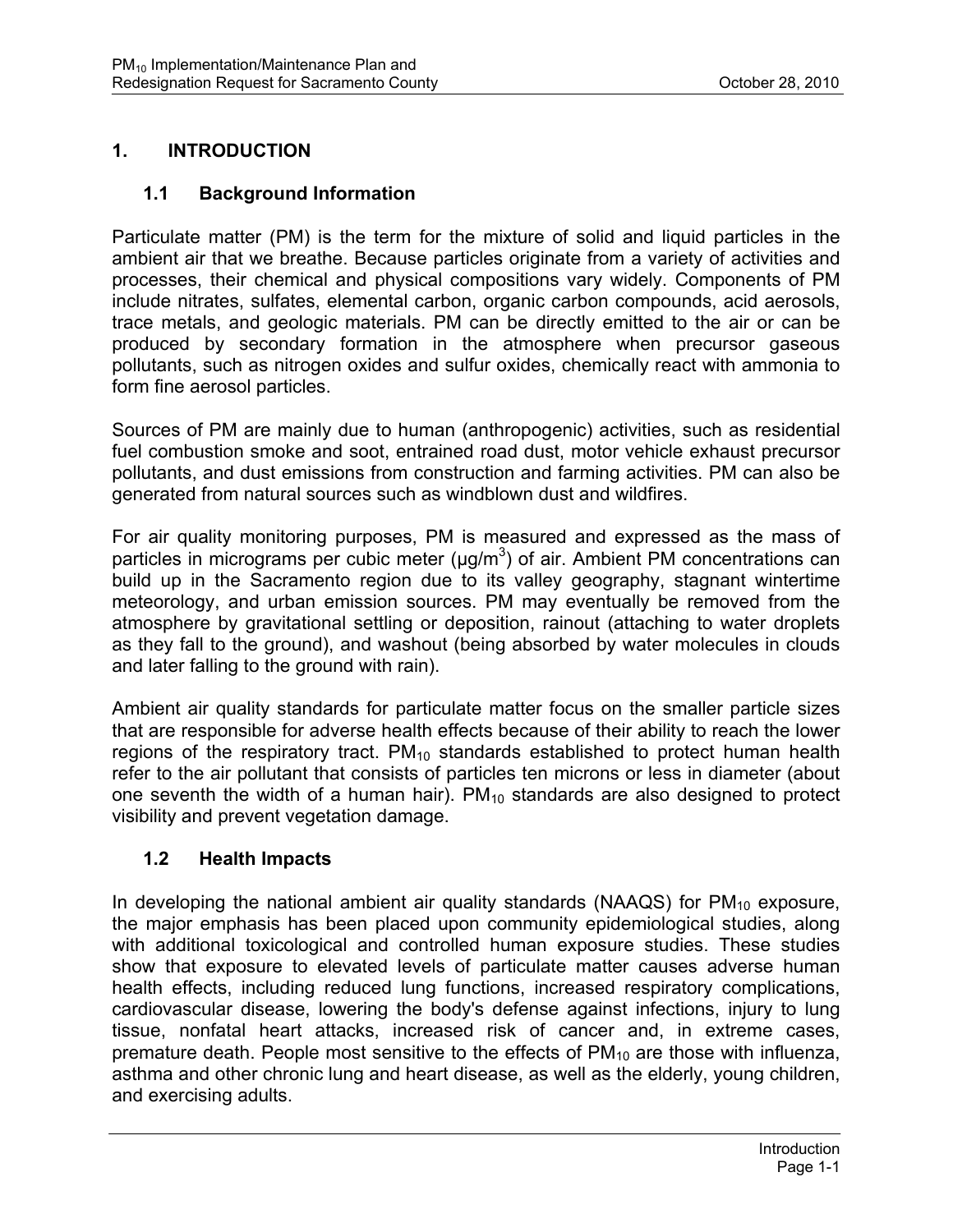$PM_{10}$  is likely to penetrate deep into the lung tissue and lodge in the alveoli, the small air sacs in the lung where the essential oxygen transfer occurs.  $PM_{10}$  is too small for the natural filtering process of the human body (small hairs and mucous throughout the nasal and lung passage) to remove. Researchers studied health effects from short-term and long-term exposure to particulate matter concentrations in the air.

#### Short-Term  $PM_{10}$  Exposure Studies

In developing a short-term (24-hour) health-based standard for  $PM_{10}$ , EPA examined the acute health effects in reported studies, including mortality (death) and various morbidity (illness) indicators such as reduced lung function, the rates of upper and lower respiratory illness, and related hospital admissions. Studies cited by EPA showed a decrease in lung function following particulate pollution occurrences (Dockery, 1982) (Dassen, 1986).

Some children, particularly asthmatics, showed higher effects to  $PM_{10}$  indicating that they may be a more vulnerable subgroup in the population. Respiratory illness is particularly important in children since many studies have indicated that respiratory illness events (mostly viral) during childhood are important determinants for future risk of chronic respiratory symptoms in adult life.

Based on mortality data examined, EPA concluded there is evidence that elevated particulate levels may increase the risk of death. A large share of the acute-exposure mortality and hospitalization occurrences are within the elderly population. These studies indicate the most susceptible population segment for mortality risk from particulate exposure consists of elderly individuals with preexisting cardiovascular and respiratory diseases, such as caused by smoking.

#### Long-Term  $PM_{10}$  Exposure Studies

In initially developing a more long-term (annual average period) health-based standard for  $PM<sub>10</sub>$ , EPA considered chronic health effects for both mortality and morbidity related to elevated particulate levels. EPA cited several studies which noted a correlation between mortality rates and long-term particulate pollution levels (EPA, 1986). These studies raised concerns for possible premature death resulting from particulate pollution, and their results were considered part of the determination of the margin of safety for the standard.

However, in 2006, after evaluating more recent long-term  $PM_{10}$  exposure research studies, EPA concluded that the long-term health impacts were mainly related to exposure to fine-sized particles 2.5 microns or less in diameter (71 FR 61198). The annual PM<sub>10</sub> standard was no longer warranted with the annual PM<sub>2.5</sub> standard in place. In addition, EPA mentioned that the 24-hour  $PM_{10}$  standard "that would reduce 24-hour exposures would also likely reduce long-term average exposures, thus providing some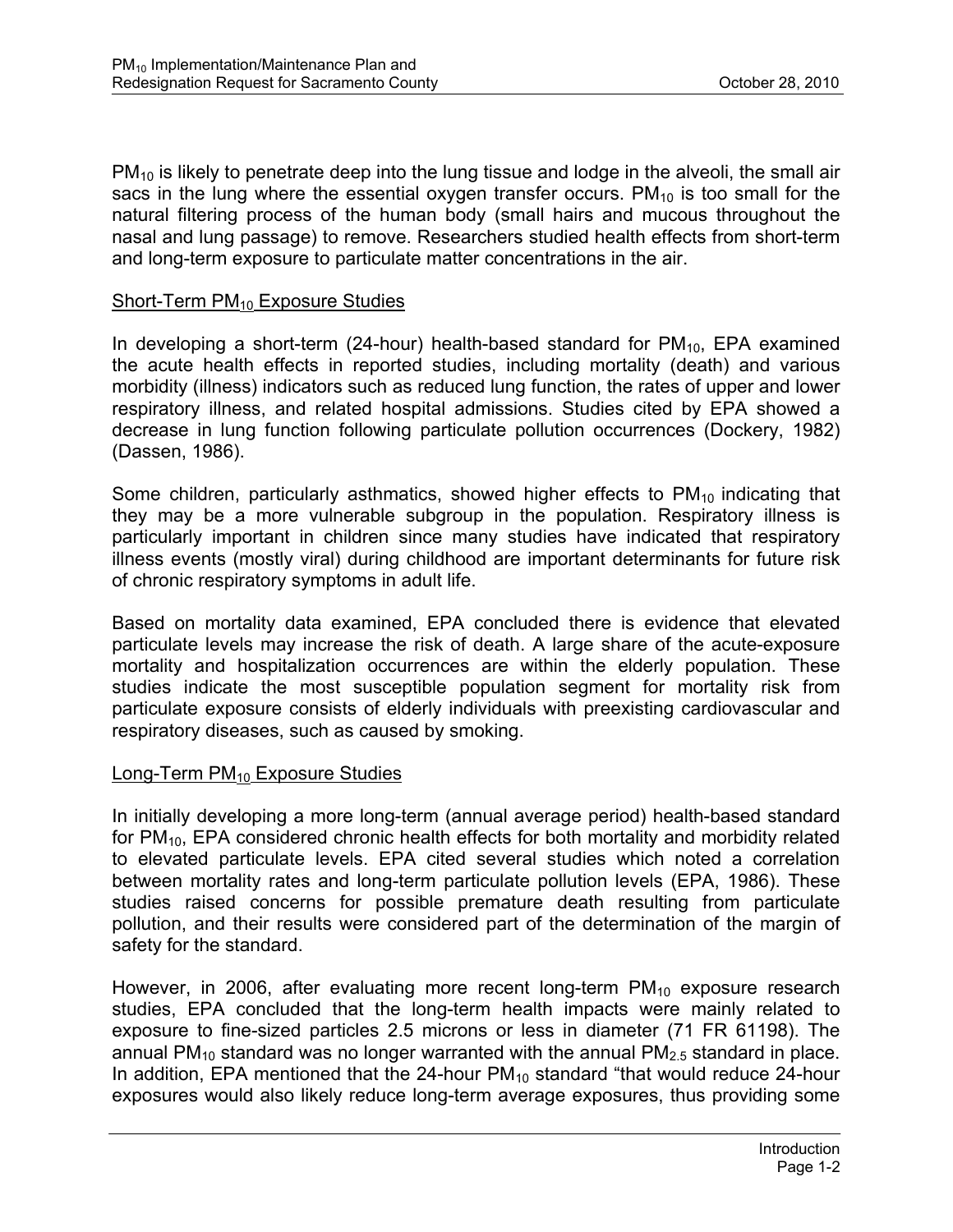margin of safety against the possibility of health effects associated with long-term exposures."

#### Economic and Social Costs

Adverse health effects related to ambient particulate matter exposure result in a number of economic costs and social consequences. These include increased medical costs, hospital admissions, work loss days, school absences, caregiver burdens, and premature deaths. The economic valuation estimates for the health impacts associated with particulate matter exposures are in the billions of dollars per year for the Sacramento region, mainly due to premature deaths.

#### **1.3 Description of Sacramento County PM<sub>10</sub> Nonattainment Area**

#### Physical Geography (SMAQMD, 2004)

Sacramento County encompasses approximately 994 square miles and is located at the southern end of the Sacramento Valley, which is in the northern portion of California's Central Valley (see Figure 1.1). It is bounded by the Coast and Diablo ranges on the west and the Sierra Nevada on the east.

The prevailing wind is from the southwest, primarily because of marine breezes through the San Francisco Bay Delta, although during winter, the sea breezes diminish and winds from the north occur more frequently. Between late spring and early fall, a layer of warm air often overlays a layer of cool air from the San Francisco Bay Delta, resulting in an inversion. Typical winter inversions are formed when the sun heats the upper layers of air, trapping below them air that has been cooled by contact with the colder surface of the earth during the night. Calm conditions and poor ventilation allow for increased ambient air pollution concentrations (CARB, 1994).

Sacramento County hosts an array of habitat types, which include annual grasslands and croplands, valley-foothill riparian habitat, valley-foothill woodlands, freshwater emergent wetlands, and riverine habitat. Surface water resources in Sacramento County include the Sacramento, American, Cosumnes, and Mokelumne Rivers, all of which flow to the Sacramento-San Joaquin Delta.

#### Population and Economy

The region has experienced tremendous growth in population over the past twenty years. From 1990–2009, Sacramento County's population grew from approximately 1,041,000 to 1,433,000 (California Department of Finance, 2009). A broad spectrum of land uses characterizes the developed lands. The Sacramento County infrastructure has a well-established and comprehensive transportation system, which is dominated by highways and freeways. Downtown Sacramento has high-rise office buildings and high density housing, surrounded by suburban development.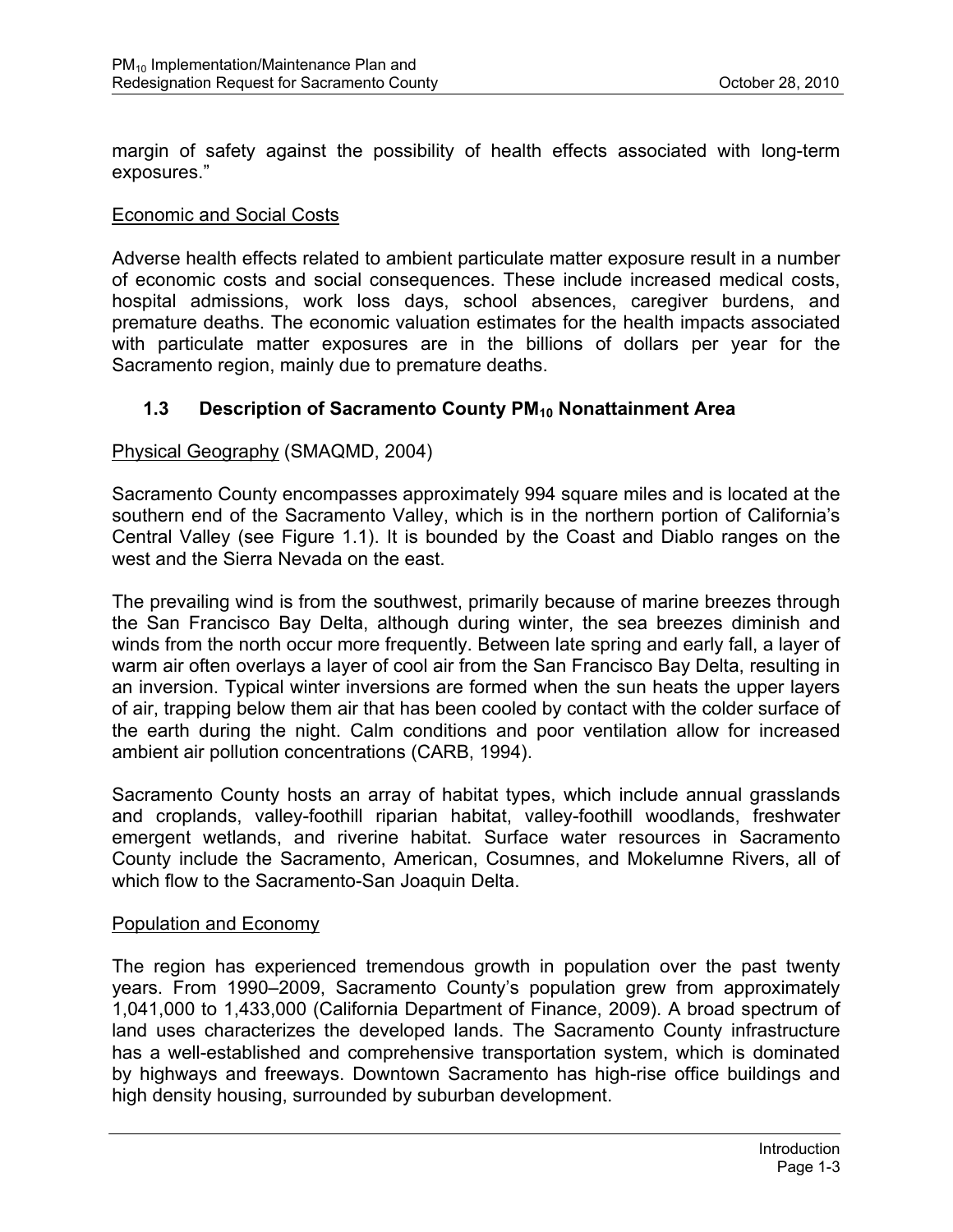The major economic activity in the area is government services and retail trade, along with significant agricultural, industrial, and construction industries. The agricultural lands in Sacramento County are dominated by crop lands in the valley and rangelands in the foothills and produce a wide variety of crops.





# **1.4 Purpose of Plan**

The Sacramento Metropolitan Air Quality Management District (SMAQMD) has prepared this plan in compliance with the federal Clean Air Act requirements pertaining to  $PM_{10}$  nonattainment areas. In 2002, EPA officially determined that Sacramento County had attained the  $PM_{10}$  NAAQS by the attainment deadline (67 FR 7082). The purpose of this plan is to fulfill the requirements for EPA to redesignate Sacramento County from nonattainment to attainment of the  $PM_{10}$  NAAQS by preparing the following plan elements and tasks:

- Document the extent of the  $PM_{10}$  problem in Sacramento County.
- Determine the emission inventory sources contributing to the  $PM_{10}$  problem.
- Identify the appropriate control measures that achieved attainment of the  $PM_{10}$ NAAQS.
- Demonstrate maintenance of the  $PM_{10}$  NAAQS.
- Request formal redesignation to attainment of the  $PM_{10}$  NAAQS.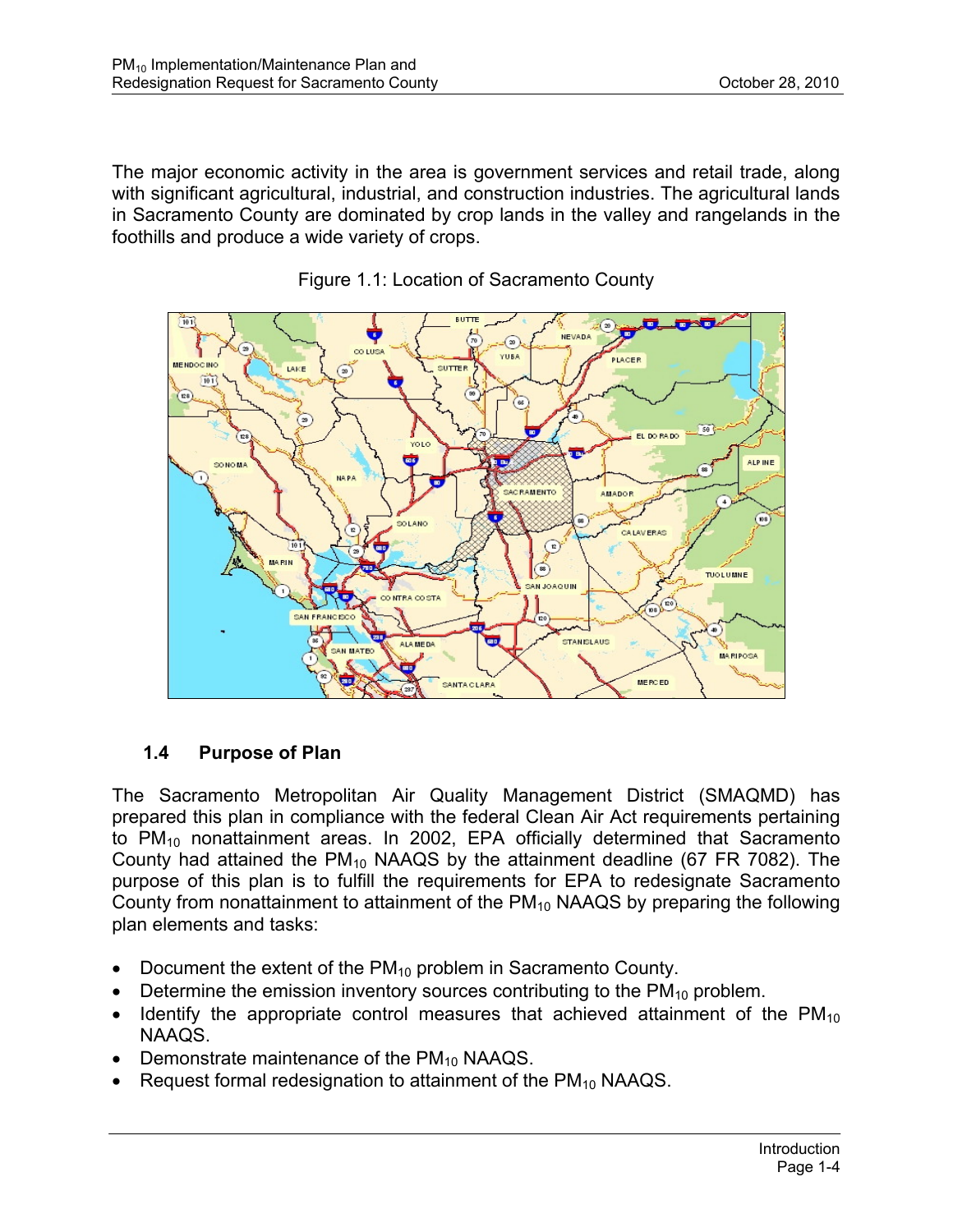#### **1.5 Plan Development and Public Review Process**

The SMAQMD is a local government air quality regulatory agency for the jurisdiction of Sacramento County. This  $PM_{10}$  plan is developed for the Sacramento County nonattainment area by the SMAQMD staff with participation from the Sacramento Area Council of Governments (SACOG) and the California Air Resources Board (CARB). SACOG is the Metropolitan Planning Organization (MPO) for the Sacramento region, representing six counties and over 20 member cities. SACOG develops regional transportation and land use development plans and acts as a forum for governmental and public input on regional issues.

Because of recent changes in the regional travel demand model data used in transportation plans, SACOG was a key contributor in the preparation of the updated motor vehicle emissions inventory and transportation emissions budgets. CARB staff also provided information regarding mobile and area-wide emissions inventory category estimates, state and federal control measures, and  $PM_{10}$  air quality data analysis.

Existing public working groups are used to disseminate information and seek input from a wide variety of key community stakeholders during the development and review process of the draft plan. SACOG's Regional Planning Partnership is an advisory committee with close to 100 representatives from local, regional, state, federal, and tribal governments, as well as representatives of business, environmental, and minority organizations and associations (SACOG, 2010). This venue, which includes local, regional, state, and federal air quality and government agencies, serves as the interagency consultation process to provide comments on transportation conformity budgets and issues.

A minimum of 30 days for a public hearing notice and review period is needed to solicit comments on the proposed  $PM_{10}$  plan. This outreach includes publishing a public notice in the Sacramento Bee newspaper and mailing a notice to several thousand interested parties and over 2,000 e-mail addresses. The Board of Directors for the Sacramento Metropolitan Air Quality Management District is required to hold a public hearing prior to considering approval of the  $PM_{10}$  plan, which is scheduled for October 28, 2010.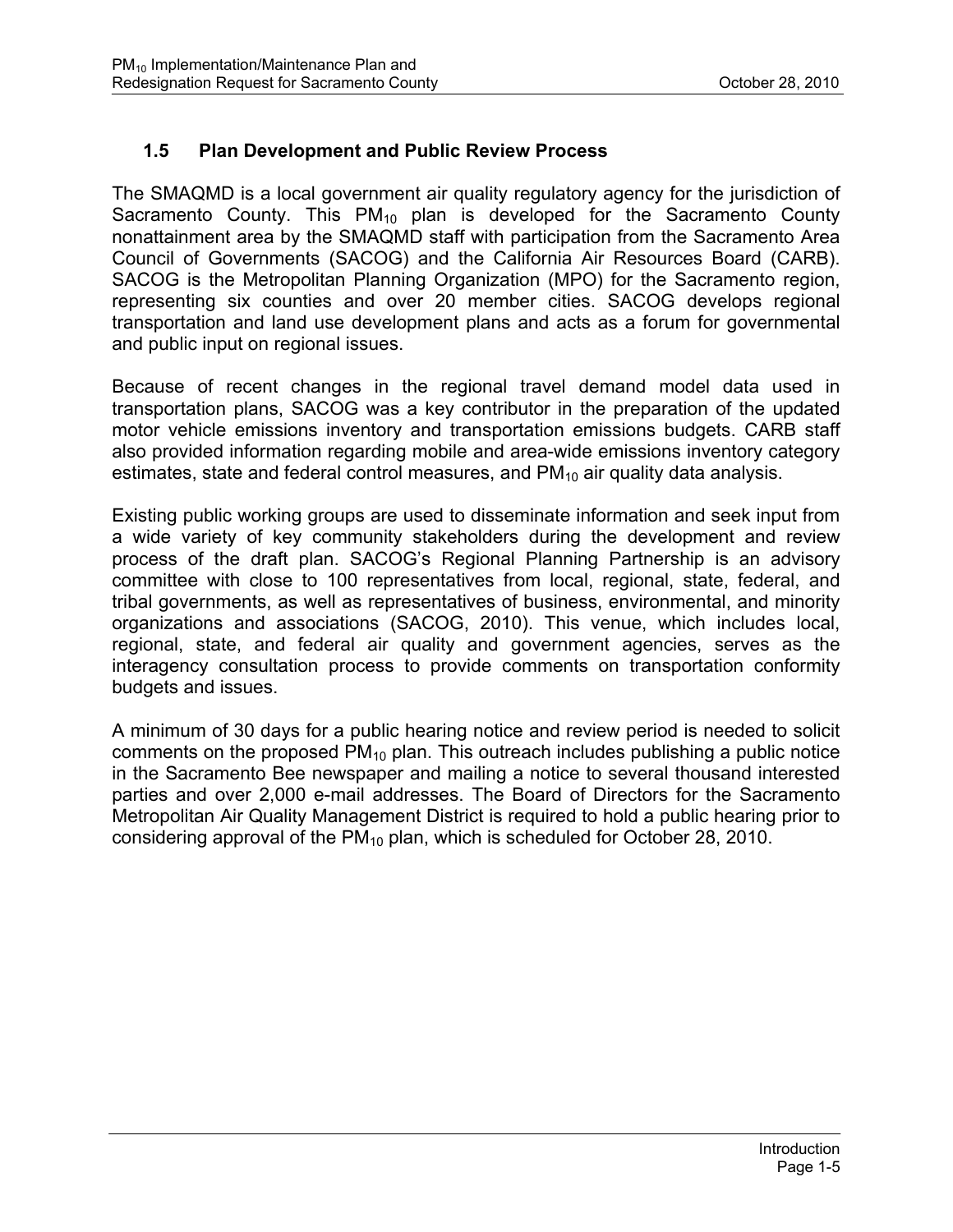#### **1.6 Overview of Plan Contents**

This document includes the information and analyses to fulfill the federal  $PM_{10}$  air quality implementation, maintenance, and redesignation planning requirements for the Sacramento County nonattainment area. The following chart contains a brief description of each chapter in this plan.

| Chapter 1  | Provides an introduction that contains background information on $PM_{10}$ air<br>pollution, health impacts, Sacramento County nonattainment area, purpose and<br>development of the plan. |
|------------|--------------------------------------------------------------------------------------------------------------------------------------------------------------------------------------------|
| Chapter 2  | Explains the current $PM_{10}$ nonattainment status and defines federal Clean Air<br>Act $PM_{10}$ requirements for implementation, maintenance and redesignation to<br>attainment.        |
| Chapter 3  | Analyzes PM <sub>10</sub> air quality data and trends in Sacramento County.                                                                                                                |
| Chapter 4  | Presents the $PM_{10}$ and precursor pollutants baseline emissions inventory and<br>the emission forecasts that are based on existing control strategies and growth<br>assumptions.        |
| Chapter 5  | Describes control measure requirements and identifies the appropriate control<br>measures that achieved attainment and will provide for maintenance of the<br>PM <sub>10</sub> NAAQS.      |
| Chapter 6  | Includes the data analysis and provisions for a maintenance demonstration.                                                                                                                 |
| Chapter 7  | Discusses the maintenance contingency plan.                                                                                                                                                |
| Chapter 8  | Assesses the motor vehicle emissions budgets for transportation conformity<br>purposes.                                                                                                    |
| Chapter 9  | Evaluates the fulfillment of the redesignation requirements.                                                                                                                               |
| Chapter 10 | Summarizes the key points and major conclusions of this report.                                                                                                                            |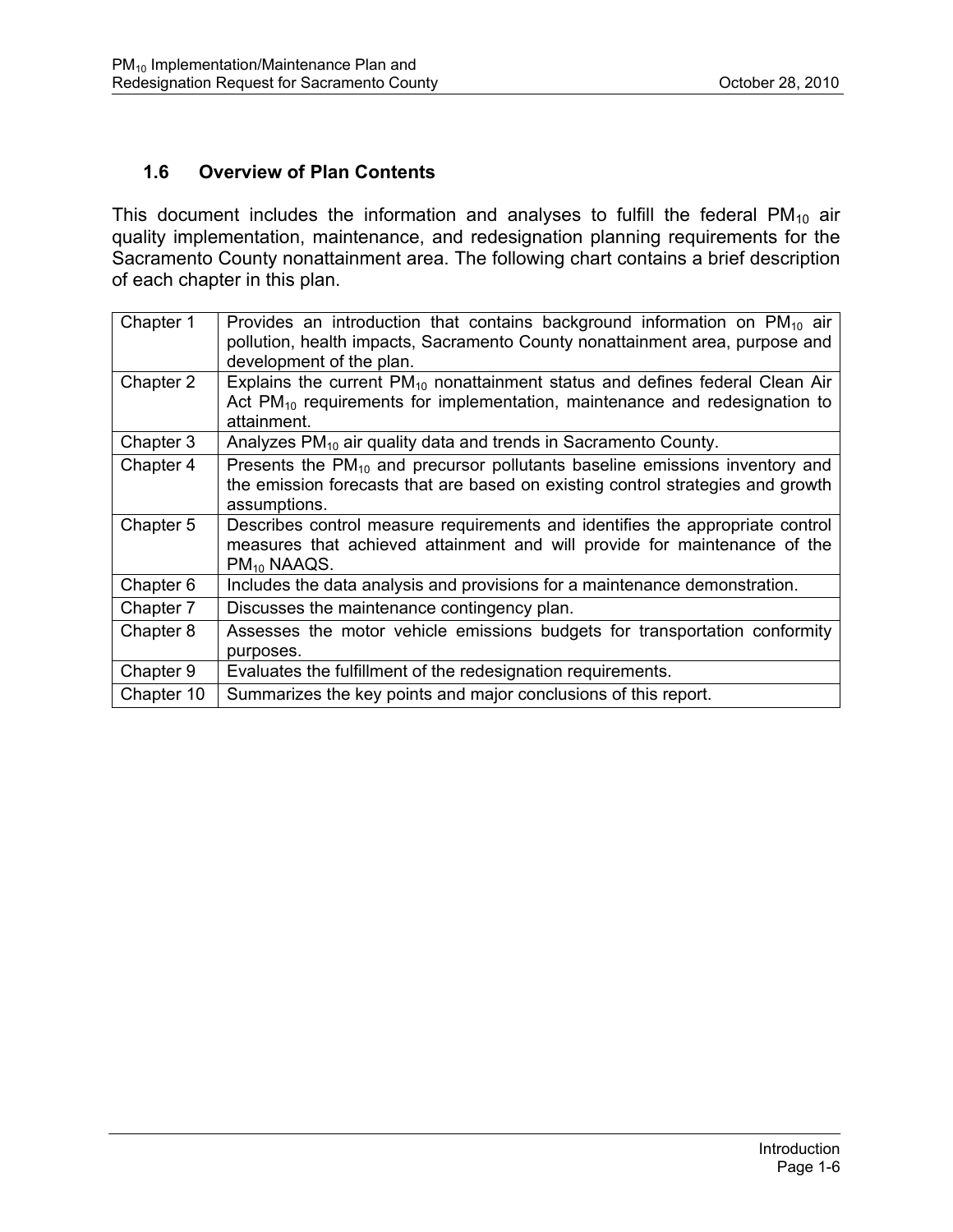#### **1.7 References**

- CARB. *California Surface Wind Climatology*, Aerometric Data Division, CA: California Air Resources Board, Sacramento, CA [1994.] p. 13.
- California Department of Finance, *Revised Historical City, County and State Population Estimates*. CA: California Department of Finance, Sacramento, CA [2009.]
- Dassen, W., et al, *Decline in Children's Pulmonary Function During an Air Pollution Episode*. Journal of Air Pollution Control Associations, 36:1223-1227, [1986.]
- Dockery, D.W., et al. *Change in pulmonary function in children associated with air pollution episodes*. Journal of Air Pollution Control Associations, 32:937-942, 1982.
- SACOG. *Regional Planning Partnership and list of attendees.* Sacramento, CA: Sacramento Area Council of Governments, Sacramento, CA. Web: 21 September 2010 <http://www.sacog.org/about/> and <http://www.sacog.org/calendar/2010/07/28/rpp/>
- SMAQMD. *Initial Study for Sacramento Area Regional Federal Ozone State Implementation Plan Update*. Sacramento, CA: Sacramento Metropolitan Air Quality Management District, Sacramento, CA [2004.] p. 7-8.
- USEPA. *Second Addendum to Air Quality Criteria for Particulate Matter and Sulfur Oxides: Assessment of Newly Available Health Effect Information*. EPA-600/8- 86-020F, [1986.]
- USEPA. *Designation of Areas for Air Quality Planning Purposes*, Federal Register, Volume 58, December 21, 1993, p. 67334.
- USEPA. *Clean Air Act Attainment Finding; Bullhead City and Payson Nonattainment Areas, AZ; Sacramento and San Bernardino Nonattainment Areas, CA; Particulate Matter of 10 Microns or Less (PM-10)*, Federal Register, Volume 67, February 15, 2002, p. 7082-7085.
- USEPA, *National Ambient Air Quality Standards for Particulate Matter*, Federal Register, Volume 71, October 17, 2006, p. 61198.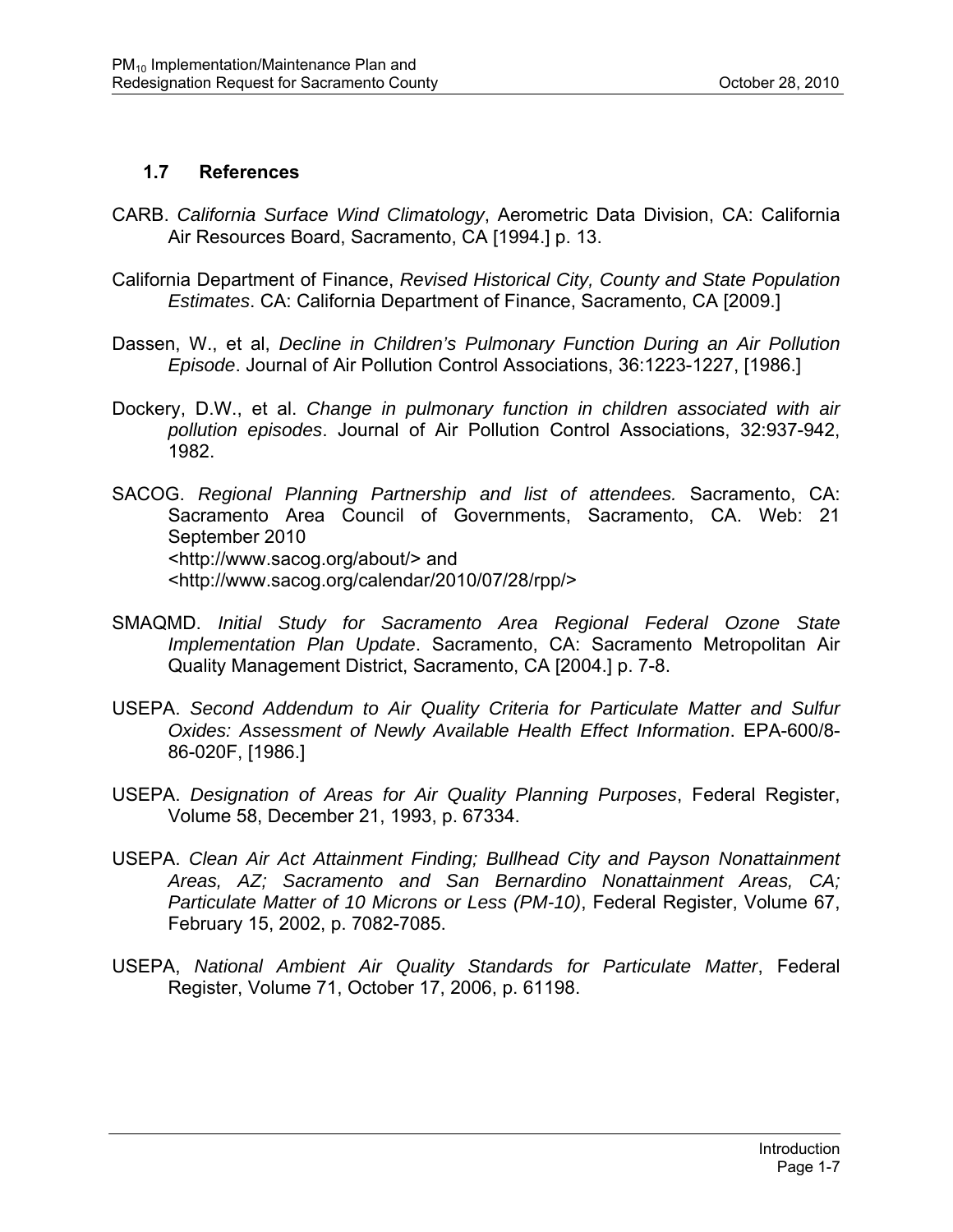# **2. FEDERAL CLEAN AIR ACT REQUIREMENTS**

### 2.1 PM<sub>10</sub> Standards

On July 1, 1987, EPA revised the NAAQS for particulate matter with a new  $PM_{10}$ indicator as the basis for the standards  $(52 \text{ FR } 24634)$ . The level of the federal PM<sub>10</sub> standards was set at 150  $\mu$ g/m<sup>3</sup> for a 24-hour average concentration<sup>1</sup> and 50  $\mu$ g/m<sup>3</sup> for an annual average concentration. The new  $PM_{10}$  standards replaced the previous standards for total suspended particulates (TSP less than 30 microns in diameter). The change from the TSP standards to  $PM_{10}$  was in response to updated information from health officials indicating adverse human health effects from the smaller  $PM_{10}$ penetrating deep into the lower respiratory tract and lung tissue.

In 1997, EPA retained the existing 24-hour and annual  $PM_{10}$  standards after reviewing the PM NAAQS. However, EPA expanded the PM NAAQS by adding new  $PM<sub>2.5</sub>$ standards based on updated human health research impacts from fine-sized particles 2.5 microns or less in diameter. PM<sub>2.5</sub> standards were set at 65  $\mu$ g/m<sup>3</sup> for a 24-hour average concentration and 15  $\mu$ g/m<sup>3</sup> for an annual average concentration (62 FR 38652).

In 2006, EPA reaffirmed the 24-hour  $PM_{10}$  standard after reviewing the air quality criteria and PM NAAQS again. EPA concluded that the research "evidence continues to support a 24-hour averaging time for a coarse particulate standard, based primarily on evidence suggestive of associations between short-term (24-hour) exposure and morbidity effects and, to a lesser degree, mortality" (71 FR 61198). However, effective December 18, 2006, EPA revoked the annual average  $PM_{10}$  standard based on the more recent studies indicating long-term health impacts were mainly related to  $PM_{2.5}$ exposure. EPA also tightened the 24-hour average  $PM<sub>2.5</sub>$  standard by lowering the concentration level from 65  $\mu$ g/m<sup>3</sup> to 35  $\mu$ g/m<sup>3</sup> (71 FR 61202).

# **2.2 Nonattainment Designation**

Upon enactment of the 1990 Clean Air Act Amendments, Sacramento County was designated as unclassifiable for  $PM_{10}$  pursuant to Section 107(d)(4)(B)(iii) of the Clean Air Act. However, during 1989 and 1990, two different SMAQMD  $PM_{10}$  monitors (Del Paso Manor and Stockton Boulevard sites) exceeded and violated the 24-hour  $PM_{10}$ standard. A violation at a monitoring site occurs if the expected number of 24-hour NAAQS exceedance days per calendar year is greater than 1.0 averaged over 3 consecutive years of representative data (40 CFR 50, Appendix K). Effective January 20, 1994, EPA took final action to redesignate Sacramento County as a "moderate" nonattainment area for the  $PM_{10}$  NAAQS (58 FR 67334). Monitoring sites in Sacramento County have not violated the annual  $PM_{10}$  NAAQS.

<sup>1</sup> <sup>1</sup> When comparing a 24-hour average PM<sub>10</sub> concentration to the federal standard of 150  $\mu$ g/m<sup>3</sup>, the concentration value is rounded to the nearest 10  $\mu$ g/m<sup>3</sup>. Therefore, the minimum concentration exceeding the 24-hour standard is 155  $\mu$ g/m<sup>3</sup>, which rounds to 160  $\mu$ g/m<sup>3</sup>.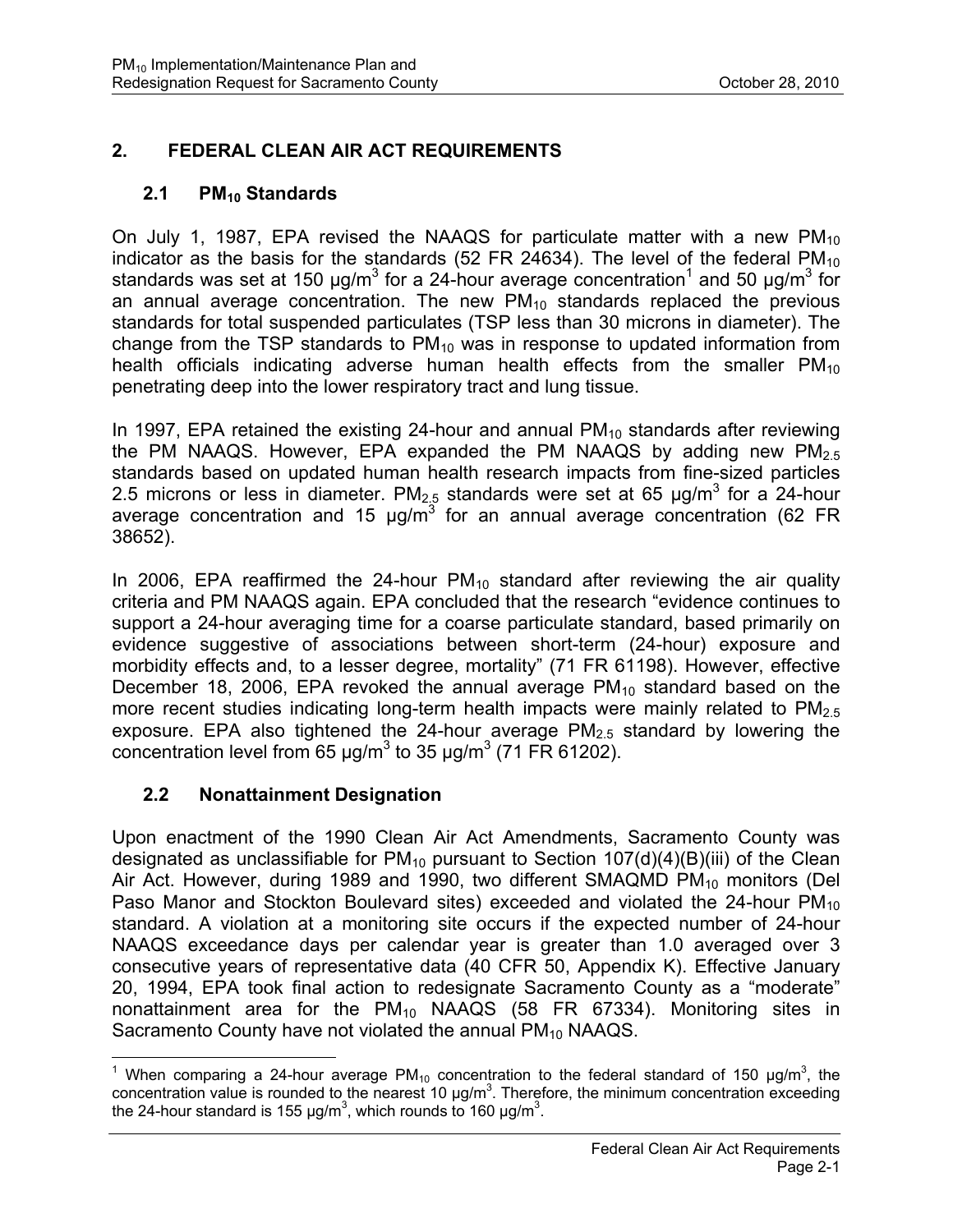Areas designated as nonattainment after the enactment of the 1990 CAAA and classified as moderate must attain the  $PM_{10}$  NAAQS "as expeditiously as practicable but no later than the end of the sixth calendar year after the area's designation as nonattainment" (CAA Section 188(c)(1)). Therefore, Sacramento County's attainment deadline for the PM<sub>10</sub> NAAQS was established as December 31, 2000.

# **2.3 Attainment Determination**

Effective March 18, 2002, EPA officially determined that Sacramento County had attained the PM<sub>10</sub> NAAQS by the attainment deadline based on PM<sub>10</sub> air quality monitoring data recorded during 1998 to 2000 (67 FR 7082). The attainment determination was based on the following table which summarizes the one-in-six day PM<sub>10</sub> data collected at five monitoring sites in Sacramento County and reported to EPA. The  $PM_{10}$  concentrations showed no measured exceedances of the 24-hour  $PM_{10}$ NAAQS or violations of the annual standard between 1998 and 2000. Since then, the air monitoring network includes six  $PM_{10}$  stations throughout Sacramento County, and there have not been any measured violations of the  $PM_{10}$  NAAQS. However, this determination of attainment by itself does not redesignate Sacramento County to attainment for  $PM_{10}$  and additional planning requirements need to be fulfilled.

| Monitoring site               | Highest 24 hour<br>concentration ( $\mu$ g/m <sup>3</sup> ) |      |      | Annual average $(\mu g/m^3)$ |      |      | 3-year<br>annual         |
|-------------------------------|-------------------------------------------------------------|------|------|------------------------------|------|------|--------------------------|
|                               | 1998                                                        | 1999 | 2000 | 1998                         | 1999 | 2000 | average<br>$(\mu g/m^3)$ |
| North Highlands               | 73                                                          | 73   | 82   | 22                           | 26   | 23   | 24                       |
| Del Paso Manor                | 104                                                         | 141  | 58   | 22                           | 27   | 21   | 23                       |
| Sacramento - Health Center    | 79                                                          | 88   | 86   | 23                           | 25   | 31   | 26                       |
| Sacramento - Branch Center Rd | 81                                                          | 86   | 56   | 27                           | 33   | 27   | 29                       |
| Sacramento - T Street         | 75                                                          | 99   | 64   | 23                           | 29   | 25   | 26                       |

Table 2.1: Summary of  $PM_{10}$  Air Quality Data – Sacramento County 1998-2000

# **2.4 Clean Air Act PM10 Planning Requirements**

Various federal Clean Air Act planning requirements apply to  $PM_{10}$  moderate nonattainment areas. Key sections of the Clean Air Act that relate to nonattainment planning requirements for the preparation of this  $PM_{10}$  plan include:

- Section 110(a) and Section 172 of the Clean Air Act contain general nonattainment planning provisions, regarding the public review, adoption, submittal, and content of implementation plans.
- Section 189 of the Clean Air Act specifies additional plan provisions for particulate matter nonattainment areas.
- Section 175A of the Clean Air Act pertains to the submittal of maintenance plans.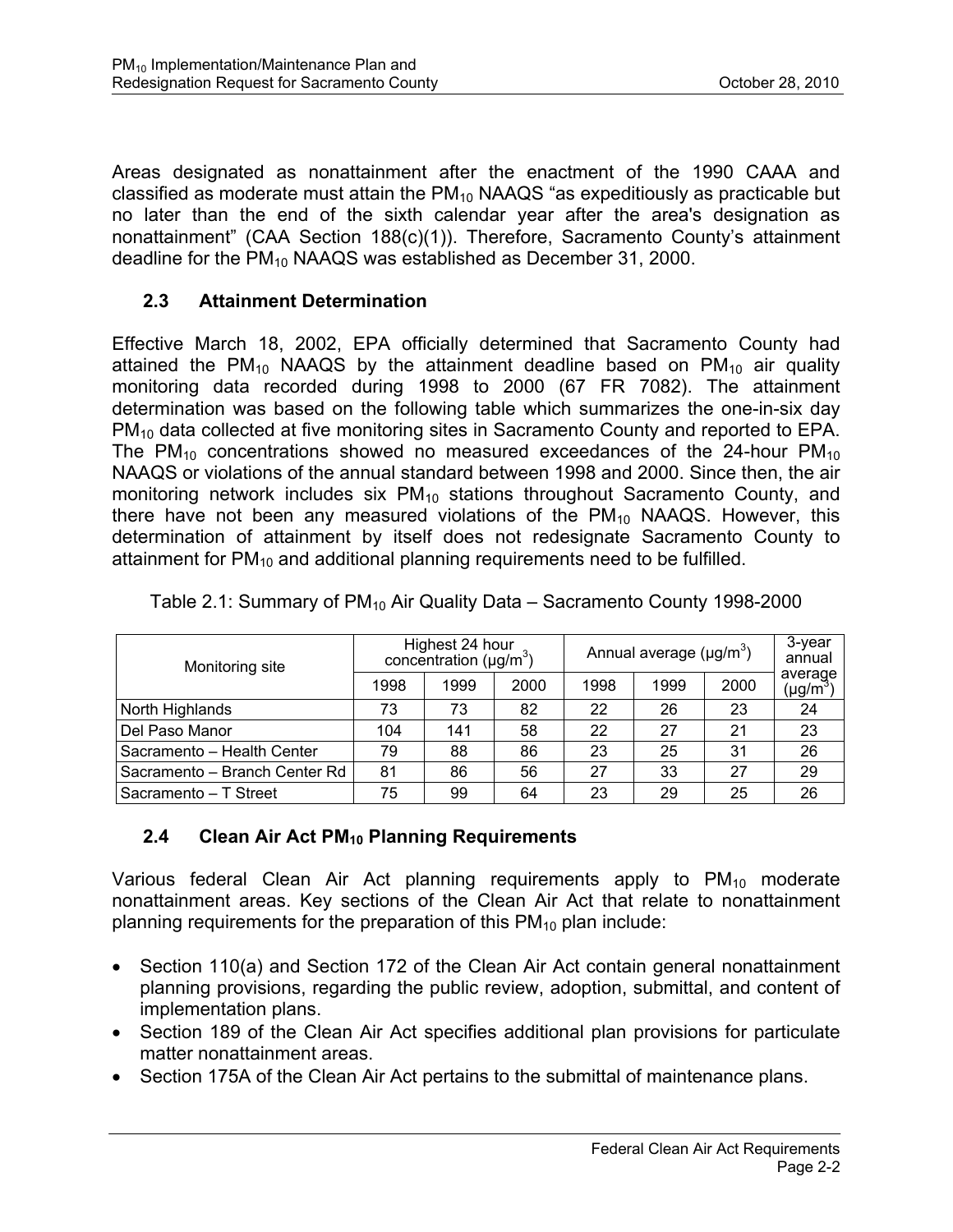- Section 107(d)(3) includes requirements for redesignating a nonattainment area to attainment.
- General Preamble for the Implementation of Title I of the Clean Air Act Amendments of 1990 provides a detailed discussion of EPA's interpretation of the Title I requirements (57 FR 13498).

#### **2.5 State Implementation Plan**

State and air district commitments for attaining and maintaining the NAAQS are outlined in a planning document known as the state implementation plan (SIP). The purpose of a SIP is to identify a comprehensive strategy needed to achieve the NAAQS by the mandated deadline and requirements. The rules and programs in a SIP are then implemented over time to reduce the emissions that go into the air, reducing unhealthful concentrations of air pollutants and helping areas reach federal air quality standards. The following SIP elements are briefly described:

#### Emissions Inventory

The SIP must include, "a comprehensive, accurate, current inventory of actual emissions from all sources of the relevant pollutant or pollutants in such area, including such periodic revisions as the [EPA] may determine necessary to assure that the requirements of this part are met." [CAA Section 172(c)(3)]

The SIP needs to "identify and quantify the emissions, if any, of any such pollutant or pollutants which will be allowed, in accordance with [Section 173(a)(1)(B) of the Clean Air Act], from the construction and operation of major new or modified stationary sources in each such area." The SIP needs to "demonstrate to the satisfaction of the [EPA] that the emissions quantified for this purpose will be consistent with the achievement of reasonable further progress and will not interfere with attainment of the applicable national ambient air quality standard by the applicable attainment date."  $[CAA Section 172(c)(4)]$ 

#### Control Measures

The SIP must "provide for the implementation of all reasonably available control measures as expeditiously as practicable (including such reductions in emissions from existing sources…through the adoption, at a minimum, of reasonably available control technology)". [CAA Section 172(c)(1)]

"Such plan provisions shall include enforceable emission limitations, and such other control measures, means or techniques (including economic incentives such as fees, marketable permits, and auctions of emission rights), as well as schedules and timetables for compliance, as may be necessary or appropriate to provide for attainment…by the applicable attainment date". [CAA Section 172(c)(6)]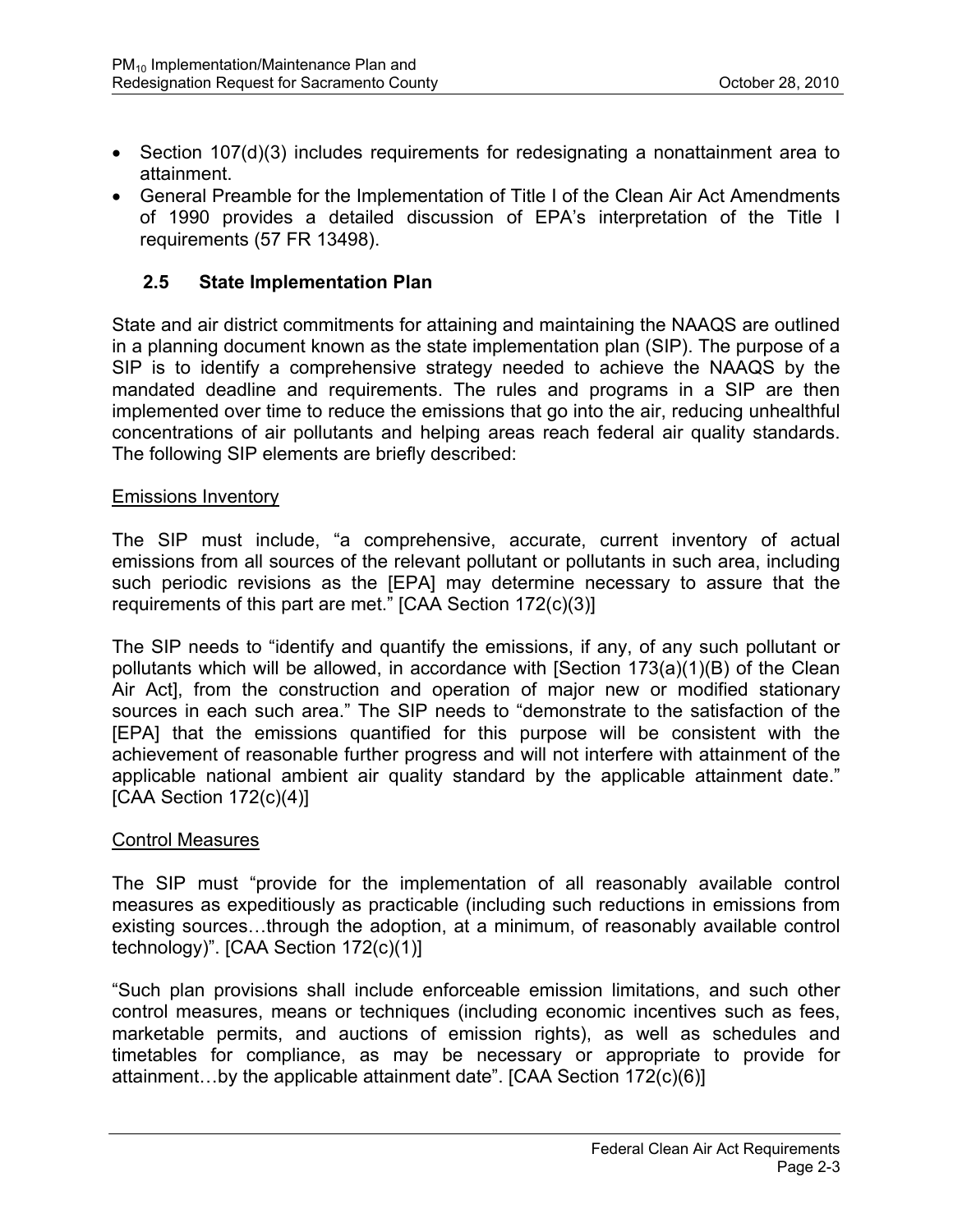#### Attainment Demonstration

The SIP needs to include a demonstration (including air quality modeling) that will provide for attainment of the national ambient air quality standards by the applicable attainment date, or a demonstration that attainment by such date is impracticable. [CAA Section 189(a)(1)(B)]

#### Reasonable Further Progress

The SIP is required to contain quantitative milestones which are to be achieved every 3 years until the area is redesignated to attainment and which demonstrate reasonable further progress (RFP) in emission reductions toward attainment by the applicable date. [CAA Section  $172(c)(2)$  and Section  $189(c)(1)$ ]

#### Contingency Measures

The SIP needs to include "specific measures to be undertaken if the area fails to make reasonable further progress, or to attain the national primary ambient air quality standard by the [applicable] attainment date". Contingency measures are to "take effect in any such case without further action by the State or the [EPA]." [CAA Section 172(c)(9)]

#### Permits for New and Modified Major Stationary Sources (New Source Review)

The SIP needs to include provisions for a permit program to require permits for the construction and operation of new or modified major stationary sources anywhere in the nonattainment area, in accordance with Section 173, Permit Requirements. [CAA Section 172(c)(5) and Section 189(a)(1)(A)]

In addition, the SIP must include provisions to ensure that the control requirements applicable to "major stationary sources of  $PM_{10}$  shall also apply to major stationary sources of  $PM_{10}$  precursors, except where the [EPA] determines that such sources do not contribute significantly to  $PM_{10}$  levels which exceed the [NAAQS] in the area." [CAA Section 189(e)]

After EPA redesignates Sacramento County to attainment for the  $PM_{10}$  NAAQS, major stationary sources will be subject to the prevention of significant deterioration (PSD) requirements under Section 160 et seq. of the Clean Air Act, rather than the new source review (NSR) nonattainment area provisions of Section 173 (Calcagni, 1992, p. 6).

#### Milestone Progress Reports

After an RFP milestone date occurs as specified in the implementation plan, a progress tracking report must be submitted to EPA that demonstrates all applicable measures in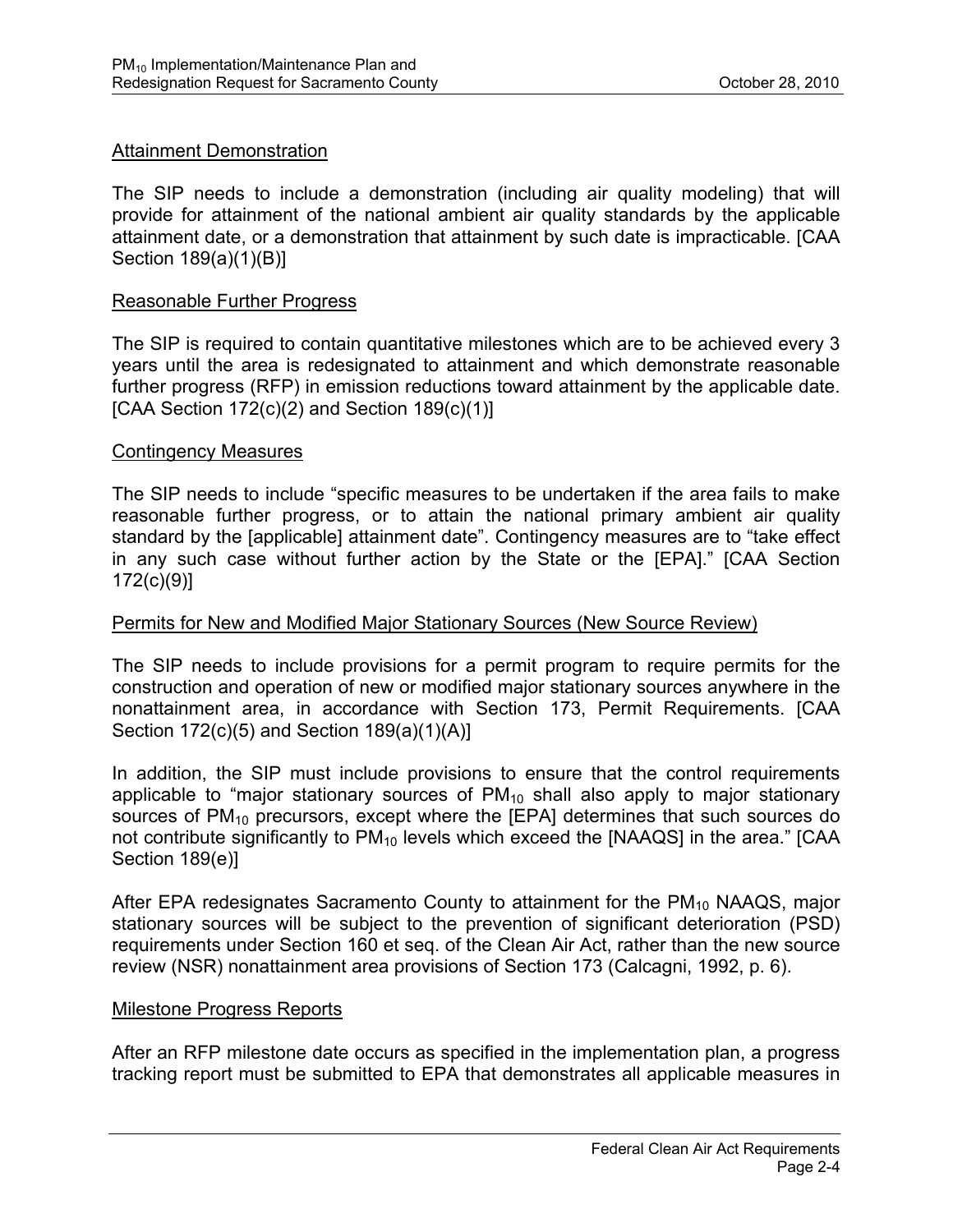the plan have been implemented and the RFP emission reduction target has been met. [CAA Section 189(c)(2)]

# **2.6 Clean Data Policy**

EPA issued a Clean Data Policy on May 10, 1995, which describes the process by which EPA will determine that an area has attained the ozone standard and that certain SIP planning requirements will not apply so long as the area remains in attainment (Seitz, 1995). The area must continue to operate an appropriate air quality monitoring network to verify its attainment status. This policy is a determination that certain SIP requirements are written so as to be applicable only if the area is not attaining the standard. EPA interprets that this Clean Data Policy is applicable to the SIP provisions of the CAA with regard to:

- Attainment demonstrations,
- Rate of progress plans or reasonable further progress demonstrations,
- Contingency measures (related to meeting attainment and RFP),
- Reasonably available control measures (RACM) analysis,
- Milestone progress reports, and
- Sanction clocks that had been started for failure to meet related SIP submittal requirements.

In addition, the Clean Data Policy states, "The issuance of a determination pursuant to this policy will have no immediate impact on the way conformity is demonstrated. Areas will continue to demonstrate conformity using the build/no-build test and [no-greater] than-1990 test…(and attainment/RFP SIP, if one with a budget has been submitted)." Since areas that are subject to a clean data determination are not required to submit an RFP or attainment demonstration SIP, those areas will not generally have approved budgets until a maintenance plan is approved as part of the approval of a redesignation request. Areas must still produce a basic emissions inventory, and the applicable tests for general conformity still apply.

EPA's Clean Data Policy interpretations of the Clean Air Act were initially set forth in its General Preamble discussions of the relevant provisions of Title I, Part D. EPA incorporated the statutory interpretation set forth in the Clean Data Policy in a final rule, 40 CFR 51.918, to implement the 8-hour ozone NAAQS (70 FR 71644). On December 14, 2004, EPA issued a memorandum that applied the Clean Data Policy to fine particulate matter NAAQS (Page, 2004). EPA also incorporated the statutory interpretation set forth in the Clean Data Policy in a final rule, 40 CFR 51.1004(c), to implement the  $PM<sub>2.5</sub> NAAGS (72 FR 20603).$ 

In addition, EPA has applied the Clean Data Policy to the  $PM_{10}$  NAAQS and stated, "Our interpretation that an area that is attaining the standards is relieved of obligations to demonstrate RFP and to provide an attainment demonstration and contingency measures pursuant to part D of the CAA, pertains whether the standard is  $PM_{10}$ , ozone,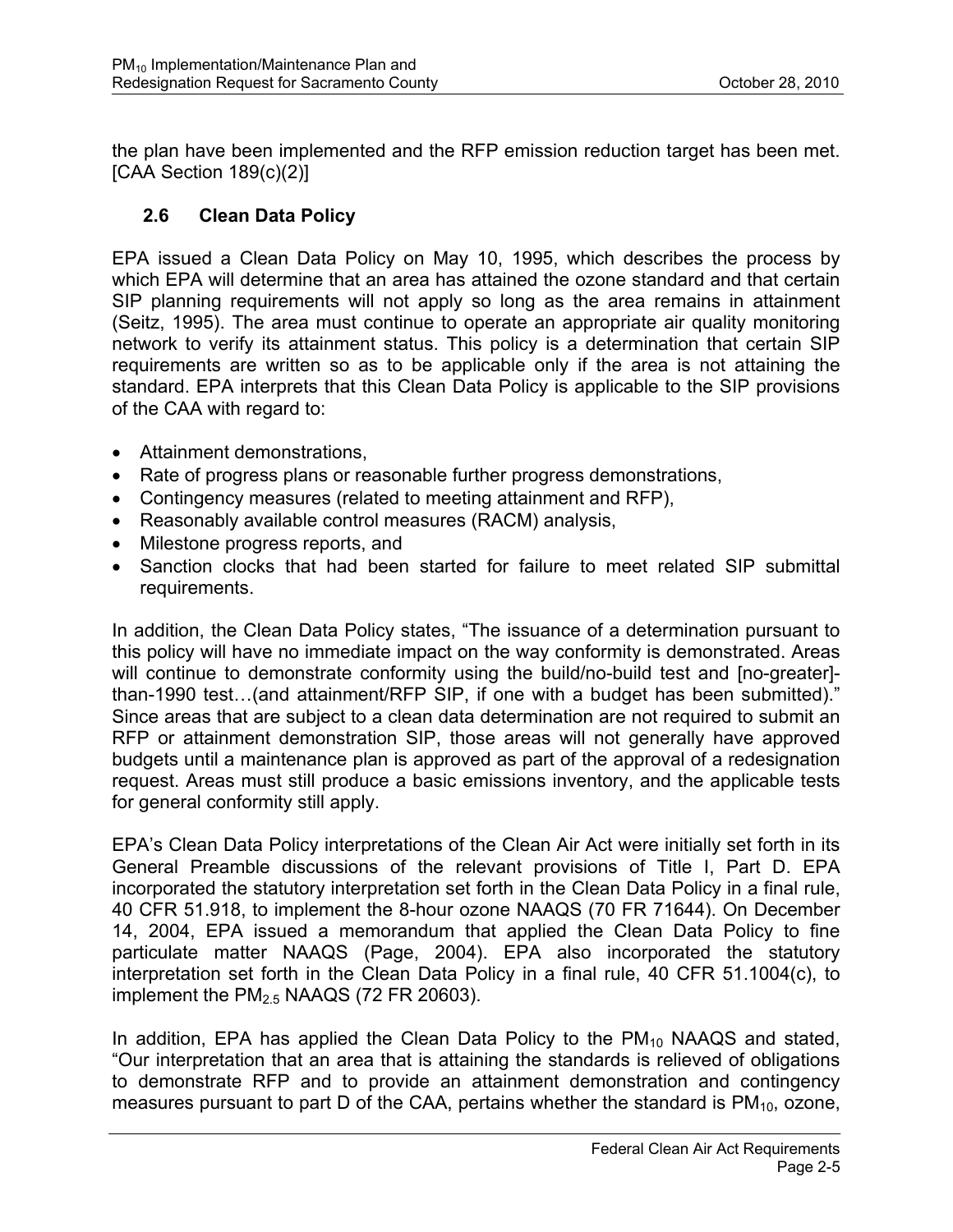or  $PM_{2.5}$ " (71 FR 13024). Furthermore, EPA interprets "that RACM requirements are a component of an area's attainment demonstration. Thus, for the same reason the attainment demonstration no longer applies…the requirement for RACM no longer applies" (71 FR 6354).

Therefore, under EPA's Clean Data Policy, the following implementation plan elements are not applicable for an area that has already attained the NAAQS and are not included in this  $PM_{10}$  plan:

- Attainment demonstration,
- Rate of progress plan or reasonable further progress demonstrations,
- Contingency measures (related to meeting attainment and RFP),
- Reasonably available control measures (RACM) analysis.

The Clean Data Policy is the approach being pursued for Sacramento County's  $PM_{10}$ planning requirements. Any requirements solely related to designation or classification, such as new source review, remain in effect until the area is redesignated to attainment. Prevention of significant deterioration requirements will apply to Sacramento County after redesignation.

#### **2.7 Implementation Plan Submittal Elements**

The following implementation plan elements have been fulfilled and are included or verified in this  $PM_{10}$  plan:

1. The area must continue to operate an appropriate  $PM_{10}$  air quality monitoring network in order to verify its attainment status.

Chapter 3 of this  $PM_{10}$  plan includes and documents a description of the current  $PM_{10}$ air quality monitoring network in Sacramento County in accordance with 40 CFR 58 – Ambient Air Quality Surveillance.

2. A comprehensive, accurate, current inventory of actual emissions from all sources of the relevant pollutants must be completed for the area.

Chapter 4 of this  $PM_{10}$  plan includes and documents a comprehensive updated inventory of actual emissions from all sources of  $PM_{10}$  and nitrogen oxides (NO<sub>x</sub>), a precursor pollutant of  $PM_{10}$  in Sacramento County.

3. The control measures for the area, which were responsible for bringing the area into attainment, must be approved by EPA as meeting reasonably available control measures (RACM) and reasonably available control technology (RACT) requirements.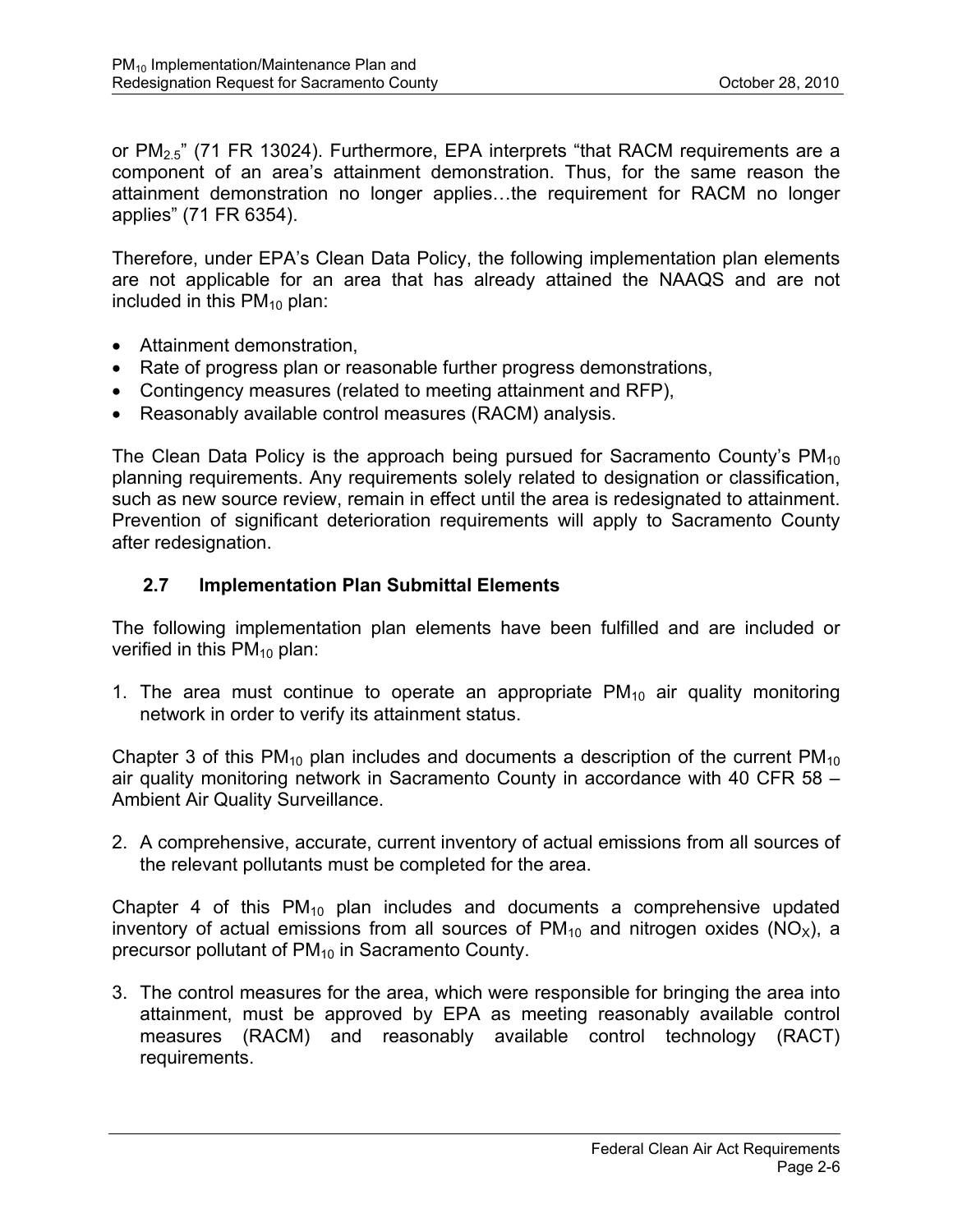Chapter 5 of this  $PM_{10}$  plan includes and describes the  $PM_{10}$  and applicable  $PM_{10}$ precursor control measures implemented in Sacramento County, which were responsible for bringing the area into attainment. It is anticipated that EPA will approve these measures as meeting RACM and RACT requirements.

4. Provide for a permit program to require permits for the construction and operation of new or modified major stationary sources of  $PM_{10}$  and applicable  $PM_{10}$  precursors (new source review) anywhere in the nonattainment area.

Chapter 5 of this  $PM_{10}$  plan includes and describes the new source review permit program to require permits for the construction and operation of new or modified major stationary sources of  $PM_{10}$  and applicable  $PM_{10}$  precursors.

#### **2.8 Maintenance Plan Requirements**

Section 175A of the Clean Air Act contains planning requirements pertaining to the general framework of a maintenance plan. A maintenance plan is a SIP revision that is submitted after a nonattainment area attains the applicable national primary ambient air quality standard in order to demonstrate future compliance. An approved maintenance plan is one of the requirements for redesignating a nonattainment area to attainment. CAA Section 175A requires a maintenance plan to:

- Provide for maintenance of the NAAQS for at least 10 years after redesignation is approved by EPA.
- Contain such additional measures, if any, as may be necessary to ensure such maintenance.
- Include contingency provisions to ensure prompt correction of any violation of the standard after redesignation.
- Provide a contingency measure to implement all control measures contained in the nonattainment SIP.

CAA requirements also specify that a subsequent maintenance plan is required 8 years after redesignation. This second plan must provide for maintenance of the NAAQS for 10 more years after expiration of the first 10-year maintenance period.

In 1992, EPA issued additional discussion, clarification and guidance on requirements for redesignation requests and maintenance plans (Calcagni, 1992). This Calcagni memorandum includes the following additional provisions needed in a maintenance plan:

- Attainment emissions inventory to identify the level of emissions in the area sufficient to attain the NAAQS.
- Maintenance demonstration of the NAAQS either by showing that future emissions will not exceed the attainment level or by modeling to show future emissions will not cause a violation of the standard.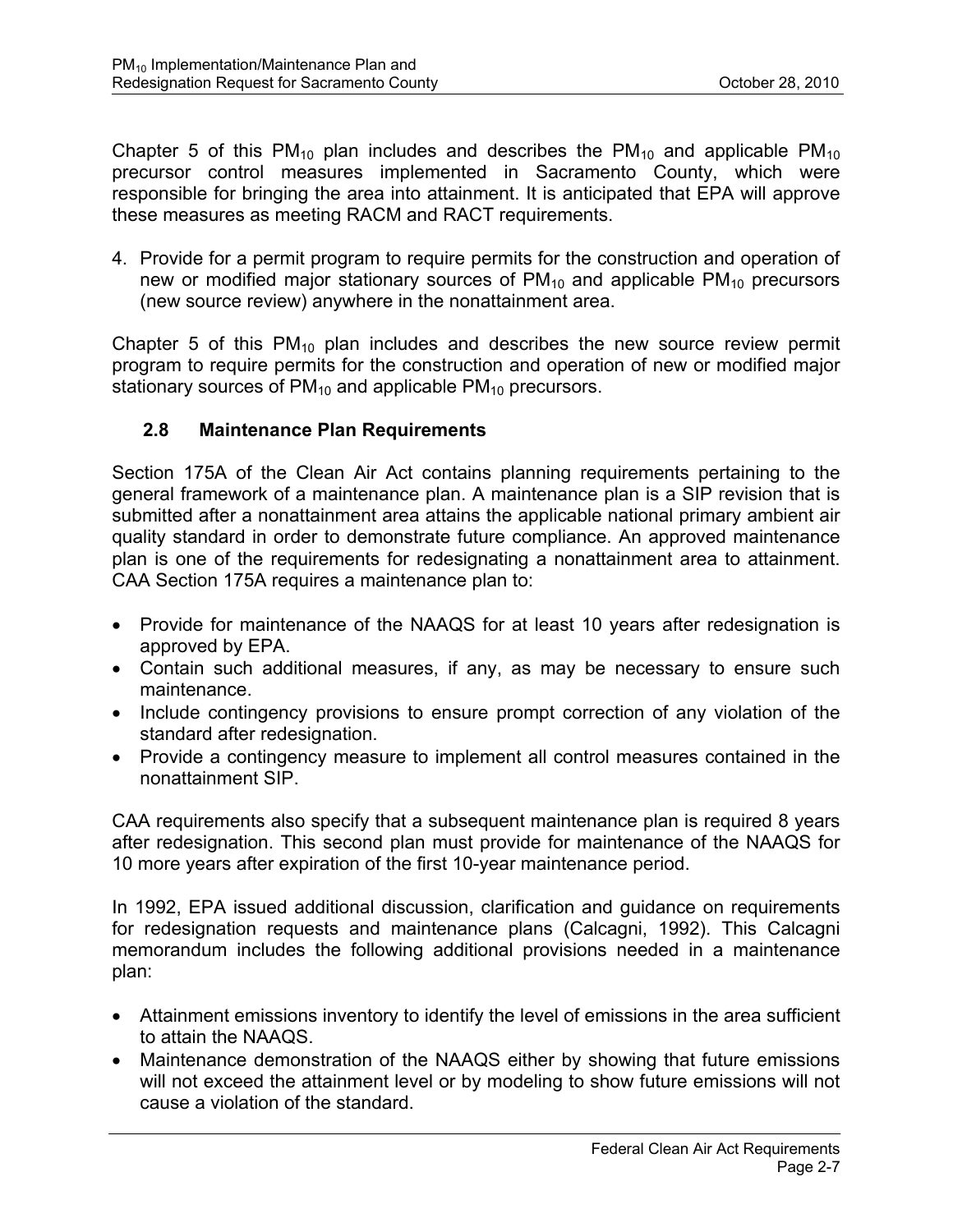- Verification of continued attainment through operation of an appropriate air quality monitoring network.
- Tracking the progress of the maintenance demonstration by a periodic review or update of the factors and assumptions used in the maintenance demonstration.

#### **2.9 Redesignation Requirements**

Section 107(d)(3)(E) of the Clean Air Act contains the applicable provisions for approving a redesignation request to attainment. EPA must determine that the following redesignation requirements have been met for an area:

- 1. Attained the applicable NAAQS without any further violations.
- 2. Has a fully approved applicable implementation plan under CAA Section 110(k).
- 3. Demonstrate that the air quality improvement is due to permanent and enforceable emission reductions.
- 4. Has a fully approved maintenance plan, including a contingency plan, for the area pursuant to CAA Section 175A.
- 5. Met all relevant requirements under CAA Section 110 and Part D, including Section 172(c) nonattainment plan requirements and Section 176(c)(4) SIP conformity criteria and procedures.

For an area for which an attainment determination has been made, the SIP submissions discussed and suspended under the Clean Data Policy would not be required for the area's redesignation request to be approved since they would no longer be considered applicable requirements under CAA Section 107(d)(3)(E).

Upon redesignation to attainment for the  $PM_{10}$  NAAQS, new source review permitting requirements for major stationary sources would no longer apply and prevention of significant deterioration requirements would be in effect as required by SMAQMD Rule 203 – Prevention of Significant Deterioration.

#### **2.10 References**

- Calcagni, John. *Procedures for Processing Requests to Redesignate Areas to Attainment*, Air Quality Management Division, EPA, September 4, 1992.
- Page, Stephen D. *Clean Data Policy for the Fine Particle National Ambient Air Quality Standards*, OAQPS, EPA, December 14, 2004.
- Seitz, John S. *Reasonable Further Progress, Attainment Demonstration, and Related Requirements for Ozone Nonattainment Areas Meeting the Ozone National Ambient Air Quality Standard*, OAQPS, EPA, May 10, 1995.
- U.S. Code of Federal Regulations, Title 40, Appendix K to Part 50, referenced November 17, 2009.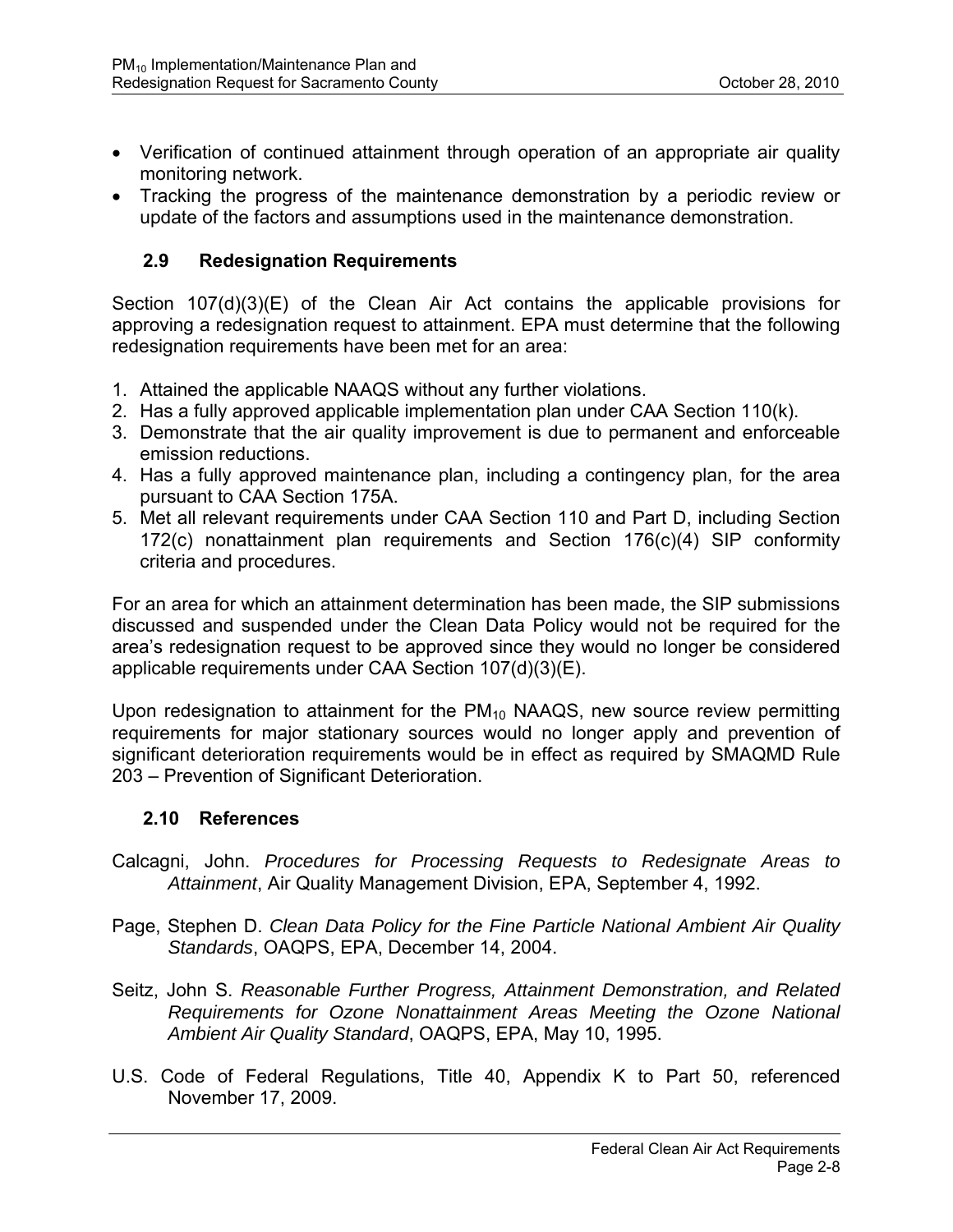- USEPA. *Revisions to the National Ambient Air Quality Standards for Particulate Matter*, Federal Register, Volume 52, July 1, 1987, p. 24634.
- USEPA. *General Preamble for the Implementation of Title I of the Clean Air Act Amendments of 1990*. Federal Register, Volume 57, April 16, 1992, p. 13498.
- USEPA. *Designation of Areas for Air Quality Planning Purposes*, Federal Register, Volume 58, December 21, 1993, p. 67334.
- USEPA. *National Ambient Air Quality Standards for Particulate Matter*, Federal Register, Volume 62, July 18, 1997, p. 38652-38760.
- USEPA. *Clean Air Act Attainment Finding; Bullhead City and Payson Nonattainment Areas, AZ; Sacramento and San Bernardino Nonattainment Areas, CA; Particulate Matter of 10 Microns or Less (PM-10)*, Federal Register, Volume 67, February 15, 2002, p. 7082-7085.
- USEPA. *Final Rule to Implement the 8-Hour Ozone National Ambient Air Quality Standard – Phase 2*, Federal Register, Volume 70, November 29, 2005, p. 71644-71646.
- USEPA. *Approval and Promulgation of Implementation Plans; Designation of Areas for Air Quality Planning Purposes; State of Arizona; Finding of Attainment for Ajo Particulate Matter of 10 Microns or Less (PM10) Nonattainment Area; Determination Regarding Applicability of Certain Clean Air Act Requirements*, Federal Register, Volume 71, February 8, 2006, p. 6352-6356.
- USEPA. *Approval and Promulgation of Implementation Plans; Designation of Areas for Air Quality Planning Purposes; State of Arizona; Particulate Matter of 10 Microns or Less; Finding of Attainment for Yuma Nonattainment Area; Determination Regarding Applicability of Certain Clean Air Act Requirements*, Federal Register, Volume 71, March 14, 2006, p. 13021-13025.
- USEPA. *National Ambient Air Quality Standards for Particulate Matter*, Federal Register, Volume 71, October 17, 2006, p. 61198.
- USEPA. *National Ambient Air Quality Standards for Particulate Matter*, Federal Register, Volume 71, October 17, 2006, p. 61202.
- USEPA. *Clean Air Fine Particle Implementation Rule*, Federal Register, Volume 72, April 25, 2007, p. 20586-20667.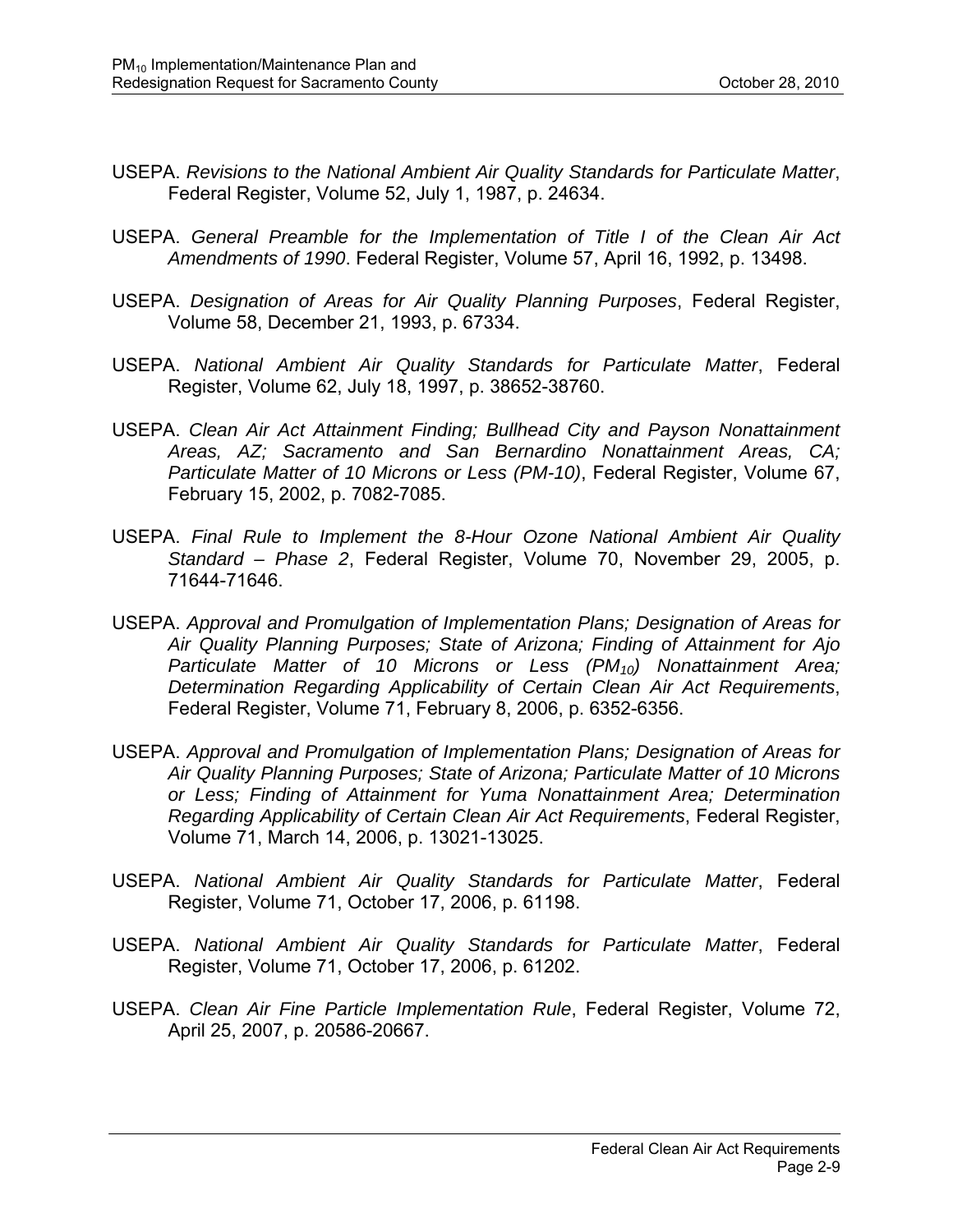# **3. PM10 MONITORING NETWORK AND AIR QUALITY DATA**

#### **3.1 Introduction to PM<sub>10</sub> Data**

Particulate matter is the term for solid or liquid particles found in the air. Some particles are large or dark enough to be seen with the naked eye and can take the form as soot or smoke. Others are so small they can be detected only with an electron microscope. Because particles originate from a variety of sources (cars, buses, diesel trucks (mobile), fireplaces, woodstoves, power plants (stationary), construction demolition, wind blown dust, etc.), their chemical and physical compositions vary widely. Particulate matter can be directly emitted or can be formed in the atmosphere when gaseous pollutants such as sulfur dioxide  $(SO<sub>2</sub>)$  and nitrogen oxides  $(NO<sub>X</sub>)$  react to form fine particles.

In 1987, EPA replaced the earlier total suspended particulate (TSP) air quality standard with a  $PM_{10}$  standard. TSP is an outmoded regulatory measure of the mass concentration of particulate matter (PM) in community air. It was defined by the (unintended) size-selectivity of the inlet to the filter that collected the particles. Under windy conditions the mass tended to be dominated by large wind-blown soil particles of relatively low toxicity.

The  $PM_{10}$  standard focuses on smaller particles that are likely responsible for adverse health effects because of their ability to reach the lower regions of the respiratory tract. The  $PM_{10}$  standard includes particles with a diameter of 10 micrometers or less (0.0004 inches or one-sixth the width of a human hair – Figure 3.1). EPA's health-based national ambient air quality standards for PM<sub>10</sub> were set at 50  $\mu$ g/m<sup>3</sup> (measured as an annual mean) and 150 µg/m<sup>3</sup> (measured as a daily concentration). However, effective December 18, 2006, EPA revoked the annual average  $PM_{10}$  standard based on more recent studies indicating long-term health impacts were mainly related to  $PM_{2.5}$ exposure.



#### **Figure 3.1: Human Hair Diameter**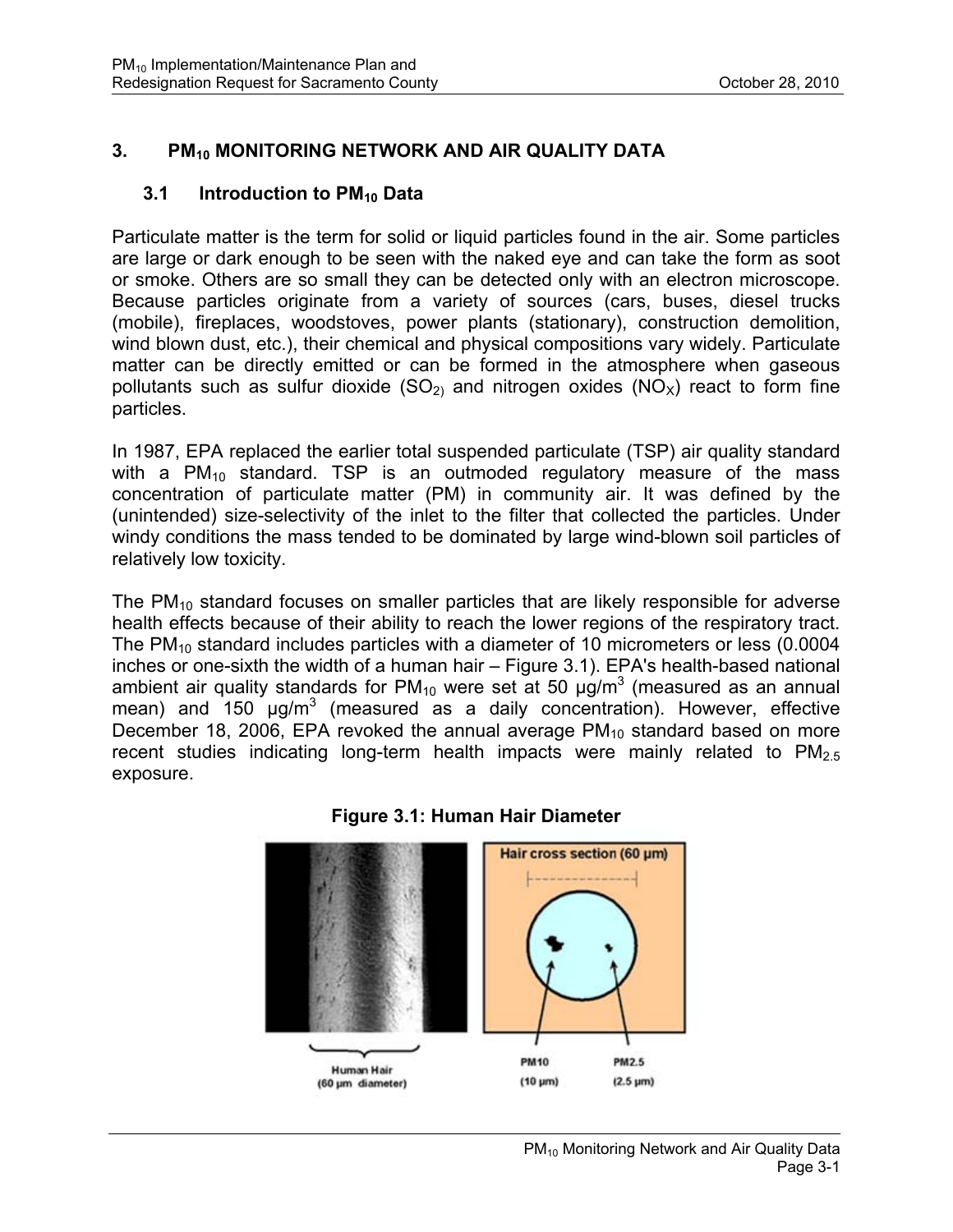| <b>Pollutant</b>                       | <b>Primary Standard</b>    | <b>Averaging Times</b> | <b>Secondary</b><br><b>Standard</b> |  |
|----------------------------------------|----------------------------|------------------------|-------------------------------------|--|
| Particulate Matter (PM <sub>10</sub> ) | Revoked                    | Annual (Arith, Mean)   |                                     |  |
|                                        | 150 $\mu$ g/m <sup>3</sup> | 24-hour                | Same as Primary                     |  |

EPA determined that the Sacramento  $PM_{10}$  nonattainment area attained the  $PM_{10}$ NAAQS as of December 31, 2000. The  $PM_{10}$  concentrations reported at the time included five different monitoring sites, which showed no measured exceedances of the 24-hour  $PM_{10}$  NAAQS between 1998 and 2000. There are currently six monitoring sites in Sacramento County that collect  $PM_{10}$  data. Although the area has not been officially re-designated, it has not violated these standards since the 2000 attainment determination.

# **3.2 PM<sub>10</sub> Monitoring Network**

 $\overline{a}$ 

The District operates a network of PM monitors for use in air quality planning and to meet federal requirements. Federal regulations require  $PM_{10}$  monitoring networks to meet basic objectives:

- Monitoring the highest concentration of a pollutant
- Monitoring representative concentrations in areas of high population density
- Monitoring the impact of major pollutant sources
- Monitoring pollutant background concentrations

"Network Design Criteria for Ambient Air Quality Monitoring,"*<sup>2</sup>* Title 40 Code of Federal Regulations, Appendix D to Part 58 defines minimum monitoring requirements based on the population of the Metropolitan Statistical Area (MSA) and the design value for each NAAQS. Sacramento County is within the Sacramento-Arden Arcade-Roseville MSA. The minimum number of monitors for each pollutant is based on the MSA population as described in 40 CFR 58 Appendix D. Currently, the Sacramento-Arden Arcade-Roseville MSA has a population of 2.1 million. The monitoring network within the MSA exceeds the minimum monitoring requirements for all criteria pollutants. Section 3.0 of the 2010 Annual Air Monitoring Network Plan for Sacramento County submitted to EPA July 19, 2010 discusses the minimum required monitors for  $PM_{10}$  which is two to four monitors.

There are two types of  $PM_{10}$  monitors used throughout the monitoring network: 1) the Federal Reference Method (FRM) filter-based high-volume size-selective inlet sampler (hi-vols or SSI), and 2) the Federal Equivalent Method (FEM) tapered element oscillating microbalance (TEOM), which measures  $PM_{10}$  on a continuous basis. The

<sup>&</sup>lt;sup>2</sup> "Network Design Criteria for Ambient Air Quality Monitoring," Federal Register 40 Appendix D to Part 58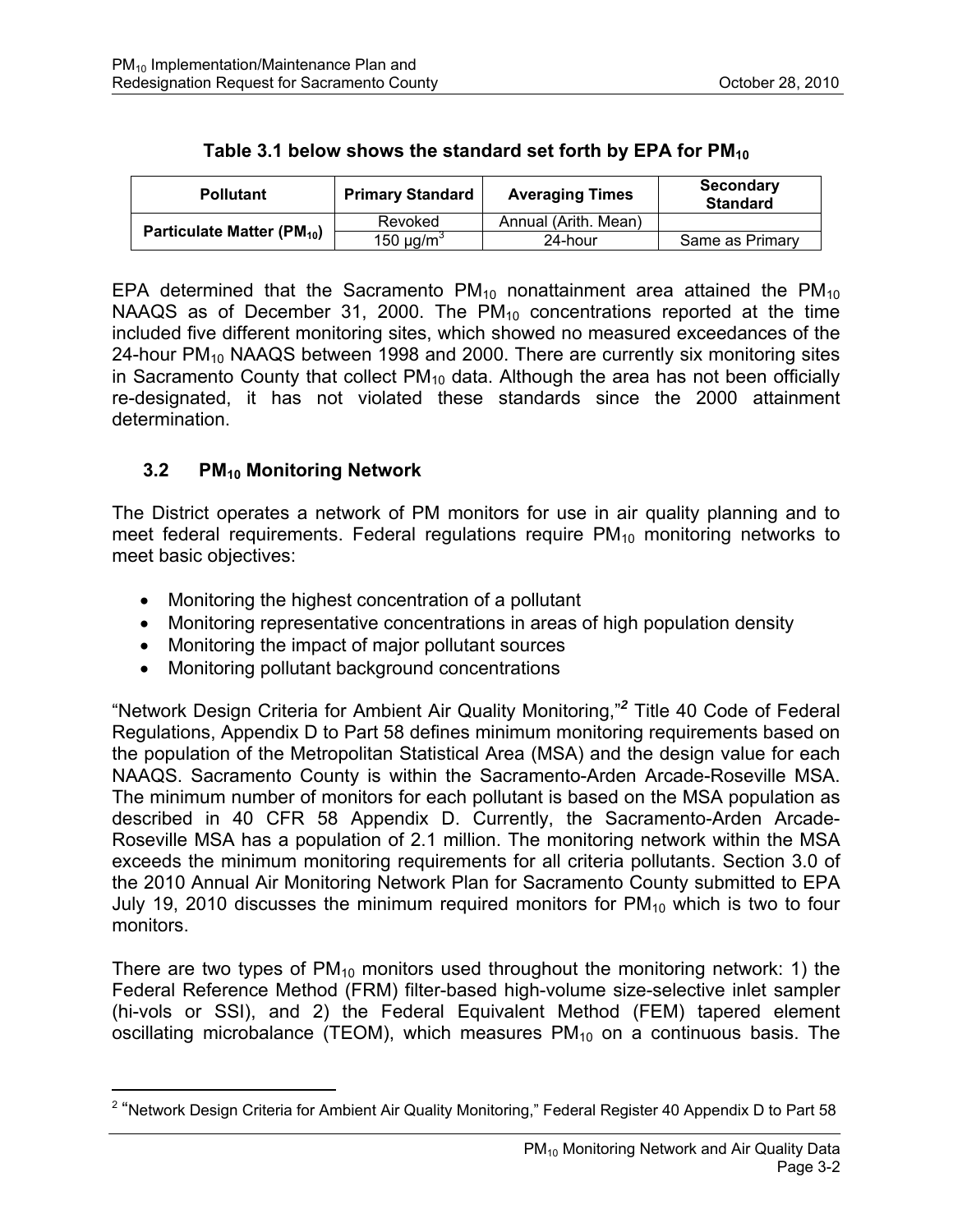schedule for  $PM_{10}$  sample collection is one in six days for the FRM filter-based highvolume samplers, while the FEM TEOM monitors operate on a daily 24-hour schedule.

There are currently six  $PM_{10}$  monitoring sites within Sacramento County. The District operates five of the monitoring sites (Goldenland Court, North Highlands, Del Paso Manor Site, Branch Center Rd #2, and Stockton Blvd). The California Air Resources Board operates the T Street monitoring site. FRM filter-based high-volume samplers are located at all of the six sites listed above for  $PM_{10}$ . Del Paso Manor and the Stockton Blvd operate both the FRM filter-based samplers and FEM TEOM monitors. Table 3.2 provides a summary of the monitoring sites in Sacramento County, and Figure 3.2 shows a map of the locations of Sacramento County monitoring stations.

The District plans for modifications to the operation of its air quality monitoring network for  $PM_{10}$  are presented in the 2010 Annual Air Monitoring Network Plan. The District is evaluating relocating the  $PM_{10}$  TEOM monitor at the Del Paso Manor site to the Goldenland Court site. The District is also considering the possibility of shutting down the PM<sub>10</sub> SSI and PM<sub>10</sub> TEOM monitors at the Stockton Blvd site. This site's PM<sub>10</sub> SSI monitor is not required, and TEOM data is not usable for forecasting or analysis due to potential inaccuracies during the winter time when there is wood combustion. The SMAQMD older model TEOM monitors contain a heater for reducing moisture, which can remove volatile compounds from ambient air samples (such as those in wood smoke). In addition, the District is evaluating the possibility of shutting down the  $PM_{10}$ SSI monitors at the Goldenland Court and the North Highlands sites as they are not required. The maintenance plan commits to continue to maintain and operate a  $PM_{10}$ ambient monitoring network in Sacramento County that meets or exceeds the minimum monitoring requirements.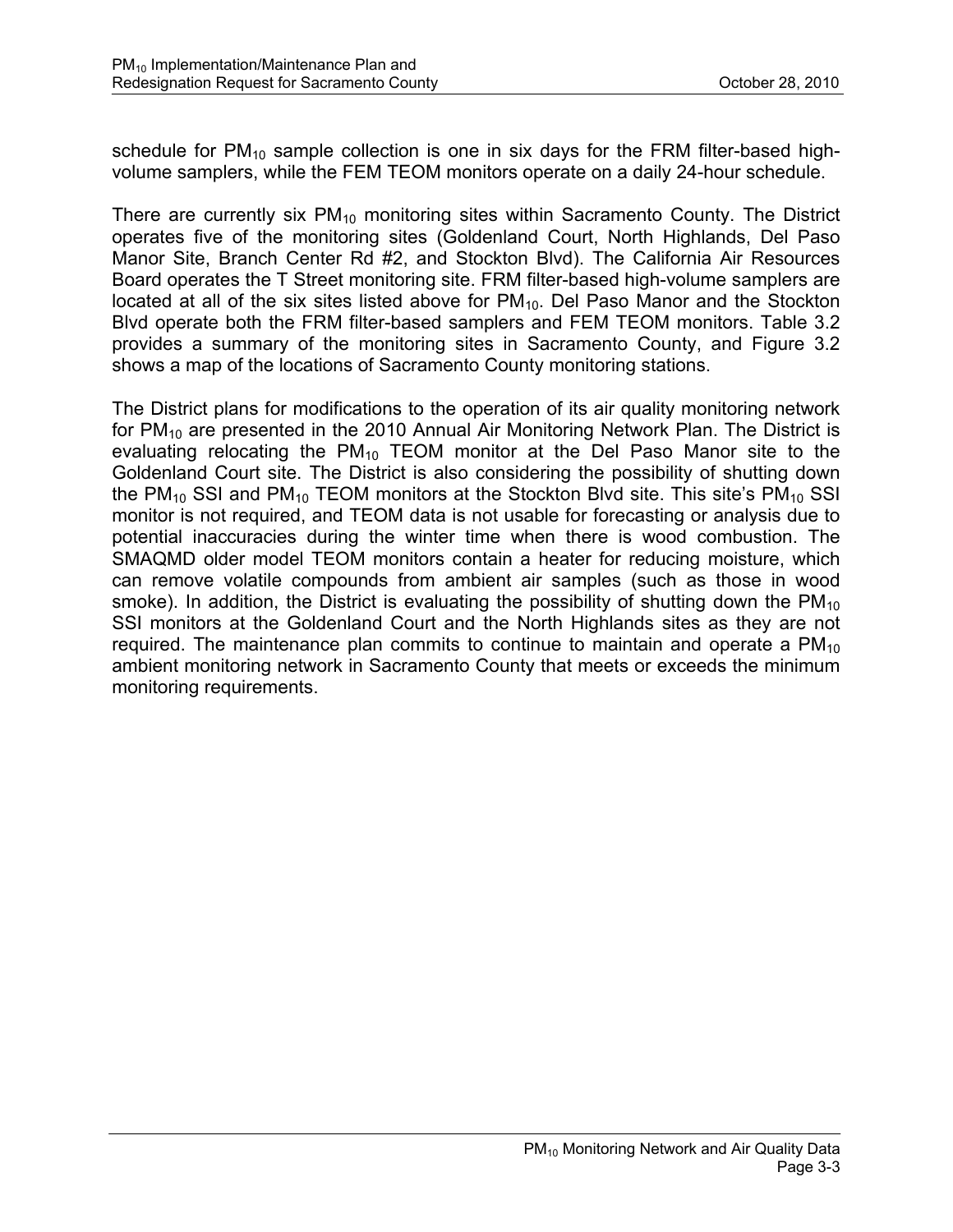# **Table 3.2: Summary of Monitoring Sites in Sacramento County**

| <b>List of Monitoring Sites Within Sacramento County</b> |                                                   |                                |                                                                                                                                                                                                                                                                                                                                                                                                           |  |  |  |
|----------------------------------------------------------|---------------------------------------------------|--------------------------------|-----------------------------------------------------------------------------------------------------------------------------------------------------------------------------------------------------------------------------------------------------------------------------------------------------------------------------------------------------------------------------------------------------------|--|--|--|
| <b>Site Name</b>                                         | <b>Purpose</b>                                    | <b>AQS ID</b>                  | Pollutants/Parameters Monitored <sup>3</sup>                                                                                                                                                                                                                                                                                                                                                              |  |  |  |
| Branch Center Rd #2<br>3847 Branch Center<br>Road        | <b>SLAMS</b>                                      | 06-067-0284                    | $PM_{10}$ -SSI                                                                                                                                                                                                                                                                                                                                                                                            |  |  |  |
| Elk Grove - Bruceville<br>Road<br>12490 Bruceville Road  | <b>SLAMS/PAMS</b>                                 | 06-067-0011                    | O <sub>3</sub> , NO <sub>2</sub> , Total NMHC, Speciated VOC, BAM<br>PM <sub>2.5</sub> , Ambient Temp., Wind Direction, Wind<br>Speed, Relative Humidity, Barometric Pressure,<br>Precipitation, Ultraviolet Radiation, Solar<br>Radiation, Upper Level Meteorology (Wind Dir.,<br>Wind Speed, Virtual Temp.)                                                                                             |  |  |  |
| Del Paso Manor<br>2701 Avalon Drive                      | SLAMS/<br>PAMS/STN/<br><b>SPM</b>                 | 06-067-0006                    | O <sub>3</sub> , CO, NO <sub>2</sub> , SO <sub>2</sub> , Total NMHC, Speciated VOC,<br>Carbonyl, BAM PM <sub>2.5</sub> , TEOM PM <sub>10</sub> , PM <sub>2.5</sub> -FRM<br>(main & collocated), PM <sub>10</sub> -SSI (main &<br>collocated), Speciated PM <sub>2.5</sub> (SASS), Black<br>Carbon, Scattering Coeff., Ambient Temp., Wind<br>Direction, Wind Speed, Relative Humidity, Solar<br>Radiation |  |  |  |
| El Camino - Watt<br>3535 El Camino                       | <b>SLAMS</b>                                      | 06-067-0007                    | CO                                                                                                                                                                                                                                                                                                                                                                                                        |  |  |  |
| Folsom-50 Natoma<br>50 Natoma Street                     | <b>SLAMS/PAMS</b>                                 | 06-067-0012                    | O <sub>3</sub> , NO <sub>2</sub> , Total NMHC, Speciated VOC, BAM<br>PM <sub>2.5</sub> , Ambient Temp., Wind Direction, Wind<br>Speed, Relative Humidity, Solar Radiation                                                                                                                                                                                                                                 |  |  |  |
| <b>Goldenland Court</b>                                  | <b>SLAMS/PAMS</b>                                 | 06-067-0014                    | O <sub>3</sub> , CO, NO <sub>2</sub> , Total NMHC, PM <sub>10</sub> -SSI, Ambient<br>Temp, Wind Direction, Wind Speed, Relative<br>Humility, Solar Radiation                                                                                                                                                                                                                                              |  |  |  |
| North Highlands<br>7823 Blackfoot Way                    | <b>SLAMS/SPM</b>                                  | 06-067-0002                    | $O_3$ , CO, NO <sub>2</sub> , SO <sub>2</sub> , PM <sub>10</sub> -SSI                                                                                                                                                                                                                                                                                                                                     |  |  |  |
| Stockton Blvd<br>2221 Stockton Blvd                      | <b>SLAMS</b>                                      | 06-067-4001                    | $PM2.5$ -FRM, TEOM PM <sub>10</sub> , PM <sub>10</sub> -SSI                                                                                                                                                                                                                                                                                                                                               |  |  |  |
| Sloughhouse Road<br>7250 Sloughhouse Road                | <b>SPM</b>                                        | 06-067-5003                    | O <sub>3</sub> , Wind Direction, Wind Speed, PM <sub>2.5</sub> (E-BAM,<br>winter $PM2.5$ SPM study)                                                                                                                                                                                                                                                                                                       |  |  |  |
| <b>T</b> Street<br>1309 T Street                         | <b>SLAMS</b>                                      | 06-067-0010                    | $O_3$ , NO <sub>2</sub> , PM <sub>10</sub> -SSI, BAM PM <sub>2.5</sub> , PM <sub>2.5</sub> -FRM,<br>Speciated PM <sub>2.5</sub> (SASS), Ambient Temp., Wind<br>Direction, Wind Speed, Relative Humidity,<br><b>Barometric Pressure</b>                                                                                                                                                                    |  |  |  |
| <b>Walnut Grove Tower</b>                                | <b>Upper Air</b><br>Research (non-<br>SLAMS site) | N/A, non-<br><b>SLAMS</b> site | Upper level ozone, Wind Direction, Wind Speed,<br><b>Ambient Temp</b>                                                                                                                                                                                                                                                                                                                                     |  |  |  |
| Rancho Seco                                              | SPM (non-<br>SLAMS site)                          | N/A, non-<br><b>SLAMS</b> site | PM <sub>2.5</sub> (E-BAM, winter PM <sub>2.5</sub> SPM study)                                                                                                                                                                                                                                                                                                                                             |  |  |  |

**EXECUTE:**<br><sup>3</sup> Definition of SLAMS – State and Local Monitoring Stations; NAMS – National Air Monitoring Station; PAMS – Photochemical Assessment Monitoring Stations; STN – Speciation Trends Network, SPM – Suspended Particulate Matter; FRM – Federal Reference Method; BAM – Beta Attenuation Method; NMHC – Non-Methane Hydrocarbon; SSI – Size Selective Inlet; VOC – Volatile Organic Compound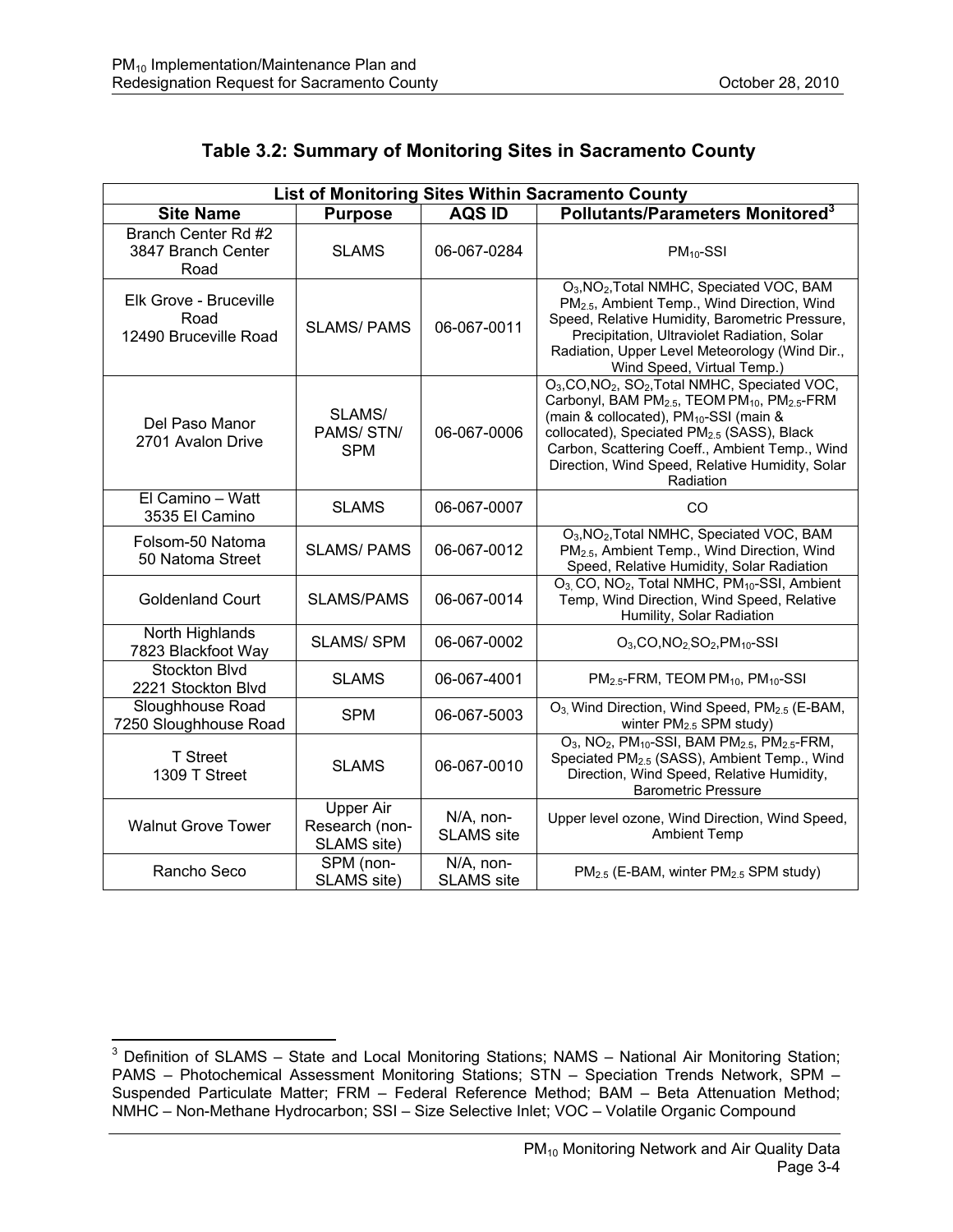

#### **Figure 3.2: Sacramento County Monitoring Stations**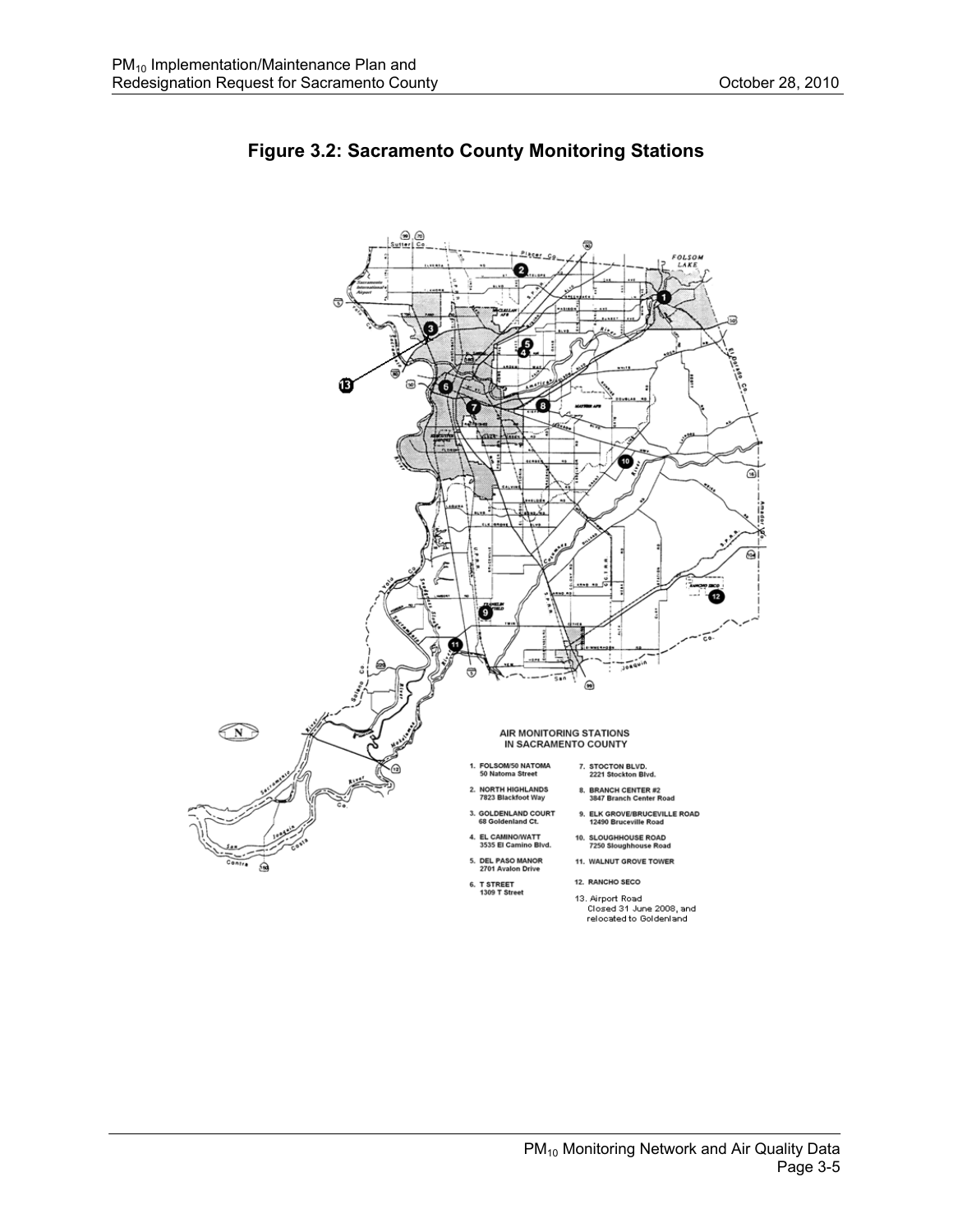# **3.3 PM10 Data Trends**

Sacramento County was designated as nonattainment for  $PM_{10}$  effective on January 20, 1994 (58 FR 67334). The  $PM_{10}$  monitoring data showed that Sacramento County violated the 150  $\mu$ g/m<sup>3</sup> federal standard three days between the years of 1989 to 1991. Table 3.3 lists the 24-hour  $PM_{10}$  exceedances.

| <b>Monitoring Site</b> | <b>Date</b>       | 24-Hour $PM_{10}$ Conc.            |
|------------------------|-------------------|------------------------------------|
| Stockton Blvd.         | November 18, 1989 | 155 $\mu$ g/m <sup>3</sup>         |
| Stockton Blvd.         | December 18, 1989 | 158 $\mu$ g/m <sup>3</sup>         |
| Del Paso Manor         | December 25, 1990 | $\overline{187}$ µg/m <sup>3</sup> |

| Table 3.3: Sacramento County Exceedances Violating 24-Hour PM <sub>10</sub> Standard |  |  |  |
|--------------------------------------------------------------------------------------|--|--|--|
|--------------------------------------------------------------------------------------|--|--|--|

Table 3.4 shows the historical maximum 24-hour average  $PM_{10}$  concentrations for the monitoring sites in Sacramento County for the years 1989-2009 collected by  $PM_{10}$  SSI monitors. The highest 24-hour average value of 187  $\mu$ g/m<sup>3</sup> was from the nonattainment designation period in 1990. The lowest peak 24-hour PM<sub>10</sub> value of 58  $\mu$ g/m<sup>3</sup> was monitored in 2004. The annual peak monitoring site changes from year to year throughout the 21-year period, which suggests the potential for elevated  $PM_{10}$ concentrations is mainly caused by emissions from area-wide and mobile source activities in the Sacramento area. The peak 1999 24-hour  $PM_{10}$  concentration of 141  $\mu$ g/m<sup>3</sup> occurred on July 5<sup>th</sup> at the Del Paso Manor monitoring site, and was likely impacted by emissions from Fourth of July fireworks.

| Table 3.4: PM <sub>10</sub> Historical Maximum 24-Hour Average Concentrations ( $\mu$ g/m <sup>3</sup> ) for |                                                      |  |  |
|--------------------------------------------------------------------------------------------------------------|------------------------------------------------------|--|--|
|                                                                                                              | <b>Sacramento County Monitoring Sites, 1989-2009</b> |  |  |

| Year | <b>Branch</b><br><b>Center Rd</b> | <b>Citrus</b><br>Heights-<br><b>Sunrise</b><br>Blvd* | Del Paso<br><b>Manor</b> | Earhart Dr /<br>Airport Rd /<br>Goldenland<br>$Ct^{**}$ | <b>North</b><br><b>Highlands</b> | <b>Stockton</b><br><b>B</b> lvd | <b>T</b> Street | <b>Peak Sitel</b> |
|------|-----------------------------------|------------------------------------------------------|--------------------------|---------------------------------------------------------|----------------------------------|---------------------------------|-----------------|-------------------|
| 1989 | 120                               | 139                                                  | 147                      |                                                         | 125                              | 158                             | 140             | 158               |
| 1990 | 113                               | 153                                                  | 187                      |                                                         | 96                               | 95                              | 140             | 187               |
| 1991 | 95                                | 98                                                   | 127                      | 76                                                      | 96                               | 98                              | 134             | 134               |
| 1992 | 71                                | 89                                                   | 84                       | 62                                                      | 79                               | 85                              | 72              | 89                |
| 1993 | 80                                | 61                                                   | 118                      | 104                                                     | 63                               | 75                              | 77              | 118               |
| 1994 | 83                                |                                                      | 98                       | 76                                                      | 92                               | 94                              | 99              | 99                |
| 1995 | 81                                |                                                      | 65                       | 90                                                      | 69                               | 67                              | 85              | 90                |
| 1996 | 68                                |                                                      | 83                       | 59                                                      | 65                               | 86                              | 75              | 86                |
| 1997 | 85                                |                                                      | 70                       | 36                                                      | 52                               | 107                             | 108             | 108               |
| 1998 | 81                                |                                                      | 104                      | 93                                                      | 73                               | 79                              | 75              | 104               |
| 1999 | 86                                |                                                      | 141                      | 70                                                      | 73                               | 88                              | 99              | 141               |
| 2000 | 56                                |                                                      | 59                       | 73                                                      | 82                               | 86                              | 64              | 86                |
| 2001 | 78                                |                                                      | 68                       | 51                                                      | 64                               | 58                              | 89              | 89                |
| 2002 | 77                                |                                                      | 86                       | 73                                                      | 53                               | 85                              | 77              | 86                |
| 2003 | 75                                |                                                      | 54                       | 57                                                      | 62                               | 53                              | 65              | 75                |
| 2004 | 45                                |                                                      | 49                       | 47                                                      | 44                               | 44                              | 58              | 58                |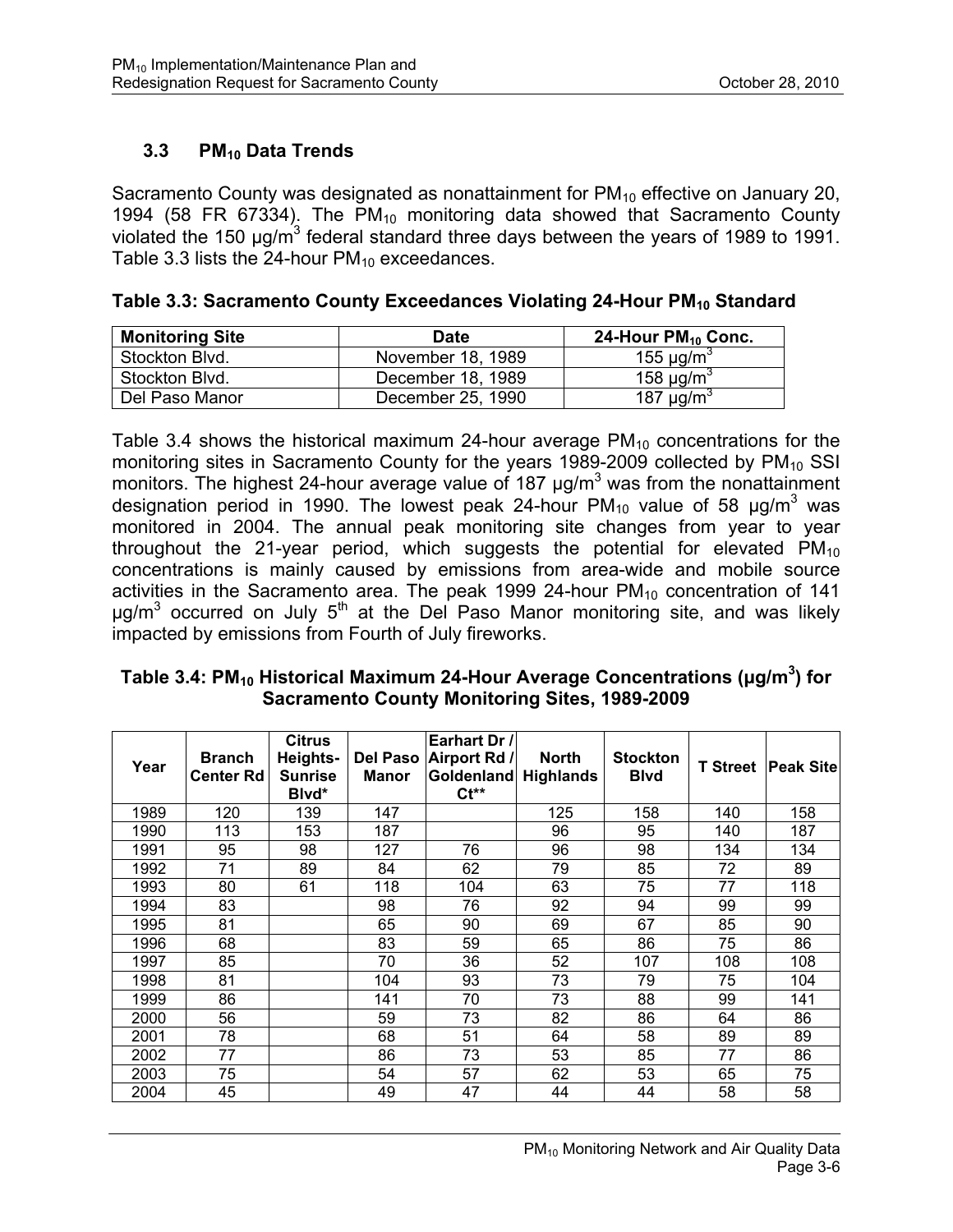| 2005 | 61             | 70 | 56                  | 110 | 64 | 53      | 110 |
|------|----------------|----|---------------------|-----|----|---------|-----|
| 2006 | O <sub>4</sub> | 63 | O <sub>4</sub><br>ັ | 65  | 56 | 109     | 109 |
| 2007 | 56             | 70 | 94                  | 56  | 56 | 53      | 94  |
| 2008 | 89             | 74 |                     | 97  | 88 | っへ<br>ັ | 97  |
| 2009 | 76             | 45 | 48                  | 33  | 45 | 47      | 76  |

\*Citrus Heights-Sunrise Blvd site closed in 1993.

\*\*Earhart Dr site closed 1997 and relocated to Airport Rd site 1998. Airport Rd site closed June 2008 and relocated to Goldenland Ct site.

Data source: California Air Resources Board ADAM air quality data base of PM<sub>10</sub> FRM SSI monitors. Pre-1994 data supplemented by SMAQMD data.

The chart in Figure 3.3 plots the annual peak 24-hour average  $PM_{10}$  concentration for the years 1989-2009 monitored in Sacramento County. This data shows no further violations of the 24-hour average  $PM_{10}$  standard since the nonattainment designation period. The historical trend (broken) line indicates a decline in the maximum 24-hour average  $PM_{10}$  concentrations at the peak monitoring site over the 21-year period. The trend line  $R^2$  statistic (coefficient of determination = 0.34) is low, which represents a weak correlation due to the variability in the data caused by year-to-year differences in meteorological conditions and air pollutant emissions patterns.





Note: The 1999 peak concentration of 141  $\mu$ g/m<sup>3</sup> occurred on July 5<sup>th</sup> at the Del Paso Manor monitoring site, and was likely impacted by emissions from Fourth of July fireworks.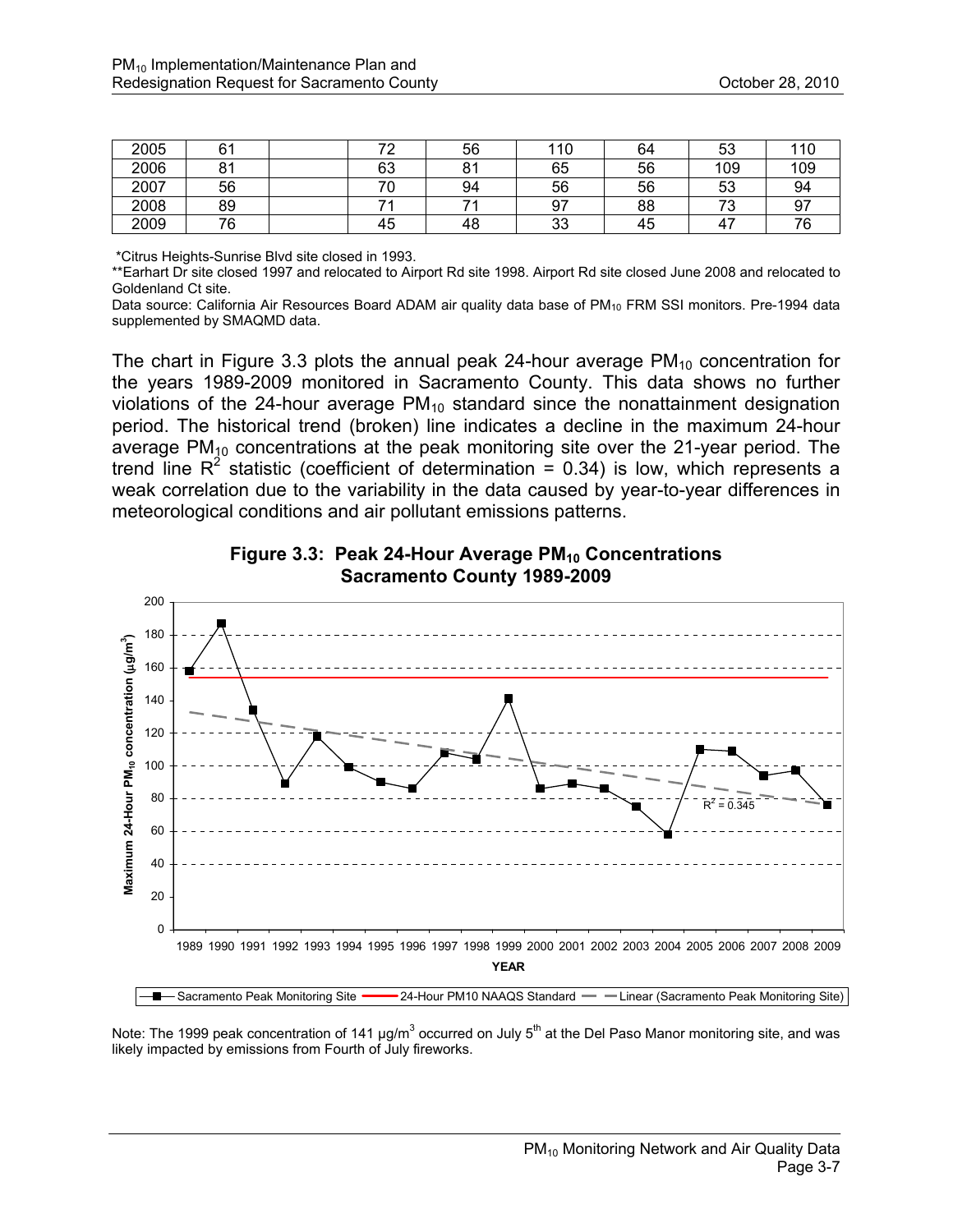#### PM<sub>10</sub> TEOM Data

 $\overline{a}$ 

As previously mentioned in this chapter,  $PM_{10}$  data from tapered element oscillating microbalance (TEOM) monitors is not used for analysis due to its potential inaccuracies during the winter time when there is wood combustion. In Sacramento County, daily TEOM monitors have recorded three separate days exceeding, the 24-hour average PM<sub>10</sub> NAAQS since they were first operated in winter 1992.

Three TEOM sampler sites exceeded PM<sub>10</sub> concentrations over 200  $\mu$ g/m<sup>3</sup> on October 4, 1995. The Earhart Drive site's TEOM monitor measured a concentration of 156  $\mu$ a/m<sup>3</sup> on October 21, 1995. The Stockton Blvd-Health Department site's TEOM monitor recorded a concentration of 160  $\mu$ g/m<sup>3</sup> on September 22, 2006. All of these TEOM exceedances of the 24-hour average  $PM_{10}$  NAAQS were flagged and suspected of being caused by high wind events.

A violation at a monitoring site occurs if the expected number of 24-hour NAAQS exceedance days per calendar year is greater than 1.0 averaged over 3 consecutive years of representative data (40 CFR 50, Appendix K). The TEOM exceedance days are based on daily monitoring data sampling. The most exceedance days at TEOM sites in any 3-year period would include 1995, and it would be two. Therefore, the expected average number of exceedance days per calendar year was less than 1.0, and there was no violation of the  $24$ -hour PM<sub>10</sub> NAAQS.

#### **3.4 PM10 Seasonality Analysis**

A  $PM_{10}$  seasonality analysis was conducted to evaluate whether the potential for high PM<sub>10</sub> was an all year round problem or a more seasonal occurrence in Sacramento County. Various meteorological factors<sup>4</sup> can vary during the year and play an important role in their effect on  $PM_{10}$  levels.

Wind. Wind speed and direction are important, because they are indicative of the level of pollutant dispersion. Predominant winds are from south-southwest during the spring, summer and fall. During the winter, predominant winds are coming from north-west and south-east. Wind speeds average around 8 miles per hour (mph) during the spring, summer, and early fall. Typically, during the late fall and winter, air flows experience a significant decrease in speed leading to calm conditions. The light winds and calm conditions result in higher air pollution potential, because pollutants can accumulate in the area for several days before being dispersed. Wind velocities average approximately 5.9 mph for the month of November and 6.4 mph for the month of December.

<sup>4</sup> Average wind speed, precipitation, and temperature data for Sacramento from: National Oceanic and Atmospheric Administration (NOAA) National Data Center website at http://ols.nndc.noaa.gov/plolstore/plsql/olstore.prodspecific?prodnum=C00095-PUB-A0001#OVERVIEW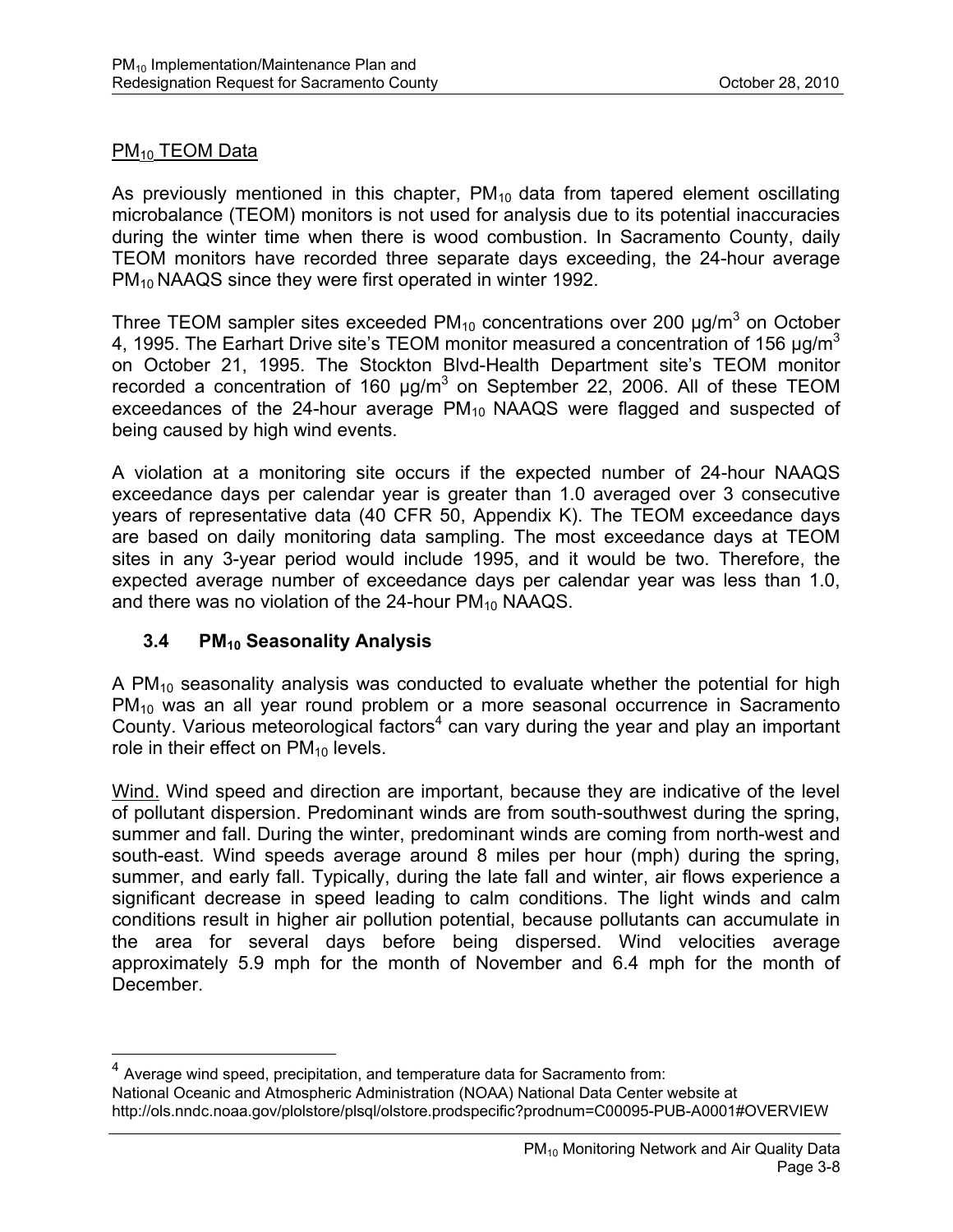Precipitation. Sacramento averages approximately 18 inches of precipitation per year, with 90 percent of the annual precipitation falling between November and April. November through March averages greater than 2 inches of precipitation per month, while the summer months of June through September average less than 1/5 of an inch of precipitation per month. As expected, fugitive dust levels are greater in hot, dry months when little atmospheric moisture is present to control fugitive dust, although studies have also suggested that secondary particulate (nitrates and sulfates) formation is enhanced with elevated humidity levels. While elevated  $PM_{10}$  levels have occasionally occurred when no measurable precipitation was present, elevated levels have occurred with increased humidity.

Atmospheric Stability and Dispersion. Vertical air movement is important in the dispersion of air pollutants. A temperature inversion acts as a nearly impenetrable lid to the vertical mixing of the atmosphere and inhibits the dilution of pollution near the ground. Inversions occur with great frequency throughout the year in the Sacramento Valley, and when they are accompanied by low wind speeds in the winter, pollution concentration levels can escalate.

Temperature. Sacramento temperatures can reach a high of 115 degrees Fahrenheit during the summer, and can experience low readings of 18-20 degrees during winter months. Low temperatures in the presence of increased humidity are conducive to the formation of secondary particulates. In addition, as winter temperatures drop, more residents are likely to utilize wood combustion devices such as fireplaces and woodstoves for residential heating, increasing PM<sub>10</sub> levels. Although in November 2007, the District began to implement a program (Rule 421) for mandatory episodic wood combustion curtailment on poor air quality days. Rule 421 has been shown to lower particulate matter during those poor air quality days.<sup>5</sup>

 $PM_{10}$  Air Quality Data. Figure 3.4 illustrates the monthly variation in average and peak PM10 concentrations monitored in Sacramento County for 1998-2008. Elevated concentrations generally occur in fall and winter timeframes, with lowest concentrations during spring. The peaks shown in months of May and September may occur due to occasions of high winds combined with agricultural burning and agricultural tilling activities. Peaks during winter months typically occur from increased secondary formation of particulates and more residential wood combustion. This seasonality analysis of  $PM_{10}$  FRM SSI data excluded the July 5, 1999 peak concentration of 141  $\mu$ g/m<sup>3</sup> at the Del Paso Manor monitoring site since it was likely impacted by emissions from Fourth of July fireworks.

 5 "Report on Rule 421 – Mandatory Episodic Curtailment of Wood and Other Solid Fuel Burning Effectiveness," SMAQMD staff report package for May 28, 2009 Board of Directors meeting.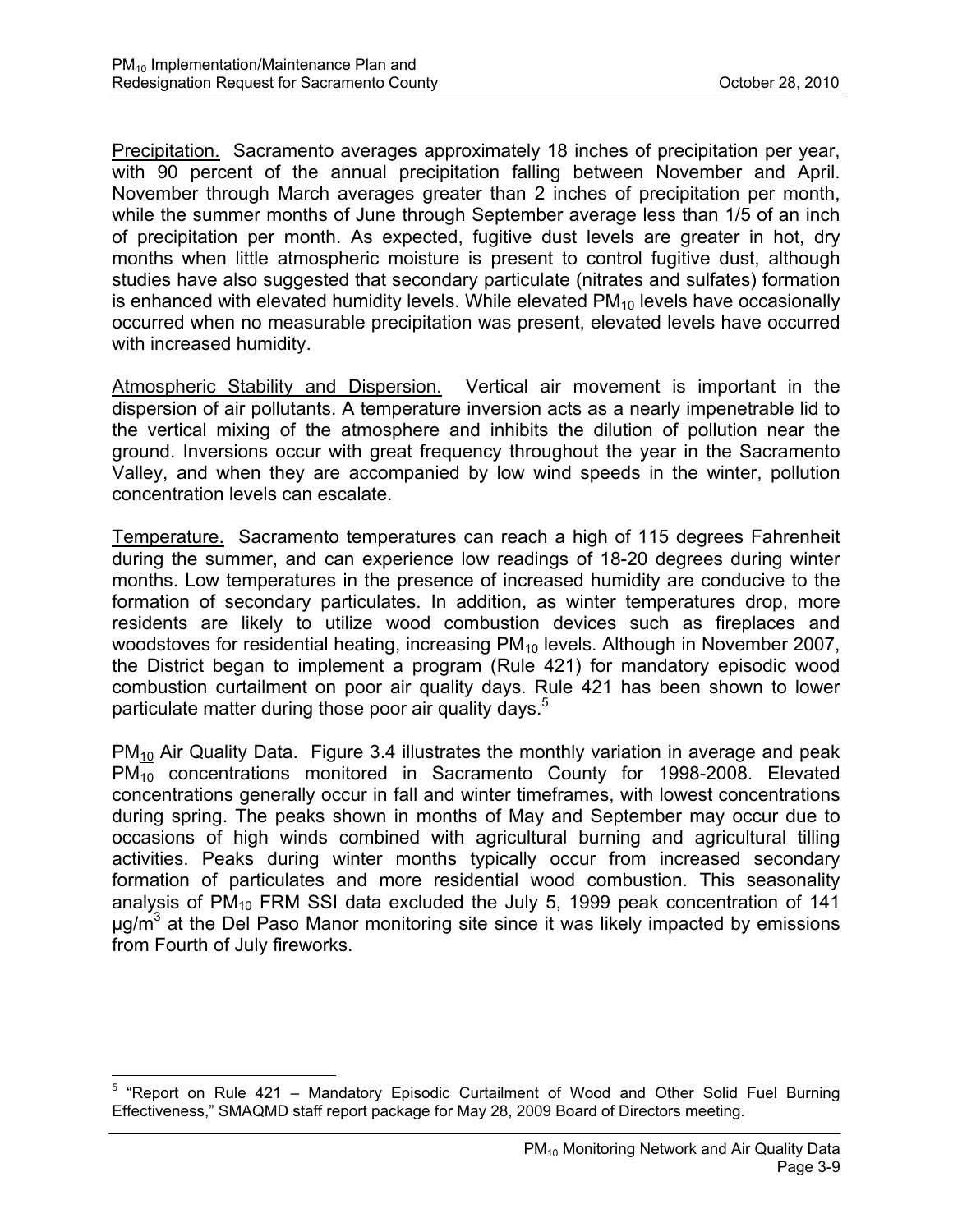



\*PM<sub>10</sub> FRM SSI 24-hour filter average concentration ( $\mu$ g/m<sup>3</sup>)

Note: This seasonality analysis excluded the July 5, 1999 peak concentration of 141  $\mu$ g/m<sup>3</sup> at the Del Paso Manor monitoring site since it was likely impacted by emissions from Fourth of July fireworks.

# **3.5 PM10 Speciation Analysis**

In 1999, the California Air Resources Board submitted a technical paper on wintertime PM2.5 and PM10 source apportionment for Sacramento, California (Motallebi, 1999). The Chemical Mass Balance (CMB) modeling calculated source contributions for ambient air quality samples  $($ >40  $\mu$ g/m<sup>3</sup>) collected from November to January for 1991-1996. Results show that the main source types that contribute to the wintertime  $PM_{10}$  air quality problem in Sacramento were (1) secondary particles of ammonium nitrate [29%]; (2) motor vehicle exhaust (from cars, trucks, and buses fueled with diesel, leaded gasoline, and unleaded gasoline) [23%]; (3) wood smoke (from wood stoves, fire places, and agricultural burning) [17%]; and (4) fugitive dust (from tilling and roads) [12%].

Other sources that have contributed to a lesser extent were secondary particles of ammonium sulfate [4%] and traces of residual and crude oil combustion and marinegenerated aerosols (suggesting coastal transport). Approximately 15% of the measured  $PM_{10}$  was not explained by the selected source types at the 13<sup>th</sup> and T Streets site.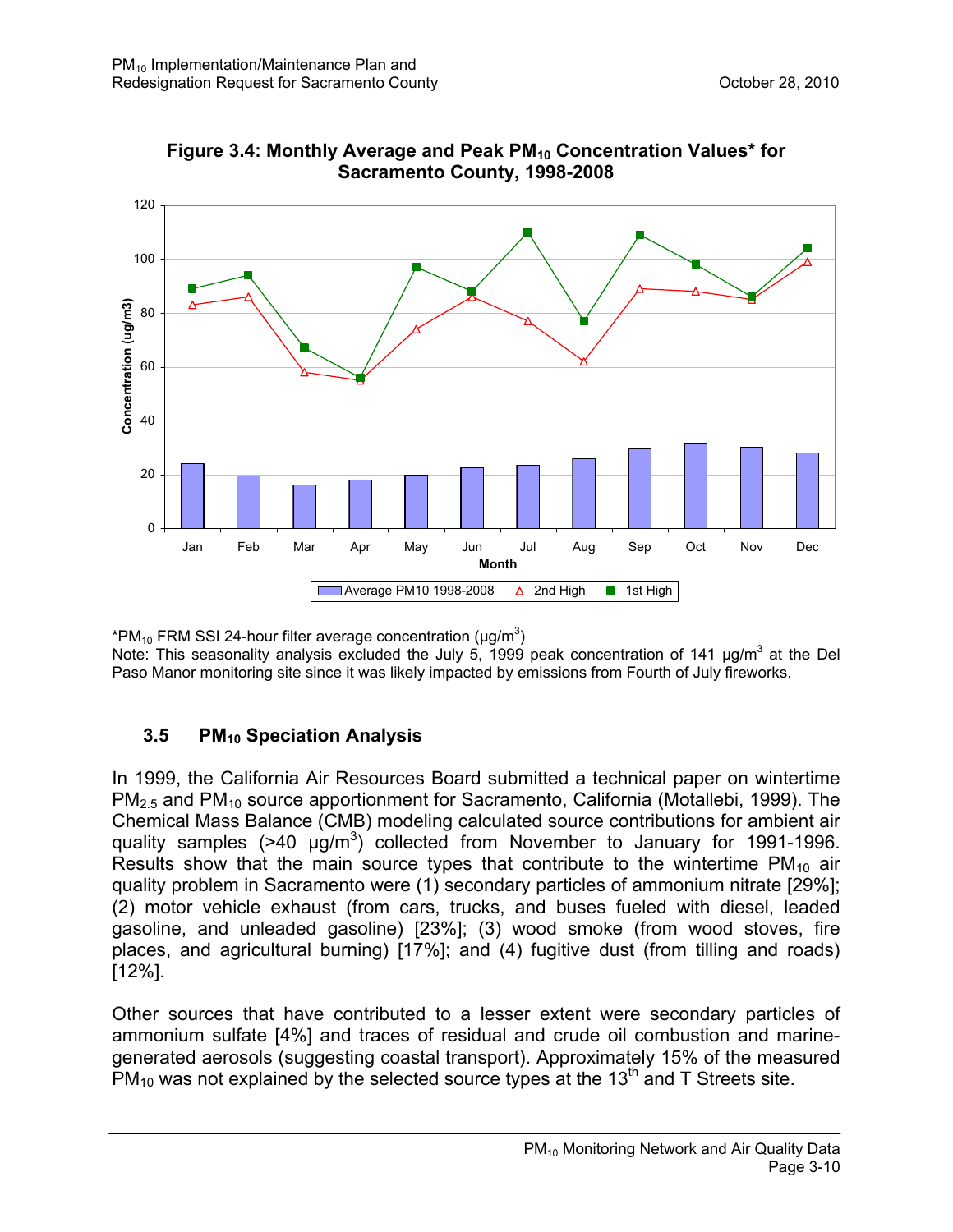Figure 3.5 is a pie chart of the average source contributions to wintertime  $PM_{10}$  1991-1996 in Sacramento based on Chemical Mass Balance modeling for 24-hour  $PM_{10}$ samples greater than 40  $\mu$ g/m<sup>3</sup>.



**Figure 3.5 Average CMB Source Estimates to 24-Hour PM10** 

Average PM<sub>10</sub> mass = 51.5  $\mu$ g/m<sup>3</sup>

# **3.6 PM10 Air Quality Data Conclusions**

 $PM_{10}$  air quality data includes solid and liquid particles with a diameter of 10 micrometers or less. EPA's health-based national ambient air quality standard for 24 hour PM<sub>10</sub> is 150  $\mu$ g/m<sup>3</sup> (measured as a daily concentration). There are currently six PM<sub>10</sub> monitoring sites within Sacramento County.

EPA determined that the Sacramento  $PM_{10}$  nonattainment area attained the  $PM_{10}$ NAAQS as of December 31, 2000 since no exceedances of the 24-hour  $PM_{10}$  NAAQS were measured between 1998 and 2000. The air quality monitoring data shows an overall declining trend in peak 24-hour  $PM_{10}$  concentrations from 1989 to 2009. Data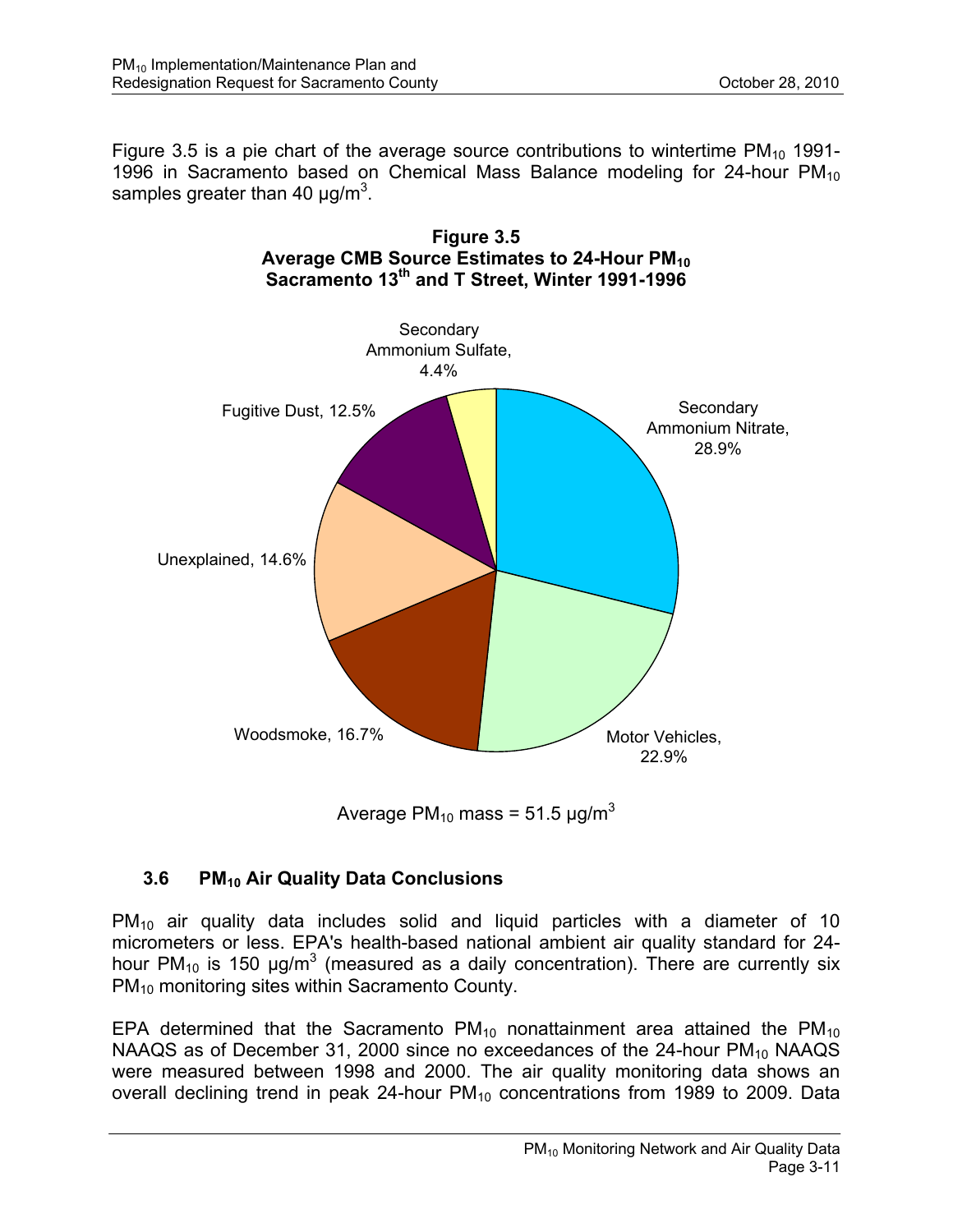collected since the 2000 attainment determination continues to show that Sacramento County meets the federal  $PM_{10}$  standard.

A  $PM_{10}$  seasonality analysis was conducted to evaluate whether the potential for high PM<sub>10</sub> was an all year round problem or a more seasonal occurrence in Sacramento County. Elevated concentrations during 1998-2008 generally occur in fall and winter timeframes, with lowest concentrations during spring.

The Chemical Mass Balance (CMB) model was used to identify the source contributions for ambient air quality samples collected during November to January for 1991-1996. CMB results show that the main source types contributing to wintertime  $PM_{10}$  air quality in Sacramento were secondary ammonium nitrate particles, motor vehicles exhaust, wood smoke, and fugitive dust.

Historically in Sacramento County, violations of the 24-hour  $PM_{10}$  NAAQS have only occurred during late November and December. These peak concentrations typically occur due to wintertime weather conditions (e.g., atmospheric stability, low wind dispersion, and colder temperatures) conducive to  $PM_{10}$  pollutant build up in conjunction with increased secondary formation of particulates and more residential wood combustion activities.

#### **3.7 References**

- Motallebi, Nehzat. *Wintertime PM2.5 and PM10 Source Apportionment at Sacramento California*. Air and Waste Management Association 1999: 25-34.
- U.S. Code of Federal Regulations, Title 40, Appendix K to Part 50, referenced November 17, 2009.
- USEPA. *Designation of Areas for Air Quality Planning Purposes*, Federal Register, Volume 58, December 21, 1993, p. 67334.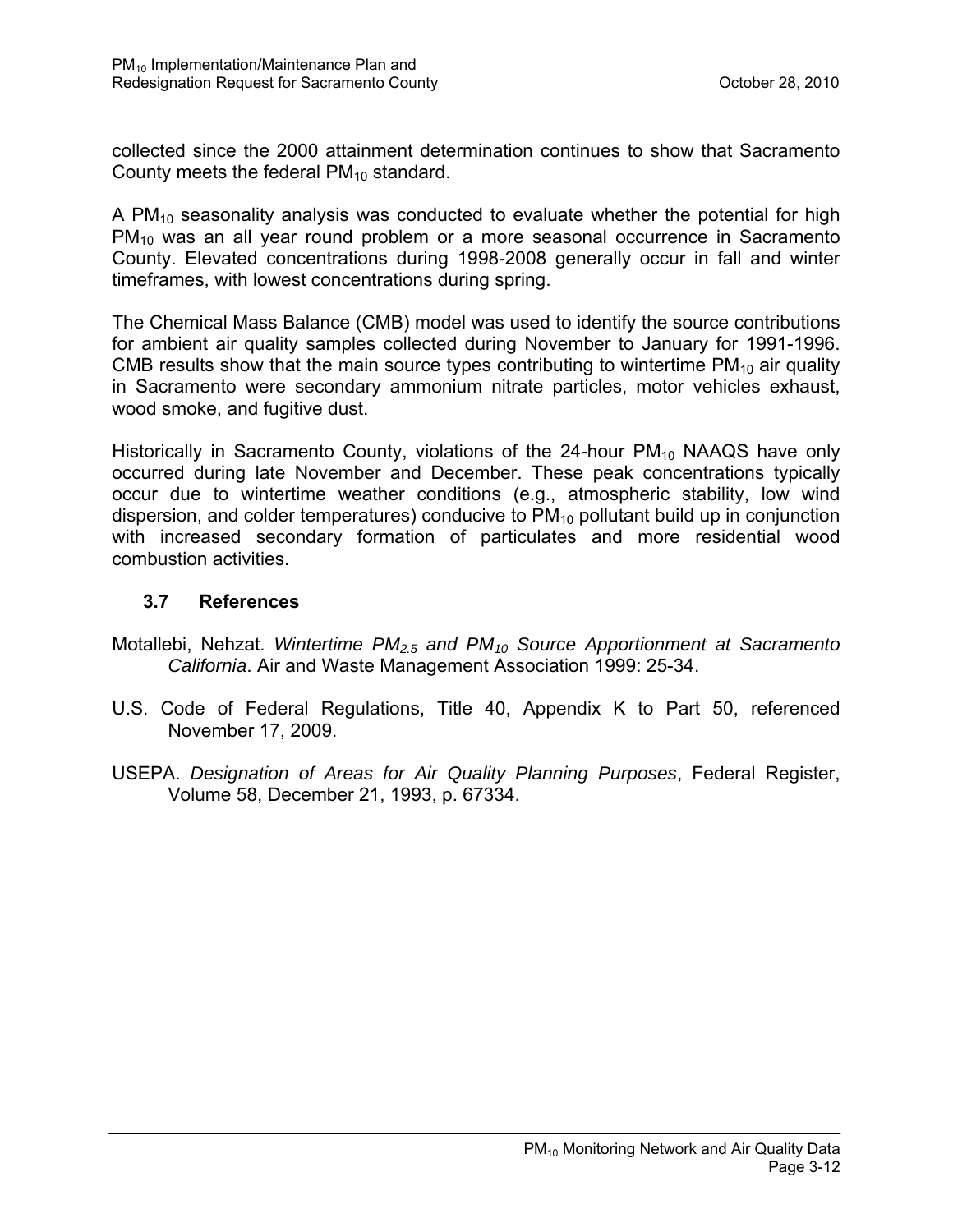# **4. EMISSIONS INVENTORY**

#### **4.1 Introduction to Emissions Inventory**

An emissions inventory is an account of pollutant emissions that estimates the amount of air pollutants emitted from many sources. It is a starting point used in air quality modeling and attainment demonstrations.

Although it is impractical to directly measure and compile emissions from a multitude of sources on a continuous basis, surveys and sampling may be used to increase understanding. For example, actual emission measurements are taken on a subset of devices to determine an average emission rate, source tests at stationary emission sources provide a snapshot of emission rates that are then be applied over time, and field measurements of fugitive dust emissions taken at area sources (such as construction sites) are used to determine an average emission rate under a variety of conditions.

Emission factors, representative values that relate the quantity of emitted pollutants to an associated activity, may be developed by using the methods mentioned above, and are used to determine the total emissions. These factors are multiplied by activity and control factors to estimate emissions from sources.

For this emissions inventory, 2008 is the base year, the year from which the inventory is projected forward and backward. This baseline year is the year from which rate of progress calculations, control measure development, and other calculations are based.

More detailed information and emissions inventory tables are provided in Appendix A – Emissions Inventory.

#### **4.2 Emissions Inventory Requirements**

Emissions are updated as part of the overall requirement for "plan revisions to include a comprehensive, accurate, current inventory of actual emissions from all sources of the relevant pollutants" under sections 172(c)(3) and 182(a)(1) of the Clean Air Act.

#### **4.3 Precursors to PM<sub>10</sub>**

This maintenance plan includes an emissions inventory for total primary  $PM_{10}$  and  $NO<sub>X</sub>$ as a PM<sub>10</sub> precursor. An analysis of inventories from the California Air Resources Board (CEFS Version 1.06 Sacramento Metropolitan AQMD, Rf#980) along with Chemical Mass Balance (CMB) modeling analysis (Motallebi, 1999) indicate that emissions of sulfur oxides  $(SO_X)$  from Sacramento County sources are an insignificant contributor to secondary particulate formation. Adjusting for the past decrease in  $SO<sub>x</sub>$  emissions, current ambient ammonium sulfate concentrations are estimated to be about 1  $\mu$ g/m<sup>3</sup>. Therefore,  $SO<sub>x</sub>$  emissions are not included in this chapter.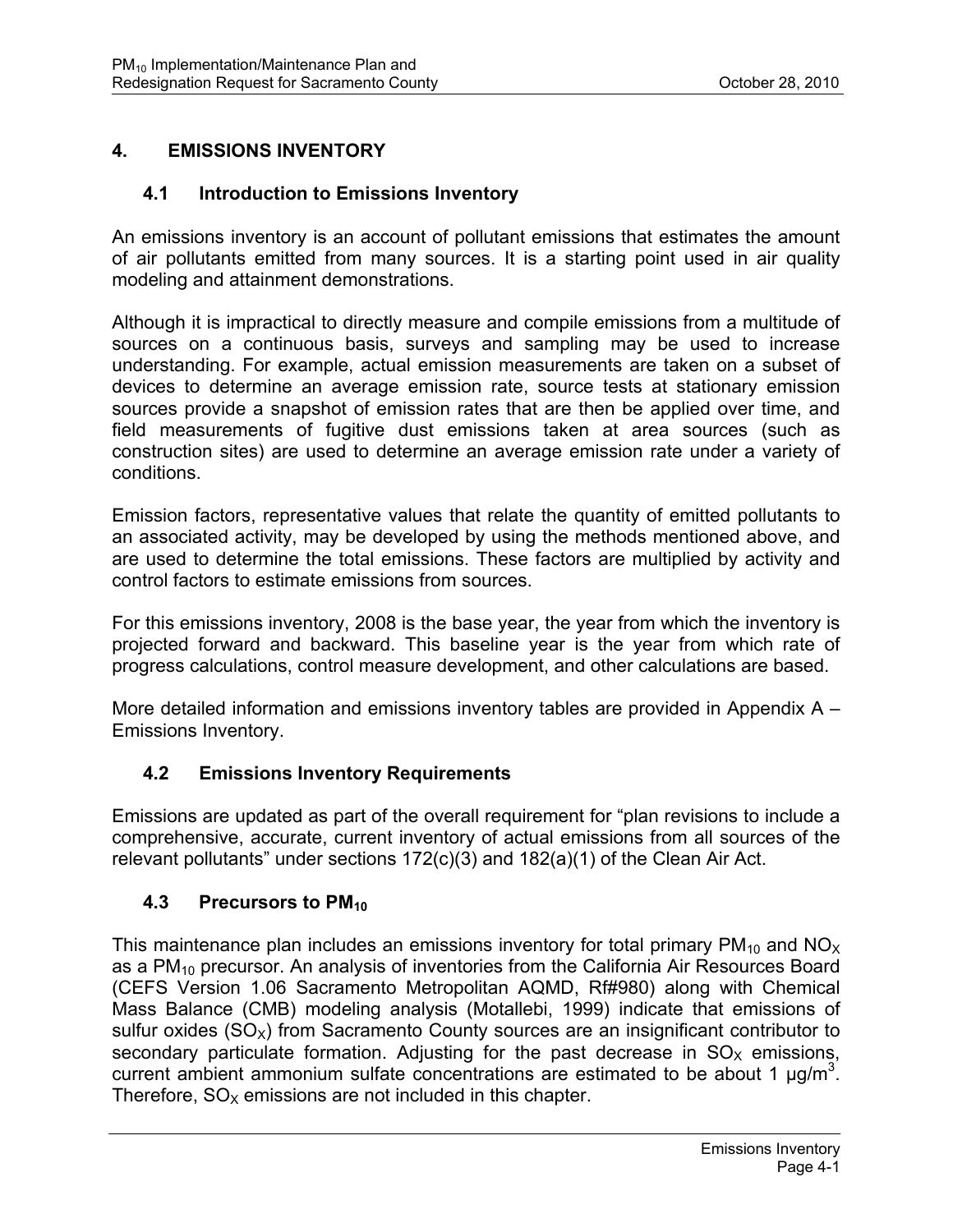# **4.4 Emissions Inventory Source Categories**

Due to the large number and wide variety of emission processes and sources, a hierarchical system of emission inventory categories was developed for more efficient use of the data. The anthropogenic (man-made) emissions inventory is divided into four broad categories: stationary sources, area-wide sources, on-road mobile sources, and other mobile sources. Each of these major categories is subdivided into more descriptive subcategory sources. Each of these subcategories is further defined into more specific emission processes.

#### **4.4.1 Stationary Sources**

The stationary source category of the emissions inventory includes non-mobile, fixed sources of air pollution. They are mainly comprised of individual, industrial, manufacturing, and commercial facilities called "point sources." The more descriptive subcategories include fuel combustion (e.g. electric utilities), waste disposal (e.g. landfills), petroleum production and marketing, and industrial processes (e.g. mineral). Industrial facility operators reported the process and emissions data used to calculate emissions from point sources.

#### **4.4.2 Area-Wide Sources**

The area-wide sources inventory category includes aggregated emissions data from processes that are individually small and widespread or not well-defined point sources. The area-wide subcategories include residential fuel combustion, farming operations, construction and demolition activities, and road dust. Emissions from these sources are calculated from fuel usage, product sales, population, employment data, and other parameters for a wide range of activities that generate air pollution across Sacramento County. More detailed information on the area-wide source category emissions can be found on the CARB website:

http://www.arb.ca.gov/ei/areasrc/areameth.htm.

#### **4.4.3 On-Road Motor Vehicles**

The on-road motor vehicles inventory category consists of trucks, automobiles, buses, and motorcycles. EMFAC, the California model for on-road motor vehicle emissions, has undergone significant revision since the EMFAC2002 model (version 2.2). As discussed below, this analysis relies on updated model parameters.

#### Improved Motor Vehicle Emissions Model, EMFAC2007

The California Air Resources Board has continued to update and improve its EMFAC on-road motor vehicle emissions model with extensive new data. CARB's EMFAC2007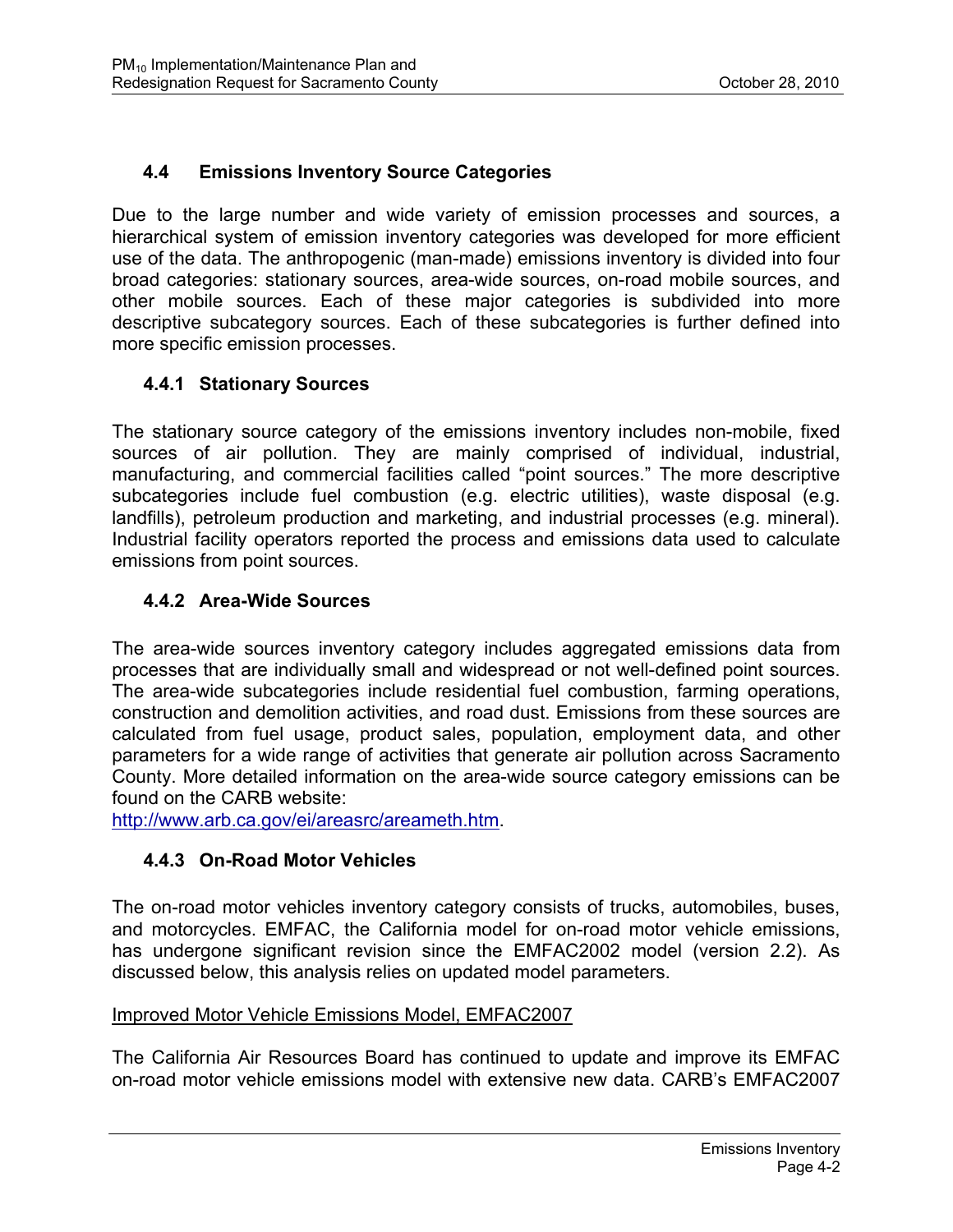model (version 2.3) was released November 2006. The most significant improvements in EMFAC2007 include:

- Revised vehicle fleet information based on California Department of Motor Vehicles registration records specific to each county, which reflect the growth in vehicle populations and the increasing average age of the fleet;
- Current base year and forecast year VMTs and speed distributions from regional transportation and metropolitan planning organizations;
- Redistribution of heavy-duty diesel truck populations based on VMT;
- Enhanced emission rate data for heavy-duty diesel trucks that include the results of testing larger sample sizes and recent model years; and
- New temperature and relative humidity profiles better representing the meteorological conditions corresponding to air pollution problems.

EMFAC software and detailed information on the vehicle emission model can be found on the CARB website: http://www.arb.ca.gov/msei/onroad/on-road.htm.

#### Vehicle Activity Data

On-road motor vehicle emission estimates for this plan were developed using the latest available transportation data and California's new EMFAC2007 model<sup>6</sup>. The current and forecasted vehicle miles traveled (VMT) are from SACOG-supplied activity data (submitted to CARB July 2010)<sup>7</sup> based on transportation modeling prepared for the Sacramento region's August 2009 MTIP analysis.

#### **4.4.4 Other Mobile Sources**

The emission inventory category for other mobile sources includes aircraft, trains, boats, and off-road vehicles and equipment used for construction, farming, commercial, industrial, and recreational activities. The OFFROAD2007 model was released November 2006 by CARB and used to calculate the air pollution emissions from offroad vehicles and equipment. In general, emissions are calculated based on estimated equipment population, engine size and load, usage activity, and emissions factors.

Aircraft, boat, and train emissions are estimated outside the OFFROAD model. More detailed information on the OFFROAD 2007 mobile emissions model can be found on the CARB website: http://www.arb.ba.gov/msei/offroad/offroad.htm

 6 ARB conducted off model runs to incorporate SACOG's regional travel demand model forecasts prepared for the August 2009 MTIP analysis that were not included in the released EMFAC2007 model (version 2.3).

SACOG (Griesenbeck) e-mail transmitting travel data to CARB (Wade) and SMAQMD (Anderson) on July 12, 2010.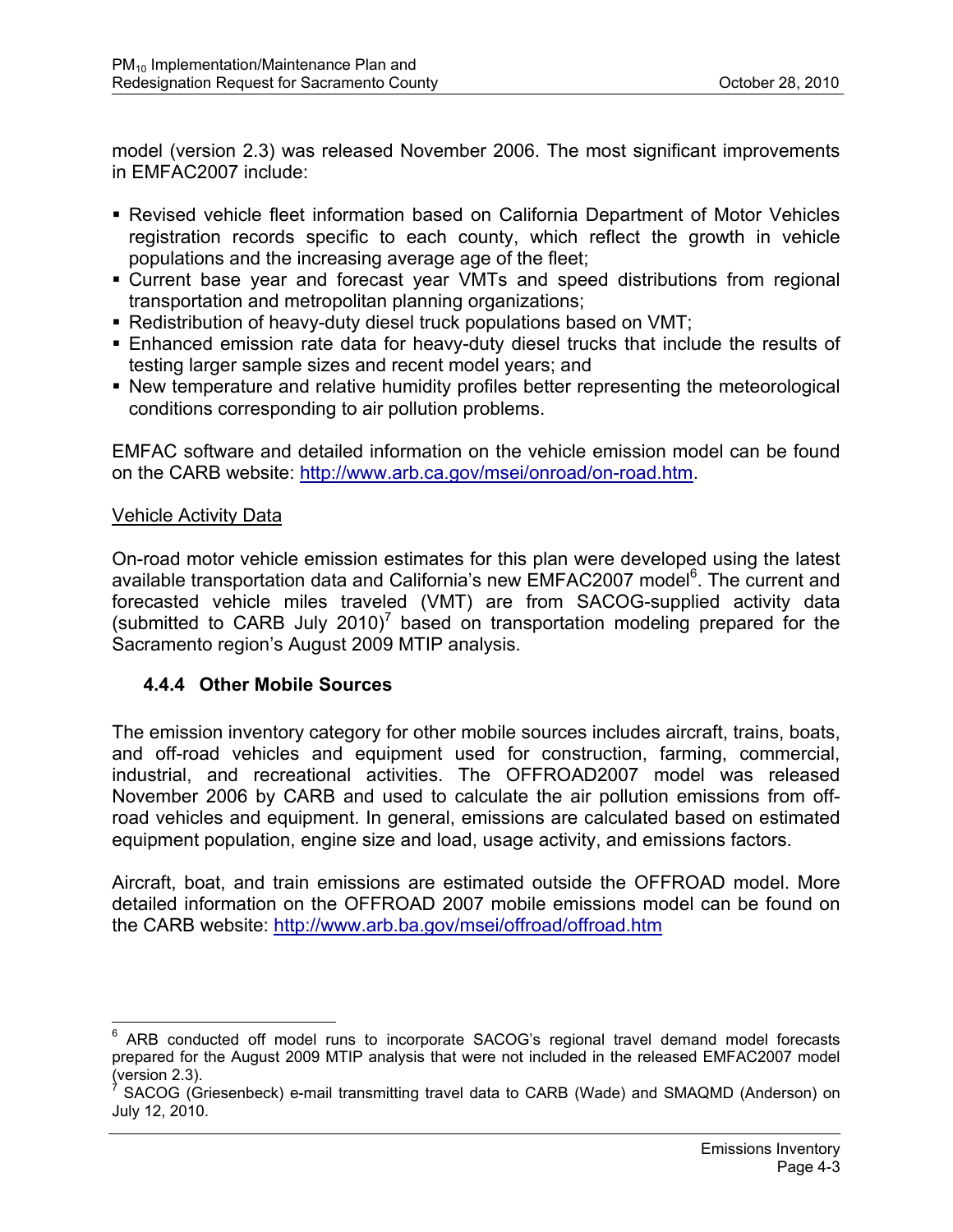# **4.5 Base Year Emissions and Forecasts**

#### **4.5.1 Anthropogenic Emissions Tables by Source Category**

In Sacramento County, violations of the  $24$ -hour  $PM_{10}$  NAAQS have only occurred during late November and December. These peak concentrations typically occur due to wintertime weather conditions (e.g., atmospheric stability, low wind dispersion, and colder temperatures) conducive to  $PM_{10}$  pollutant build up in conjunction with increased secondary formation of particulates and more residential wood combustion activities. Therefore, emissions inventories for  $PM_{10}$  and  $NO<sub>X</sub>$  are compiled for an average winter day. Emissions of volatile organic compounds (VOC) and sulfur oxides  $(SO<sub>X</sub>)$  are considered to be insignificant contributors to the formation of  $PM_{10}$  in Sacramento County, based on previous CMB analyses (see page 3-11).

The following tables (Table 4.1 and 4.2) show the anthropogenic emissions inventory of  $PM_{10}$  and  $NO<sub>X</sub>$  by source categories for Sacramento County. The emissions inventory is shown for average winter day in units of tons per day. Inventories were obtained from the California Air Resources Board (CARB) on September 3, 2010 for the years 2008, 2012, and 2022. $8$ 

 8 CARB (Ruiz) e-mail transmitting emissions inventory data for the Sacramento PM10 Maintenance Plan to SMAQMD (Tollstrup) on September 3, 2010.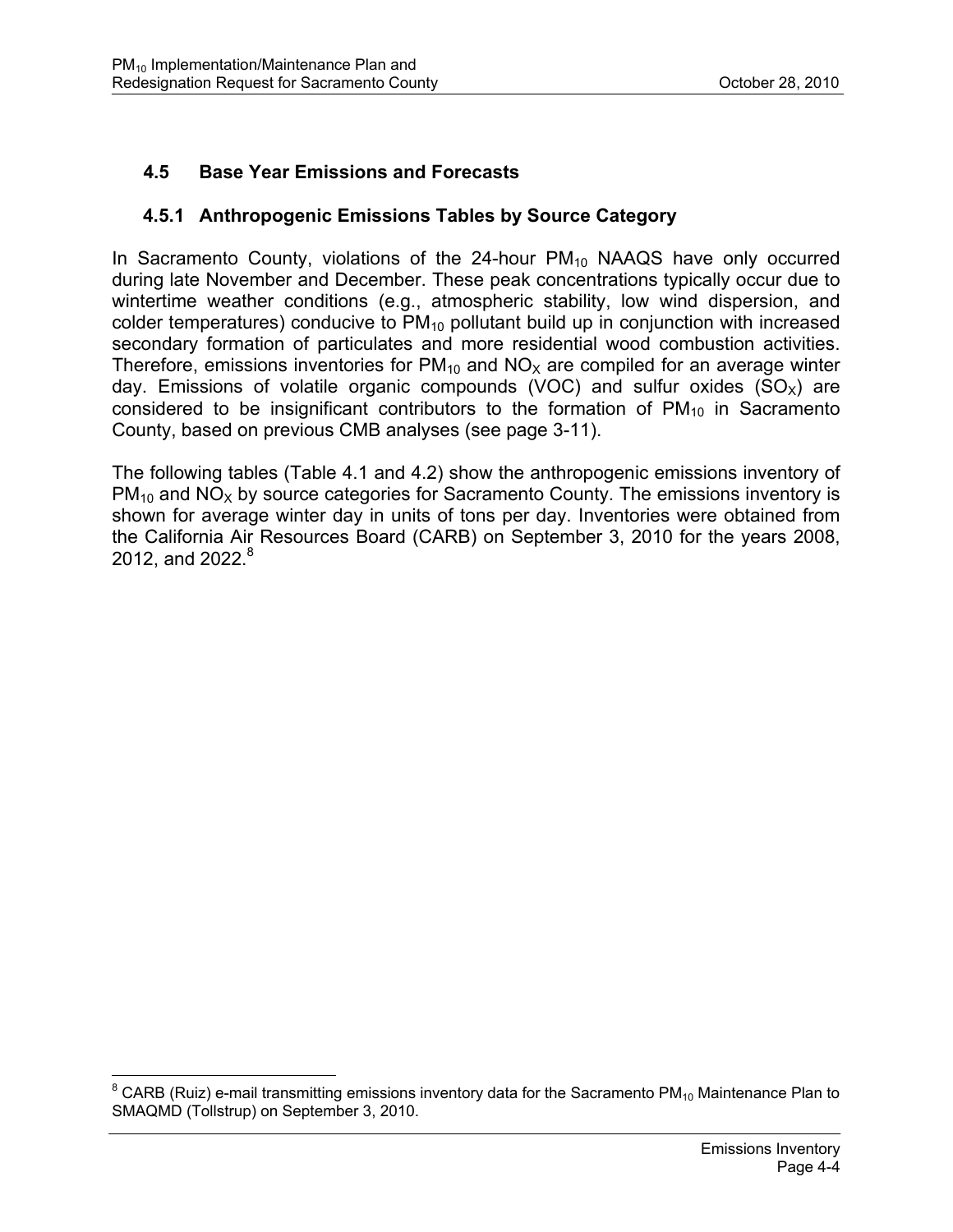| <b>AVERAGE WINTER DAY INVENTORY</b> | 2008           | 2012           | 2022           |
|-------------------------------------|----------------|----------------|----------------|
|                                     |                |                |                |
| <b>TOTAL EMISSIONS</b>              | 35             | 35             | 36             |
|                                     |                |                |                |
| <b>STATIONARY</b>                   | $\mathbf{1}$   | $\mathbf{1}$   | 2              |
| <b>AREAWIDE</b>                     | 30             | 30             | 31             |
| ON-ROAD MOTOR VEHICLES              | $\overline{2}$ | $\overline{2}$ | $\overline{2}$ |
| <b>OTHER MOBILE</b>                 | 1              | 1              | 1              |
| <b>STATIONARY</b>                   |                |                |                |
| <b>Fuel Combustion</b>              | 0.5            | 0.5            | 0.6            |
| <b>Industrial Processes</b>         | 1.0            | 0.9            | 1.1            |
| <b>AREAWIDE</b>                     |                |                |                |
| <b>Residential Fuel Combustion</b>  | 9.9            | 9.2            | 10.2           |
| <b>Farming Operations</b>           | 2.4            | 2.3            | 2.1            |
| <b>Construction and Demolition</b>  | 7.0            | 7.2            | 7.8            |
| <b>Paved Road Dust</b>              | 6.1            | 6.2            | 6.4            |
| <b>Unpaved Road Dust</b>            | 3.6            | 3.6            | 3.6            |
| Other                               | 1.2            | 1.3            | 1.4            |
| <b>ON-ROAD MOTOR VEHICLES</b>       | 2.2            | 2.1            | 2.1            |
|                                     |                |                |                |
| <b>OTHER MOBILE</b>                 |                |                |                |
| Aircraft                            | 0.1            | 0.1            | 0.1            |
| <b>Trains</b>                       | 0.1            | 0.1            | 0.1            |
| <b>Boats</b>                        | 0.1            | 0.1            | 0.1            |
| Equipment (Off-Road/Farm)           | 1.1            | 1.0            | 0.4            |

#### **Table 4.1 PM10 Emissions (tons per day) Sacramento County**

Data Source: CARB (Ruiz) e-mail transmitting emissions inventory data for the Sacramento PM<sub>10</sub> Maintenance Plan to SMAQMD (Tollstrup) on September 3, 2010.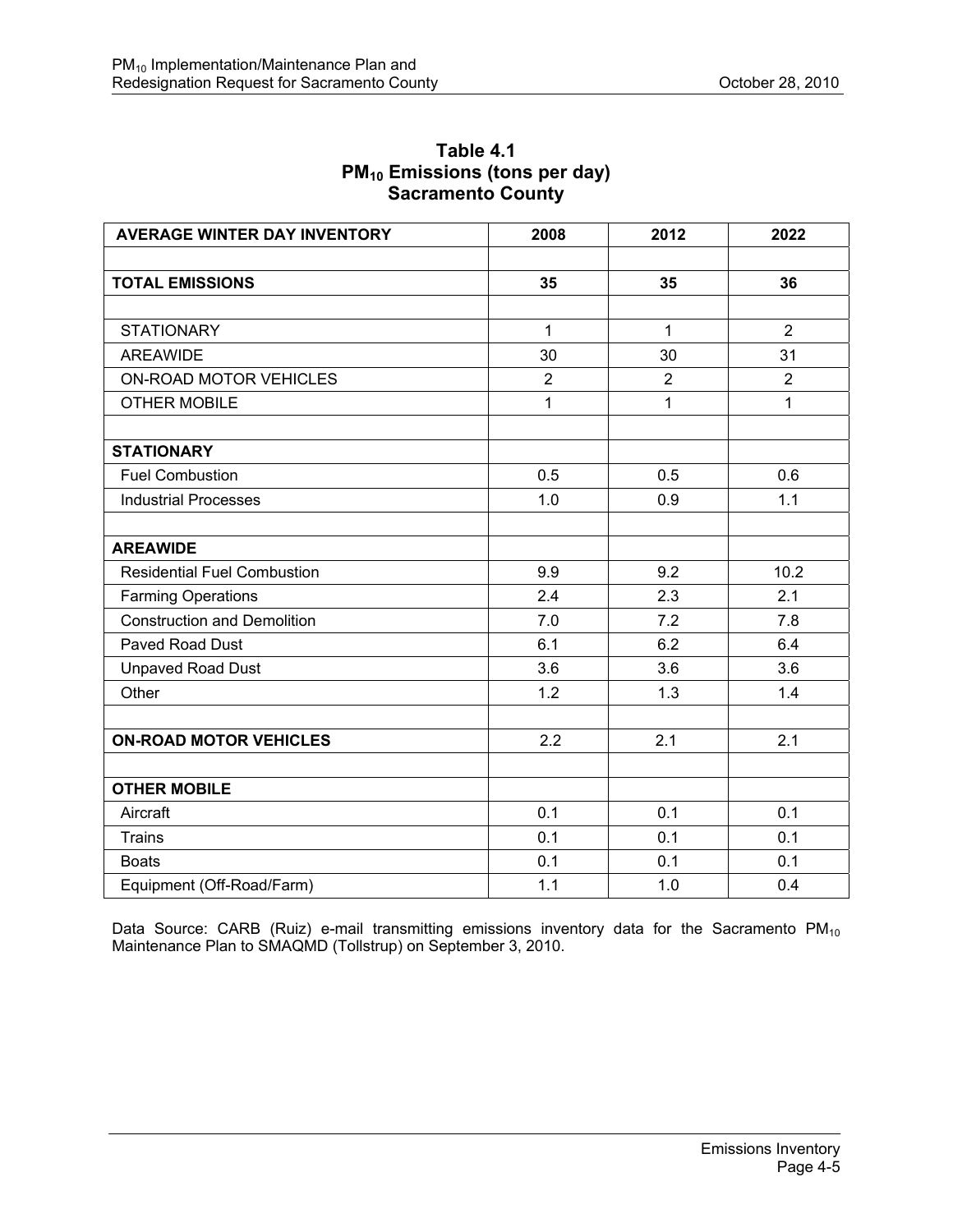| <b>AVERAGE WINTER DAY INVENTORY</b> | 2008           | 2012           | 2022                    |
|-------------------------------------|----------------|----------------|-------------------------|
|                                     |                |                |                         |
| <b>TOTAL EMISSIONS</b>              | 82             | 67             | 42                      |
|                                     |                |                |                         |
| <b>STATIONARY</b>                   | $\overline{4}$ | $\overline{4}$ | $\overline{4}$          |
| <b>AREAWIDE</b>                     | 4              | $\overline{4}$ | $\overline{\mathbf{4}}$ |
| ON-ROAD MOTOR VEHICLES              | 50             | 38             | 18                      |
| <b>OTHER MOBILE</b>                 | 24             | 21             | 15                      |
|                                     |                |                |                         |
| <b>STATIONARY</b>                   |                |                |                         |
| <b>Fuel Combustion</b>              | 3.9            | 4.0            | 4.2                     |
| <b>Industrial Processes</b>         | 0.1            | 0.1            | 0.1                     |
|                                     |                |                |                         |
| <b>AREAWIDE</b>                     |                |                |                         |
| <b>Residential Fuel Combustion</b>  | 4.4            | 4.3            | 4.4                     |
| Managed Burning and Disposal        | 0.1            | 0.1            | 0.1                     |
|                                     |                |                |                         |
| <b>ON-ROAD MOTOR VEHICLES</b>       | 49.6           | 37.6           | 18.1                    |
|                                     |                |                |                         |
| <b>OTHER MOBILE</b>                 |                |                |                         |
| Aircraft                            | 2.0            | 2.3            | 3.0                     |
| <b>Trains</b>                       | 3.4            | 3.3            | 3.6                     |
| <b>Boats</b>                        | 0.5            | 0.5            | 0.5                     |
| Off-Road Equipment                  | 16.0           | 13.6           | 7.6                     |
| Farm Equipment                      | 1.8            | 1.4            | 0.6                     |

### **Table 4.2 NO<sub>x</sub> Emissions (tons per day) Sacramento County**

Data Source: CARB (Ruiz) e-mail transmitting emissions inventory data for the Sacramento  $PM_{10}$ Maintenance Plan to SMAQMD (Tollstrup) on September 3, 2010.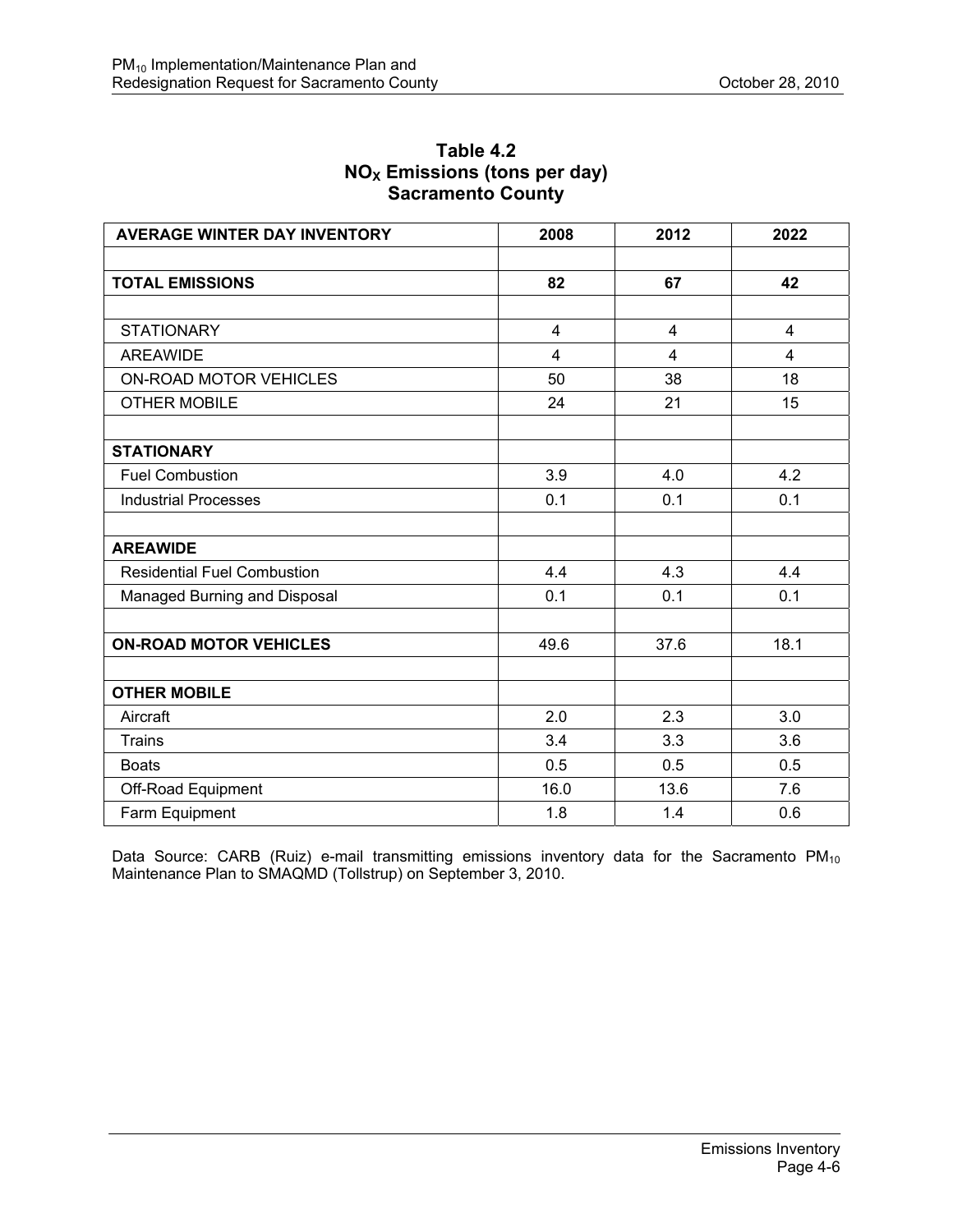# **4.5.2 2008 Base Year Emissions Distribution**

The following pie chart (Figure 4.1) shows the 2008  $PM_{10}$  emission inventory categories as a percentage of the total inventory for Sacramento County. In 2008, the  $PM_{10}$ inventory was mainly comprised of area-wide sources – Paved Road Dust, Residential Fuel Combustion, and Construction & Demolition.



**Figure 4.1 2008 PM10 Emissions Distribution Sacramento County** 

Data Source: CARB (Ruiz) e-mail transmitting emissions inventory data for the Sacramento  $PM_{10}$ Maintenance Plan to SMAQMD (Tollstrup) on September 3, 2010.

The main contribution of  $NO<sub>x</sub>$  emissions comes from on-road motor vehicles and then other mobile sources. In 2008, on-road motor vehicles accounted for about 60% of the  $NO<sub>x</sub>$  inventory, and other mobile sources contributed almost 30%.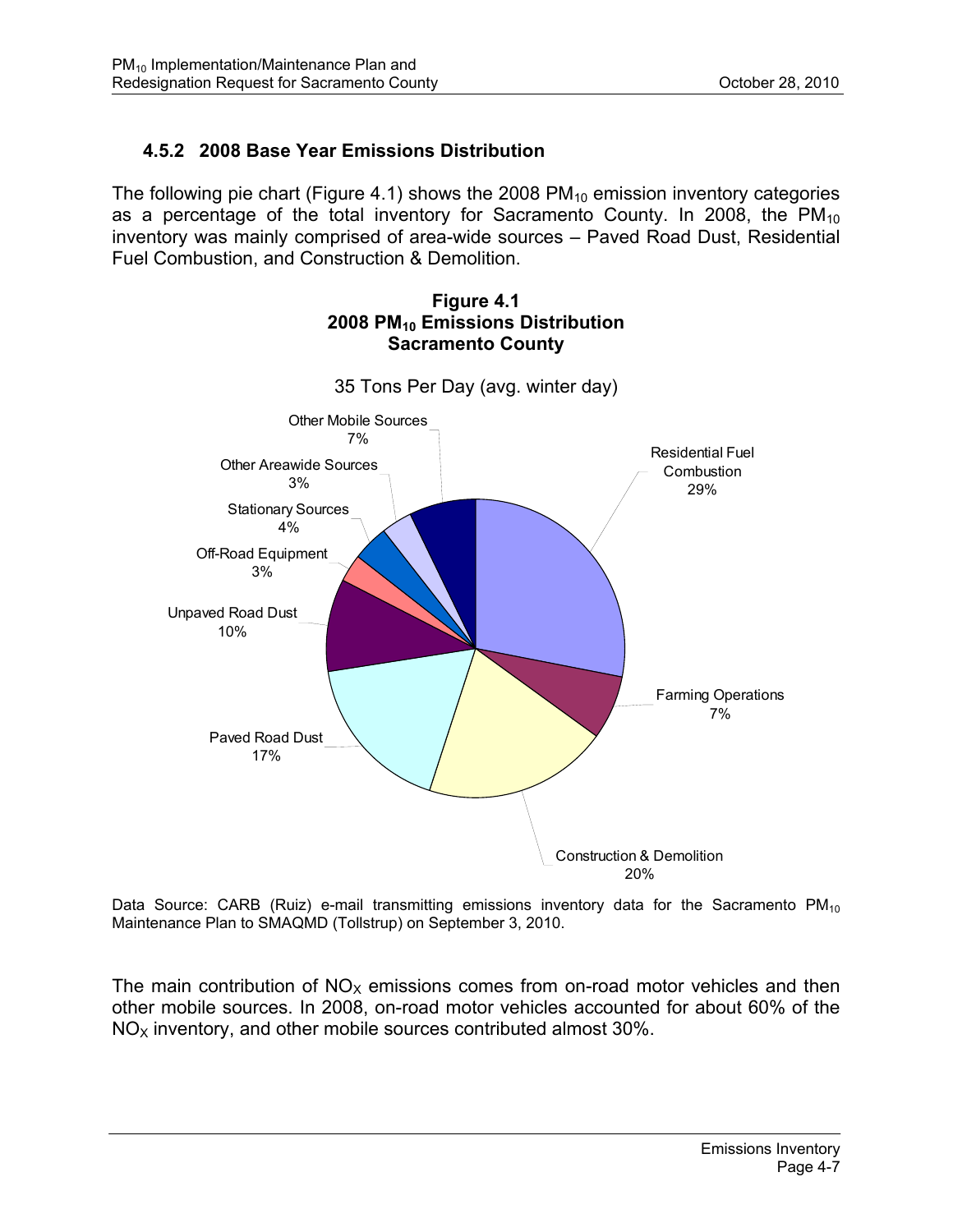# **4.6 Analysis of Emissions Inventory Forecasts**

Figure 4.2, shows that between 2008 and 2022, combined values of  $PM_{10}$  and  $NO_{X}$ emissions are expected to steadily decline from 117 tons per day down to 78 tons per day, for a 33% decrease.



**Figure 4.2 PM<sub>10</sub> & NO<sub>X</sub> Emissions and Forecasts Sacramento County** 

Data Source: CARB (Ruiz) e-mail transmitting emissions inventory data for the Sacramento  $PM_{10}$ Maintenance Plan to SMAQMD (Tollstrup) on September 3, 2010 for average winter day.

An examination of the inventory forecast indicates that the three largest categories of primary PM<sub>10</sub> will continue to be paved road dust, residential fuel combustion, and construction & demolition. Table 4.3 shows that between 2008 and 2022, these subcategories of primary  $PM_{10}$  are expected to increase.

**Table 4.3 Major Categories of PM10 Expected Increase Sacramento County for 2008-2022** 

| $PM_{10}$ Inventory<br>Category | <b>Paved Road Dust</b> |      | <b>Residential Fuel</b><br><b>Combustion</b> |       | <b>Construction &amp;</b><br><b>Demolition</b> |      |
|---------------------------------|------------------------|------|----------------------------------------------|-------|------------------------------------------------|------|
| <b>Tons Per Day</b>             | 2008                   | 2022 | 2008                                         | 2022  | 2008                                           | 2022 |
|                                 | 6.12                   | 6.35 | 9.91                                         | 10.24 | 7.01                                           | 7.76 |
| <b>Percent Increase</b>         | 4%                     |      | 3%                                           |       | 11%                                            |      |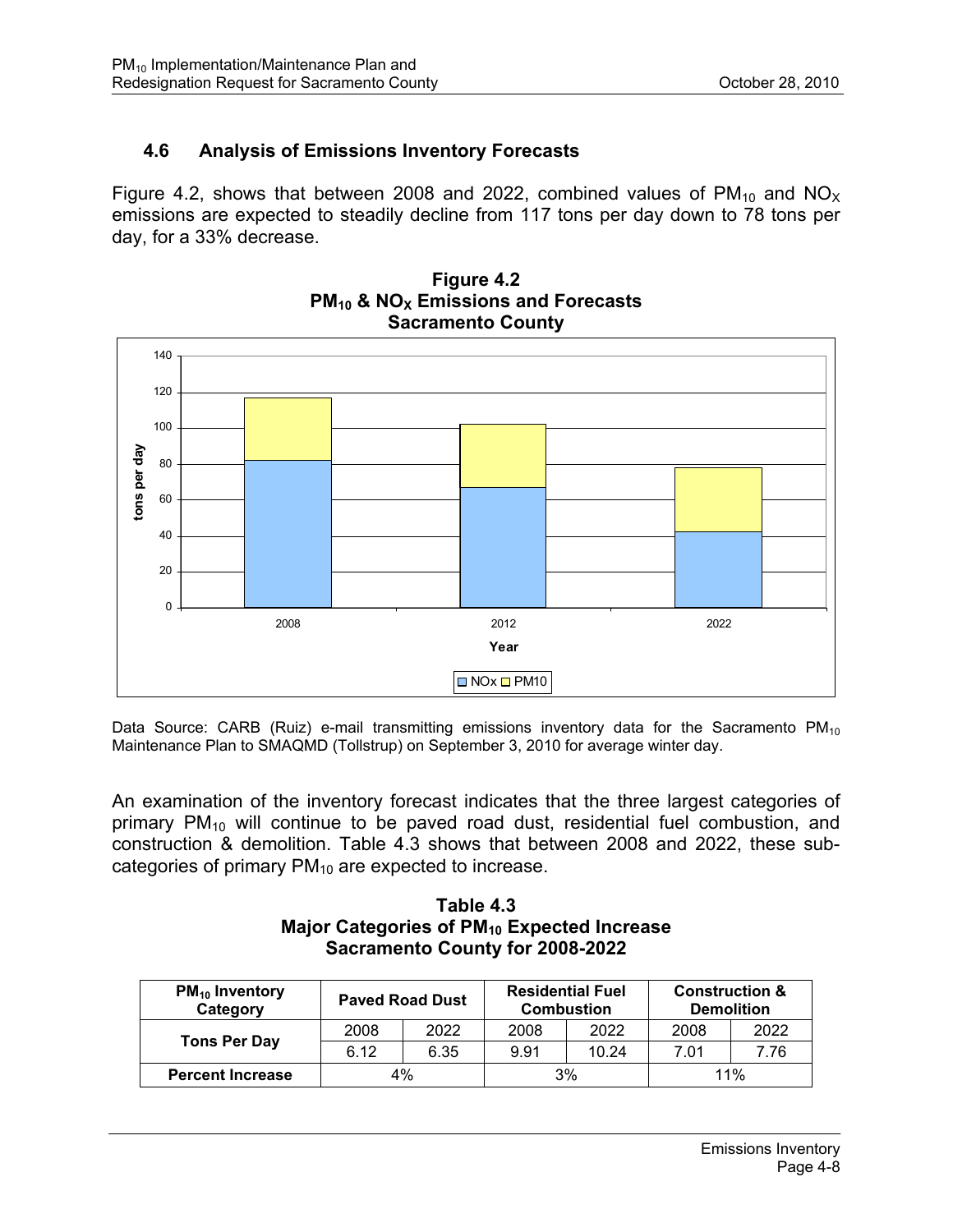The increase in paved road dust is forecasted to correlate to the increase in centerline road miles. The increase in residential fuel combustion  $PM_{10}$  is estimated by assumptions on population growth and the effectiveness of residential wood burning control measures. The  $PM_{10}$  emissions increase from construction & demolition activities is related to the expected growth in population and economic development.

The  $NO<sub>x</sub>$  emissions inventory forecast indicates a steady decline due to emission controls, despite expected increases in population and vehicle miles traveled (VMT). Between 2008 and 2022,  $NO<sub>x</sub>$  emissions from on-road motor vehicles are estimated to emit 50 tons per day down to 18 tons per day, for a 64% decrease. Other mobile source  $NO<sub>x</sub>$  emissions decline from 24 tons per day down to 15 tons per day, for a 37% decrease.

Figure 4.3 illustrates trends in population and VMT. Between 2008 and 2022, population and VMT in Sacramento County are expected to increase by 24% and 21%, respectively.





Data sources:

- 1. SACOG household population forecasts are from SACOG's Tina Glover 7-3-08 email. Data are derived from the December 2007 SACSIM travel model. http://www.arb.ca.gov/app/emsinv/trends/ems\_trends\_results.php
- 2. 2005 to 2035 VMT data are based on SACSIM regional travel demand model forecasts for SACOG's August 2009 MTIP analysis (submittal to CARB, June 2010). Pre-2005 VMT data are from CARB EMFAC2007 model runs (version 2.3).
- 3. Yearly values not given in either SACOG report are interpolated.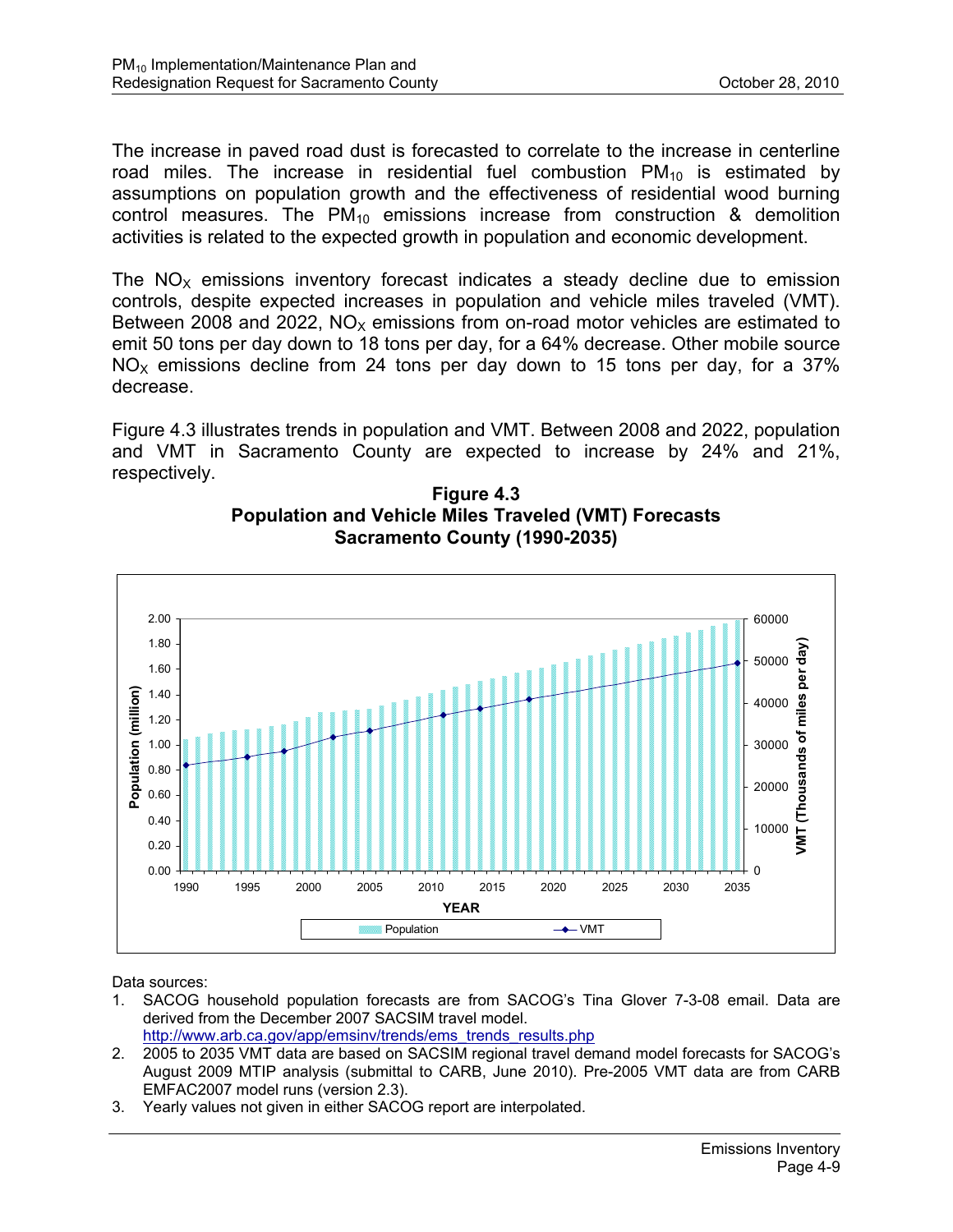## **4.7 General Conformity and Airport Emissions Inventory**

General conformity is the federal regulatory process for preventing major federal actions<sup>9</sup> or projects from interfering with air quality planning goals. Conformity provisions ensure that federal funding and approval are given only to those activities and projects that are consistent with state air quality implementation plans (SIPs). Conformity with the SIP means that major federal actions will not cause new air quality violations, worsen existing violations, or delay timely attainment of the national ambient air quality standards (NAAQS).

Current federal rules require that federal agencies use the emissions inventory from an approved SIP's attainment or maintenance demonstration to support a conformity determination. The emissions inventory in this  $PM_{10}$  implementation/maintenance plan may be used for general conformity purposes. A specific inventory for airport emissions is provided for the potential general conformity analysis of future airport expansions.

Sacramento County has prepared a master plan for future growth in airport activities that shows an increase in emissions. The Sacramento County Airport System is comprised of four airports: Sacramento International (SMF), Mather (MHR), Executive (SAC), and Franklin (F32). In addition, the County Airport System manages the aviation activities at McClellan Airport on behalf of another County agency. Three private airports also operate in Sacramento County: Rancho Murieta, Rio Linda, and Sunset.<sup>10</sup>

To facilitate future conformity determinations, the emissions from growth in airport activities are estimated for 2012 and 2022. The  $PM_{10}$  and  $NO_{\chi}$  airport emissions forecasts associated with aircraft operations and ground support equipment in Sacramento County are provided in Table 4.4*.* This table reflects elementary mathematical rounding convention to nearest tenths, for example 0.25 or greater is 0.3 and 0.24 or less is 0.2. Numbers less than 0.05 are rounded up to 0.1 to avoid the erroneous impression that the emissions are zero.

 9 Federal actions are defined as any activity engaged in by a department, agency, or instrumentality of the Federal government, or any activity that they support, fund, license, permit, or approve, other than activities related to transportation plans, programs, and projects that are applicable to transportation conformity requirements. (40 CFR 93.152)

<sup>&</sup>lt;sup>10</sup> Information from Sacramento County Airport System; comment letter dated October 24, 2008.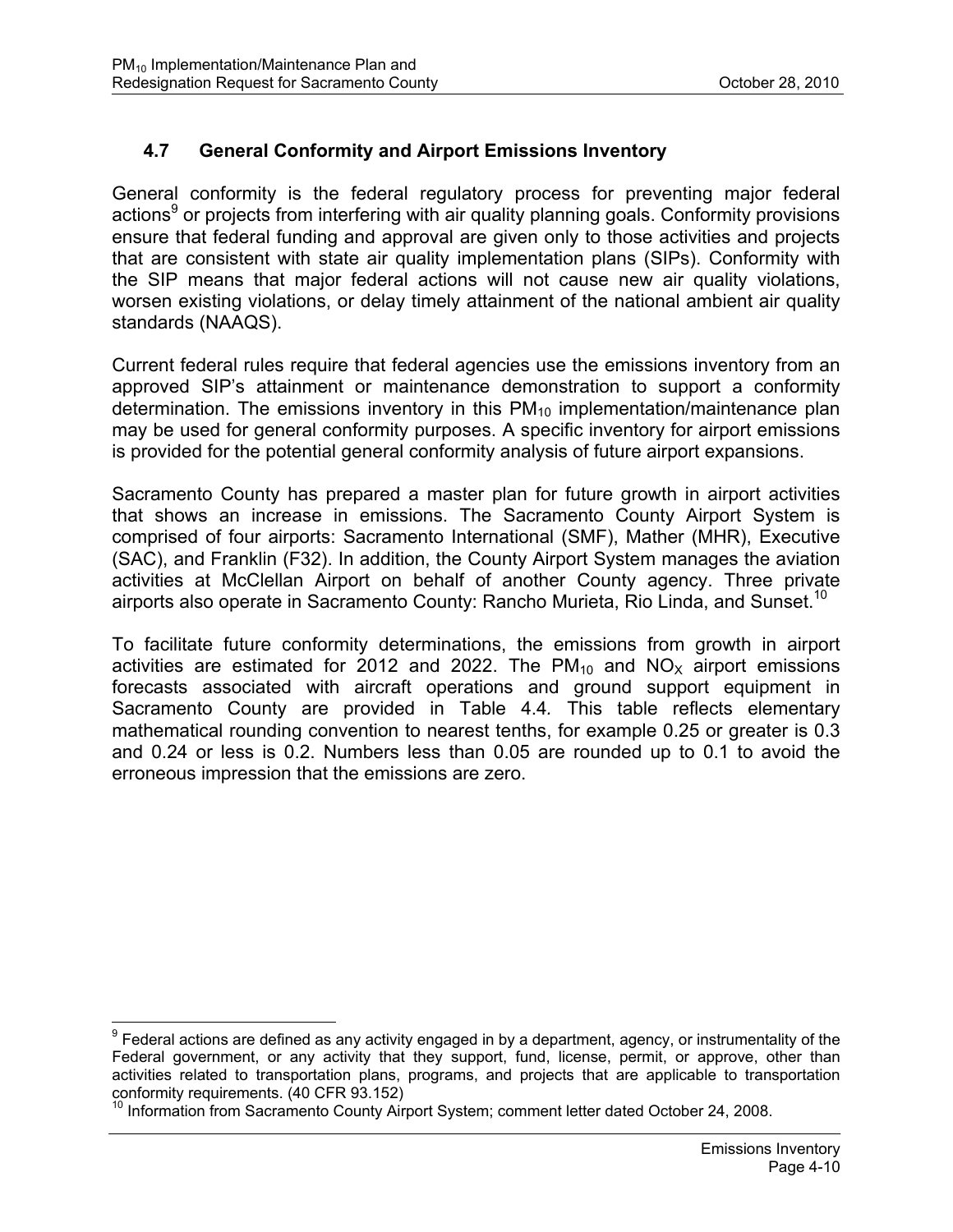| Table 4.4<br>Airport (Aircraft Operations + Ground Support Equipment) Emissions <sup>a</sup><br>for Sacramento County Only |                                 |                      |                  |  |  |
|----------------------------------------------------------------------------------------------------------------------------|---------------------------------|----------------------|------------------|--|--|
| Year                                                                                                                       | <b>Operations</b>               | $PM_{10}$ (tons/day) | $NOx$ (tons/day) |  |  |
| 2012                                                                                                                       | <b>Aircraft Operations Only</b> | 0.1                  | 2.3              |  |  |
|                                                                                                                            | <b>Ground Support Equipment</b> | 0.1                  | 0.3              |  |  |
| 2022                                                                                                                       | <b>Aircraft Operations Only</b> | 0.2 0.1              | 3.0              |  |  |
|                                                                                                                            | <b>Ground Support Equipment</b> | 0.1                  | 0.2              |  |  |

<sup>a</sup> Data Source: CARB CEFS Version 1.06 Sacramento Metropolitan AQMD (Rf#980), February 28, 2007, for average winter day.

## **4.8 Emission Reduction Credits**

Certain pollutant emission reductions due to equipment shutdown or voluntary control may be converted to emission reduction credits (ERCs) and registered with the Air District. These ERCs may then be used as "offsets" to compensate for an increase in emissions from a new or modified major emission source regulated by the Air District. In the SMAQMD, ERCs may also be used as an alternative to strict compliance with specified rules. Thus, if a permitted source cannot meet the applicable emission standard requirements, usually because it is technically infeasible or not cost effective, the source may lease or purchase ERCs to achieve the required reductions.

Since ERCs represent potential emissions, they need to be taken into account in the emission inventories. One method is to assume that the use of ERCs will already be included within the projected rate of stationary source growth in the emissions inventory. However, if the use of available ERCs exceeds anticipated emissions growth, future emissions could be underestimated. Therefore, to ensure that the use of ERCs will not be inconsistent with the future  $PM_{10}$  maintenance goals, the amount of ERCs issued for reductions that occurred prior to the 2008 base year are added to the emission inventory forecasts in the maintenance demonstration.

#### Pre-2008 Emission Reduction Credits

For this  $PM_{10}$  maintenance plan, the amounts of unused banked ERCs of emissions reductions that occurred prior to the 2008 baseline year in Sacramento County are listed in Table 4.5. The ERCs consist of emissions reduced from stationary sources and military aircraft. Including these ERCs here simply maintains the validity of previously banked ERCs and other reductions.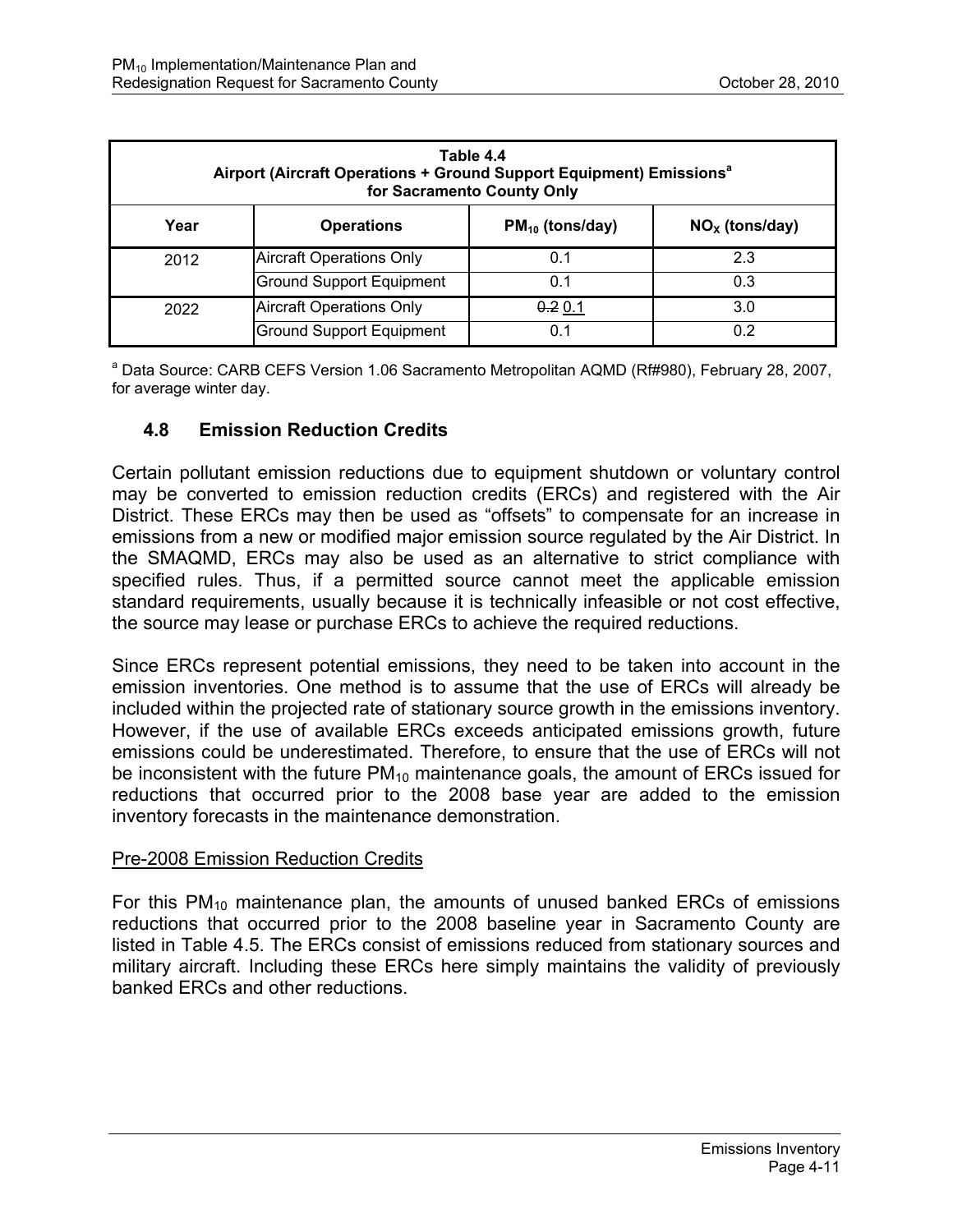#### Future Bankable Rice Burning Emission Reduction Credits

California legislation<sup>11</sup> in 1991 (known as the Connelly bill) required rice farmers to phase down rice field burning on an annual basis, beginning in 1992. A burn cap of 125,000 acres in the Sacramento Valley Air Basin was established, and growers with 400 acres or less were granted the option to burn their entire acreage once every four years. Since the rice burning reductions were mandated by state law, they would ordinarily not be "surplus" and eligible for banking. However, the Connelly bill included a special provision declaring that the reductions qualified for banking if they met the State and local banking rules.

Reductions in rice burning may be banked in the future under an ERC rule<sup>12</sup> currently in development. The total amounts of potential bankable rice burning ERCs in Sacramento County are summarized in Table 4.5.

#### Available Wood Stove/Fireplace Change Out Incentive Program Emission Reduction **Credits**

The Wood Stove/Fireplace Change Out Incentive Program was established in June 2006 to provide financial incentives to remove or replace existing fireplaces and dirty wood stoves. About half of the emission reductions from this program will be available for the ERC bank. These potential ERCs from the Wood Stove/Fireplace Change Out Incentive Program are summarized in Table 4.5.

#### Summary of Emission Reduction Credits

 $\overline{a}$ 

ERCs issued for reductions that occurred prior to the 2008 base year and potential future bankable ERCs from rice burning and Wood Stove/Fireplace Change Out Incentive Program are summarized for Sacramento County in Table 4.5. These ERCs are in tons per day for average winter day and will be included in the  $PM_{10}$  maintenance demonstration.

<sup>&</sup>lt;sup>11</sup> Connelly-Areias-Chandler Rice Straw Burning Reduction Act of 1991, section 41865 of California Health and Safety Code.

<sup>&</sup>lt;sup>12</sup> This rice burning ERC rule must be approved by EPA into the SIP for the rice ERCs to be used for compliance with federal air quality requirements.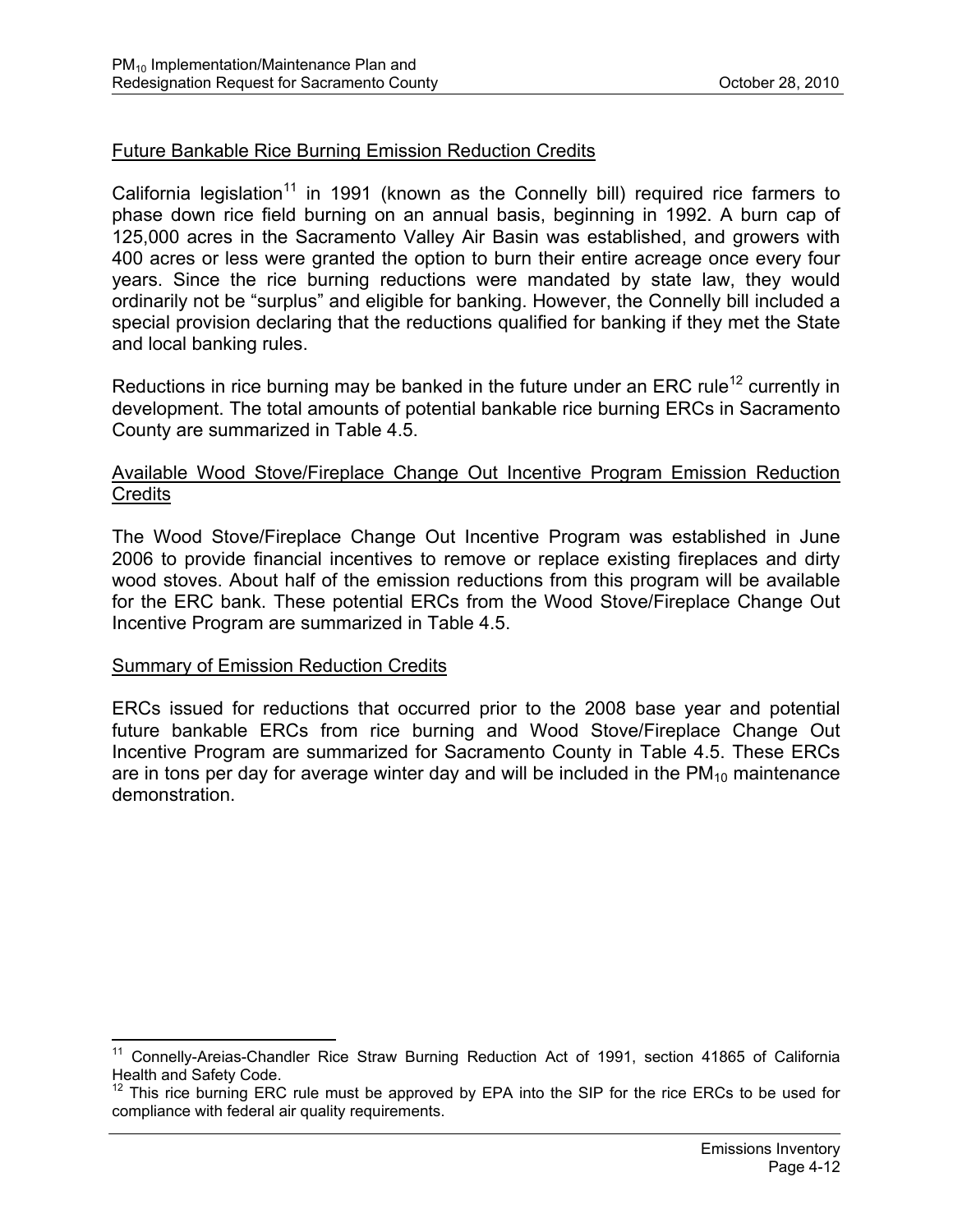### **Table 4.5 Emission Reduction Credits Added to the Maintenance Demonstration Sacramento County**

| Emissions in tons/day (avg. winter day)                           | $PM_{10}$ | NO <sub>x</sub> | SO <sub>x</sub> |
|-------------------------------------------------------------------|-----------|-----------------|-----------------|
| <b>Pre-2008 Emission Reduction Credits</b>                        | 0.081     | 1.469           | 0.222           |
| <b>Future Bankable Rice Burning Emission Reduction</b><br>Credits | 0.109     | 0.090           | 0.019           |
| Wood Stove/Fireplace Change Out Incentive<br>Program              | 0.067     | 0.004           | 0.001           |
| <b>Total ERCs</b>                                                 | 0.257     | 1.563           | 0.242           |
| <b>Total ERCs (rounded up)</b>                                    | 0.3       | 1.6             | 0.3             |

## **4.9 Emissions Inventory Documentation**

More detailed tables of the  $PM_{10}$  and  $NO_x$  emissions inventory are provided in Appendix A. This appendix contains the estimated 2008, 2012, and 2022 emissions inventory for Sacramento County.

Emission inventories are constantly being updated to incorporate new and better information and methodologies. Detailed information on emission methodologies, changes and forecasts can be found on CARB websites: http://www.arb.ca.gov/ei/ei.htm and http://www.arb.ca.gov/msei/msei.htm

## **4.10 Emissions Inventory Conclusions**

The emissions inventory is an account of pollutant emissions that estimates the amount of air pollutants emitted from many sources. This maintenance plan includes an emissions inventory for total primary  $PM_{10}$  and  $NO_{X}$  as a  $PM_{10}$  precursor. 2008 is the base year, the year from which the inventory is projected forward. An examination of the emissions inventory indicates that the three largest categories of primary  $PM_{10}$  are the area-wide sources for paved road dust, residential fuel combustion, and construction & demolition, while mobile source categories contribute over 85% of the  $NO<sub>x</sub>$  emissions inventory. Between 2008 and 2022, total  $PM_{10}$  emissions are expected to increase 2-3% and  $NO<sub>x</sub>$  emissions are expected to steadily decrease by 48%, despite increasing vehicle miles traveled and population in Sacramento County. The combined inventory of  $PM_{10}$  and  $NO_{X}$  precursors is projected to decline about 33%.

## **4.11 References**

Motallebi, Nehzat. *Wintertime PM2.5 and PM10 Source Apportionment at Sacramento California*. Air and Waste Management Association 1999: 25-34.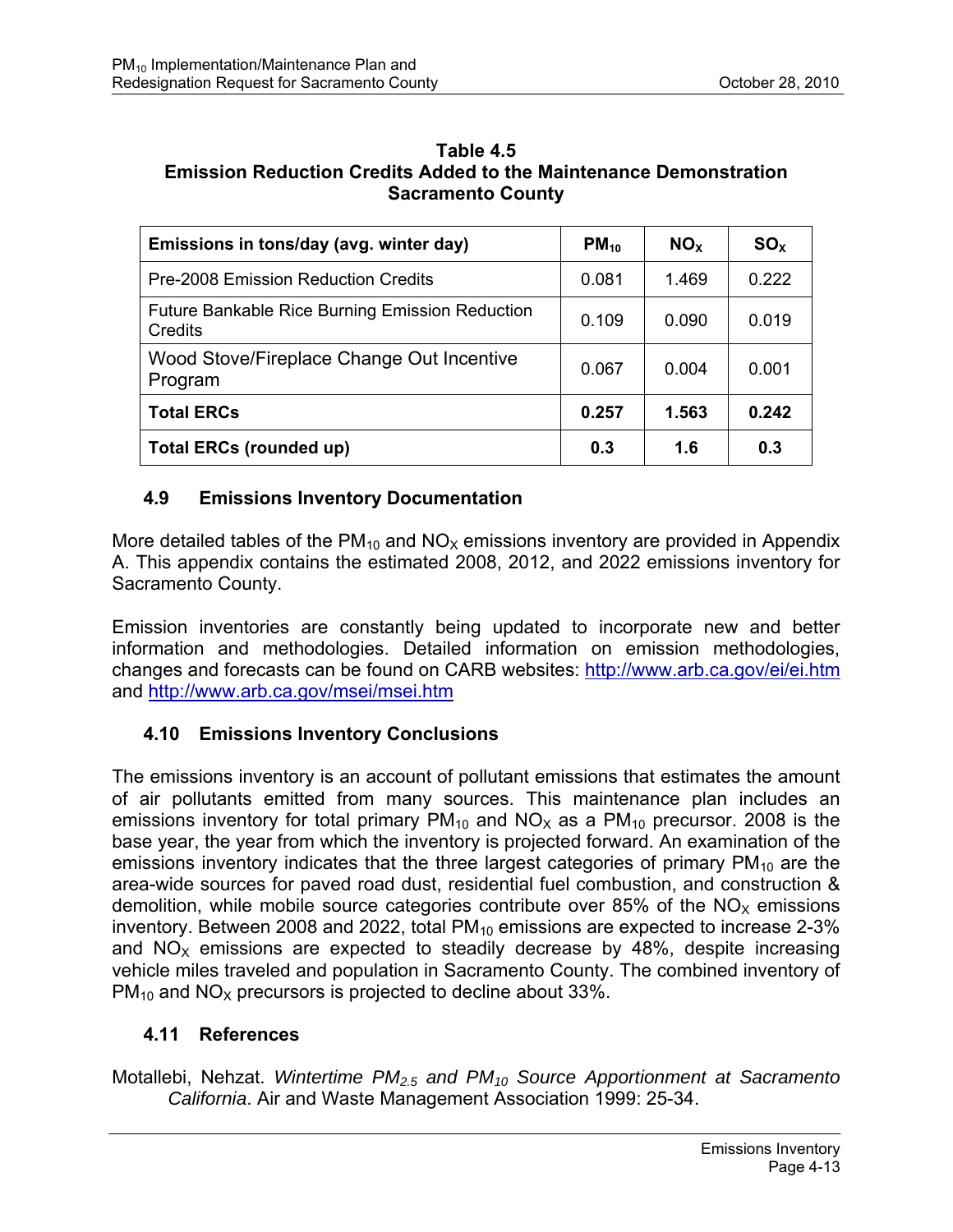## **5. CONTROL MEASURES**

### **5.1 Introduction to Control Measures**

This chapter briefly describes the control measure requirements and identifies the appropriate control measures that enabled Sacramento County to attain the PM10 NAAQS and also provide for maintenance of the standard. The control strategy includes a combination of actions taken by local, state, and federal agencies to reduce  $PM_{10}$  and applicable  $PM_{10}$  precursor emissions from various source categories. Control measures are developed and adopted into regulatory rules and programs, which are then implemented, monitored, and enforced. No new control measure commitments are included in this plan since the existing control strategy is predicted to maintain the  $PM_{10}$ NAAQS throughout the future 10-year maintenance period.

### **5.2 Control Measure Requirements**

Sections 172(c)(1) and 189(a)(1)(C) of the Clean Air Act require that  $PM_{10}$ nonattainment area plans include provisions to ensure that reasonably available control measures (RACM) are implemented, including, at a minimum, the adoption of reasonably available control technology (RACT). Section 189(e) of the Clean Air Act requires control requirements that apply to major stationary sources of  $PM_{10}$  also apply to major stationary sources of  $PM_{10}$  precursor pollutants.

However, the RACM and RACT requirements make certain allowances. EPA will allow rejection of any of the RACM, provided it can be shown that emissions from the sources affected do not contribute significantly to  $PM_{10}$  levels which exceed the NAAQS (Calcagni, 1991, p.7). Also, a SIP can commit to less than all the available measures when attainment and RFP requirements have been adequately and appropriately demonstrated or already achieved. Thus, where an area is already attaining the standard, no additional RACM measures are required (71 FR 27444).

EPA provided a list of certain RACM measures in the General Preamble to Title I of the Clean Air Act that were suggested for incorporation into a  $PM_{10}$  SIP (57 FR 13498). These EPA-established RACM for  $PM_{10}$  control strategies include:

- 1. Fugitive dust control measures,
- 2. Residential wood combustion control measures, and
- 3. Prescribed burning control measures.

## **5.3 RACM/RACT Evaluation**

Since EPA determined that Sacramento County already attained the  $PM_{10}$  NAAQS, RACM requirements are suspended under EPA's Clean Data Policy. Therefore, no additional RACM measures are required. Rules previously adopted prior to the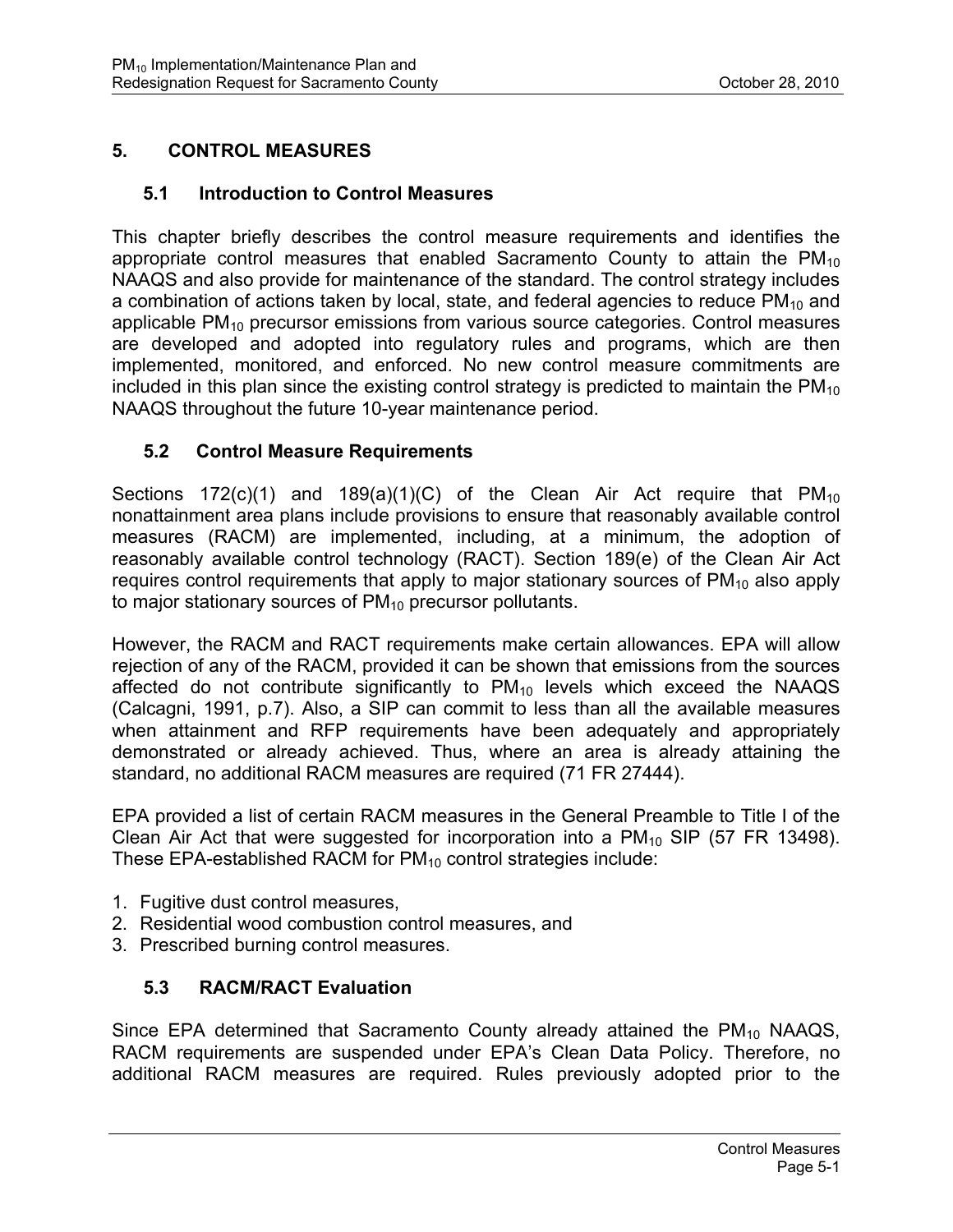nonattainment designation period and control measures that were implemented afterwards and brought the nonattainment area into attainment are identified.

#### Fugitive Dust Control Measures

Fugitive dust is particulate matter suspended in the air either by mechanical disturbance of the surface material or by wind action blowing across the surface. RACM for fugitive dust primarily focuses on stabilizing the particulate on the road surface, or eliminating the particulate. Several RACM measures have already been adopted in the past, and are currently being enforced in the Sacramento area. An example is the California Vehicle Code (23114) which requires that haul trucks cover their load or maintain adequate freeboard. This plan does not include any fugitive dust control measures above those already in place. The SMAQMD proposes to evaluate additional RACM PM<sub>10</sub> measures as potential contingency plan measures.

The following District measures were previously implemented to reduce fugitive dust emissions:

| Rule Number and Topic               | Date Initially Adopted |
|-------------------------------------|------------------------|
| • Rule 401 Ringelmann Chart/Opacity | $8 - 3 - 77$           |
| • Rule 403 Fugitive Dust            | $8 - 3 - 77$           |
| • Rule 404 Particulate Matter       | $3 - 11 - 70$          |
| • Rule 405 Dust and Condensed Fumes | $8 - 1 - 62$           |

#### Residential Wood Combustion Control Measures

Incomplete combustion in residential wood stoves and fireplaces can lead to elevated PM<sub>10</sub> concentrations. The residential wood combustion control measures are intended to reduce emissions from existing stoves and fireplaces through inspections, education, shifting to cleaner fuels, voluntary or mandatory curtailment of burning during meteorological conditions which trap particulates (such as stagnant air and inversions), and limit the future growth of wood combustion emissions. The highest recorded  $PM_{10}$ levels in the county have occurred during the winter months when stagnation and inversions were evident.

The following District measures were implemented to reduce residential wood combustion emissions. These measures were adopted after attaining the federal  $PM_{10}$ standard and will help in maintaining the standard.

• The Wood Stove/Fireplace Change Out Incentive Program was established in June 2006 to provide financial incentives to remove or replace existing fireplaces and dirty wood stoves.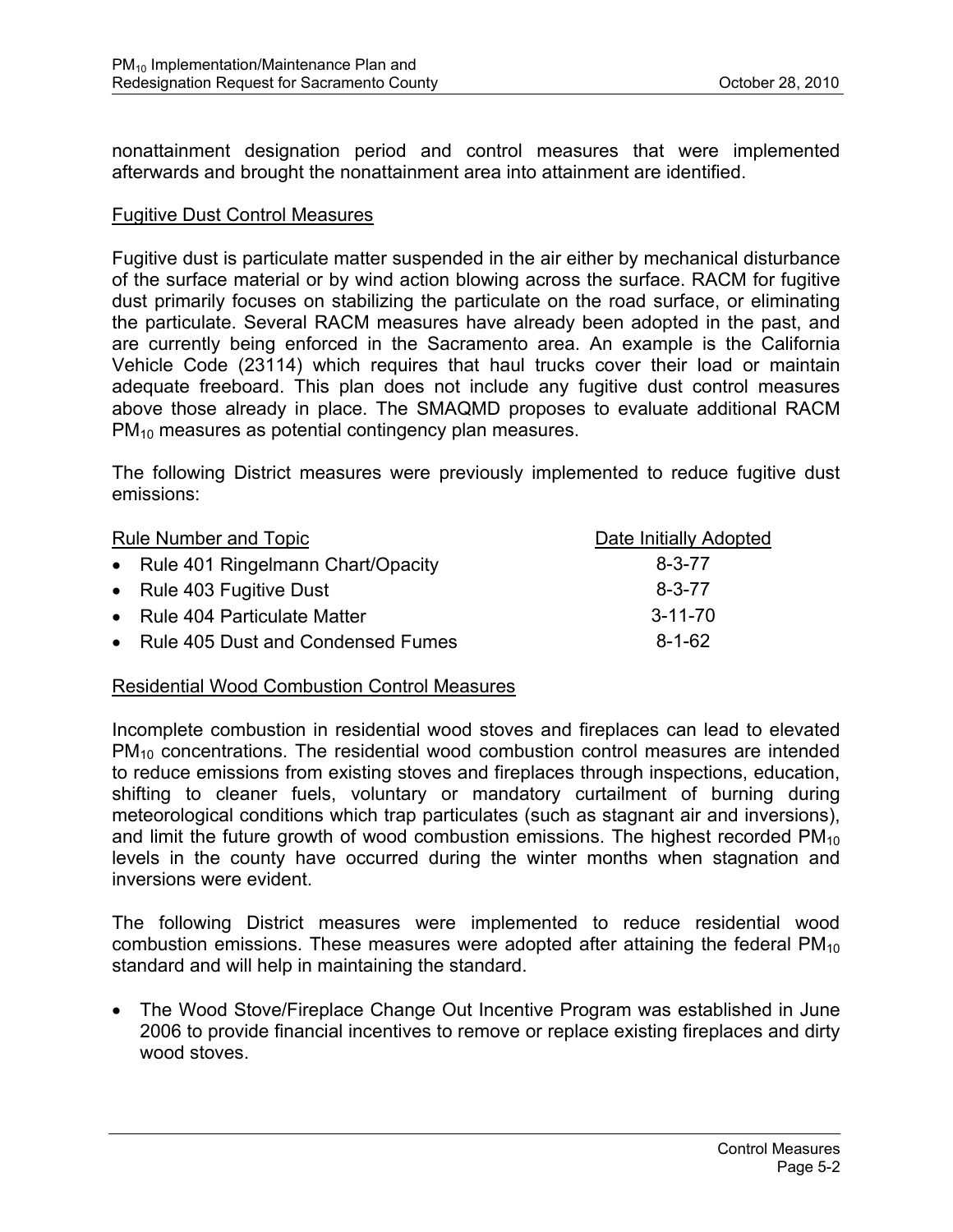- Rule 417, Wood Burning Appliances, was approved by the Board of Directors on October 26, 2006 to prohibit installing new fireplaces and dirty wood burning devices.
- Rule 421, Mandatory Episodic Curtailment of Wood and Other Solid Fuel Burning, was adopted on October 25, 2007 to restrict wood burning on forecasted high  $PM<sub>2.5</sub>$ days during November through February. It was amended on September 24, 2009 to tighten the forecast thresholds for burning restrictions. Emission reductions from Rule 421 were included in the emission inventory projections used in the maintenance demonstration.
- The Spare The Air public education program has incorporated ambient  $PM_{2.5}$  air pollution awareness and AQI forecasting during November through February.

#### Prescribed Burning Control Measures

EPA suggests that a prescribed burning program include the following elements:

- smoke dispersion evaluation
- burn planning, authorization, and administration
- requirements to ensure burner qualifications
- public education and awareness
- surveillance and enforcement
- emissions inventories and emission efforts
- state oversight

 $\overline{a}$ 

The existing District Rule 501 – Agricultural Burning (initially adopted September 13, 1971) is equivalent to these specifications and meets the RACM requirements for prescribed burning. In addition, Sacramento County is included in the Sacramento Valley Air Basin Smoke Management Program<sup>13</sup> which ensures that agricultural burning is prohibited on days meteorologically conducive to potentially elevated  $PM_{10}$ concentrations.

#### Other Burning Control Measures

The following District measures were previously implemented to reduce burning emissions:

| Rule Number and Topic          | Date Initially Adopted |
|--------------------------------|------------------------|
| • Rule 407 Open Burn           | 3-11-70                |
| • Rule 408 Incinerator Burning | $3 - 11 - 70$          |
| • Rule 409 Orchard Heaters     | $5 - 15 - 72$          |

 $13$  Specifics can be found in the "Smoke Management Guidelines for Agricultural and Prescribed Burning." CARB, May 14, 2001. Title 17 California Code of Regulations, Subchapter Z, Section 80100 et. seq. <http://www.arb.ca.gov/smp/regs/RevFinRegwTOC.pdf>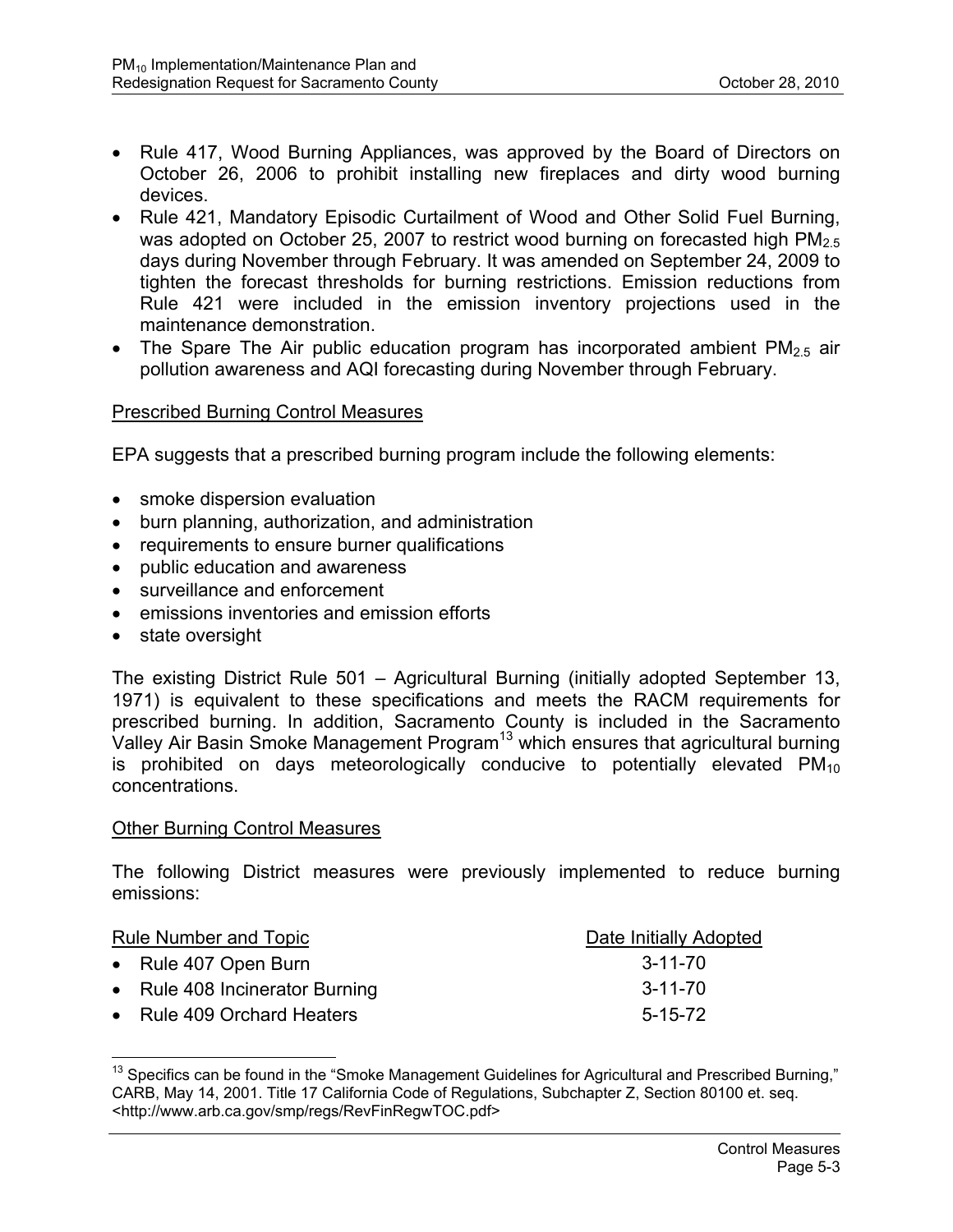### Sulfur Dioxide Control Measures

The following District measures were previously implemented to reduce sulfur dioxide emissions:

| <b>Rule Number and Topic</b> |                                    | Date Initially Adopted |
|------------------------------|------------------------------------|------------------------|
|                              | • Rule 406 Specific Contaminants   | $3 - 11 - 70$          |
|                              | • Rule 420 Sulfur Content of Fuels | $8 - 3 - 77$           |

#### RACT Measures

Reasonably available control technology (RACT) is the lowest emission limitation that a particular source is capable of meeting by the application of control technology that is "reasonably available" considering technological and economic feasibility. RACT applies to existing stationary sources, and EPA recommends that major stationary sources be the minimum starting point for RACT analysis (Calcagni, 1991). Generally, it is recommended that RACT be applied to existing sources in the nonattainment area that are reasonable to control, based on the attainment needs of the area.

SMAQMD's various fugitive dust and combustion restriction rules have been applied to major stationary sources within Sacramento County to reduce  $PM_{10}$  emissions and meet RACT requirements. However,  $PM_{10}$  emissions from existing stationary sources only add up to less than 2% of the total emissions inventory of  $PM_{10}$  and  $NO_{X}$ .

In addition to RACT for major  $PM_{10}$  stationary sources, CAA Section 189(e) suggests that moderate  $PM_{10}$  nonattainment areas apply RACT for major stationary sources of PM<sub>10</sub> precursors, unless EPA determines such sources do not contribute significantly to PM<sub>10</sub> exceedance levels (Calcagni, 1991). The District has applied RACT rules to existing  $NO<sub>x</sub>$  sources. The  $NO<sub>x</sub>$  RACT evaluations of reduction measures were completed to satisfy ozone nonattainment mandates (SMAQMD, 2006) (SMAQMD, 2008). The evaluation/demonstration satisfies the RACT requirements for  $PM_{10}$  required due to the secondary formation of atmospheric ammonium nitrates, which are a significant component of  $PM_{10}$  concentrations in the Sacramento area.

The following District control measures to reduce  $NO<sub>x</sub>$  emissions from existing stationary sources were implemented:

- Rule 411  $NO<sub>X</sub>$  from Boilers, Process Heaters, and Steam Generators (initially adopted 2-2-95)
- Rule 412 Stationary Internal Combustion Engines at Major Stationary Sources of  $NO<sub>x</sub>$  (initially adopted 6-1-95)
- Rule 413 Stationary Gas Turbines (initially adopted 4-6-95)
- Rule 414 Natural Gas Fired Water Heaters (initially adopted 8-1-96)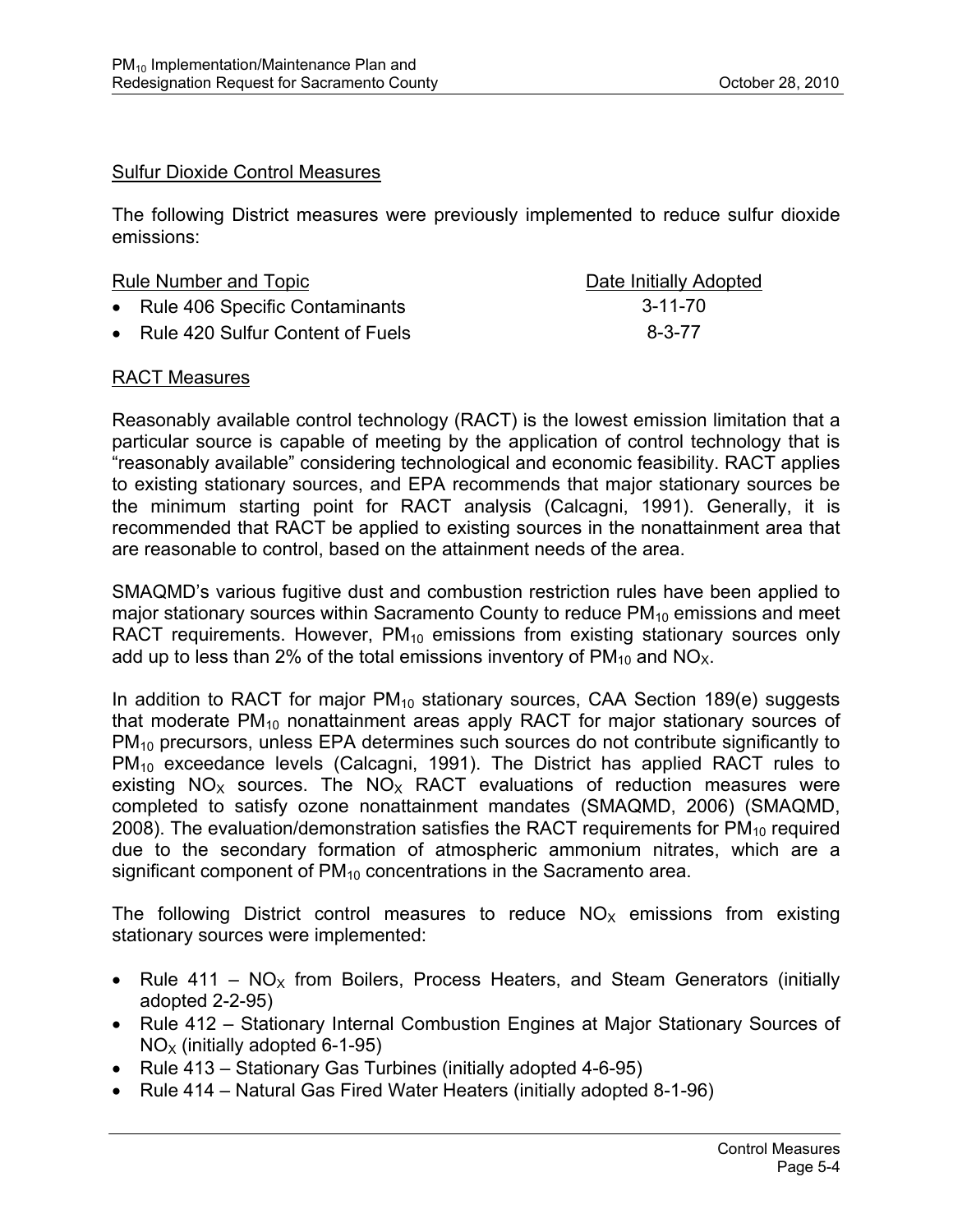## State Control Measures

Several emission reduction programs have been implemented by the California Air Resources Board (CARB) to reduce directly emitted particulates and secondary PM precursor pollutants ( $NO<sub>x</sub>$  and  $SO<sub>x</sub>$ ). These measures primarily address cleaner fuel specifications for diesel and reformulated gasoline, and mobile source engine emission standards that CARB has implemented statewide.

## **5.4 New Source Review Program**

Sections 172(c)(5) and 189(a)(1)(A) of the Clean Air Act require the SIP to include provisions for a new source review (NSR) program to require permits for the construction and operation of new or modified major stationary sources anywhere in the nonattainment area, in accordance with Section 173, Permit Requirements. The term major stationary sources for a  $PM_{10}$  "moderate" nonattainment classification means any stationary source which directly emits, or has the potential to emit, 100 tons per year or more of  $PM_{10}$ . NSR requirements also apply to major stationary sources of  $PM_{10}$ precursors. The proposed sources are required to comply with the lowest achievable emission rate.

The District's New Source Review Rule (Rule 202) requires that all new or modified sources of  $PM_{10}$ , nitrogen oxides, sulfur oxides, or reactive organic compounds apply best available control technology (BACT) to control those emissions. Rule 202 requirements meet or are more stringent than those required for a moderate nonattainment area and therefore satisfy the Clean Air Act's NSR permit program requirement. The Calcagni memo states that, "the Part D new source review program will be replaced by the prevention of significant deterioration (PSD) program once the area has been redesignated" (Calcagni, 1992). Rule 203 – Prevention of Significant Deterioration will be implemented after EPA redesignates Sacramento County to attainment.

## **5.5 Control Measures Conclusions**

The SMAQMD has adopted and implemented a number of PM control measures to reduce emissions from fugitive dust, wood burning devices, and agricultural burning. In addition, the SMAQMD has applied RACT rules to existing  $PM_{10}$  and  $NO<sub>X</sub>$  sources, which will directly reduce fugitive dust, combustion particulates, and the secondary formation of atmospheric ammonium nitrates, a significant component of  $PM_{10}$ concentrations in the Sacramento area. Several emission reduction programs have also been implemented by the California Air Resources Board (CARB) to reduce directly emitted particulates and secondary PM precursor pollutants ( $NO<sub>X</sub>$  and  $SO<sub>X</sub>$ ) from mobile sources. These measures primarily address cleaner fuel specifications for diesel and reformulated gasoline, and mobile source engine emission standards that CARB has implemented statewide. No new control measure commitments are included in this plan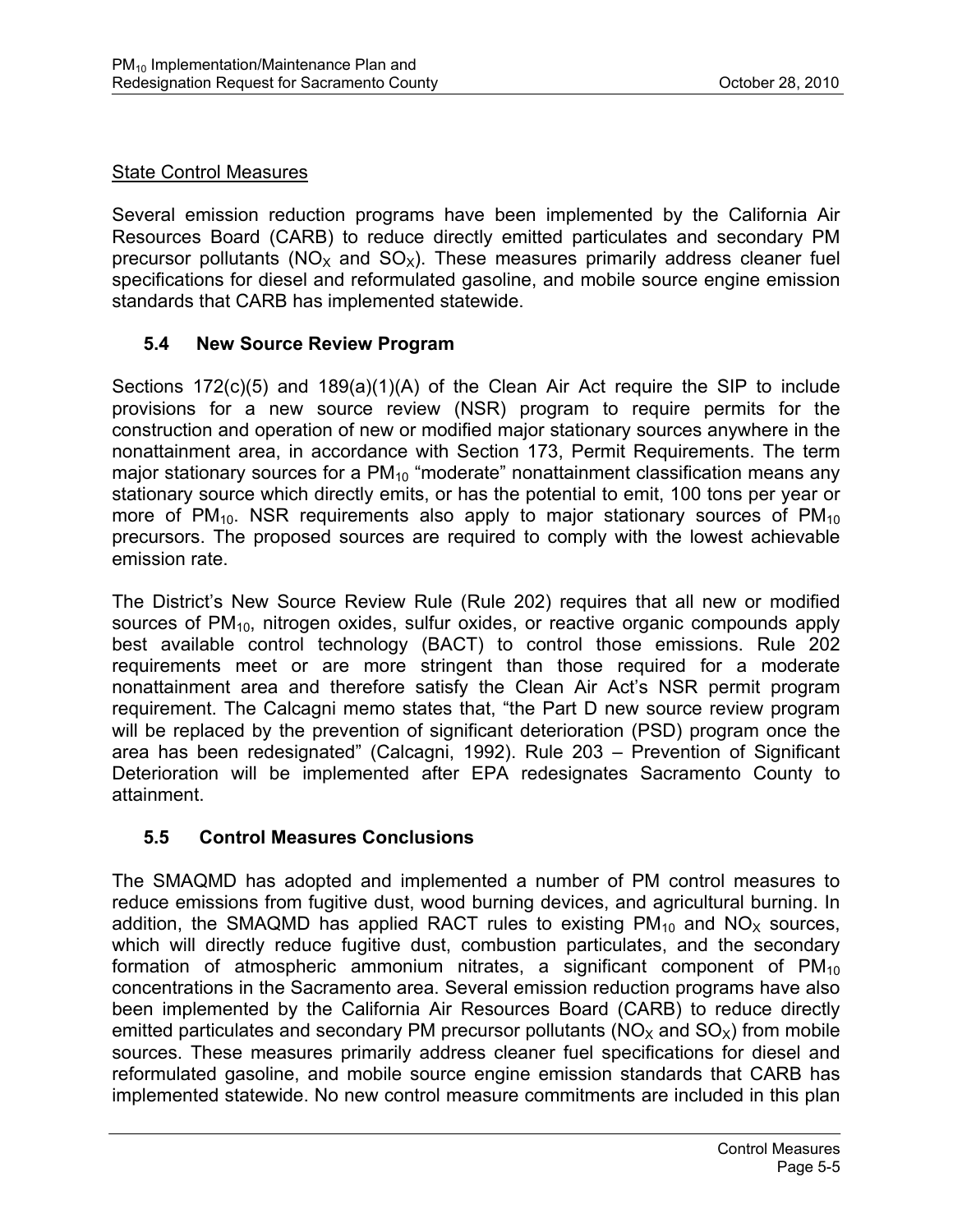since the existing control strategy is predicted to maintain the  $PM_{10}$  NAAQS throughout the future 10-year maintenance period.

#### **5.6 References**

- Calcagni, John. *PM-10 Moderate Area SIP Guidance: Final Staff Work Product*, Air Quality Management Division, EPA, April 2, 1991.
- Calcagni, John. *Procedures for Processing Requests to Redesignate Areas to Attainment*, Air Quality Management Division, EPA, September 4, 1992, p. 6.
- SMAQMD. *Analysis of Reasonably Available Control Technology for the 8-Hour Ozone State Implementation Plan (RACT SIP) Staff Report*, September 26, 2006.
- SMAQMD. *Updated Analysis of Reasonably Available Control Technology for the 8- Hour Ozone State Implementation Plan (Updated RACT SIP) Staff Report*, September 22, 2008.
- USEPA. *General Preamble for the Implementation of Title I of the Clean Air Act Amendments of 1990*, *Appendix C*, Federal Register, Volume 57, April 16, 1992, p. 13498. (http://www.epa.gov/ttn/oarpg/t1pfpr.html)
- USEPA. *Approval and Promulgation of Air Quality Implementation Plans; West Virginia; Redesignation of the City of Weirton PM-10 Nonattainment Area to Attainment and Approval of the Maintenance Plan*, Federal Register, Volume 71, May 11, 2006, p. 27440-27447.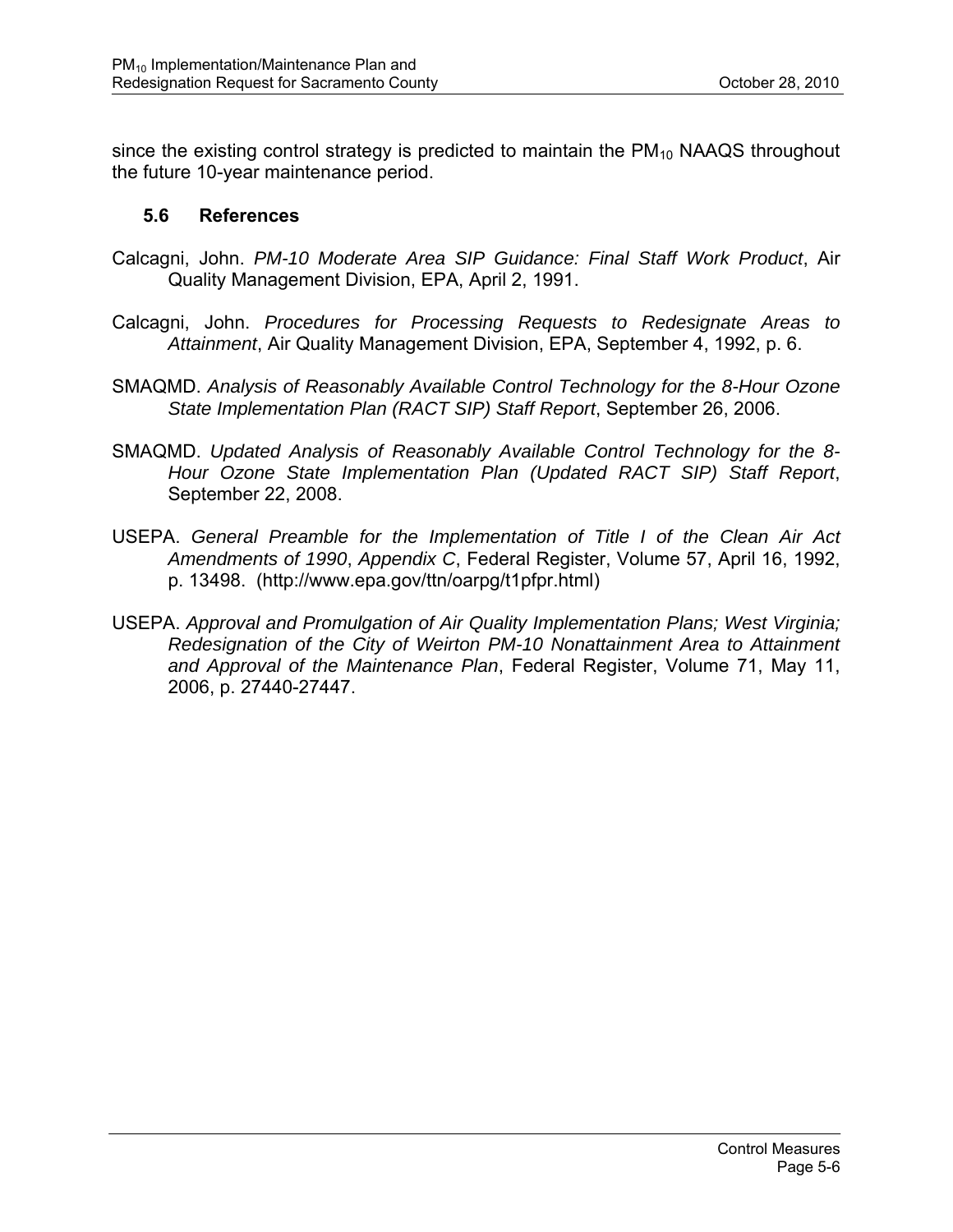## **6. MAINTENANCE DEMONSTRATION**

### **6.1 Introduction to Maintenance Demonstration**

The maintenance demonstration is a key element in a SIP maintenance plan that shows future compliance of the national ambient air quality standard (NAAQS) will continue to be achieved. This chapter describes the basic requirements for a maintenance demonstration, provides a maintenance demonstration analysis, and discusses methods for implementing verification and tracking procedures.

### **6.2 Maintenance Demonstration Requirements**

Section 175A of the Clean Air Act (CAA) contains planning requirements pertaining to the general framework of a maintenance plan. These requirements include a maintenance demonstration to provide for maintenance of the NAAQS for at least 10 years after redesignation is approved by EPA (not 10 years after submittal of a redesignation request). Therefore, the maintenance planning period also must factor in time necessary for EPA review and approval action on the redesignation request. Section 107(d)(3)(D) allows EPA up to 18 months from receipt of a complete submittal to process a redesignation request. Since this maintenance plan and redesignation request are being submitted simultaneously in 2010, the maintenance planning years are from 2012 to 2022.

Section 175A also specifies that the maintenance plan shall contain such additional measures, if any, as may be necessary to ensure such maintenance. In 1992, EPA issued additional discussion, clarification and guidance on requirements for redesignation requests and maintenance plans (Calcagni, 1992). This Calcagni memorandum included the following additional provisions needed for a maintenance demonstration plan:

- Maintenance demonstration of the NAAQS either by showing that future emissions will not exceed the attainment level or by modeling to show future emissions will not cause a violation of the standard.
- Verification of continued attainment through operation of an appropriate air quality monitoring network.
- Tracking the progress of the maintenance demonstration by a periodic review or update of the factors and assumptions used in the maintenance demonstration.

## **6.3 Maintenance Demonstration Analysis**

The maintenance demonstration must show that the future mix of sources and emission rates, when combined with implemented control strategies during the 10-year maintenance planning period, will not cause any violations of the NAAQS. The method used for the maintenance demonstration is performed by proportional rollback modeling to show that future emissions will not cause a violation of the  $24$ -hour  $PM_{10}$  NAAQS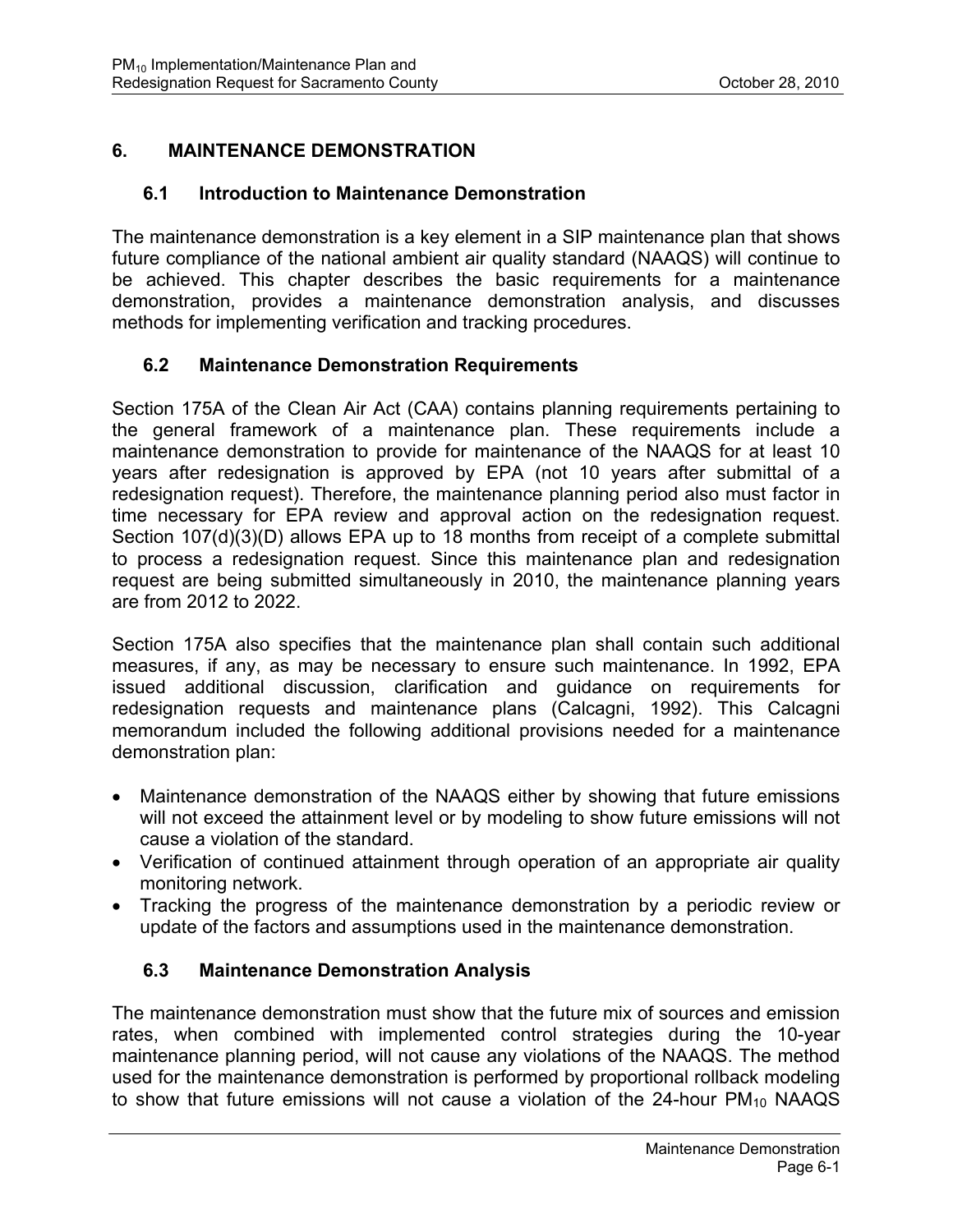(150  $\mu$ g/m<sup>3</sup>). The premise of proportional rollback is that the change in individual pollution sources are directly proportional to the change in associated ambient concentrations due to that individual source as determined by receptor modeling using the Chemical Mass Balance (CMB) model.

Four steps were taken to demonstrate maintenance of the 24-hour  $PM_{10}$  NAAQS.

#### Step 1: PM<sub>10</sub> and Precursor Emissions Source Inventories

Table 6.1 contains the emissions source inventories for  $PM_{10}$  and secondary  $PM_{10}$ precursor pollutants for 1995, 2008, 2012, and 2022. Emission reduction credits (described in Section 4.8) are added to the 2012 and 2022 emission forecasts to ensure their use will not be inconsistent with the  $PM_{10}$  maintenance demonstration.

The additional increase in 1.0 ton per day of  $PM_{10}$  to Paved Road Dust and 0.5 ton per day of  $PM_{10}$  to Road Construction Dust in the 2022 transportation budgets are accounted for in the maintenance demonstration emission forecasts for Fugitive Dust  $PM_{10}$ . The additional increase in the 2008, 2012, and 2022 NO<sub>x</sub> and  $PM_{10}$  transportation budgets due to rounding up to the nearest ton are also accounted for in the maintenance demonstration emission forecasts for Total  $NO<sub>x</sub>$  and Fugitive Dust PM<sub>10</sub>.

The  $PM_{10}$  and precursor emissions source inventory categories are assumed to directly impact the matching CMB ambient  $PM_{10}$  speciation categories for projection purposes in Step 2. For example, as shown in the following table, Total  $NO<sub>x</sub>$  emissions are matched to CMB ambient Ammonium Nitrate concentrations.

| Category       | <b>Emissions Source Category</b>                                                | <b>CMB Ambient Source</b>       |
|----------------|---------------------------------------------------------------------------------|---------------------------------|
| No.            |                                                                                 | Category                        |
| $\mathbf{1}$ . | Total $NOx$                                                                     | <b>Ammonium Nitrate</b>         |
| 2.             | Mobile Sources PM <sub>10</sub> (all on-road and off-road mobile sources)       | Motor Vehicles PM <sub>10</sub> |
| 3.             | Wood Burning PM <sub>10</sub> (residential fuel combustion, fires, waste        | Wood Smoke PM <sub>10</sub>     |
|                | burning and disposal)                                                           |                                 |
| 4.             | Fugitive Dust PM <sub>10</sub> (mineral processes, farming operations,          | Fugitive Dust $PM_{10}$         |
|                | construction and demolition, paved road dust, unpaved road                      |                                 |
|                | dust, and fugitive windblown dust)                                              |                                 |
| 5.             | Total $SOx$                                                                     | Ammonium Sulfate                |
| 6.             | Total PM <sub>10</sub> (all direct PM <sub>10</sub> emission source categories) | Unidentified Other              |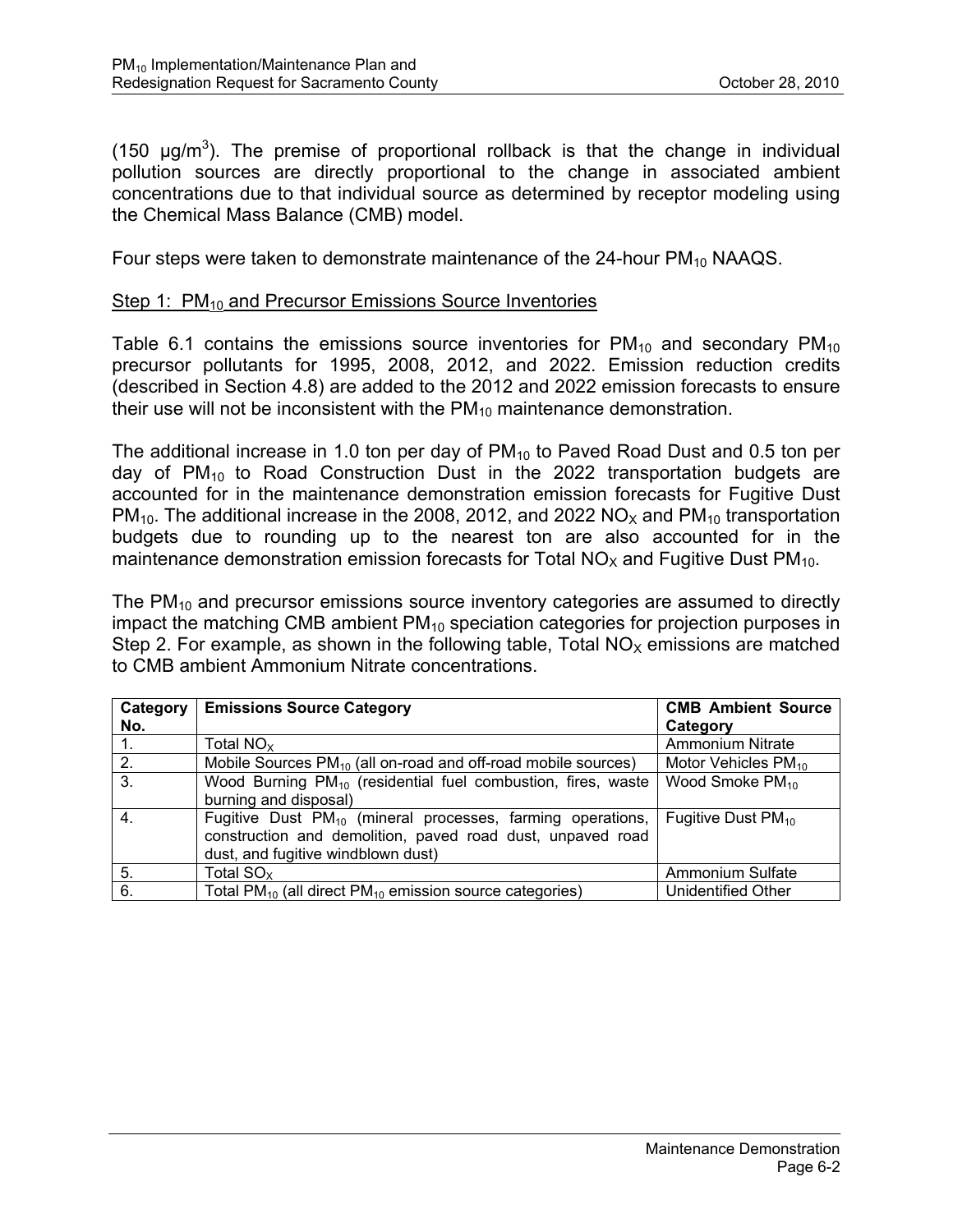|                                    | Emissions (tons/day, winter average) |      |              |              |
|------------------------------------|--------------------------------------|------|--------------|--------------|
| <b>Emissions Source Category</b>   | 1995*                                | 2008 | 2012         | 2022         |
| 1. Total $NOx + 1.6$ tpd ERCs      | 118.2                                | 82.1 | $67.7 + 1.6$ | $43.1 + 1.6$ |
| 2. Mobile Sources PM <sub>10</sub> | 3.6                                  | 3.6  | 3.3          | 2.8          |
| 3. Wood Burning $PM_{10}$          | 10.2                                 | 10.2 | 9.5          | 10.5         |
| 4. Fugitive Dust PM <sub>10</sub>  | 17.8                                 | 20.2 | 20.4         | 22.8         |
| 5. Total $SO_x$ *** + 0.3 tpd ERCs | 2.2                                  | 0.6  | $0.7 + 0.3$  | $0.7 + 0.3$  |
| 6. Total $PM_{10}$ + 0.3 tpd ERCs  | 33.0                                 | 35.2 | $34.5 + 0.3$ | $35.9 + 0.3$ |

#### **Table 6.1 PM10 and Precursor Emissions Source Inventories Sacramento County**

\*1995 source emissions are listed since 1991-1996 ambient monitoring data used for CMB modeling analysis.

\*\*Reflects mandatory episodic wood burning restrictions (SMAQMD Rule 421) implemented Nov 2007.

\*\*\* $SO<sub>X</sub>$  emissions obtained from CARB CEFS Version 1.06 winter average inventory.

#### Step 2: Ambient  $PM_{10}$  Speciation Concentrations

CMB receptor modeling results for 1991-1996 wintertime (Nov-Jan) ambient 24-hour PM<sub>10</sub> samples (>40  $\mu$ g/m<sup>3</sup>) were used to derive an average speciation profile to represent high value 1995  $PM_{10}$  winter concentrations. However, the 1995 ambient PM<sub>10</sub> speciation profile may have changed over time due to emission source inventory changes and may no longer reflect current ambient data. Therefore, the 1995 ambient PM10 speciation concentrations are forecasted to 2008 by applying the ratio of associated emissions source category changes listed in Step 1.

Table 6.2 contains the 1995 CMB analysis concentration profile and the projected speciation adjustments to 2008. The percent adjustment is assumed linear at 1 to 1, except ammonium nitrate concentrations are assumed to change 0.7% for every 1% change in  $NO<sub>x</sub>$  emissions, based on evaluation of San Joaquin Valley Air Pollution Control District modeling results from their 2007  $PM_{10}$  Maintenance Plan (SJVAPCD, 2007).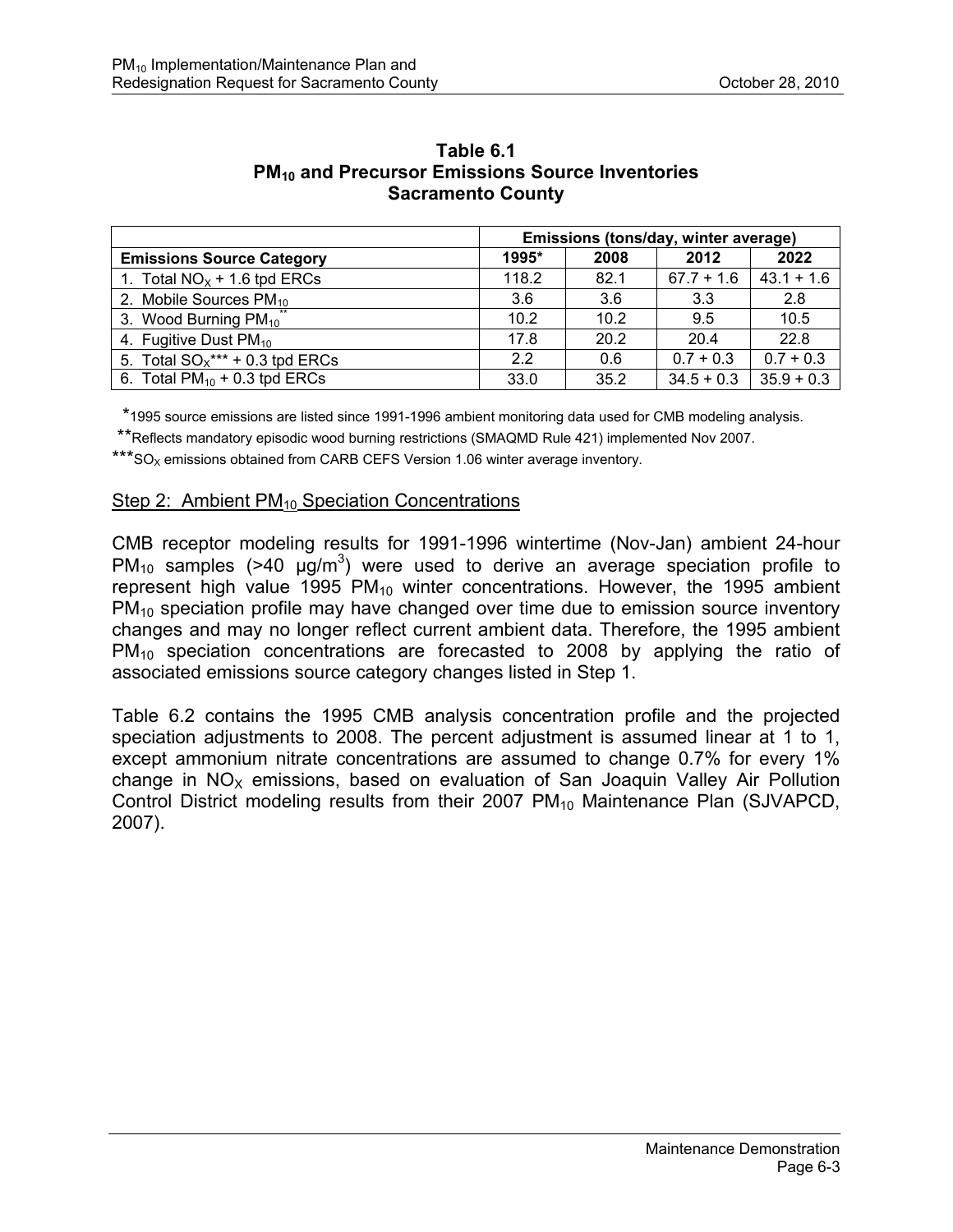|                                            | 1995 CMB*<br><b>Analysis</b> | 1995      | 2008<br>Projection | 2008 Conc.    | 2008      |
|--------------------------------------------|------------------------------|-----------|--------------------|---------------|-----------|
| <b>PM<sub>10</sub> CMB Source Category</b> | $(\mu g/m^3)$                | (% Total) | <b>Factor</b>      | $(\mu g/m^3)$ | (% Total) |
| 1. Ammonium Nitrate                        | 14.9                         | 28.9%     | 0.786              | 11.7          | 24.4%     |
| 2. Motor Vehicles                          | 11.8                         | 22.9%     | 0.996              | 11.7          | 24.5%     |
| 3. Wood Smoke                              | 8.6                          | 16.6%     | 0.997              | 8.5           | 17.8%     |
| 4. Fugitive Dust                           | 6.4                          | 12.4%     | 1.135              | 7.3           | 15.1%     |
| 5. Ammonium Sulfate                        | 2.3                          | $4.4\%$   | 0.277              | 0.6           | 1.3%      |
| 6. Unidentified Other                      | 7.6                          | 14.7%     | 1.065              | 8.1           | 16.9%     |
| Total $PM_{10}$                            | 51.5                         | 100.0%    |                    | 48.0          | 100.0%    |

#### **Table 6.2 Ambient PM10 Speciation Concentrations Sacramento County**

\*Average CMB speciation analysis of 1991-1996 wintertime (Nov-Jan) ambient 24-hour PM<sub>10</sub> samples >40 (µg/m<sup>3</sup>) for 13th and T St. site assumed to represent 1995.

#### Step 3: Speciated 2008 Base Peak  $PM_{10}$  Concentrations

2008 base peak 24-hour  $PM_{10}$  concentrations are derived by applying the % total speciation categories to the recent peak PM<sub>10</sub> monitored value of 109  $\mu$ g/m<sup>3</sup> (shown in Table 6.3). The 109  $\mu$ g/m<sup>3</sup> represents the 2008 design (high) value for 24-hour PM<sub>10</sub> concentrations monitored during 2006-2008 in Sacramento County.

The PM<sub>10</sub> monitoring data used to determine the design value concentrations are from the FRM filter based high-volume samplers. TEOM data samples were not used for this analysis due to potential inaccuracies during the winter time when there is wood combustion<sup>14</sup>

#### Step 4: Predicted Future Peak 24-Hour PM<sub>10</sub> from 2008 Base Peak

1

Predicted peak 24-hour  $PM_{10}$  concentrations for 2012 and 2022 in Table 6.3 are estimated by using applicable emissions forecast changes (with ERCs) to project 2008 base peak  $PM_{10}$  concentrations. The reduction in source contributions from motor vehicles and nitrates in future years is due to the existing emissions control strategies that have already been accounted for in the emissions forecast inventories. Increases in future wood smoke, fugitive dust, and sulfate concentrations can be attributed to population growth, the construction of more roads, and increasing fuel combustion. The unidentified other  $PM_{10}$  concentrations are forecasted using the change in total  $PM_{10}$ since their associated emission source categories are not known.

<sup>&</sup>lt;sup>14</sup> The SMAQMD older model TEOM monitors contain a heater for reducing moisture, which can remove volatile compounds from ambient air samples, such as those in wood smoke.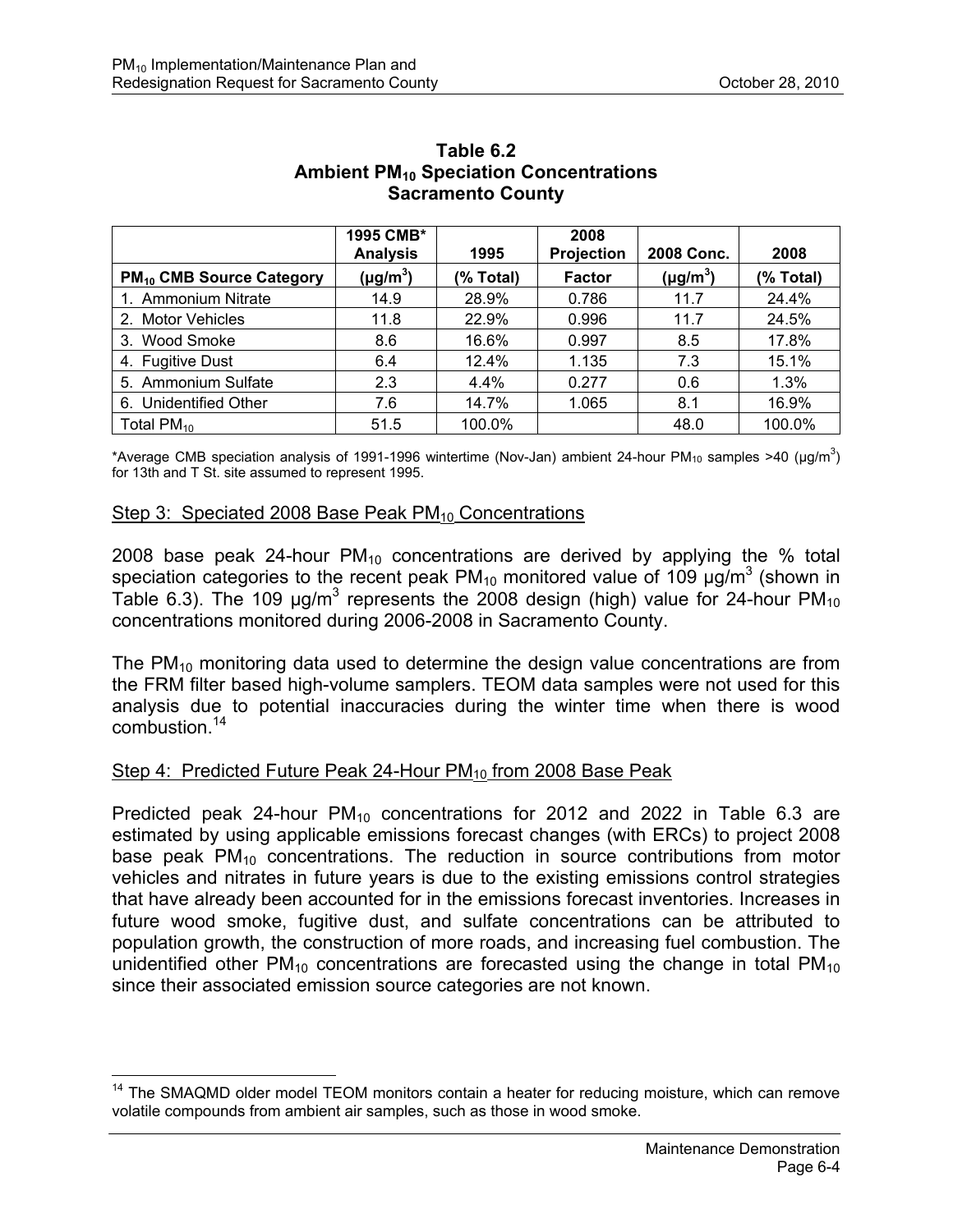|                                            |           | 2008          |                   | 2012          |                   | 2022          |
|--------------------------------------------|-----------|---------------|-------------------|---------------|-------------------|---------------|
|                                            |           | Peak          | 2012              | Peak          | 2022              | Peak          |
|                                            | 2008      | Conc.         | <b>Projection</b> | Conc.         | <b>Projection</b> | Conc.         |
| <b>PM<sub>10</sub> CMB Source Category</b> | (% Total) | $(\mu g/m^3)$ | <b>Factor</b>     | $(\mu g/m^3)$ | <b>Factor</b>     | $(\mu g/m^3)$ |
| 1. Ammonium Nitrate                        | 24.4%     | 26.6          | 0.891             | 23.7          | 0.681             | 18.1          |
| 2. Motor Vehicles                          | 24.5%     | 26.7          | 0.932             | 24.9          | 0.775             | 20.7          |
| 3. Wood Smoke                              | 17.8%     | 19.4          | 0.931             | 18.1          | 1.032             | 20.0          |
| 4. Fugitive Dust                           | 15.1%     | 16.5          | 1.010             | 16.7          | 1.129             | 18.6          |
| 5. Ammonium Sulfate                        | $1.3\%$   | 1.4           | 1.532             | 2.2           | 1.677             | 2.4           |
| 6. Unidentified Other                      | 16.9%     | 18.4          | 0.991             | 18.2          | 1.028             | 18.9          |
| Total $PM_{10}$                            | 100.0%    | $109*$        |                   | 104           |                   | 99            |

#### **Table 6.3 Predicted Peak PM10 from "2008" Base Peak Sacramento County**

\*109  $\mu$ g/m<sup>3</sup> was peak monitored value from 2006-2008 in Sacramento County (T Street, 2006)

#### **6.4 Results of Maintenance Demonstration**

Overall peak 24-hour  $PM_{10}$  concentrations are forecasted to decline in Sacramento County. Figure 6.1 shows historical 3-year peak 24-hour  $PM_{10}$  concentrations from 1988-2008 and the predicted peak during the 10-year maintenance period, 2012-2022. The peak 24-hour PM<sub>10</sub> concentration is predicted to be 104  $\mu$ g/m<sup>3</sup> at the start of the maintenance period in 2012 and 99  $\mu$ g/m<sup>3</sup> at the end of the maintenance period in 2022. Therefore, 10-year maintenance of the 24-hour  $PM_{10}$  NAAQS (150  $\mu$ g/m<sup>3</sup>) is demonstrated through 2022, due to declining  $NO<sub>x</sub>$  and motor vehicle exhaust emissions, despite increasing fugitive dust and wood smoke emissions.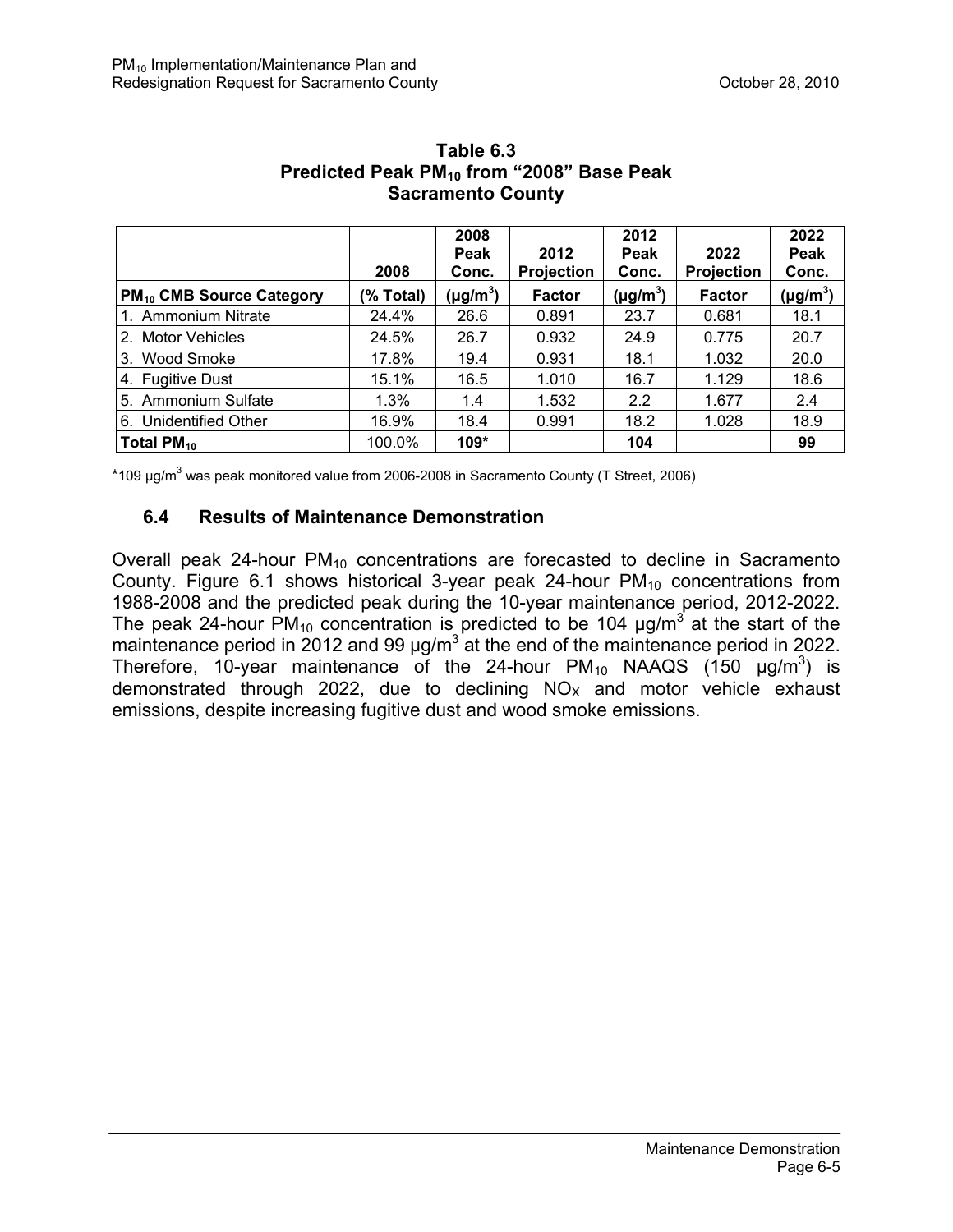



\*For example: 3-year maximum for 2008 is the peak concentration of 109  $\mu$ g/m<sup>3</sup>

Data Source: Ambient PM10 monitoring data from FRM high volume samplers with size selective inlet.

### **6.5 Future Monitoring Network**

EPA guidance states that once an area has been redesignated, the area should continue to operate an appropriate air quality monitoring network, in accordance with 40 CFR Part 58, to verify the attainment status of the area (Calcagni, 1992). The maintenance plan should contain provisions for continued operation of air quality monitors that will provide such verification.

As mentioned in Chapter 3 of this report, there are two types of PM10 monitors currently used throughout the monitoring network: 1) the Federal Reference Method (FRM) filter based high-volume sampler (hi-vols), 2) the Federal Equivalent Method (FEM) Tapered Element Oscillating Microbalance (TEOM), which measures PM10 on a continuous 24 hour basis. The schedule for  $PM_{10}$  sample collection is one in six days for the filter based high-volume samplers. There are currently six  $PM_{10}$  monitoring sites within Sacramento County.

The SMAQMD will assure the on-going quality of the measured data by performing the operational procedures for data collection, including routine calibrations, pre-run and post-run test procedures, and routine service checks. An annual review of the entire air quality monitoring network is required by federal regulations as a means to determine if the network is effectively meeting the objectives of the monitoring program. If relocation or a closure is recommended in the annual network review, reports are submitted to EPA and ARB to document compliance with siting criteria. The data collection procedures already in place, in conjunction with the annual review program, will ensure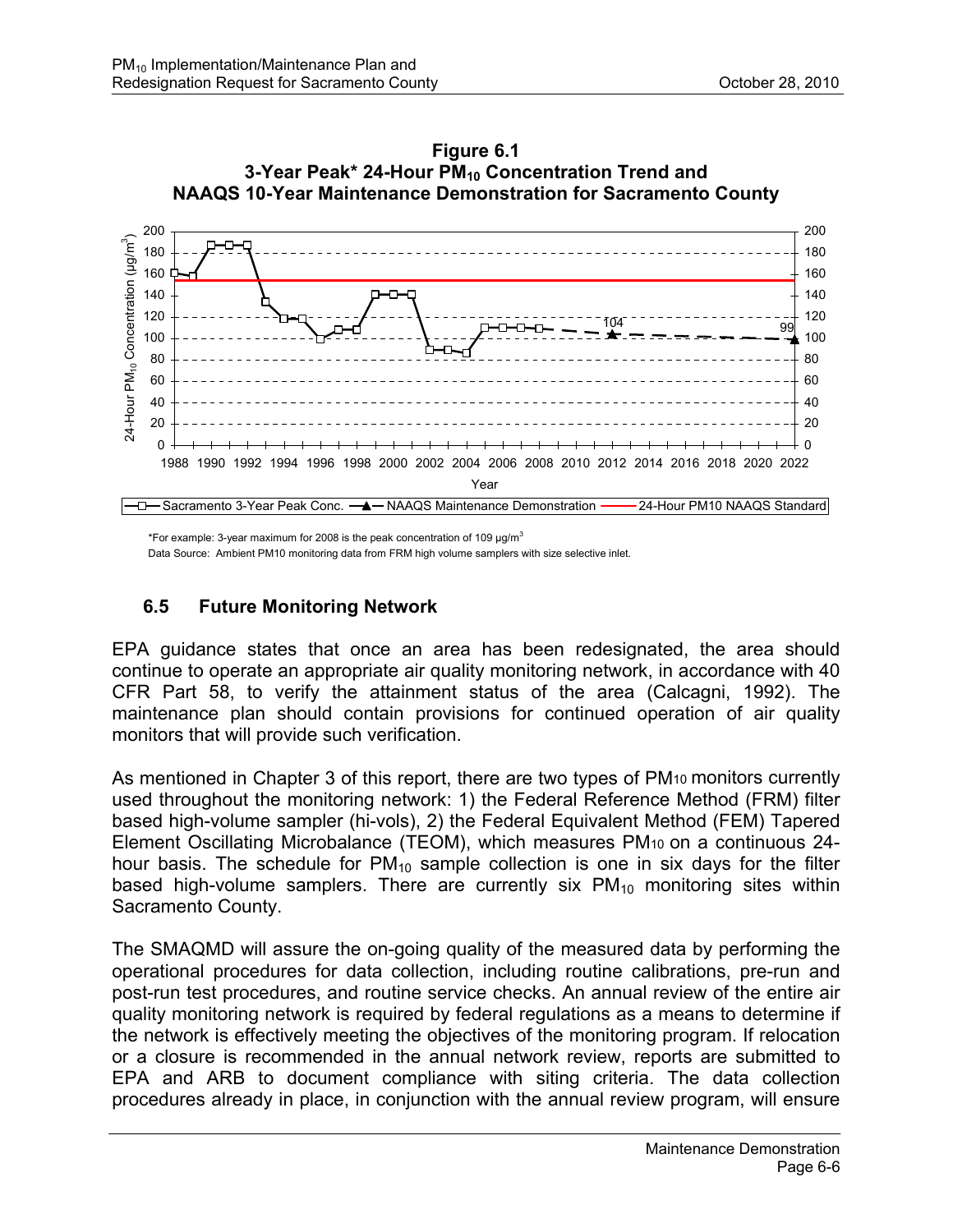that the future  $PM_{10}$  ambient monitoring network in Sacramento County meets or exceeds the minimum monitoring requirements and that ambient  $PM_{10}$  concentrations are monitored appropriately to verify the attainment status of the area.

## **6.6 Verification and Tracking the Maintenance Demonstration**

EPA guidance states that the maintenance plan submittal should indicate how the progress of the maintenance plan will be tracked. "This is necessary due to the fact that the emission projections made for the maintenance demonstration depend on assumptions of point and area source growth" (Calcagni, 1992). Options for tracking the progress of the maintenance demonstration would be to periodically (typically every 3 years) review and update the emissions inventory, if needed, and reevaluate the assumptions and inputs used in the demonstration. In any event, the indicators for triggering contingency measures (specified in Chapter 7) should be monitored as well.

The SMAQMD will review the assumptions and data for the  $PM_{10}$  maintenance demonstration in 2015 and 2018 to fulfill the verification and tracking requirements. The SMAQMD will also continue to operate an appropriate  $PM_{10}$  ambient monitoring network in Sacramento County to track maintenance of the  $PM_{10}$  standard and monitor the indicator for triggering the maintenance contingency plan.

In addition, two years prior to the end of the maintenance planning period, Clean Air Act (CAA Section 175A) requirements specify that a subsequent maintenance plan is required. This second plan must provide for maintenance of the NAAQS for 10 more years after expiration of the first 10-year maintenance period. Therefore, the SMAQMD will prepare and submit another maintenance plan in 2020 to demonstrate maintenance of the  $PM_{10}$  standard through 2032.

#### **6.7 References**

- Calcagni, John. *Procedures for Processing Requests to Redesignate Areas to Attainment*. Air Quality Management Division, EPA, September 4, 1992, p. 11-12.
- SJVAPCD. *2007 PM10 Maintenance Plan and Request for Redesignation*, *Appendix F. Modeling Analysis*. September 20, 2007, p. 60-98.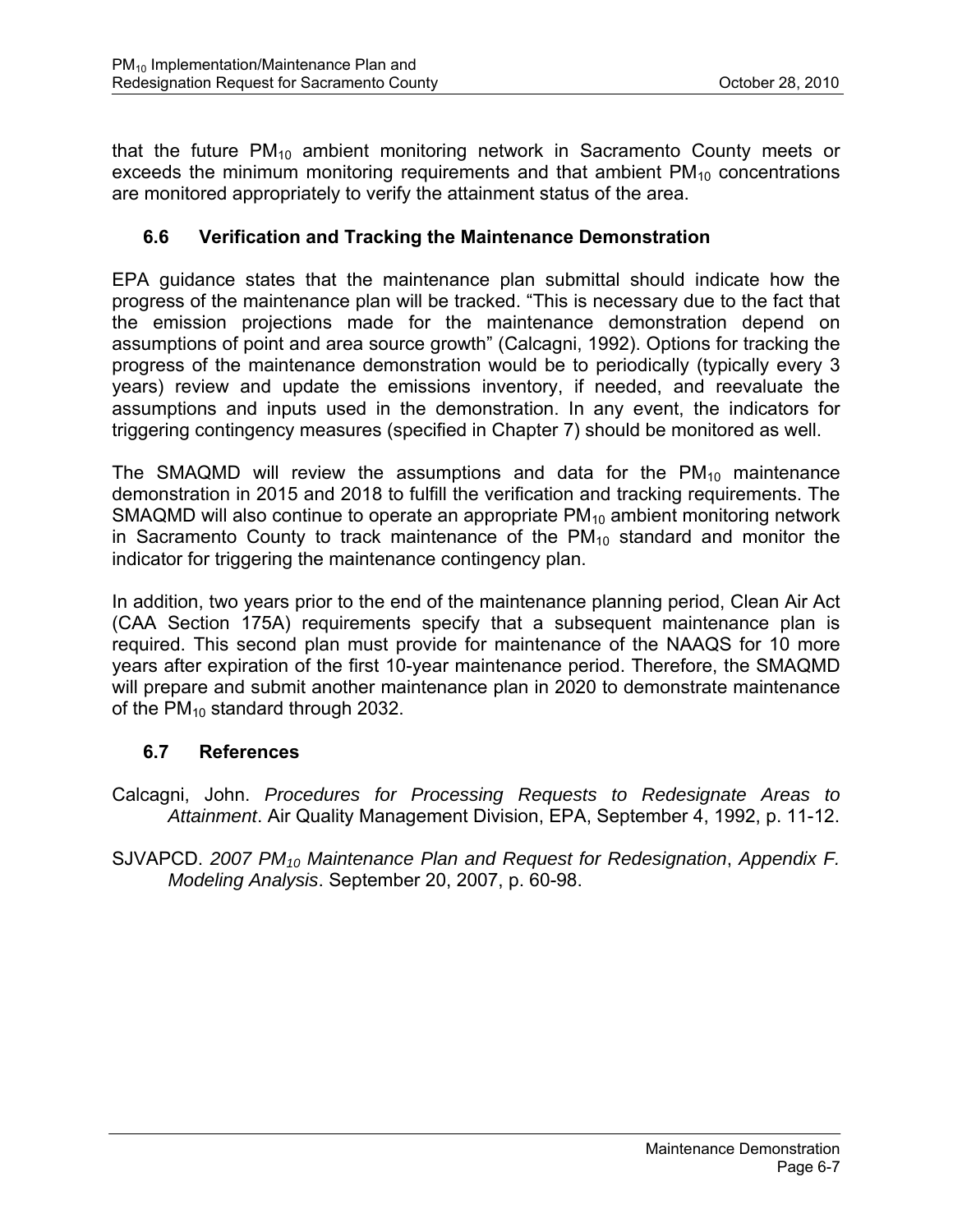# **7. MAINTENANCE CONTINGENCY PLAN**

## **7.1 Introduction to Contingency Plan**

A contingency plan provides for future actions and additional measures to implement if needed to mitigate any unexpected increases in emissions and ambient air quality concentrations to ensure specific targets and goals are achieved to maintain the applicable NAAQS. This chapter mentions the federal requirements for a  $PM_{10}$ maintenance contingency plan and discusses the proposed SMAQMD contingency plan to fulfill these requirements.

## **7.2 Contingency Plan Requirements**

Section 175A (d) of the Clean Air Act requires a maintenance plan to:

- Include contingency provisions, as necessary, to promptly correct any violation of the standard that occurs after redesignation of the area to attainment.
- Provide a contingency provision to implement all control measures contained in the nonattainment SIP for the area before redesignation to attainment.

EPA guidance further states that fully adopted contingency measures that will take effect without further action are not required in order for the maintenance plan to be approved (Calcagni, 1992). However, the contingency plan is considered to be an enforceable part of the SIP and should ensure that the contingency measures are adopted expediently once they are triggered. The plan should clearly identify the measures to be adopted, a schedule and procedure for adoption and implementation, and a specific time limit for action. It is also necessary for the contingency plan to identify specific indicators or triggers which will be used to determine when the contingency measures need to be implemented. EPA will review the maintenance contingency plan on a case-by-case basis.

In addition, Section 175A (d) of the Clean Air Act specifies that the failure of any area, which has been redesignated as an attainment area, to maintain the national ambient air quality standard concerned shall not result in a requirement for a SIP revision unless EPA, in its discretion, requires such submittal.

## **7.3 Maintenance Contingency Plan**

The contribution of sources to the  $PM_{10}$  problem can vary at different seasons of the year under a variety of different meteorological conditions. Therefore, the SMAQMD is proposing a contingency strategy to evaluate applicable  $PM_{10}$  events that trigger the contingency plan and take appropriate action to ensure continued maintenance of the PM<sub>10</sub> NAAQS. It is recommended that the SMAQMD implement the contingency plan during the maintenance period if a  $PM_{10}$  monitor should violate the 24-hour  $PM_{10}$ NAAQS (150  $\mu$ g/m<sup>3</sup>) not due to natural or exceptional events.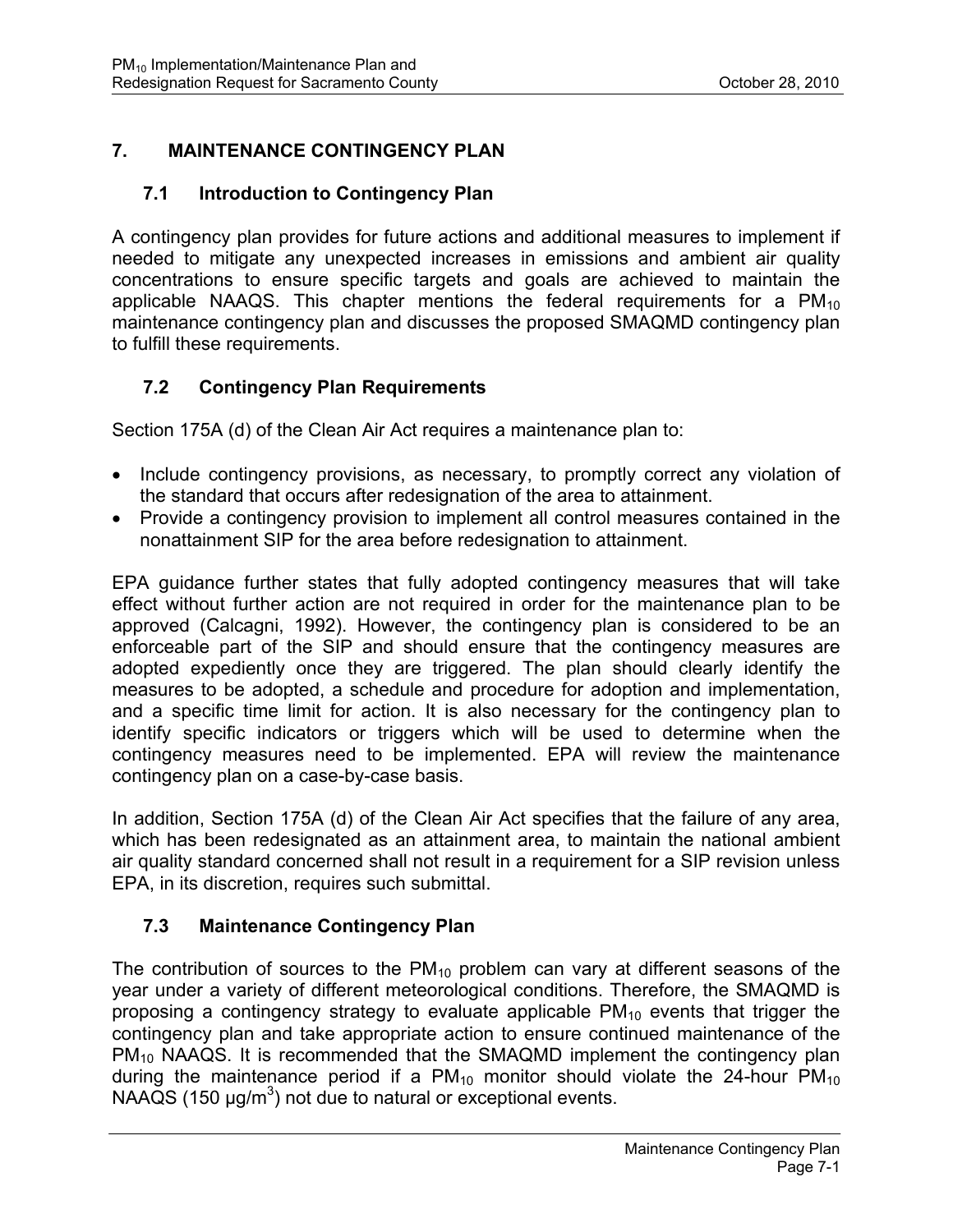After verification of a monitoring violation of the  $PM_{10}$  NAAQS, which includes sufficient time for sample weighing and processing, the following major steps are envisioned for the contingency plan process:

- 1. First, the SMAQMD will examine the event and determine if it needs to be classified as a natural or exceptional event in accordance with EPA requirements. If the data qualify for flagging, the SMAQMD would proceed with preparing and submitting the necessary documentation for a natural or exceptional event, as required by EPA's "Treatment of Data Influenced by Exceptional Events" Rule (72 CFR 13560). The flagged data would not be considered to trigger the maintenance contingency plan.
- 2. Second, if the event does not qualify as a natural or exceptional event, the SMAQMD would then analyze the event to determine its possible causes. Any applicable emission reductions from already adopted rules that have not yet been implemented would be evaluated to determine if these new emission reductions would be sufficient to prevent future  $PM_{10}$  exceedances. These already adopted controls could include CARB and District  $PM<sub>2.5</sub>$  and  $NO<sub>x</sub>$  measures to address ozone and  $PM<sub>2.5</sub>$  SIP requirements. In addition, the District would evaluate applicable reasonably available control measures (RACM) that could potentially provide the corrective action needed. This evaluation step will take no more than 18 months.
- 3. Third, if the additional emission reductions from already adopted rules are insufficient, the SMAQMD would proceed with selecting specific RACM measures for adoption and implementation that would be applicable to addressing the seasonal PM<sub>10</sub> problem. The contingency provision to implement all control measures contained in the nonattainment SIP for the area before redesignation to attainment does not apply since there were no additional SIP measures proposed beyond existing measures. This adoption and implementation step will take no more than 12 months.

Details of the potential rules would be developed at that time. The rule development and adoption process would be subject to individual and specific public review and a separate Board of Directors public hearing.

## **7.4 Contingency Plan Conclusions**

The proposed contingency plan is expected to ensure prompt correction of any violation of the  $PM_{10}$  NAAQS that occurs after redesignation and provide continued maintenance of the standard. The plan identifies a specific indicator or trigger to determine when the contingency requirements are activated for evaluating, selecting, developing, and adopting the most appropriate contingency measures in an expedient timeframe. A suggested list of reasonably available control measures is in Appendix B, which may provide cost-effective, particulate matter emissions reduction benefits.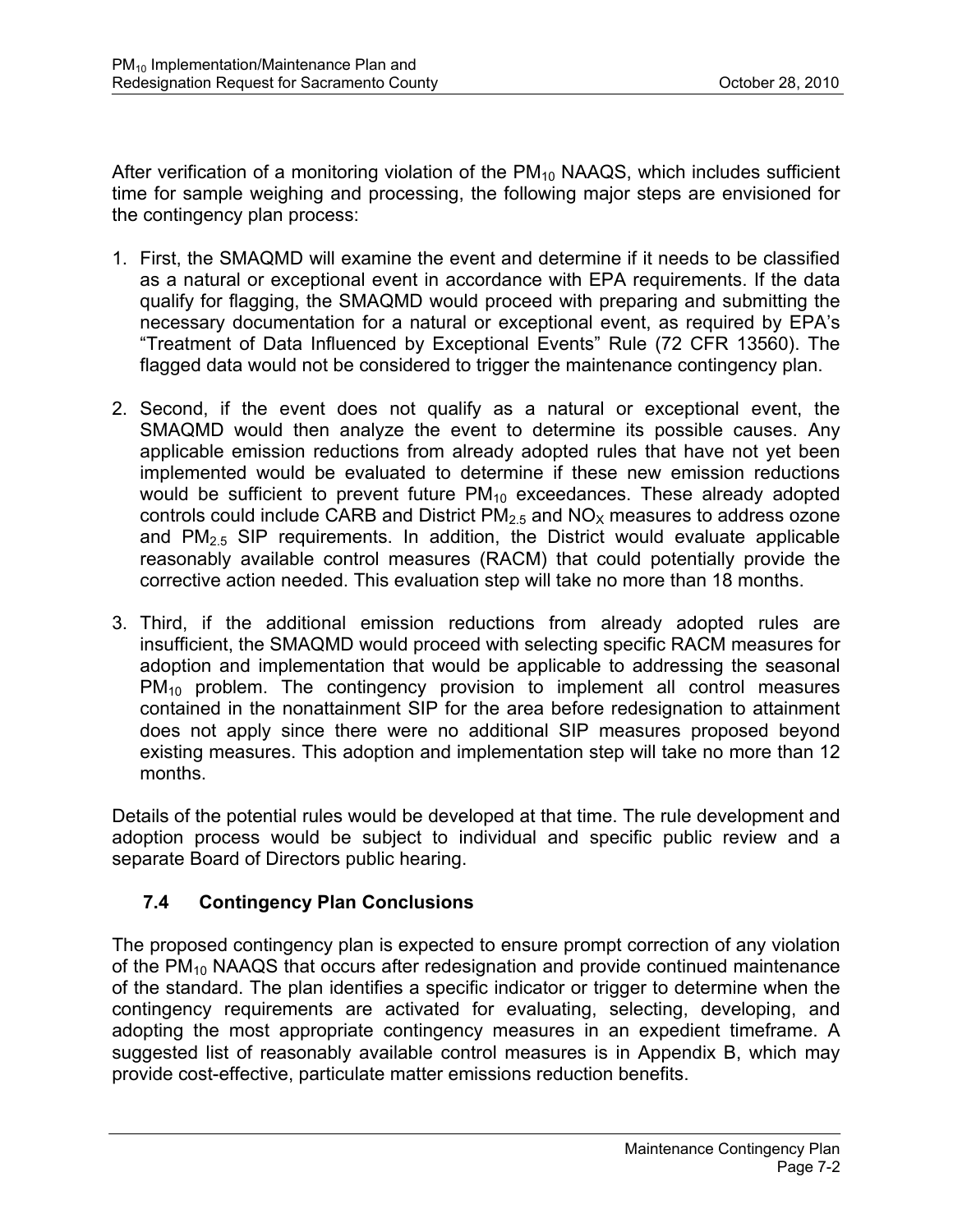## **7.5 References**

- Calcagni, John. *Procedures for Processing Requests to Redesignate Areas to Attainment*, Air Quality Management Division, EPA, September 4, 1992.
- USEPA, *Treatment of Data Influenced by Exceptional Events*, Federal Register, Volume 72, March 22, 2007, p. 13560-13581.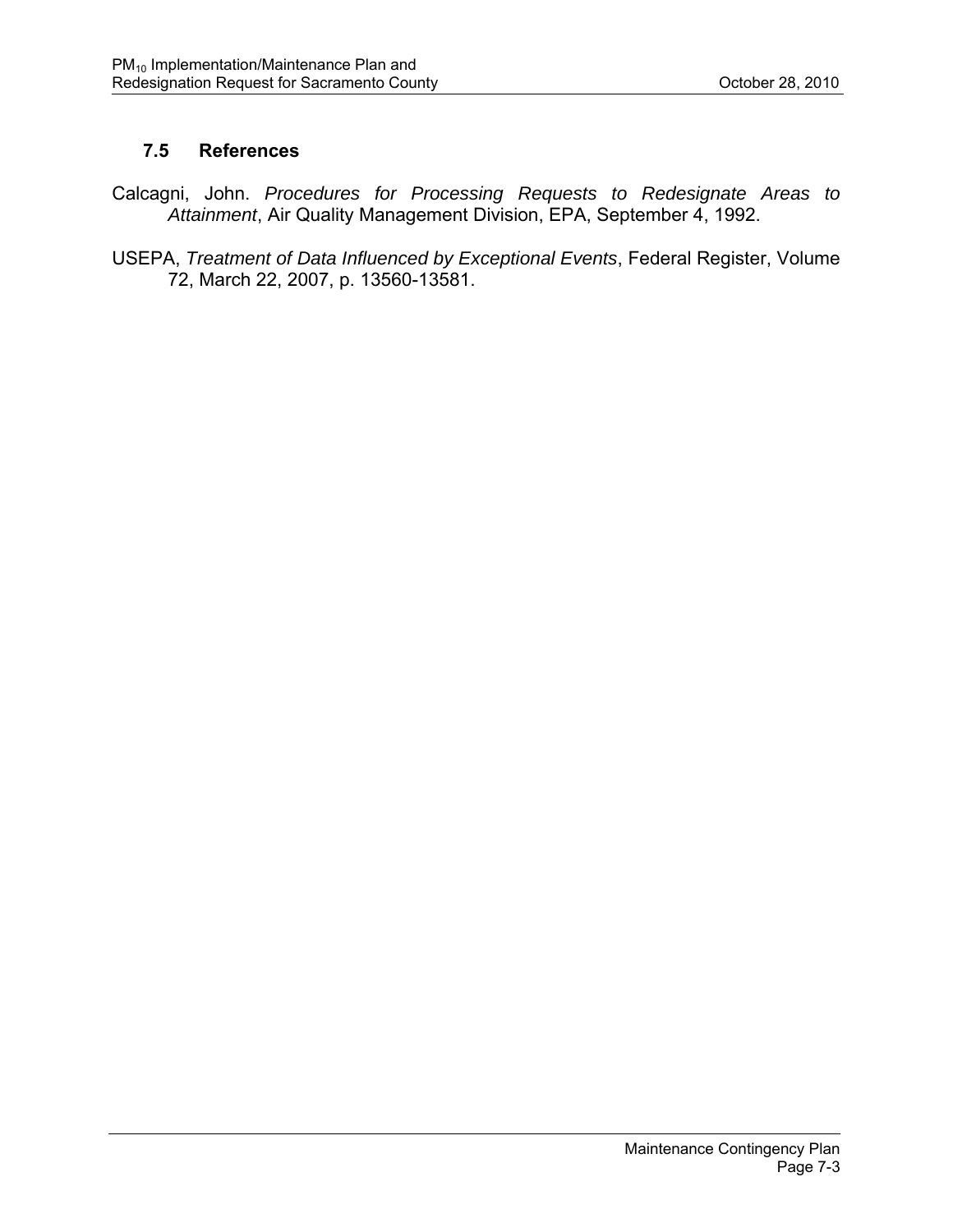## **8. TRANSPORTATION CONFORMITY BUDGETS**

### **8.1 Introduction to Transportation Conformity**

Transportation conformity is the federal regulatory procedure for linking and coordinating the transportation and air quality planning processes. Under the 1990 Clean Air Act Amendments, federal agencies may not approve or fund transportation plans and projects unless they are consistent with state air quality implementation plans (SIPs). Conformity with the SIP requires that transportation activities (1) not cause or contribute new air quality violations, (2) increase the frequency or severity of any existing violation, or (3) delay timely attainment of National Ambient Air Quality Standards (NAAQS). The quantification and comparison of on-road motor vehicles emissions is one of the elements for determining transportation conformity between air quality and transportation planning.

This chapter provides a summary of principal transportation conformity requirements and proposed motor vehicles emissions budgets (MVEB) for  $PM_{10}$  and for  $NO_{X}$ , which is a significant PM<sub>10</sub> precursor forming ammonium nitrate particulates.

## **8.2 Transportation Conformity Requirements**

The CAA Section 176 states that no federal department engage in, support in any way or provide financial assistance for or license or approve any activity that does not conform to the State Implementation Plan (SIP). To implement this requirement, EPA established the Transportation Conformity Rule (40 CFR §93). This Rule:

- Establishes criteria and procedures for determining whether long range metropolitan transportation plans (MTPs), short range metropolitan transportation improvement programs (MTIPs), and projects conform to the SIP.
- Ensures that transportation plans and projects are consistent with the applicable SIP, such that associated transportation emissions are less than or equal to motor vehicle emissions budgets established for demonstrating reasonable further progress, attainment or maintenance of health-based air quality standards.
- Ensures that transportation plans, programs, and other individual projects do not cause new air quality violations, exacerbate existing ones, or delay attainment of air quality standards.

## **8.3 Latest Planning Assumptions**

Sacramento County had rapid growth in population, number of households, number of dwelling units, and jobs in the last two decades and these trends are expected to continue. Forecasting of these factors is important in establishing the MVEB. Sacramento Area Council of Governments (SACOG) adopted population, dwelling units and employment forecasts in September 2007. These are applied to vehicle miles traveled (VMT) forecasting. The current and forecasted VMT estimates are from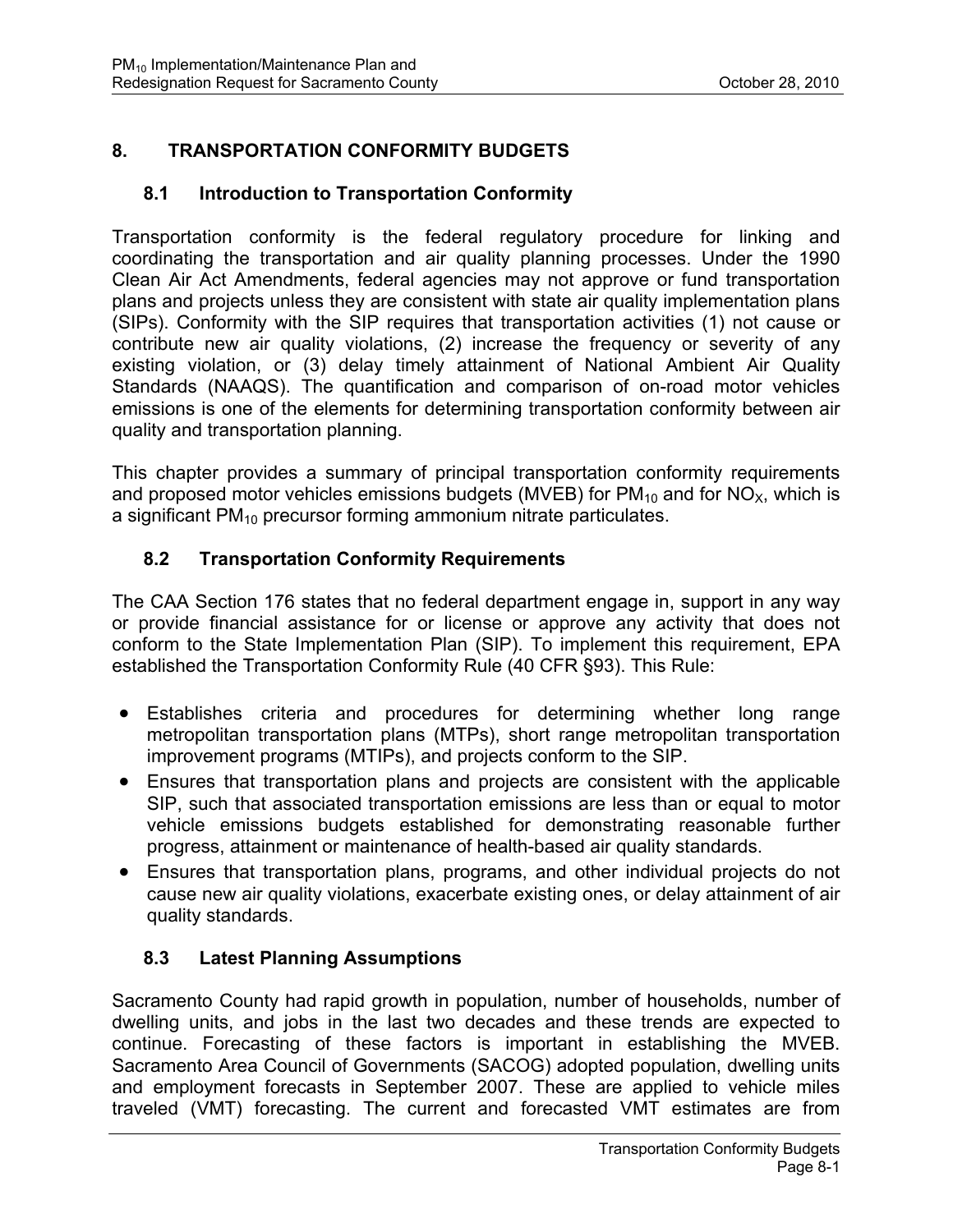SACOG-supplied activity data which are from the SACSIM regional travel demand model prepared for the August 2009 Metropolitan Transportation Improvement Program (MTIP) analysis (SACOG, 2010). The 2009 MTIP is based on transportation projects included in the SACOG Metropolitan Transportation Plan for 2035 (MTP2035).

## **8.4 SACOG's MTP2035**

Over the past several years, the Sacramento region has embarked on a process of defining and implementing a new, higher density, land use pattern which reduces congestion, encroachment on open space, average vehicle miles traveled per household and air pollutants. The program, called Blueprint, was initiated by SACOG with the goal of reducing traffic congestion in future metropolitan transportation plans.

In December 2004, Blueprint smart growth principles and a 2050 growth scenario were approved by SACOG (SACOG, 2004) to achieve the following objectives:

- 1. Provide a variety of transportation choices
- 2. Offer housing choices
- 3. Take advantage of compact development
- 4. Use existing assets
- 5. Increase mixed land use
- 6. Encourage natural resource conservation
- 7. Ensure distinctive, attractive communities with quality design

The region then began the more detailed planning efforts for the long range MTP2035. SACOG works with local jurisdictions, California Department of Transportation (CalTrans), and transportation and planning agencies to define interim land use allocations and specific transportation project needs. Federal MTP guidelines require that the land use allocations represent what is most likely to be built. Therefore, the specific Blueprint smart growth policies affect land use allocations only to the extent that the local jurisdictions and SACOG are able to demonstrate that the policies will actually be implemented. The MTP2035 was adopted by the SACOG Board on March 20, 2008 (SACOG, 2008).

#### SACOG's Transportation Model

The transportation analysis for the 2009 MTIP and MTP2035 relied on the latest planning assumptions and SACOG's new regional travel demand forecasting model, SACSIM (Bradley et al, 2007). The SACSIM model was used to estimate future traffic volumes and public transit ridership in the 6-county Sacramento region. SACSIM incorporates an "activity-based" travel model which simulates the population of households allocated to parcels and creates a one-day activity and trip travel schedule for each person in the population.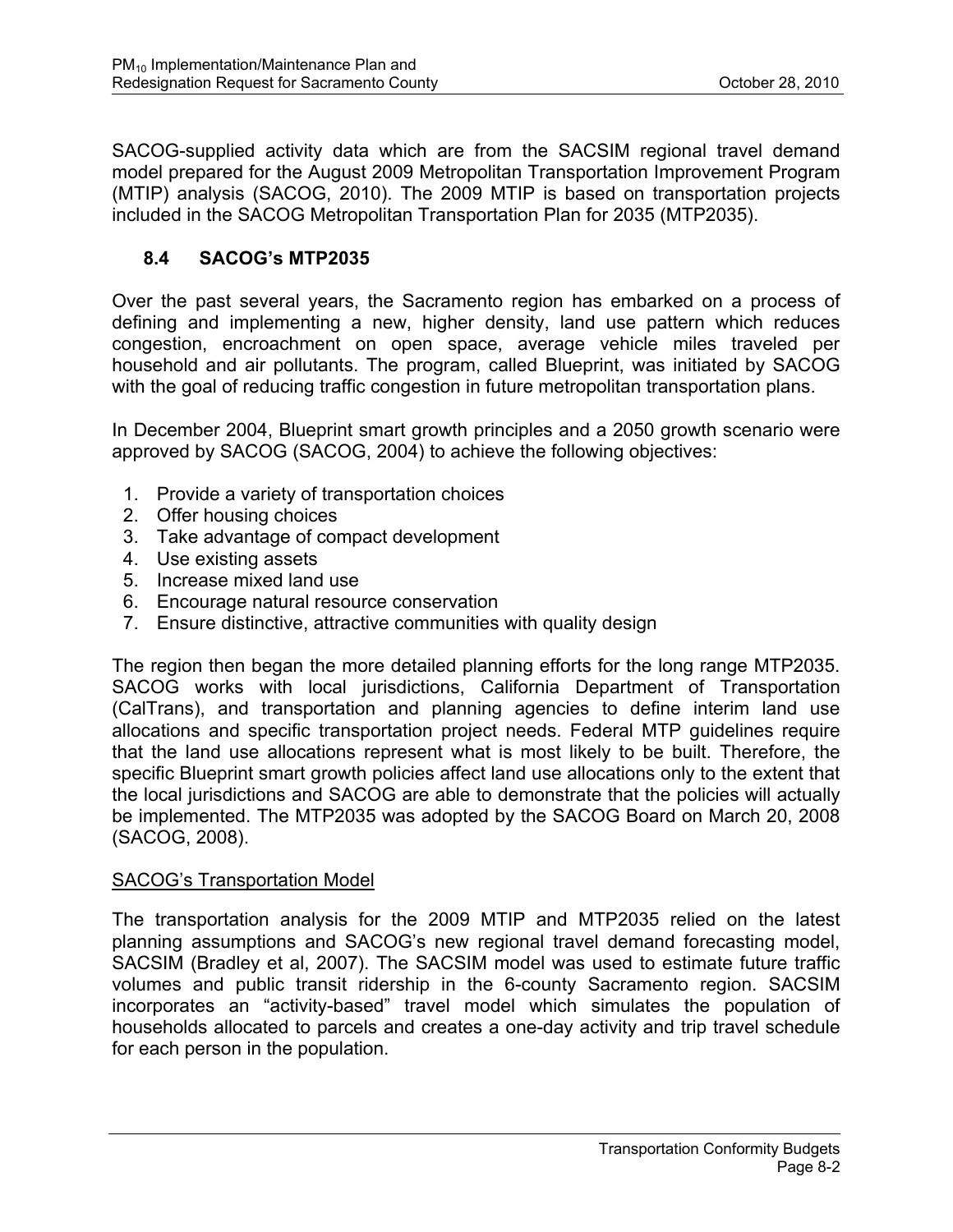The activity and travel schedule are sensitive to transportation network accessibility and a variety of demographic and land use variables. SACSIM also incorporates a mode choice (i.e. bus, car, bike, walking, etc) model which determines how each travel destination is reached.

The network traffic assignment models load the trips onto the network, resulting in vehicle miles traveled at four time intervals (AM peak, midday, PM peak, and evening/early morning) and speed within each time period. To develop the travel forecasting, information on the characteristics and constraints of the transportation system and residents' travel survey data were collected. The SACSIM travel outputs were compared to actual base year data to be able to demonstrate adequate model performance results.

SACOG used the SACSIM travel demand model to forecast average weekday travel patterns for several future years, based on given assumptions about expected future population and employment projections (SACOG, 2007), land use allocations, and transportation system improvements and changes contained in the MTP2035. The results of the travel model predicted that growth in vehicle trips and growth in vehicle miles traveled will be slightly lower than the population growth rate for the Sacramento region through 2035.

## **8.5 Proposed Motor Vehicle Emission Budgets**

To reflect the updated motor vehicle emission forecasts, the  $PM_{10}$ Implementation/Maintenance Plan and Redesignation Request for Sacramento County include transportation conformity budgets for 2008, 2012 and 2022. These years are selected because 2008 is the emission inventory base year, the beginning of the maintenance period is 2012, and the end of the 10 year maintenance period is 2022. The proposed transportation budgets listed in Table 8.1, incorporate:

- 1) The recent on-road motor vehicle emission inventory factors of EMFAC2007,<sup>15</sup>
- 2) Updated travel activity data from SACOG's August 2009 MTIP analysis, based on the SACSIM (Sacramento Activity-Based Travel Demand Simulation Model) transportation modeling system (SACOG, 2010), and
- 3) Latest regional and state control strategies.

The PM<sub>10</sub> Motor Vehicle Emissions Budget for conformity purposes includes regional reentrained dust from travel on paved roads, vehicular exhaust, travel on unpaved roads, and road construction. Transportation Conformity Rule (40 CFR Part 93, §93.122(e)(2)) requires that  $PM_{10}$  from construction-related fugitive dust be included in the regional  $PM_{10}$  emissions analysis if it is identified as a contributor to the nonattainment problem in a  $PM_{10}$  implementation plan.

 $\overline{a}$  $15$  CARB's EMFAC2007 model (version 2.3) was released November 2006.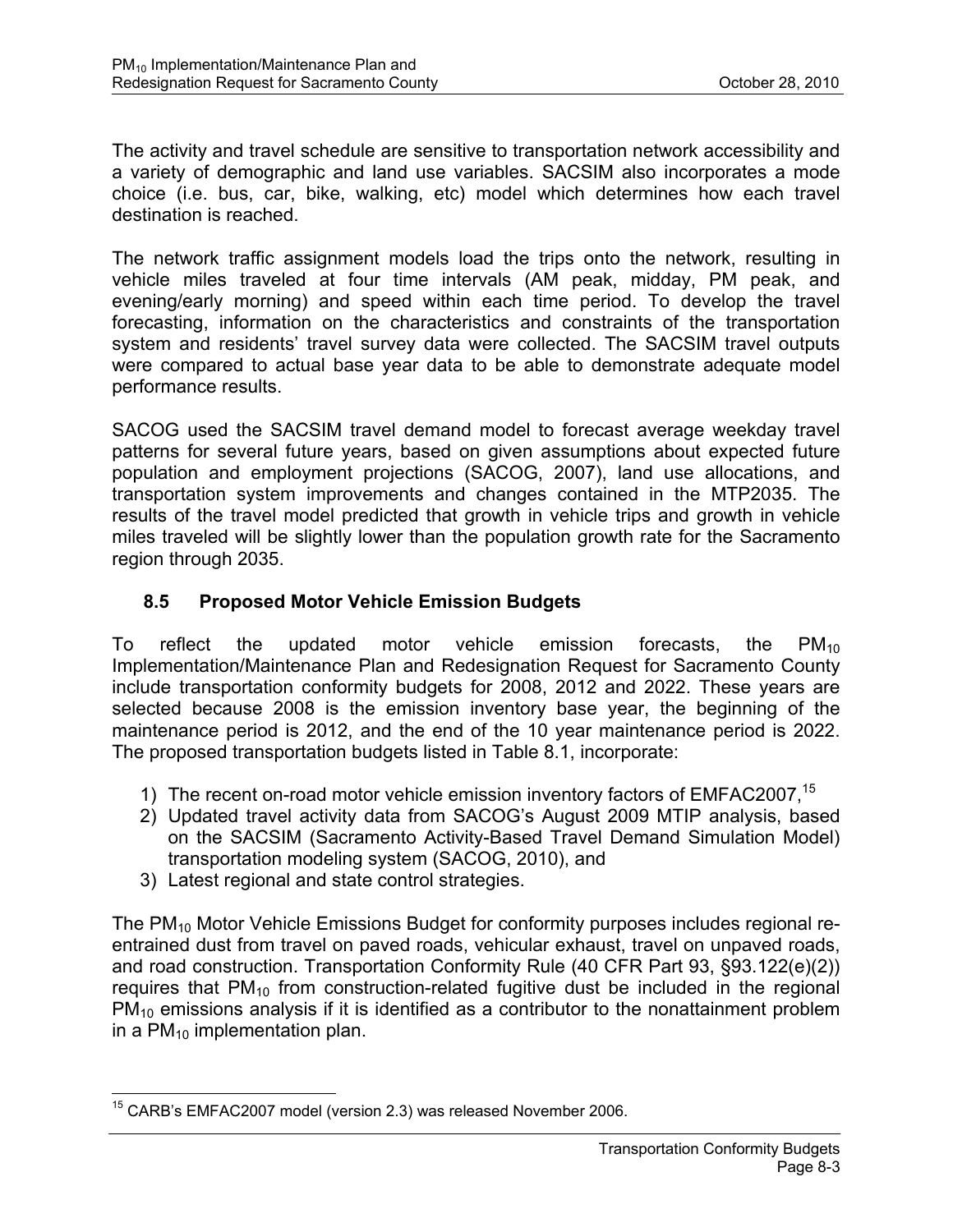In addition to  $PM_{10}$ , Transportation Conformity Rule (40 CFR Part 93, §93.102(b)(2)(iii)) identifies volatile organic compounds (VOC) and oxides of nitrogen (NO<sub>x</sub>) as  $PM_{10}$ precursor pollutants that must also have a motor vehicle emissions budget if deemed a significant contributor to the  $PM_{10}$  nonattainment problem. The CMB modeling analysis in Chapter 6 indicates that the secondary formation of ammonium nitrate from  $NO<sub>x</sub>$ emissions contributes a significant amount to the wintertime ambient  $PM_{10}$ concentration.

An additional 1.5 tons per day of  $PM_{10}$  were added to the 2022 PM<sub>10</sub> budgets in order to account for potential emission increases in Paved Road Dust (1.0 ton per day) and Road Construction Dust (0.5 ton per day) beyond 2022. This additional increase may be needed for SACOG to make a transportation conformity determination for a horizon year of 2035 or later for transportation planning purposes when using the latest year of motor vehicle emissions budgets (2022) in this maintenance plan. Transportation Conformity Rule (40 CFR Part 93, §93.124(a) allows an implementation plan to explicitly increase the motor vehicle emissions budgets for available use by the Metropolitan Planning Organization (MPO) and the Department of Transportation (DOT) for conformity purposes as long as emissions will be lower than needed to provide for continued maintenance.

The additional increase in 1.0 ton per day of  $PM_{10}$  to Paved Road Dust and 0.5 ton per day of  $PM_{10}$  to Road Construction Dust in the 2022 transportation budgets are accounted for in the maintenance demonstration emission forecasts for Fugitive Dust  $PM_{10}$  in Chapter 6. The additional increase in the 2008, 2012, and 2022 NO<sub>x</sub> and PM<sub>10</sub> transportation budgets due to rounding up to the nearest ton are also accounted for in the maintenance demonstration emission forecasts for Total  $NO<sub>x</sub>$  and Fugitive Dust  $PM<sub>10</sub>$ .

The proposed motor vehicle budgets for  $NO<sub>X</sub>$  and  $PM<sub>10</sub>$  average winter day emissions in Table 8.1 are for the Sacramento County which is the nonattainment area for federal  $PM_{10}$  standards.

| <b>Sacramento County</b>                                               | 2008            |           | 2012            |           | 2022            |             |
|------------------------------------------------------------------------|-----------------|-----------|-----------------|-----------|-----------------|-------------|
|                                                                        | NO <sub>x</sub> | $PM_{10}$ | NO <sub>x</sub> | $PM_{10}$ | NO <sub>x</sub> | $PM_{10}$   |
| <b>Direct Exhaust</b><br>(includes tire and brake wear for $PM_{10}$ ) | 49.6            | 22        | 37.6            | 2.1       | 18.1            | 2.1         |
| <b>Paved Road Dust</b>                                                 | ---             | 6.1       |                 | 6.2       |                 | $6.4 + 1.0$ |
| <b>Unpaved Road Dust</b>                                               |                 | 3.6       |                 | 3.6       |                 | 3.6         |
| <b>Road Construction Dust</b>                                          |                 | 2.7       |                 | 2.8       |                 | $2.8 + 0.5$ |
| Total (rounded up to nearest ton)                                      | 50              | 15        | 38              | 15        | 19              | 17          |

#### Table 8.1: Motor Vehicle Emissions Budgets for Maintenance of PM<sub>10</sub> NAAQS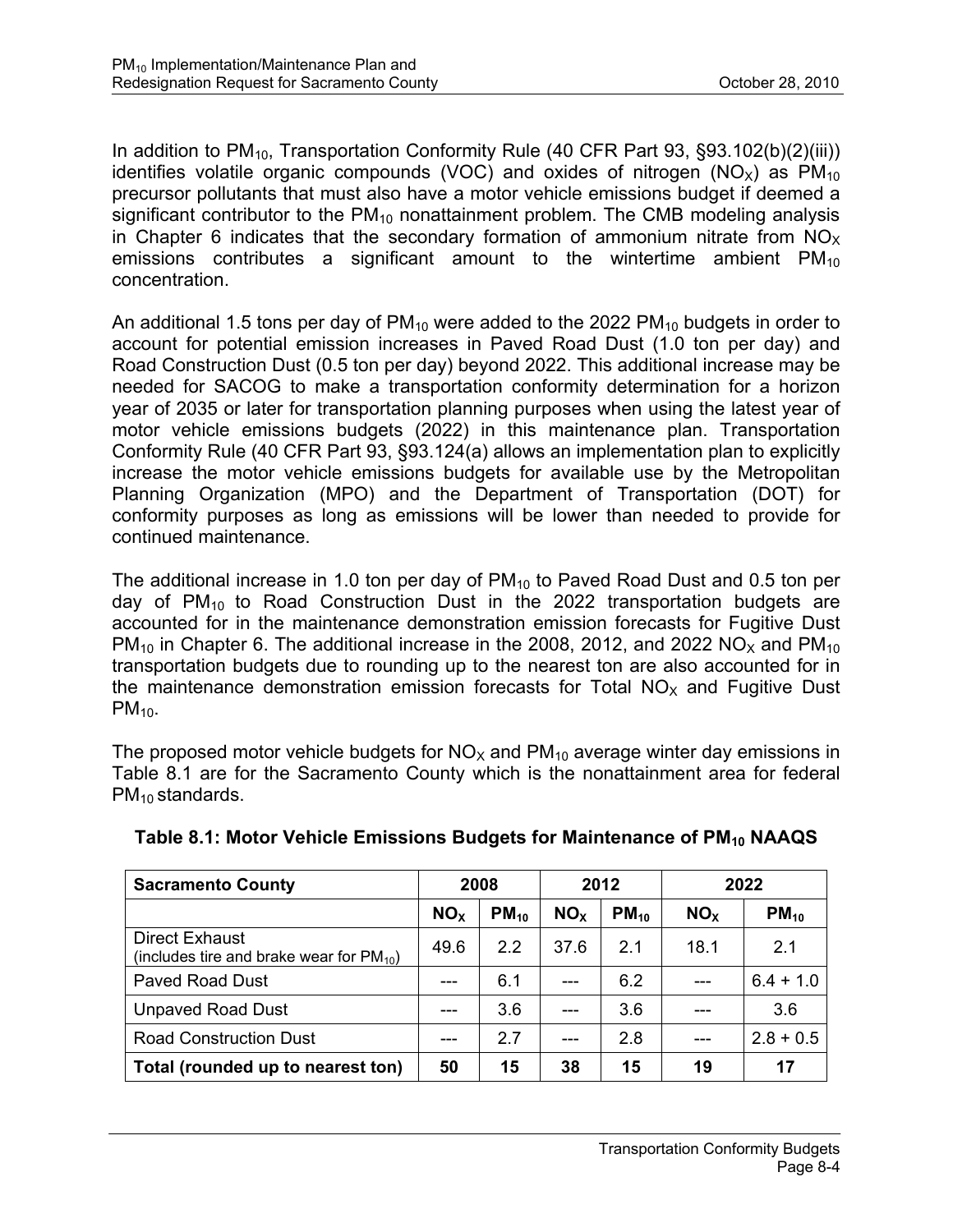## **8.6 Impact of New Emission Budgets**

Currently, Sacramento County has no established PM<sub>10</sub> budgets. The Metropolitan Planning Organization, SACOG, uses "build vs no build" test to determine transportation conformity for the region's transportation plans and programs for  $PM_{10}$ . If the proposed MVEBs are determined to be adequate by EPA, future transportation plans will need to conform to these motor vehicle emissions budgets in any future transportation plan amendment and updates. SACOG must ensure that the aggregate wintertime transportation emissions in Sacramento County (including, but not limited to, vehicle emissions, dust from paved and unpaved roads and road construction), rounded up to the nearest integer, do not exceed these levels when approving new metropolitan transportation plans and transportation improvement programs, even if the mix of projects changes or growth increases. Following EPA action, these new  $NO<sub>X</sub>$  and  $PM<sub>10</sub>$ MVEBs will remain in effect until other budgets are found adequate or approved by EPA.

### **8.7 References**

- Bradley, M.A., Bowman J.L. and Griesenbeck B. *Development and application of the SACSIM activity-based model system.* Berkeley, CA [2007.]
- SACOG. *Examples from the Sacramento Region of the seven principles of smart growth: Better Ways to Grow.* Sacramento, CA: Sacramento Area Council of Governments, Sacramento, CA [2004.] Web. January 7, 2010. <http://www.sacog.org/regionalfunding/betterways.pdf>
- SACOG. *SACOG Board of Directors approved 2013 and 2018 housing and employment allocations based on July 2007 California Department of Finance projections*. Sacramento, CA [2007.]
- SACOG. *Sacramento Region Metropolitan Transportation Plan for 2035*, Sacramento Area Council of Governments. Sacramento, CA [2008.]
- SACOG. *Sacramento County travel data for PM10 plan*, Griesenbeck e-mail to Anderson, SMAQMD, July 12, 2010, Sacramento Area Council of Governments [2010].
- SMAQMD. *Sacramento Regional 8-Hour Ozone Attainment And Reasonable Further Progress Plan (with errata sheets incorporated).* Sacramento, CA: Sacramento Metropolitan Air Quality Management District, Sacramento, CA [2009.]
- USEPA. *Transportation Conformity Rule Amendment To Implement Provisions Contained in the 2005 Safe, Accountable, Flexible, Efficient Transportation Equity Act: A Legacy for Users (SAFETEA-LU),* Federal Register, Volume 73, January 24, 2008, p. 4420.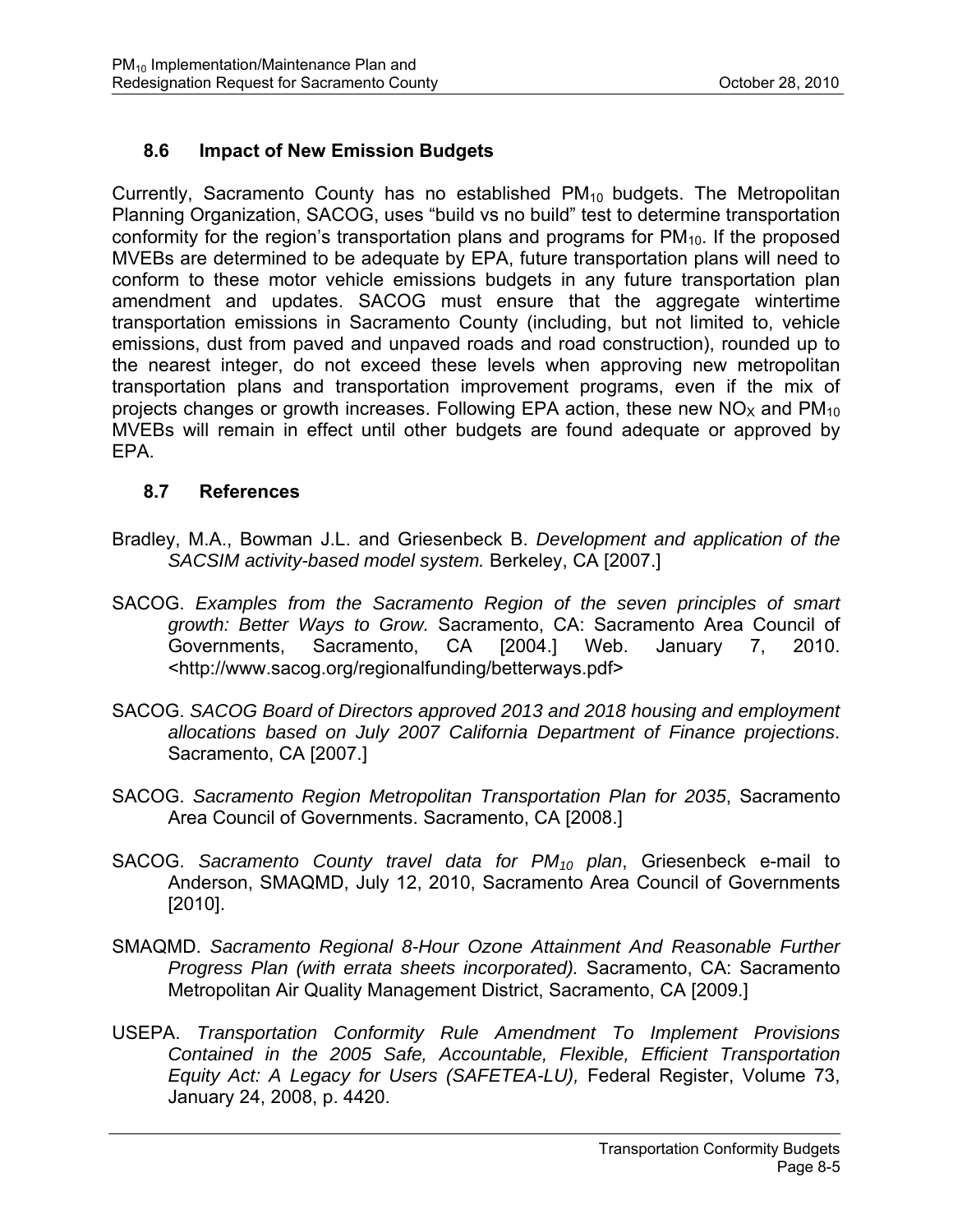## **9. REDESIGNATION REQUEST**

### **9.1 Introduction to Redesignation and Redesignation Requirements**

The Sacramento Metropolitan Air Quality Management District is requesting that the Environmental Protection Agency (EPA) redesignate Sacramento County to attainment status for the PM<sub>10</sub> National Ambient Air Quality Standards (NAAQS). The Air District has met the criteria for the EPA Administrator to promulgate redesignation as outlined in the Federal Clean Air Act (CAA) Section 107(d)(3)(E).

The EPA Administrator may not promulgate a redesignation of a nonattainment area (or portion thereof) to attainment unless —

- the Administrator determines that the area has attained the national ambient air quality standard;
- the Administrator has fully approved the applicable implementation plan for the area under Section 110 (k);
- the Administrator determines that the improvement in air quality is due to permanent and enforceable reductions in emissions resulting from implementation of the applicable implementation plan and applicable Federal air pollutant control regulations and other permanent and enforceable reductions;
- the Administrator has fully approved a maintenance plan for the area as meeting the requirements of Section 175A; and
- the State containing such area has met all requirements applicable to the area under Section 110 and Part D.

The following Table 9.1 includes the compliance statements for each of the redesignation criteria.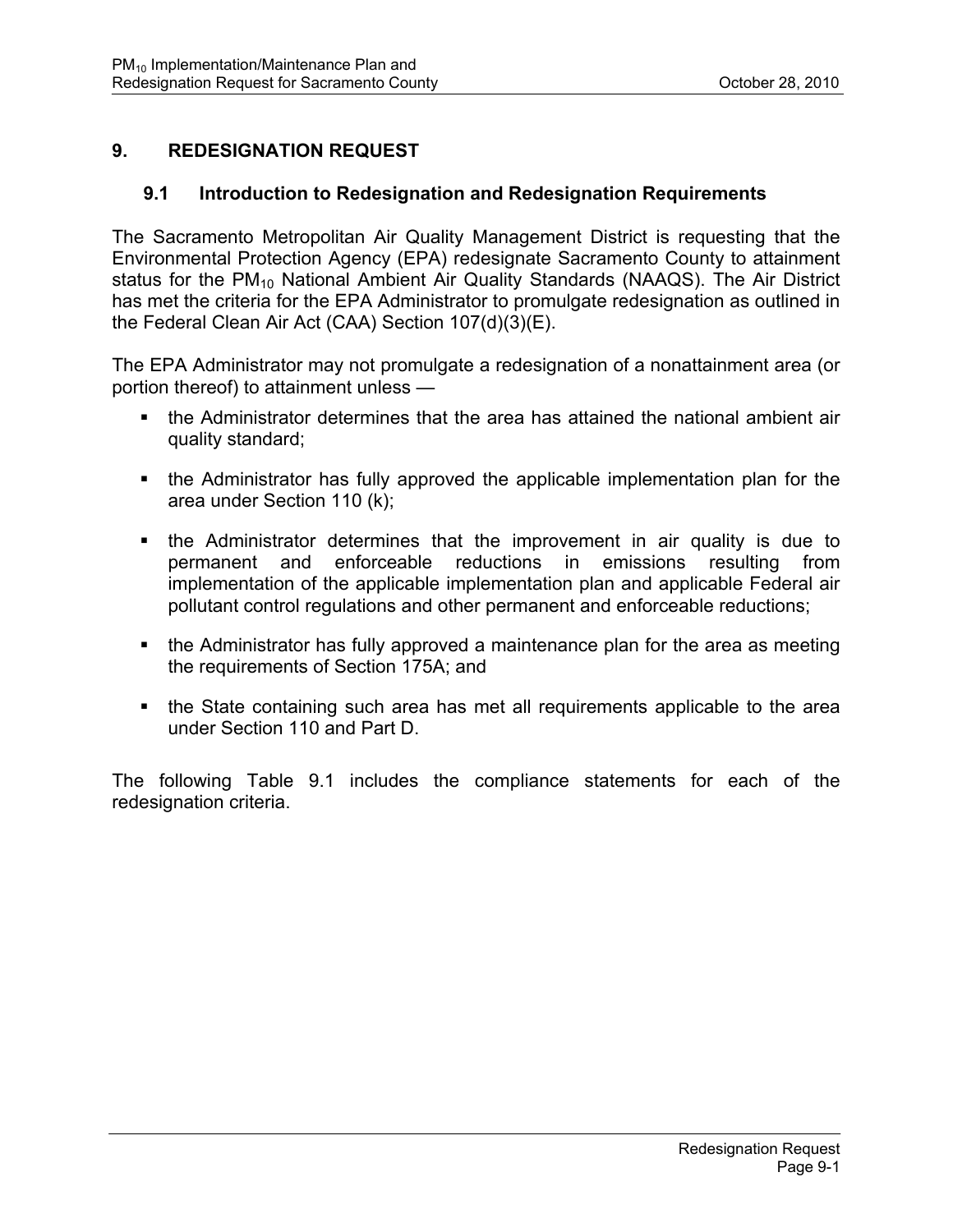#### **Table 9.1 Compliance with CAA Section 107(d)(3)(E) Criteria**  for Redesignation to Attainment for PM<sub>10</sub> NAAQS

| <b>Criterion</b>                                                        | <b>Compliance</b>                                                                                                                                                                                                                                                                                                                                                                                                                                                                                                                              |
|-------------------------------------------------------------------------|------------------------------------------------------------------------------------------------------------------------------------------------------------------------------------------------------------------------------------------------------------------------------------------------------------------------------------------------------------------------------------------------------------------------------------------------------------------------------------------------------------------------------------------------|
| Attainment of the $PM_{10}$<br><b>NAAQS</b>                             | USEPA found the Sacramento County to be in attainment<br>of the $PM_{10}$ NAAQS (67 FR 7082). 24-hour $PM_{10}$ attainment<br>demonstrated for last 3 years (2007-2009) in Table 9.2.                                                                                                                                                                                                                                                                                                                                                          |
| State Implementation Plan<br>(SIP) Approval under CAA<br>Section 110(k) | $PM_{10}$ Implementation Plan elements are submitted in this<br>Plan and are discussed in Sections 2.5 to 2.7. Chapter 3<br>describes the $PM_{10}$ air quality monitoring network. Chapter<br>4 documents the emissions inventory. Chapter 5 discusses<br>the control measures responsible for attainment and the<br>SMAQMD new source review stationary source permit<br>program.                                                                                                                                                            |
| <b>Permanent and Enforceable</b><br>Improvement in Air Quality          | Section 9.2.3 in this Plan demonstrates that Sacramento<br>County's improvement in $PM_{10}$ air quality was due to<br>permanent and enforceable emissions reductions achieved<br>through Air District and CARB rules and regulations that will<br>remain in effect after redesignation to attainment. Long term<br>trends show emissions decreased and air quality improved<br>in spite of growth in population and vehicle miles traveled.                                                                                                   |
| <b>Fully Approved</b><br>Maintenance Plan                               | In accordance with EPA Guidance (Calcagni, 1992), the<br>$PM_{10}$ Maintenance Plan is submitted in this Plan with the<br>request for redesignation. Chapter 4 includes the emission<br>inventories, documenting a base year and forecast<br>inventories for the maintenance period. Chapter 6 includes<br>the maintenance demonstration analysis and a commitment<br>to an appropriate future monitoring network, and verification<br>and tracking of the maintenance demonstration. Chapter 7<br>describes the maintenance contingency plan. |
| CAA Section 110 and Part<br>D requirements                              | <b>EPA</b><br>the<br>Contingent<br>to<br>approval<br>this<br>of<br>$PM_{10}$<br>Implementation/Maintenance Plan and the Motor Vehicle<br>Emissions Budgets, this would satisfy the CAA Section 110<br>and Part D requirements.                                                                                                                                                                                                                                                                                                                 |

## **9.2 Evaluation of Redesignation**

## **9.2.1 Attainment of PM<sub>10</sub> NAAQS**

USEPA published a Proposed Rule on July 25, 2001 (66 FR 38603), and a Final Rule of Attainment Finding on February 15, 2002 (67 FR 7082) determining that the Sacramento County had attained the  $PM_{10}$  NAAQS. The Final Rule became effective on March 18, 2002. The Rule contained the Sacramento  $PM_{10}$  monitoring data which showed no measured exceedances of the  $24$ -hour  $PM_{10}$  NAAQS between 1998 and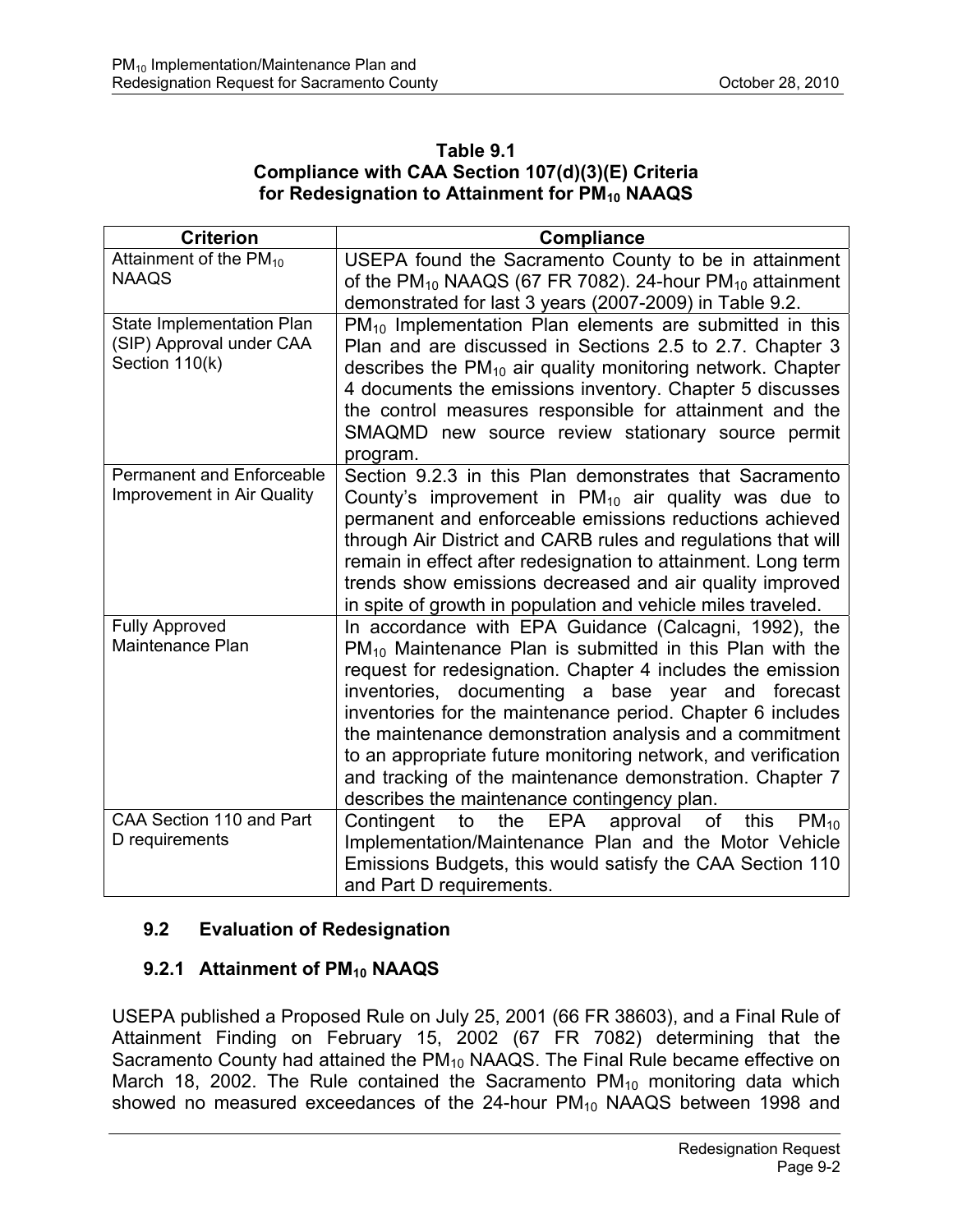2000. The February 15, 2002 finding determined that the Sacramento County attained the 24-hour and annual  $PM_{10}$  standards by the attainment date of December 31, 2000. Data collected since the 2000 attainment determination continues to show that Sacramento County has not had any violations and meets the federal  $PM_{10}$  standard.

Table 9.2 contains a summary of FRM  $PM_{10}$  air quality data for the six Sacramento County monitoring sites for the last 3 years, 2007-2009. The highest 24-hour  $PM_{10}$ concentration over this 3-year period was 97  $\mu$ g/m<sup>3</sup>, recorded at the North Highlands monitoring site. The 2009 design value of 97  $\mu$ g/m<sup>3</sup> is below the 24-hour PM<sub>10</sub> NAAQS of 150  $\mu$ g/m<sup>3</sup>. Therefore, the number of expected exceedances per year from all monitoring sites in the area is less than 1.0, which demonstrates continued attainment of the standard.

| <b>Sacramento County Monitoring Site</b> | Highest 24-Hour Concentration<br>(µg/m <sup>3</sup> ) |    |      |  |  |
|------------------------------------------|-------------------------------------------------------|----|------|--|--|
|                                          | 2008<br>2007                                          |    | 2009 |  |  |
| North Highlands - Blackfoot Way          | 56                                                    | 97 | 33   |  |  |
| Sacramento - Branch Center Road 2        | 56                                                    | 89 | 76   |  |  |
| Sacramento - Del Paso Manor              | 70                                                    | 71 | 45   |  |  |
| Sacramento - Goldenland Court            |                                                       | 56 | 48   |  |  |
| Sacramento - Health Dept Stockton Blvd   | 56                                                    | 88 | 45   |  |  |
| Sacramento - T Street                    | 53                                                    | 73 |      |  |  |

**Table 9.2 Summary of PM10 Air Quality Data – Sacramento County 2007-2009** 

# **9.2.2 Fully Approved State Implementation Plan**

The Air District is submitting the required  $PM_{10}$  Implementation Plan elements to meet the requirement. Contingent to the approval of this Plan, the Sacramento nonattainment area would satisfy the requirement of having a fully approved applicable implementation plan. There have been no previous disapprovals, or partial, conditional, or limited approvals of required elements of a PM10 Implementation Plan. Approval of the  $PM_{10}$ State Implementation Plan would allow EPA to proceed with the redesignation of Sacramento County as attainment for the  $PM_{10}$  NAAQS.

PM10 Implementation Plan elements are discussed in Sections 2.5 to 2.7. Chapter 3 describes the  $PM_{10}$  air quality monitoring network. Chapter 4 documents the emissions inventory. Chapter 5 discusses the control measures responsible for attainment and the SMAQMD new source review stationary source permit program.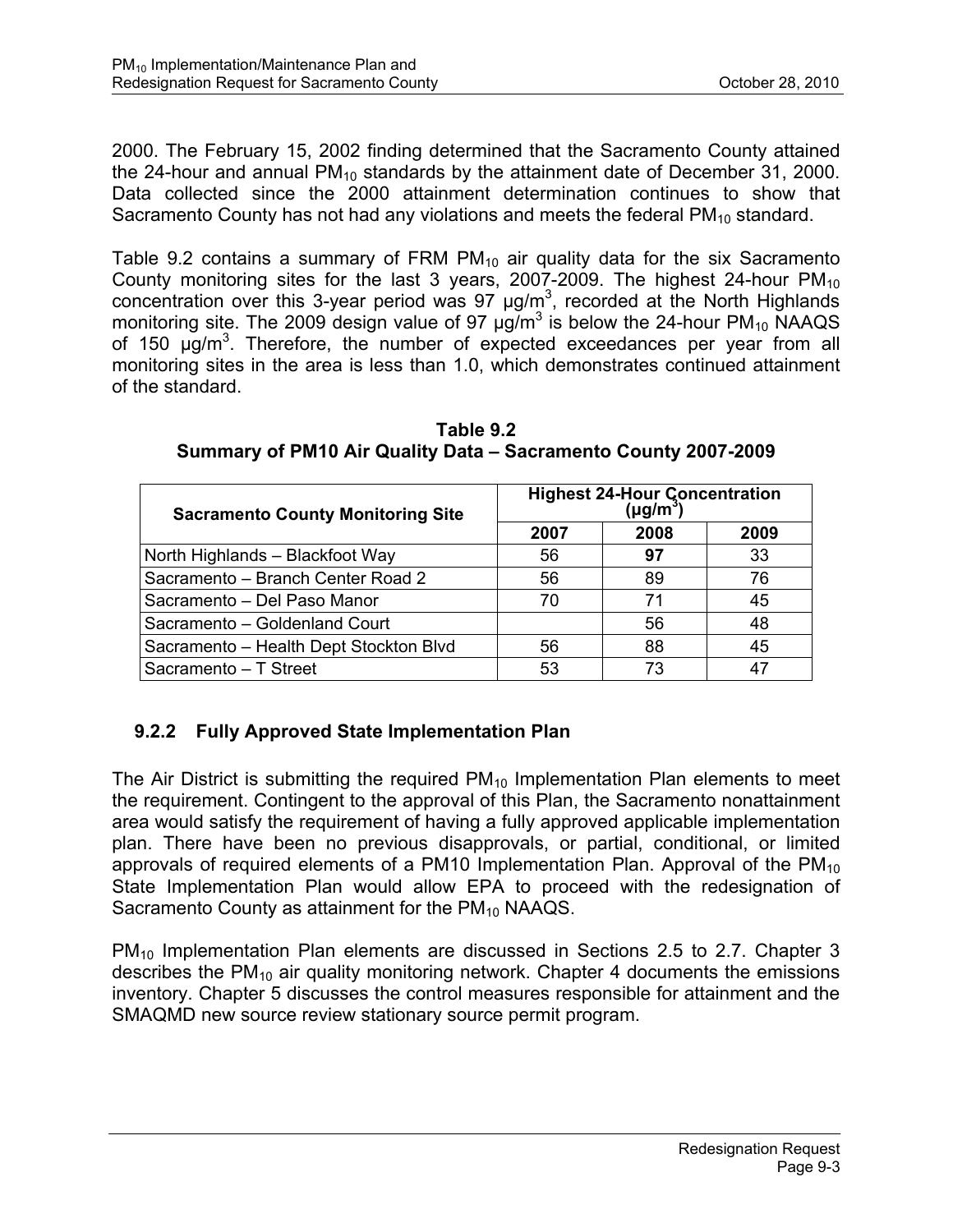## **9.2.3 Permanent and Enforceable Improvement in Air Quality**

EPA redesignation guidance states that "the State must be able to reasonably attribute the improvement in air quality to emission reductions which are permanent and enforceable" (Calcagni, 1992). It also further notes that temporary emission reductions or "unusually favorable meteorology" would not qualify as an air quality improvement due to permanent and enforceable emission reductions.

Figure 9.1 shows the long term air quality trend of maximum 24-hour  $PM_{10}$  from 1986 to 2009. The air monitoring data shows no violation since 1991 and the annual maximum concentrations are maintained below the 24-Hour  $PM_{10}$  NAAQS<sup>16</sup>. Additionally, the data do not show any upward air quality trend for the annual maximum 24-hour  $PM_{10}$ concentrations at an air monitoring station.





Data source: Ambient  $PM_{10}$  monitoring data from high volume samplers with size selective inlet (SMAQMD, 1996 and CARB, 2009)

Since the Sacramento County has not had a 24-hour  $PM_{10}$  violation for the past 19 years, this demonstrates that the attainment is not a result of temporary emission reductions or from "unusually favorable meteorology". The Sacramento County

 $\overline{a}$ <sup>16</sup> When comparing a 24-hour average PM<sub>10</sub> concentration to the federal standard of 150 µg/m<sup>3</sup>, the concentration value is rounded to the nearest 10  $\mu$ g/m<sup>3</sup>. Therefore, the minimum concentration exceeding the 24-hour standard is 155  $\mu$ g/m<sup>3</sup>, which rounds to 160  $\mu$ g/m<sup>3</sup>.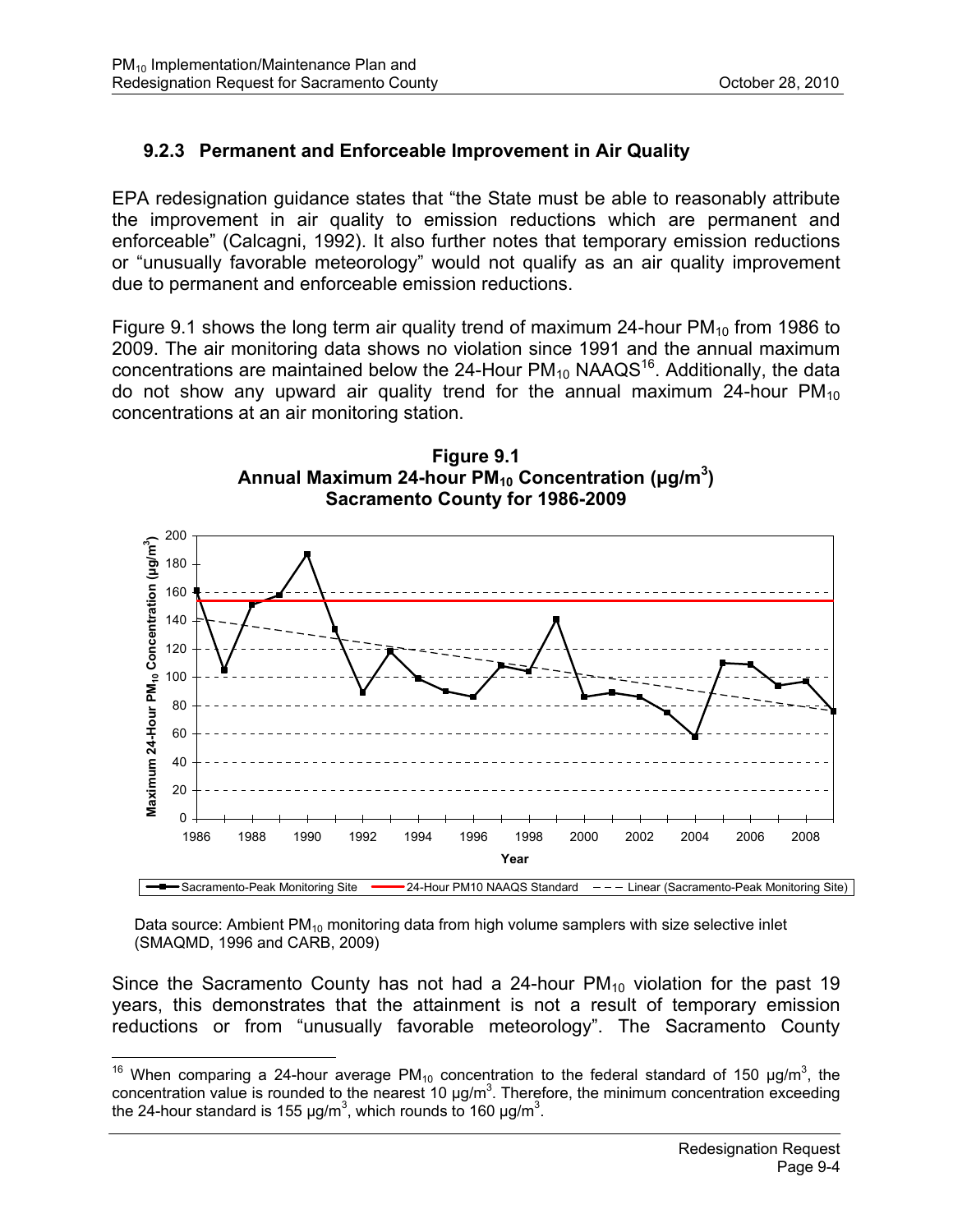experienced a variety of meteorological conditions over the past 19 years (1991-2009.) Although the Sacramento County experienced growth in both population and vehicle miles traveled (VMT), these conditions have not lead to a violation of the 24-hour  $PM_{10}$ NAAQS due to the implementation of emission reduction measures which resulted in declining emissions. Figure 9.2 shows the population and VMT historical growth and projection for Sacramento County. Figure 9.3 shows the historical and projected emission inventory for  $PM_{10}$  and its  $NO_{X}$  precursor.



**Figure 9.2 Population and VMT for Sacramento County 1990-2022 (historical data and projection)**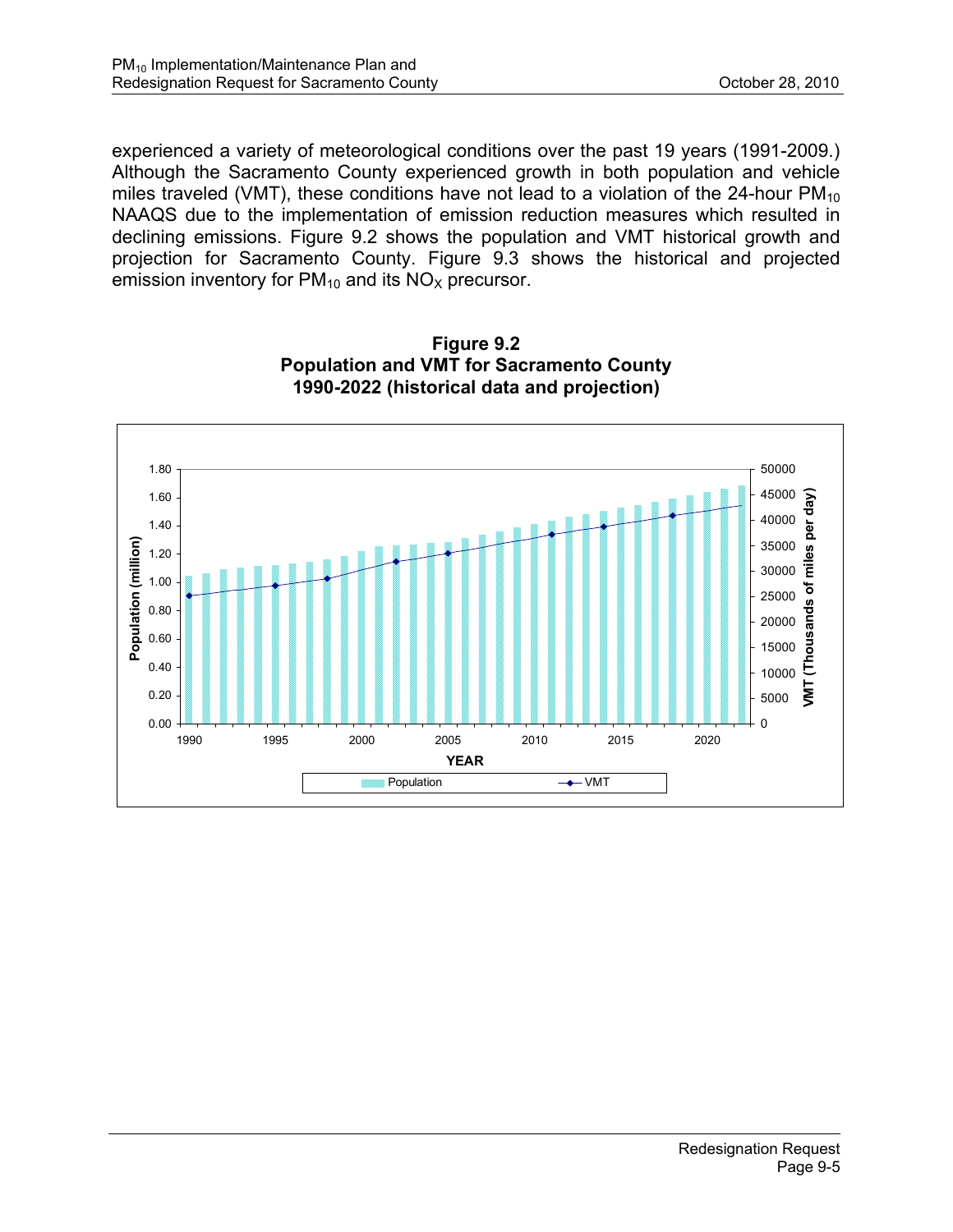

**Figure 9.3 PM<sub>10</sub> and NO<sub>X</sub> Precursor Emissions for Sacramento County 1990-2022 (historical data and projection)** 

## **9.2.4 Fully Approved Maintenance Plan**

In accordance with EPA guidance (Calcagni, 1992) the Air District is submitting this PM10 Maintenance Plan and request for redesignation for Sacramento County. Approval of this document would allow EPA to proceed with redesignation of the Sacramento County as attainment for the  $PM_{10}$  NAAQS. Chapter 4 includes the emission inventories, documenting a base year and forecast inventories for the maintenance period. Chapter 6 includes the maintenance demonstration analysis, showing continued maintenance of the  $PM_{10}$  NAAQS from 2012 to 2022. Chapter 6 also contains a commitment to a future monitoring network and verification and tracking of the maintenance demonstration. Chapter 7 describes the maintenance contingency plan to ensure prompt correction of any violation of the NAAQS.

## **9.2.5 CAA Section 110 and Part D Requirements**

Contingent to the approval of this Implementation/Maintenance Plan and the Motor Vehicle Emissions Budgets discussed in Chapter 8, the Sacramento  $PM_{10}$ nonattainment area would meet the requirements of Section 110 and applicable portions of Part D of the Federal Clean Air Act. This would allow EPA to proceed with redesignation of the Sacramento County as attainment for the  $PM_{10}$  NAAQS.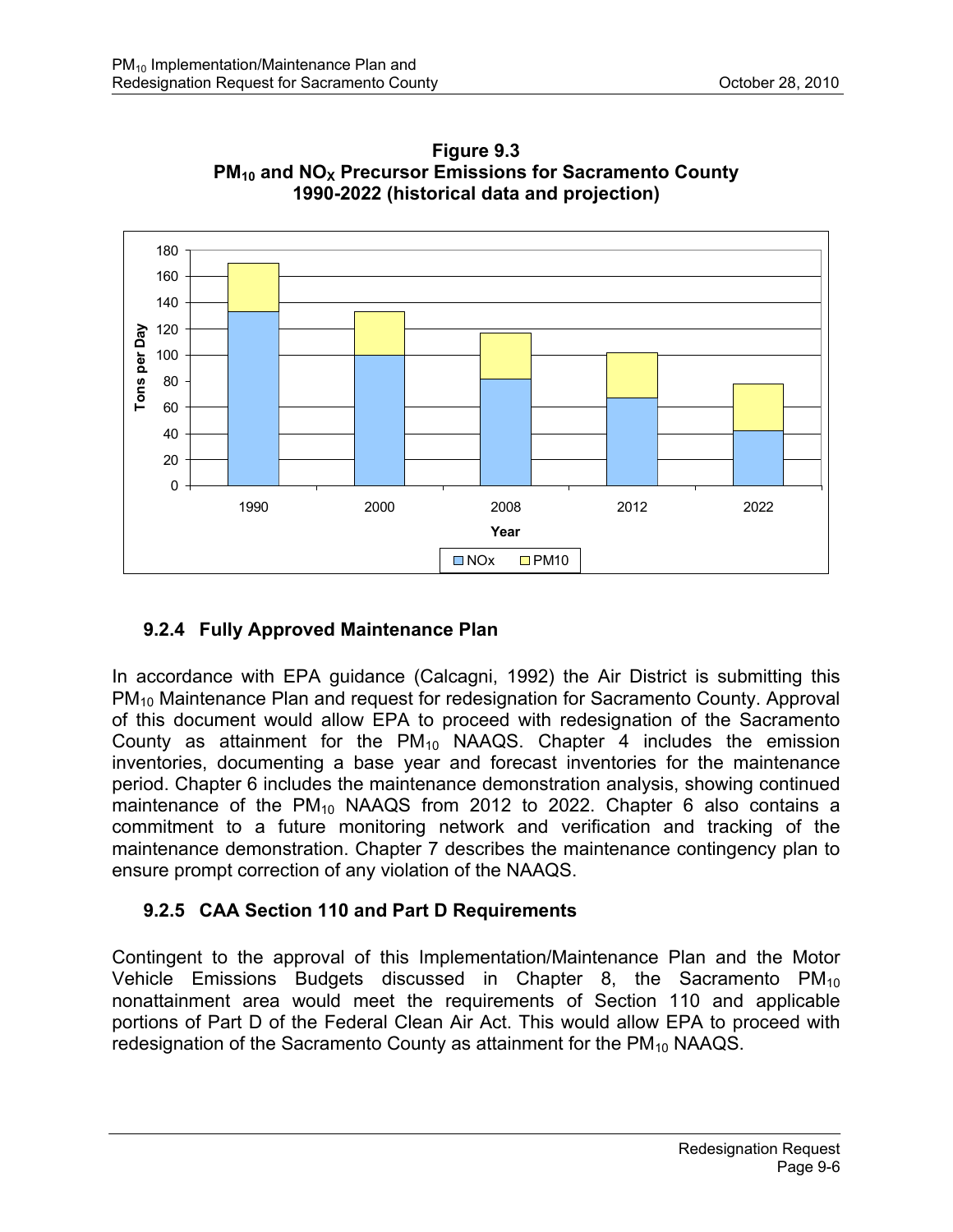## **9.3 References**

- Calcagni, John. *Memorandum, Procedures for Processing Requests to Redesignate Areas to Attainment.* United States Environmental Protection Agency, Office of Air Quality Planning and Standards, Research Triangle Park, NC [1992.]
- CARB. *CEPAM: 8-Hour Ozone SIP Baseline Emission Projections Version 1.06 MAIN Planning Inventory Tool.* CA: California Air Resources Board, 28 February 2007. Web. 31 December 2009. <http://www.arb.ca.gov/app/emsinv/o3sip/fcemssumcat\_o3v106.php.
- CARB. *CEPAM: 2009 Almanac Population and Vehicle Trends Tool.* CA: California Air Resources Board, Sacramento, CA [2009.]
- CARB. *iADAM Air Quality Data Statistics.* CA: California Air Resources Board, Sacramento, CA, 15 April 2009. Web. 31 December 2009. < http://www.arb.ca.gov/adam/welcome.html>.
- SJVAPCD. *2007 PM10 Maintenance Plan and Request for Redesignation.* Fresno, CA: San Joaquin Valley Air Pollution Control District, Fresno, CA [2007.]
- SMAQMD. *Revised Draft 1995 Attainment and Maintenance Plan For The Federal PM10 Standard.* Sacramento, CA: Sacramento Metropolitan Air Quality Management District, Sacramento, CA [1996.]
- USEPA *Designation of Areas for Air Quality Planning Purposes*, Federal Register, Volume 56, November 6, 1991, p. 56694.
- USEPA. Proposed Rule: *Clean Air Act Attainment Finding; Bullhead City and Payson Nonattainment Areas, AZ; Sacramento and San Bernardino Nonattainment Areas, CA; Particulate Matter of 10 Microns or Less (PM-10).* Federal Register, Volume 66, July 25, 2001, p. 38603.
- USEPA. *Final Rule: Clean Air Act Attainment Finding; Bullhead City and Payson Nonattainment Areas, AZ; Sacramento and San Bernardino Nonattainment*  Areas, CA; Particulate Matter of 10 Microns or Less (PM-10). Federal Register, Volume 67, February 15, 2002, p. 7082.
- USEPA. *Final Rule: Air Quality Designations for the 2006 24-Hour Fine Particle (PM2.5) National Ambient Air Quality Standards.* Federal Register, Volume 74, November 13, 2009, p.58688.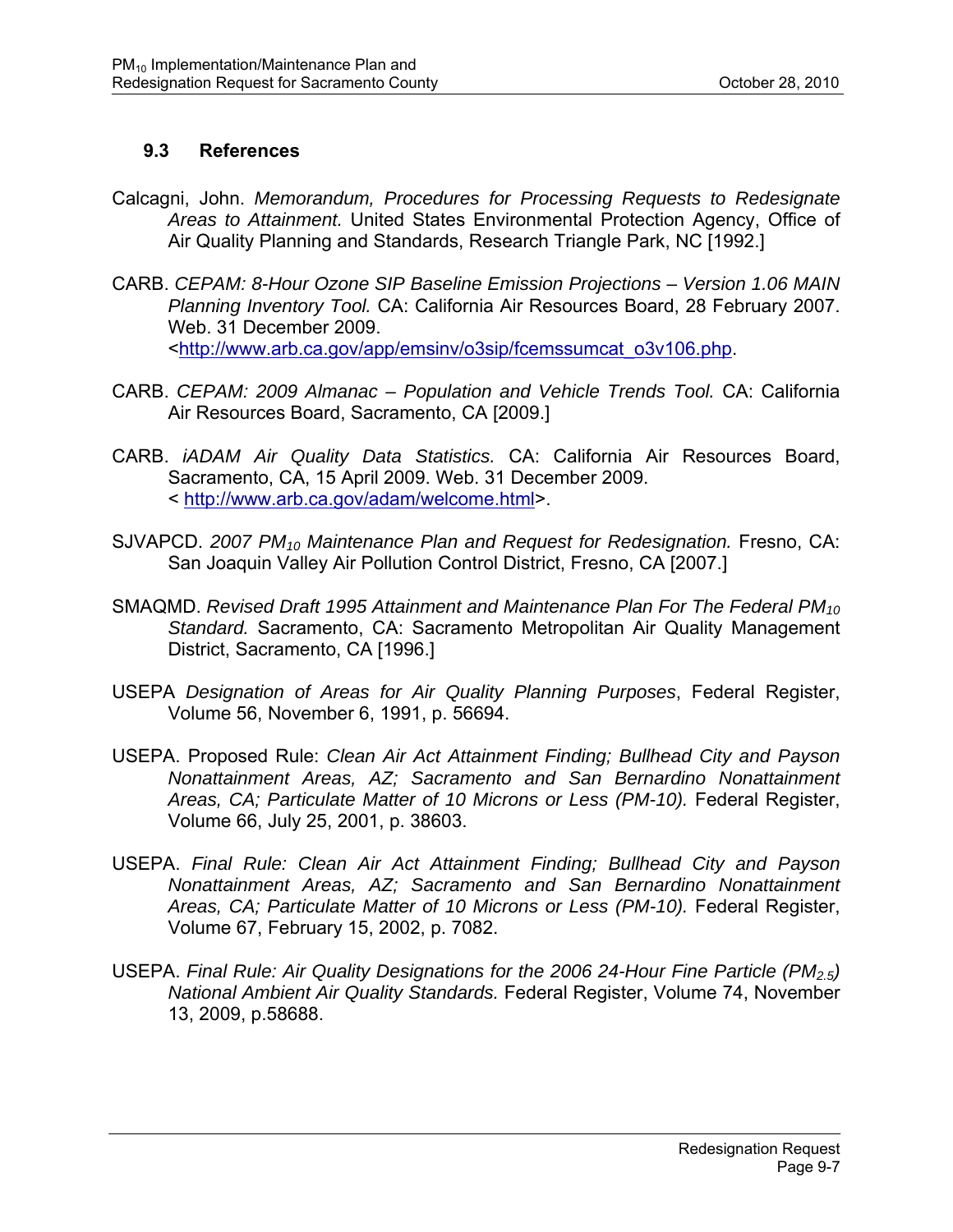## **10. SUMMARY AND CONCLUSIONS**

## **10.1 PM10 Nonattainment Designation**

Upon enactment of the 1990 Clean Air Act Amendments, Sacramento County was designated as unclassifiable for  $PM_{10}$ . However, during 1989 and 1990, two different SMAQMD PM<sub>10</sub> monitors (Del Paso Manor and Stockton Boulevard sites) violated the 24-hour  $PM_{10}$  standard. Effective January 20, 1994, EPA took final action to redesignate Sacramento County as a "moderate" nonattainment area for the  $PM_{10}$  NAAQS with an attainment deadline of December 31, 2000.

## **10.2 PM10 Air Quality Data**

 $PM_{10}$  air quality data includes solid and liquid particles with a diameter of 10 micrometers or less. EPA's health-based national ambient air quality standard for 24 hour PM<sub>10</sub> is 150  $\mu$ g/m<sup>3</sup> (measured as a daily concentration). There are currently six PM<sub>10</sub> monitoring sites within Sacramento County. The Chemical Mass Balance (CMB) model was used to identify the source contributions for ambient air quality samples. CMB results show that the main source types contributing to  $PM_{10}$  air quality in Sacramento were secondary ammonium nitrate particles, motor vehicles exhaust, wood smoke, and fugitive dust. EPA determined that the Sacramento  $PM_{10}$  nonattainment area attained the  $PM_{10}$  NAAQS as of December 31, 2000 since no exceedances of the 24-hour  $PM_{10}$  NAAQS were measured between 1998 and 2000. There have been no violations of the  $PM_{10}$  NAAQS through 2009.

## **10.3 Emissions Inventory**

The emissions inventory is an account of pollutant emissions that estimates the amount of air pollutants emitted from many sources. This maintenance plan includes an emissions inventory for total primary  $PM_{10}$  and  $NO_{X}$  as a  $PM_{10}$  precursor. 2008 is the base year, the year from which the inventory is projected forward and backward. An examination of the emissions inventory indicates that the three largest categories of primary  $PM_{10}$  are the area-wide sources for paved road dust, residential fuel combustion, and construction & demolition, while mobile source categories contribute over 85% of the  $NO_x$  emissions inventory. Between 2008 and 2022, total PM<sub>10</sub> emissions are expected to increase 2-3% and  $NO<sub>x</sub>$  emissions are expected to steadily decrease by 48%, despite increasing vehicle miles traveled and population in Sacramento County.

## **10.4 Control Measures**

The SMAQMD has adopted and implemented a number of PM control measures to reduce emissions from fugitive dust, wood burning devices, and agricultural burning. In addition, the SMAQMD has applied RACM/RACT rules to existing  $NO<sub>x</sub>$  sources, which will directly reduce the secondary formation of atmospheric ammonium nitrates, a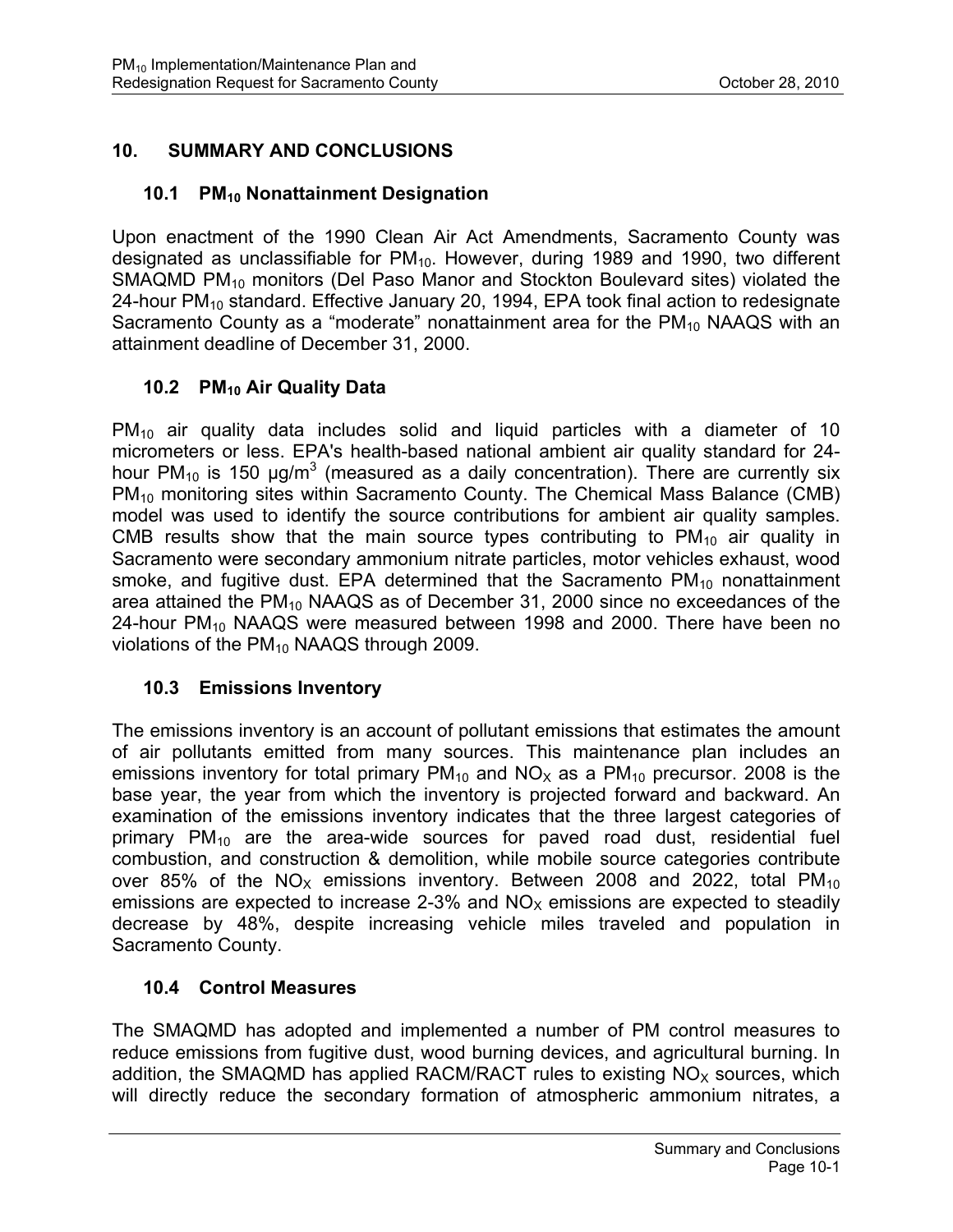significant component of PM<sub>10</sub> concentrations in the Sacramento area. Several emission reduction programs have also been implemented by the California Air Resources Board (CARB) to reduce directly emitted particulates and secondary PM precursor pollutants  $(NO<sub>x</sub>$  and  $SO<sub>x</sub>)$  from mobile sources. These measures primarily address cleaner fuel specifications for diesel and reformulated gasoline, and mobile source engine emission standards that CARB has implemented statewide. No new control measure commitments are included in this plan since the existing control strategy is predicted to maintain the PM<sub>10</sub> NAAQS throughout the future 10-year maintenance period.

## **10.5 Maintenance Demonstration**

Overall peak 24-hour  $PM_{10}$  concentrations are forecasted to decline in Sacramento County. The peak 24-hour PM<sub>10</sub> concentration is predicted to be 104  $\mu$ g/m<sup>3</sup> at the start of the maintenance period in 2012 and 99  $\mu$ g/m<sup>3</sup> at the end of the maintenance period in 2022. Therefore, 10-year maintenance of the 24-hour  $PM_{10}$  NAAQS (150  $\mu$ g/m<sup>3</sup>) is demonstrated through 2022, due to declining  $NO<sub>x</sub>$  and motor vehicle exhaust emissions, despite increasing fugitive dust and wood smoke emissions. The SMAQMD will continue to operate an appropriate air quality monitoring network and review the assumptions and data for the  $PM_{10}$  maintenance demonstration to fulfill the verification and tracking requirements

## **10.6 Contingency Plan**

The proposed contingency plan is expected to ensure prompt correction of any violation of the PM<sub>10</sub> NAAQS that occurs after redesignation and continued maintenance of the standard. The plan identifies a specific indicator or trigger to determine when the contingency requirements are activated for selecting, developing, and adopting the most appropriate contingency measures in an expedient timeframe. Any applicable emission reductions from already adopted rules that have not yet been implemented would be evaluated to determine if these new emission reductions would be sufficient to prevent future  $PM_{10}$  exceedances. These already adopted controls could include CARB and District PM<sub>2.5</sub> and NO<sub>x</sub> measures to address ozone and PM<sub>2.5</sub> SIP requirements. In addition, the District would evaluate applicable reasonably available control measures (RACM), which may provide cost-effective particulate matter emissions reduction benefits that could potentially provide the corrective action needed.

## **10.7 Transportation Conformity Budgets**

Under the 1990 Clean Air Act Amendments, federal agencies may not approve or fund transportation plans and projects unless they are consistent with state air quality implementation plans (SIPs). The quantification and comparison of on-road motor vehicle emissions is the method for determining transportation conformity between air quality and transportation planning. Currently, Sacramento County has no established PM<sub>10</sub> motor vehicle emissions budgets (MVEBs). The Metropolitan Planning Organization, SACOG, uses "build vs no build" test to determine transportation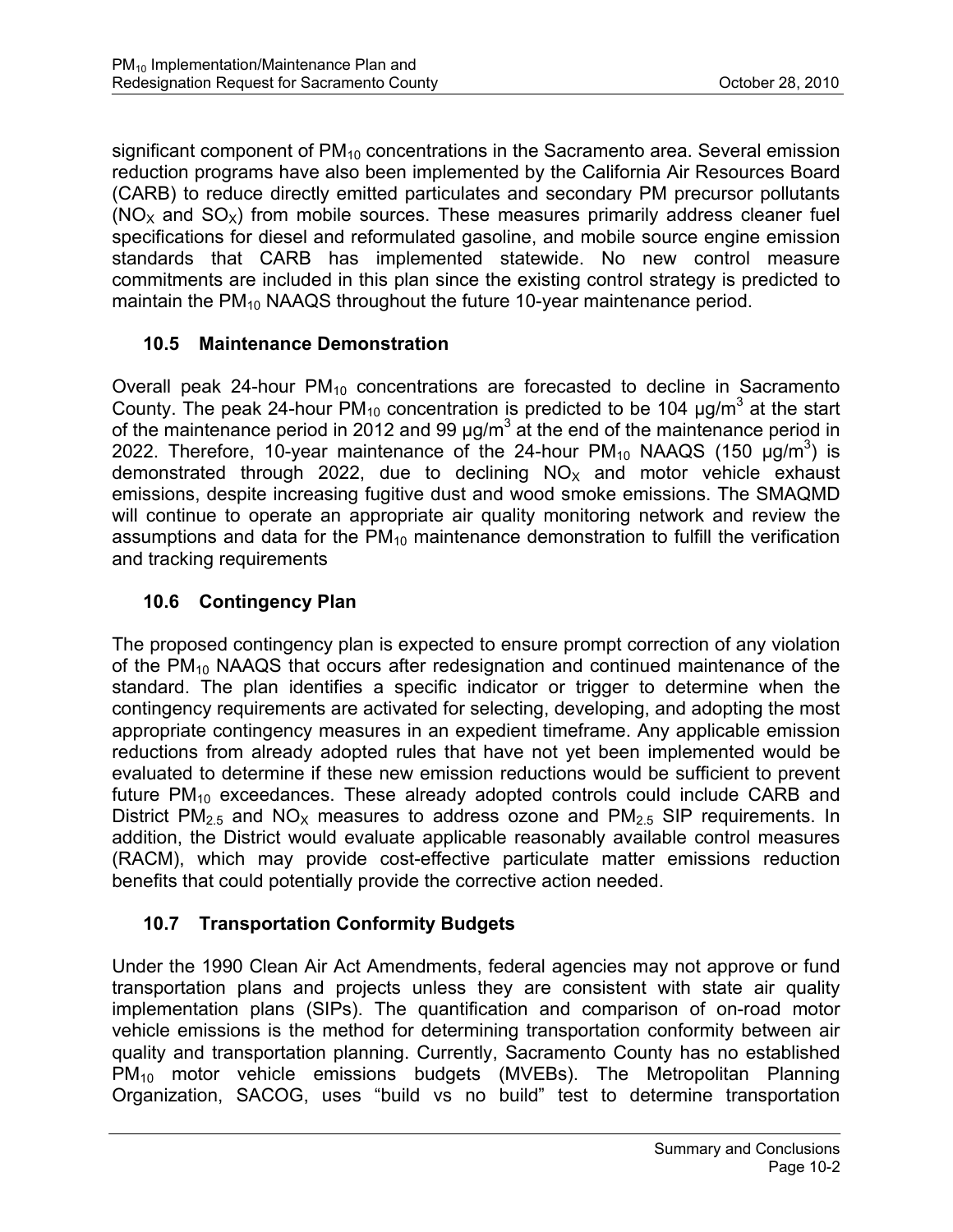conformity for the region's transportation plans and programs for  $PM_{10}$ . To reflect updated motor vehicle emission forecasts, this maintenance plan for Sacramento County includes transportation conformity budgets for 2008, 2012 and 2022 for  $PM_{10}$ (including motor vehicle exhaust and road-related dust) and oxides of nitrogen  $(NO_x)$ , a significant  $PM_{10}$  precursor. If the proposed MVEBs are determined to be adequate or approved by EPA, SACOG must ensure that the aggregate transportation emissions do not exceed these motor vehicle emissions budgets in any future transportation plan amendment and updates.

## **10.8 Redesignation Request**

The Sacramento Metropolitan Air Quality Management District is requesting that the Environmental Protection Agency (EPA) redesignate Sacramento County to attainment status for the PM<sub>10</sub> national ambient air quality standards (NAAQS). The SMAQMD has met the following criteria for the EPA Administrator to promulgate redesignation as outlined in the Federal Clean Air Act (CAA) Section 107(d)(3)(E):

- 1. Attainment of the PM<sub>10</sub> NAAQS: effective March 18, 2002, continuing through 2009.
- 2. Fully approved  $PM_{10}$  SIP for the area: submittal contained in this plan.
- 3. Improvement in air quality is due to permanent and enforceable reductions: control measures have reduced overall emissions despite increasing population and VMT, and not due to temporary emission reductions or unusually favorable meteorology.
- 4. Fully approved  $PM_{10}$  maintenance plan for the area: submittal contained in this plan.
- 5. Met CAA Section 110 and Part D requirements: contingent on the approval of this implementation and maintenance plan, and motor vehicle emissions budgets.

## **10.9 Overall Conclusions**

Collective local and state air quality requiations were successful in attaining the  $PM_{10}$ national ambient air quality standard (NAAQS) in Sacramento County by the 2000 deadline. Continued attainment of the  $PM_{10}$  standard is demonstrated throughout the 10-year maintenance period, 2012-2022, from existing control strategies. In addition, it is anticipated that future  $PM_{10}$  and  $NO<sub>x</sub>$  emission reductions will occur due to the adoption and implementation of new control measures needed for the attainment demonstration SIP efforts for achieving the  $PM<sub>2.5</sub>$  and 8-hour ozone NAAQS in the region.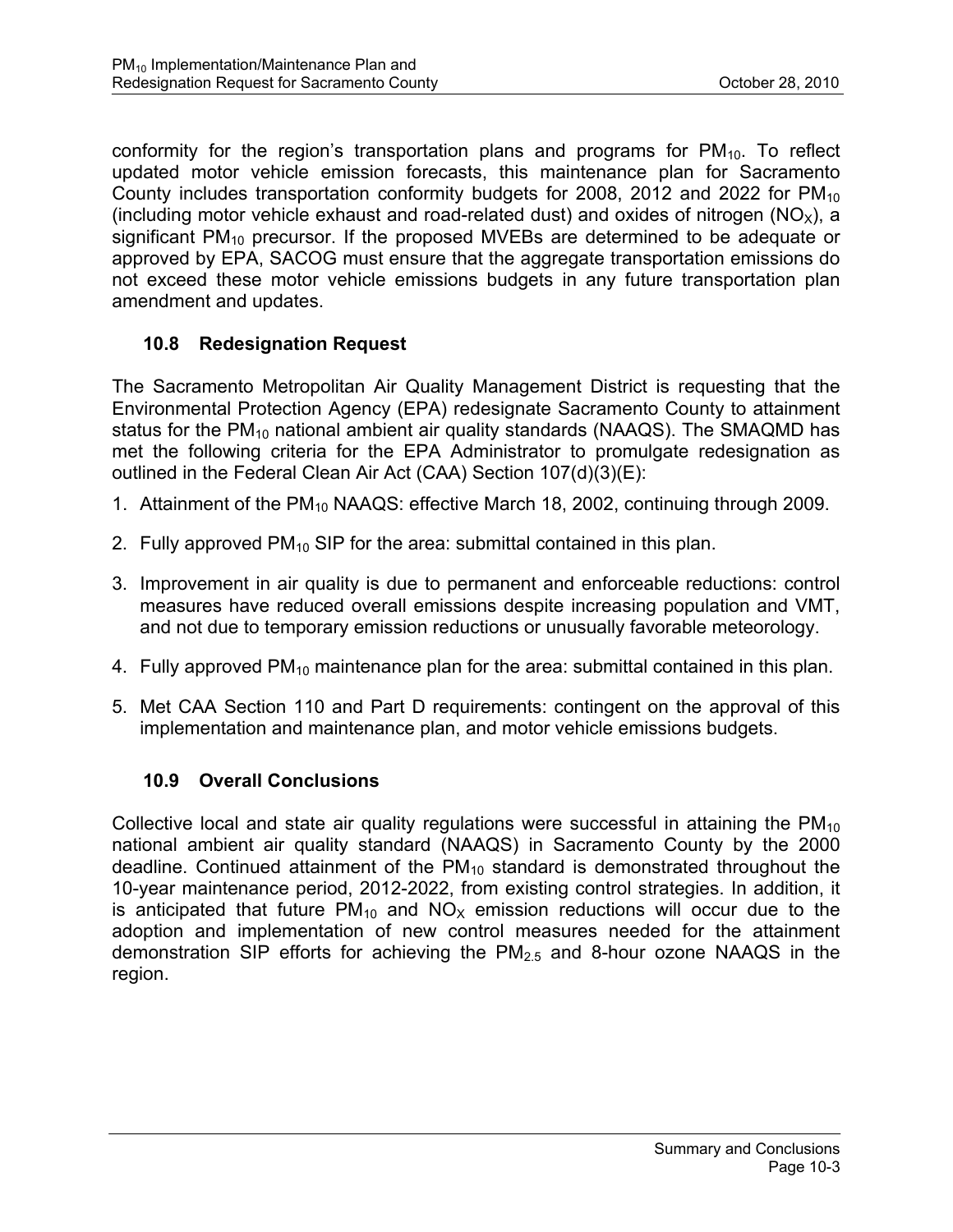## **PM<sub>10</sub> IMPLEMENTATION/MAINTENANCE PLAN AND**

# **REDESIGNATION REQUEST FOR SACRAMENTO COUNTY**

# **APPENDICES**

- **A. EMISSIONS INVENTORY**
- **B. CONTROL MEASURES**
- **C. TRANSPORTATION CONFORMITY BUDGETS**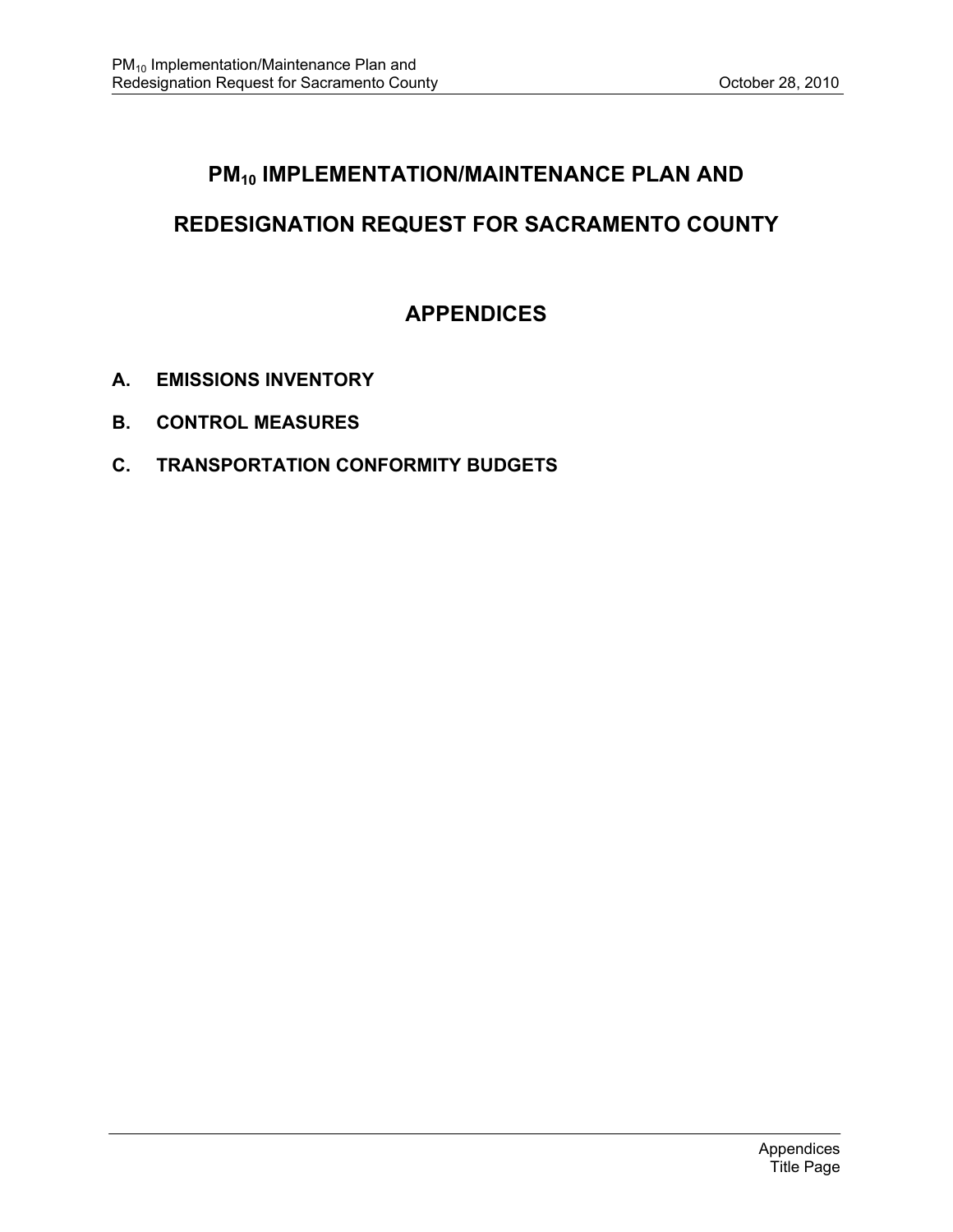## **Appendix A: Emissions Inventory**

 $\overline{a}$ 

The following tables show the anthropogenic emissions inventory of  $PM_{10}$  and NO<sub>x</sub> by source categories for Sacramento County. The emissions inventory is shown for average winter day in units of tons per day. Inventories were obtained from the California Air Resources Board (CARB) on September 3, 2010 for the years 2008, 2012, and 2022.17 These inventories included recent CARB updates to the Residential Fuel Combustion and Paved Road Dust categories.

An average winter emission inventory of  $PM_{10}$  and  $NO<sub>x</sub>$  is also shown for the years 1990, 1995, and 2000. These inventories are used in the emissions trend analysis and the CMB analysis. The data source is CARB CEFS Version 1.06 Sacramento County (Rf#980), except Residential Fuel Combustion and Paved Road Dust were adjusted by SMAQMD staff to reflect the recent changes in CARB methodology.

 $17$  CARB (Ruiz) e-mail transmitting emissions inventory data for the Sacramento PM<sub>10</sub> Maintenance Plan to SMAQMD (Tollstrup) on September 3, 2010.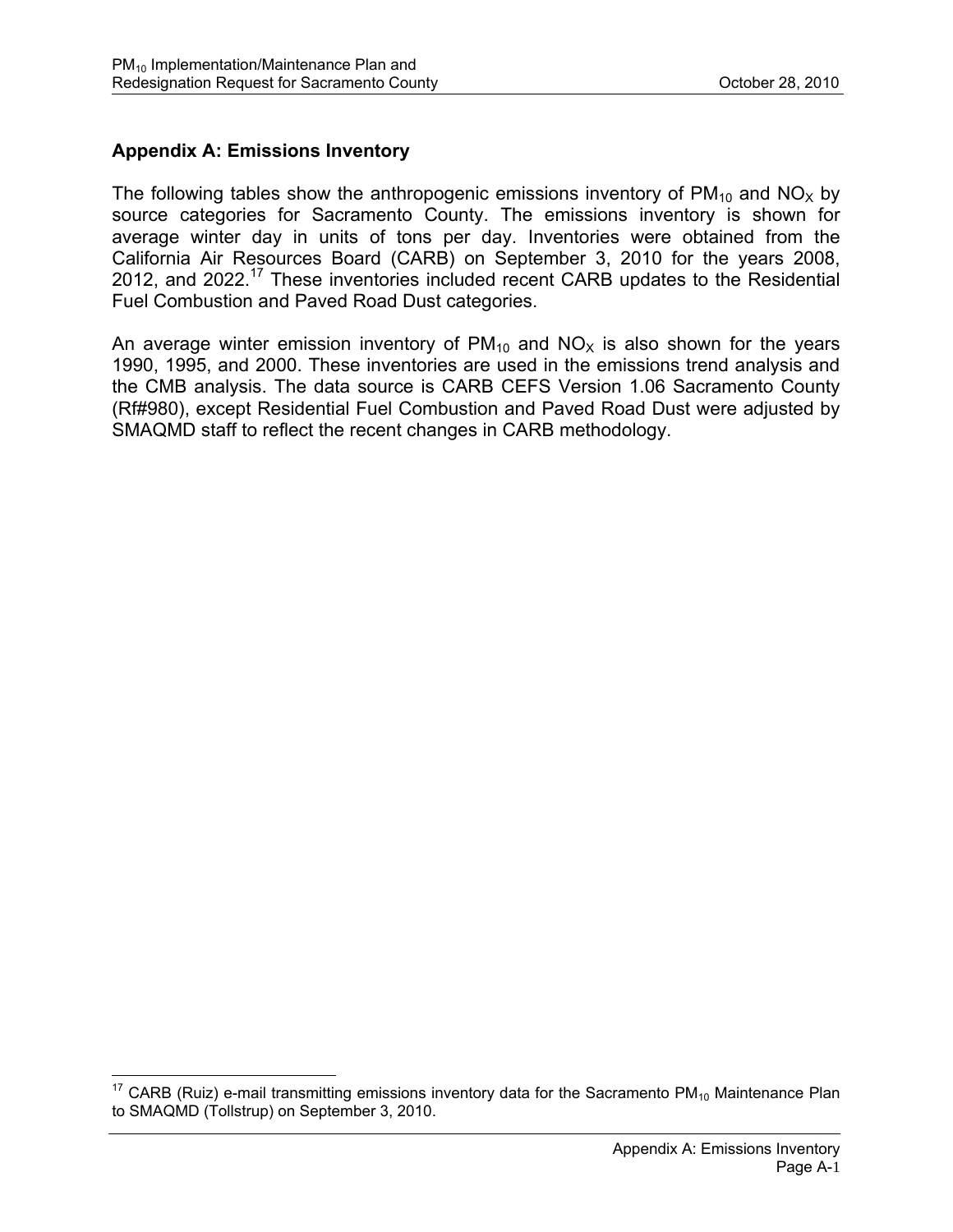#### *Sacramento PM10 Maintenance Plan - 2008 Emissions Data (Tons/Day) (Sacramento County Only)*

|              |                          |                                                         | <b>WINTER DAY</b> |             |
|--------------|--------------------------|---------------------------------------------------------|-------------------|-------------|
| <b>FYEAR</b> | <b>EIC</b><br><b>SUM</b> | <b>EICSUMN</b>                                          | <b>NOX</b>        | <b>PM10</b> |
| 2008         |                          | 10 ELECTRIC UTILITIES                                   | 0.69              | 0.25        |
| 2008         |                          | 20 COGENERATION                                         | 0.00              | 0.00        |
| 2008         |                          | 30 OIL AND GAS PRODUCTION (COMBUSTION)                  | 0.06              | 0.01        |
| 2008         |                          | 50 MANUFACTURING AND INDUSTRIAL                         | 0.99              | 0.04        |
| 2008         |                          | 52 FOOD AND AGRICULTURAL PROCESSING                     | 0.25              | 0.01        |
| 2008         |                          | 60 SERVICE AND COMMERCIAL                               | 1.52              | 0.16        |
| 2008         |                          | 99 OTHER (FUEL COMBUSTION)                              | 0.42              | 0.02        |
| 2008         |                          | 110 SEWAGE TREATMENT                                    | 0.00              | 0.00        |
| 2008         |                          | 120 LANDFILLS                                           | 0.02              | 0.01        |
| 2008         |                          | 130 INCINERATORS                                        | 0.01              | 0.00        |
| 2008         |                          | 199 OTHER (WASTE DISPOSAL)                              | 0.00              | 0.00        |
| 2008         |                          | 210 LAUNDERING                                          | 0.00              | 0.00        |
| 2008         |                          | 220 DEGREASING                                          | 0.00              | 0.00        |
| 2008         |                          | 230 COATINGS AND RELATED PROCESS SOLVENTS               | 0.00              | 0.00        |
| 2008         |                          | 240 PRINTING                                            | 0.00              | 0.00        |
| 2008         |                          | 250 ADHESIVES AND SEALANTS                              | 0.00              | 0.00        |
| 2008         |                          | 299 OTHER (CLEANING AND SURFACE COATINGS)               | 0.00              | 0.00        |
| 2008         |                          | 310 OIL AND GAS PRODUCTION                              | 0.00              | 0.00        |
| 2008         |                          | 330 PETROLEUM MARKETING                                 | 0.00              | 0.00        |
| 2008         |                          | 410 CHEMICAL                                            | 0.03              | 0.03        |
| 2008         |                          | 420 FOOD AND AGRICULTURE                                | 0.00              | 0.10        |
| 2008         |                          | 430 MINERAL PROCESSES                                   | 0.07              | 0.53        |
| 2008         |                          | 440 METAL PROCESSES                                     | 0.01              | 0.01        |
| 2008         |                          | 450 WOOD AND PAPER                                      | 0.00              | 0.18        |
| 2008         |                          | 470 ELECTRONICS                                         | 0.00              | 0.00        |
| 2008         |                          | 499 OTHER (INDUSTRIAL PROCESSES)                        | 0.01              | 0.01        |
| 2008         |                          | 510 CONSUMER PRODUCTS                                   | 0.00              | 0.00        |
| 2008         |                          | 520 ARCHITECTURAL COATINGS AND RELATED PROCESS SOLVENTS | 0.00              | 0.00        |
| 2008         |                          | 530 PESTICIDES/FERTILIZERS                              | 0.00              | 0.00        |
| 2008         |                          | 540 ASPHALT PAVING / ROOFING                            | 0.00              | 0.01        |
| 2008         |                          | 610 RESIDENTIAL FUEL COMBUSTION                         | 4.42              | 9.91        |
| 2008         |                          | 620 FARMING OPERATIONS                                  | 0.00              | 2.40        |
| 2008         |                          | 630 CONSTRUCTION AND DEMOLITION                         | 0.00              | 7.01        |
| 2008         |                          | 640 PAVED ROAD DUST                                     | 0.00              | 6.12        |
| 2008         |                          | 645 UNPAVED ROAD DUST                                   | 0.00              | 3.58        |
| 2008         |                          | 650 FUGITIVE WINDBLOWN DUST                             | 0.00              | 0.12        |
| 2008         |                          | 660 FIRES                                               | 0.01              | 0.06        |
| 2008         |                          | 670 WASTE BURNING AND DISPOSAL                          | 0.06              | 0.20        |
| 2008         |                          | 690 COOKING                                             | 0.00              | 0.82        |
| 2008         |                          | ALL ON-ROAD MOBILE                                      | 49.56             | 2.20        |
| 2008         |                          | 810 AIRCRAFT                                            | 1.95              | 0.08        |
| 2008         |                          | 820 TRAINS                                              | 3.37              | 0.09        |
| 2008         |                          | 840 RECREATIONAL BOATS                                  | 0.52              | 0.06        |
| 2008         |                          | 850 OFF-ROAD RECREATIONAL VEHICLES                      | 0.01              | 0.00        |
| 2008         |                          | 860 OFF-ROAD EQUIPMENT                                  | 16.00             | 1.04        |
| 2008         |                          | 870 FARM EQUIPMENT                                      | 1.75              | 0.10        |
| 2008         |                          | 890 FUEL STORAGE AND HANDLING                           | 0.00              | 0.00        |
|              |                          | 2008 TOTALS:                                            | 81.72             | 35.15       |

| <b>CMB PM10 Source Categories (EIC SUM)</b>   |       | Adiusted<br><b>MVFR</b> | Adjusted<br>Total |
|-----------------------------------------------|-------|-------------------------|-------------------|
| Motor Vehicles PM10 (On-Road Mobile, 810-870) | 3.57  |                         |                   |
| Wood Smoke PM10 (610, 660, 670)               | 10.17 |                         |                   |
| Fugitive Dust PM10 (430, 620-650)             | 19.77 | 0.4                     | 20.17             |
| Total NO <sub>x</sub><br>81.72                |       | 0.4                     | 82.12             |
| Total PM10                                    | 35.15 |                         |                   |

Note that the increase in the motor vehicle emission budgets due to rounding up to the nearest integer is added to the Fugitive Dust PM10 and Total NOx emission forecasts.

Fugitive Dust PM10: 14.6 rounds up to 15 = 0.4 increase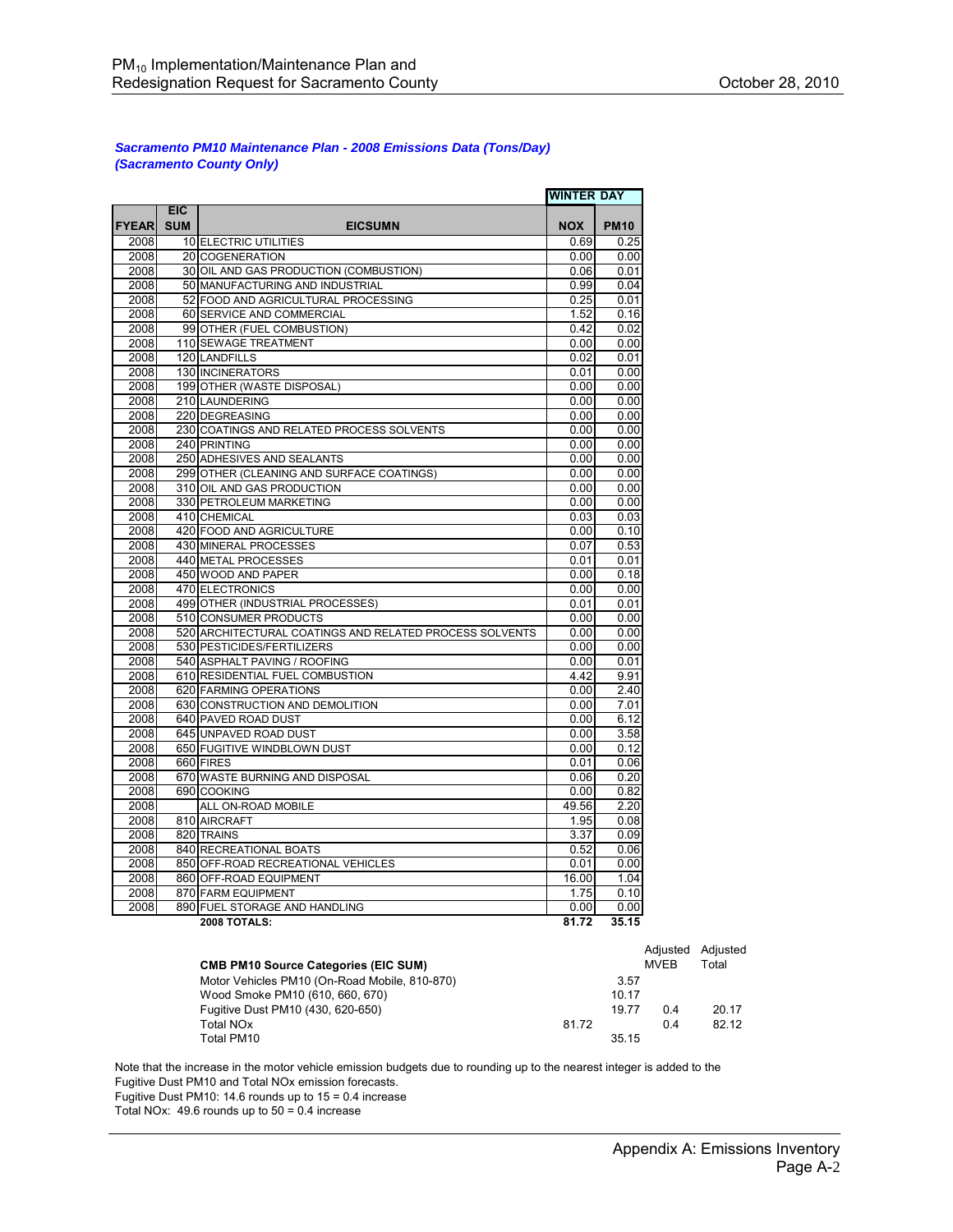#### *Sacramento PM10 Maintenance Plan - 2012 Emissions Data (Tons/Day) (Sacramento County Only)*

|              |                          |                                                           | <b>WINTER DAY</b> |               |
|--------------|--------------------------|-----------------------------------------------------------|-------------------|---------------|
| <b>FYEAR</b> | <b>EIC</b><br><b>SUM</b> | <b>EICSUMN</b>                                            | <b>NOX</b>        | <b>PM10</b>   |
| 2012         |                          |                                                           | 0.83              | 0.30          |
|              |                          | 10 ELECTRIC UTILITIES                                     |                   |               |
| 2012<br>2012 |                          | 20 COGENERATION<br>30 OIL AND GAS PRODUCTION (COMBUSTION) | 0.00<br>0.06      | 0.00<br>0.01  |
| 2012         |                          | 50 MANUFACTURING AND INDUSTRIAL                           | 1.05              | 0.04          |
| 2012         |                          | 52 FOOD AND AGRICULTURAL PROCESSING                       | 0.18              | 0.01          |
| 2012         |                          |                                                           | 1.50              | 0.16          |
| 2012         |                          | 60 SERVICE AND COMMERCIAL                                 | 0.38              | 0.02          |
| 2012         |                          | 99 OTHER (FUEL COMBUSTION)<br>110 SEWAGE TREATMENT        | 0.00              | 0.00          |
| 2012         |                          | 120 LANDFILLS                                             | 0.02              | 0.01          |
| 2012         |                          | 130 INCINERATORS                                          | 0.01              | 0.00          |
|              |                          |                                                           |                   |               |
| 2012<br>2012 |                          | 199 OTHER (WASTE DISPOSAL)<br>210 LAUNDERING              | 0.00<br>0.00      | 0.00<br>0.00  |
| 2012         |                          | 220 DEGREASING                                            | 0.00              | 0.00          |
| 2012         |                          | 230 COATINGS AND RELATED PROCESS SOLVENTS                 | 0.00              | 0.00          |
| 2012         |                          |                                                           | 0.00              | 0.00          |
|              |                          | 240 PRINTING                                              |                   | 0.00          |
| 2012<br>2012 |                          | 250 ADHESIVES AND SEALANTS                                | 0.00<br>0.00      | 0.00          |
|              |                          | 299 OTHER (CLEANING AND SURFACE COATINGS)                 |                   |               |
| 2012<br>2012 |                          | 310 OIL AND GAS PRODUCTION                                | 0.00<br>0.00      | 0.00<br>0.00  |
|              |                          | 330 PETROLEUM MARKETING                                   |                   |               |
| 2012         |                          | 410 CHEMICAL                                              | 0.03              | 0.03          |
| 2012         |                          | 420 FOOD AND AGRICULTURE                                  | 0.00              | 0.10          |
| 2012         |                          | 430 MINERAL PROCESSES                                     | 0.07              | 0.57          |
| 2012         |                          | 440 METAL PROCESSES                                       | 0.01              | 0.01          |
| 2012         |                          | 450 WOOD AND PAPER                                        | 0.00              | 0.19          |
| 2012         |                          | 470 ELECTRONICS                                           | 0.00              | 0.00          |
| 2012         |                          | 499 OTHER (INDUSTRIAL PROCESSES)                          | 0.01              | 0.02          |
| 2012         |                          | 510 CONSUMER PRODUCTS                                     | 0.00              | 0.00          |
| 2012         |                          | 520 ARCHITECTURAL COATINGS AND RELATED PROCESS SOLVENTS   | 0.00              | 0.00          |
| 2012         |                          | 530 PESTICIDES/FERTILIZERS                                | 0.00              | 0.00          |
| 2012         |                          | 540 ASPHALT PAVING / ROOFING                              | 0.00              | 0.01          |
| 2012         |                          | 610 RESIDENTIAL FUEL COMBUSTION                           | 4.32              | 9.21          |
| 2012         |                          | 620 FARMING OPERATIONS                                    | 0.00              | 2.32          |
| 2012         |                          | 630 CONSTRUCTION AND DEMOLITION                           | 0.00              | 7.22          |
| 2012         |                          | 640 PAVED ROAD DUST                                       | 0.00              | 6.17          |
| 2012         |                          | 645 UNPAVED ROAD DUST                                     | 0.00              | 3.58          |
| 2012         |                          | 650 FUGITIVE WINDBLOWN DUST                               | 0.00              | 0.12          |
| 2012<br>2012 |                          | 660 FIRES<br>670 WASTE BURNING AND DISPOSAL               | 0.01<br>0.06      | 0.06<br>0.20  |
| 2012         |                          | 690 COOKING                                               | 0.00              | 0.87          |
| 2012         |                          |                                                           | 37.61             | 2.13          |
|              |                          | ALL ON-ROAD MOBILE                                        |                   |               |
| 2012         |                          | 810 AIRCRAFT                                              | 2.25              | 0.09          |
| 2012<br>2012 |                          | 820 TRAINS                                                | 3.31<br>0.51      | 0.09<br>0.07  |
| 2012         |                          | 840 RECREATIONAL BOATS                                    |                   |               |
|              |                          | 850 OFF-ROAD RECREATIONAL VEHICLES                        | 0.01              | 0.00          |
| 2012         |                          | 860 OFF-ROAD EQUIPMENT                                    | 13.61             | 0.86          |
| 2012<br>2012 |                          | 870 FARM EQUIPMENT<br>890 FUEL STORAGE AND HANDLING       | 1.44              | 0.08          |
|              |                          | 2012 TOTALS:                                              | 0.00<br>67.28     | 0.00<br>34.54 |

| <b>CMB PM10 Source Categories (EIC SUM)</b>   |       |       | Adiusted<br><b>MVEB</b> | Adiusted<br>Total |
|-----------------------------------------------|-------|-------|-------------------------|-------------------|
| Motor Vehicles PM10 (On-Road Mobile, 810-870) |       | 3.32  |                         |                   |
| Wood Smoke PM10 (610, 660, 670)               |       | 9.47  |                         |                   |
| Fugitive Dust PM10 (430, 620-650)             |       | 19.97 | 0.4                     | 20.37             |
| Total NOx                                     | 67.28 |       | 0.4                     | 67.68             |
| Total PM10                                    |       | 34.54 |                         |                   |

Note that the increase in the motor vehicle emission budgets due to rounding up to the nearest integer is added to the Fugitive Dust PM10 and Total NOx emission forecasts. Fugitive Dust PM10: 14.6 rounds up to 15 = 0.4 increase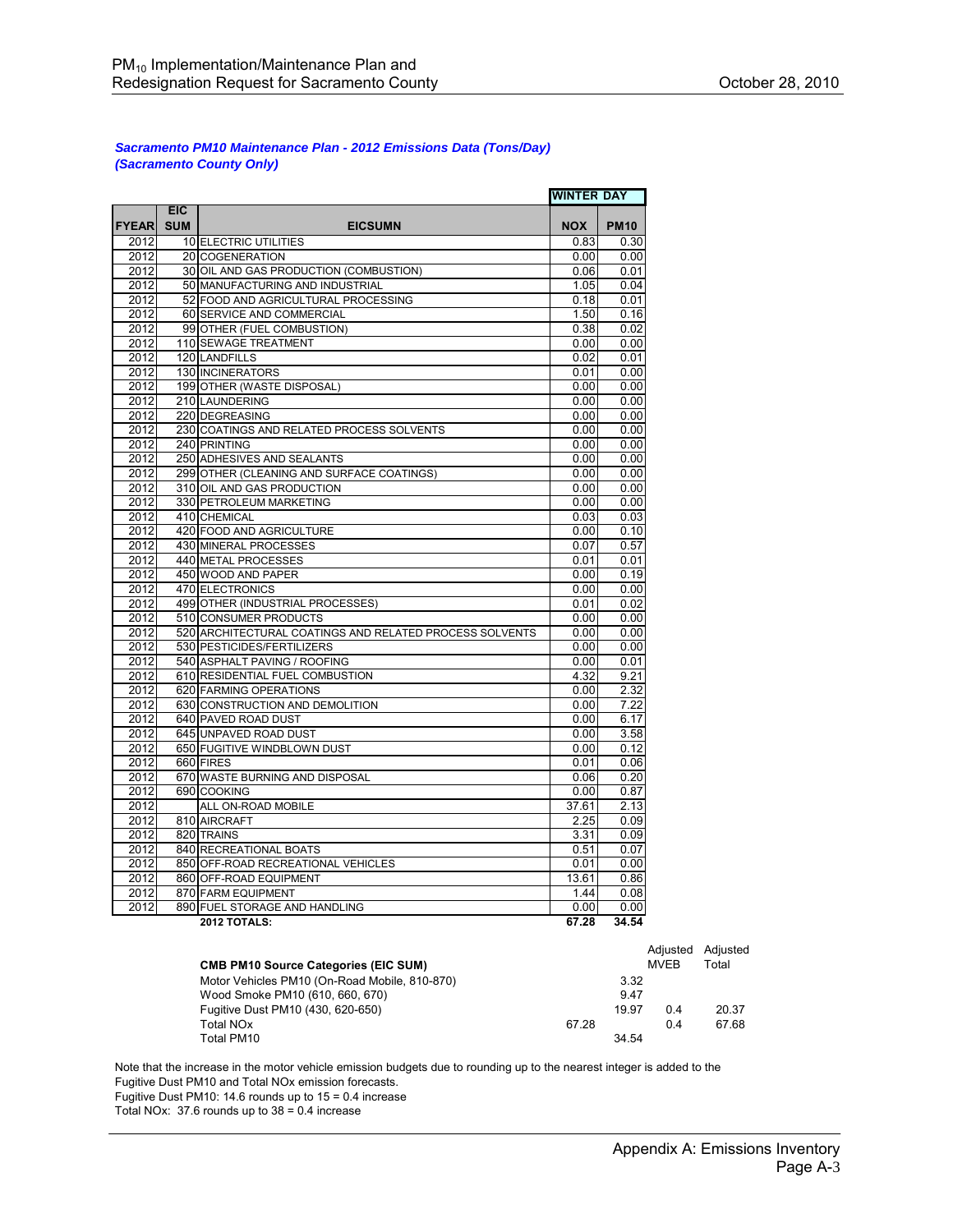#### *Sacramento PM10 Maintenance Plan - 2022 Emissions Data (Tons/Day) (Sacramento County Only)*

|              |            |                                                              | <b>WINTER DAY</b> |              |
|--------------|------------|--------------------------------------------------------------|-------------------|--------------|
|              | <b>EIC</b> |                                                              |                   |              |
| <b>FYEAR</b> | <b>SUM</b> | <b>EICSUMN</b>                                               | <b>NOX</b>        | <b>PM10</b>  |
| 2022         |            | 10 ELECTRIC UTILITIES                                        | 1.00              | 0.37         |
| 2022         |            | 20 COGENERATION                                              | 0.00              | 0.00         |
| 2022         |            | 30 OIL AND GAS PRODUCTION (COMBUSTION)                       | 0.05              | 0.01         |
| 2022         |            | 50 MANUFACTURING AND INDUSTRIAL                              | 1.22              | 0.05         |
| 2022         |            | 52 FOOD AND AGRICULTURAL PROCESSING                          | 0.09              | 0.01         |
| 2022         |            | 60 SERVICE AND COMMERCIAL                                    | 1.52              | 0.16         |
| 2022         |            | 99 OTHER (FUEL COMBUSTION)                                   | 0.26              | 0.01         |
| 2022         |            | 110 SEWAGE TREATMENT                                         | 0.00              | 0.00         |
| 2022         |            | 120 LANDFILLS                                                | 0.02              | 0.01         |
| 2022         |            | 130 INCINERATORS                                             | 0.02              | 0.00         |
| 2022         |            | 199 OTHER (WASTE DISPOSAL)                                   | 0.00              | 0.00         |
| 2022         |            | 210 LAUNDERING                                               | 0.00              | 0.00         |
| 2022         |            | 220 DEGREASING                                               | 0.00              | 0.00         |
| 2022         |            | 230 COATINGS AND RELATED PROCESS SOLVENTS                    | 0.00              | 0.00         |
| 2022         |            | 240 PRINTING                                                 | 0.00              | 0.00         |
| 2022         |            | 250 ADHESIVES AND SEALANTS                                   | 0.00              | 0.00         |
| 2022         |            | 299 OTHER (CLEANING AND SURFACE COATINGS)                    | 0.00              | 0.00         |
| 2022         |            | 310 OIL AND GAS PRODUCTION                                   | 0.00              | 0.00         |
| 2022<br>2022 |            | 330 PETROLEUM MARKETING                                      | 0.00              | 0.00         |
|              |            | 410 CHEMICAL                                                 | 0.03              | 0.03         |
| 2022         |            | 420 FOOD AND AGRICULTURE                                     | 0.00              | 0.11         |
| 2022         |            | 430 MINERAL PROCESSES                                        | 0.08              | 0.65         |
| 2022<br>2022 |            | 440 METAL PROCESSES<br>450 WOOD AND PAPER                    | 0.01              | 0.01<br>0.22 |
|              |            |                                                              | 0.00              |              |
| 2022         |            | 470 ELECTRONICS                                              | 0.00              | 0.01         |
| 2022         |            | 499 OTHER (INDUSTRIAL PROCESSES)                             | 0.01              | 0.03         |
| 2022<br>2022 |            | 510 CONSUMER PRODUCTS                                        | 0.00              | 0.00         |
| 2022         |            | 520 ARCHITECTURAL COATINGS AND RELATED PROCESS SOLVENTS      | 0.00<br>0.00      | 0.00<br>0.00 |
|              |            | 530 PESTICIDES/FERTILIZERS                                   |                   |              |
| 2022         |            | 540 ASPHALT PAVING / ROOFING                                 | 0.00              | 0.01         |
| 2022         |            | 610 RESIDENTIAL FUEL COMBUSTION                              | 4.36              | 10.24        |
| 2022<br>2022 |            | 620 FARMING OPERATIONS<br>630 CONSTRUCTION AND DEMOLITION    | 0.00<br>0.00      | 2.13<br>7.76 |
| 2022         |            |                                                              | 0.00              | 6.35         |
| 2022         |            | 640 PAVED ROAD DUST                                          | 0.00              | 3.57         |
|              |            | 645 UNPAVED ROAD DUST                                        |                   |              |
| 2022         |            | 650 FUGITIVE WINDBLOWN DUST                                  | 0.00              | 0.11         |
| 2022         |            | 660 FIRES                                                    | 0.01<br>0.05      | 0.07<br>0.19 |
| 2022<br>2022 |            | 670 WASTE BURNING AND DISPOSAL<br>690 COOKING                |                   |              |
| 2022         |            | ALL ON-ROAD MOBILE                                           | 0.00<br>18.12     | 1.00<br>2.05 |
| 2022         |            | 810 AIRCRAFT                                                 | 2.95              | 0.10         |
| 2022         |            | 820 TRAINS                                                   | 3.62              | 0.10         |
| 2022         |            | 840 RECREATIONAL BOATS                                       | 0.51              | 0.12         |
| 2022         |            |                                                              | 0.01              | 0.00         |
| 2022         |            | 850 OFF-ROAD RECREATIONAL VEHICLES<br>860 OFF-ROAD EQUIPMENT | 7.58              | 0.37         |
| 2022         |            | 870 FARM EQUIPMENT                                           | 0.64              | 0.03         |
| 2022         |            | 890 FUEL STORAGE AND HANDLING                                | 0.00              | 0.00         |
|              |            | <b>2022 TOTALS:</b>                                          | 42.20             | 35.86        |

|                                               |       |       | Adiusted | Adiusted |
|-----------------------------------------------|-------|-------|----------|----------|
| <b>CMB PM10 Source Categories (EIC SUM)</b>   |       |       | MVEB     | Total    |
| Motor Vehicles PM10 (On-Road Mobile, 810-870) |       | 2.77  |          |          |
| Wood Smoke PM10 (610, 660, 670)               |       | 10.50 |          |          |
| Fugitive Dust PM10 (430, 620-650)             |       | 20.58 | 22       | 22.78    |
| Total NO <sub>x</sub>                         | 42.20 |       | 0.9      | 43.10    |
| Total PM10                                    |       | 35.86 |          |          |

Note that the 2022 motor vehicle emission budgets (MVEB) for Fugitive Dust PM10 are increased by 1.5 tpd to allow for potential increases in Paved Road Dust and Road Construction Dust from 2022 to 2035. This additional increase may be needed for SACOG to make a transportation conformity determination for a horizon year of 2035 or later for transportation planning purposes when using the latest year of motor vehicle emissions budgets (2022) from the PM10 Maintenance Plan.

In addition, the increase in the motor vehicle emission budgets due to rounding up to the nearest integer is added to the Fugitive Dust PM10 and Total NOx emission forecasts.

Fugitive Dust PM10: 16.3 rounds up to 17 = 0.7 increase

Total NOx: 18.1 rounds up to 19 = 0.9 increase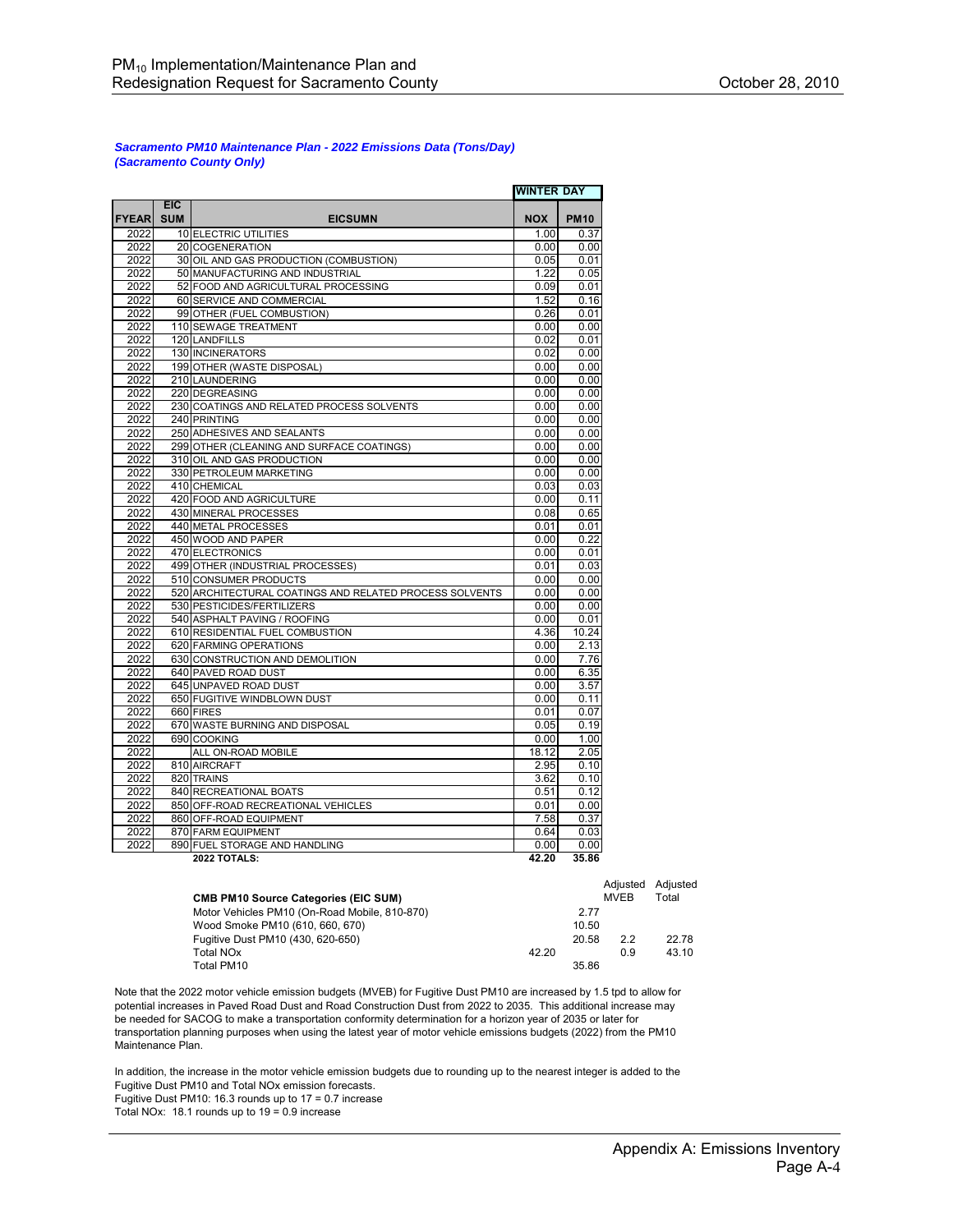#### *Sacramento PM10 Maintenance Plan - 1990 Emissions Data (Tons/Day) (Sacramento County Only)*

|       |                          | <b>CARB CEFS v.1.06</b>                                 | <b>WINTER DAY</b> |             |
|-------|--------------------------|---------------------------------------------------------|-------------------|-------------|
| FYEAR | <b>EIC</b><br><b>SUM</b> | <b>EICSUMN</b>                                          | <b>NOX</b>        | <b>PM10</b> |
| 1990  |                          | 10 ELECTRIC UTILITIES                                   | 0.02              | 0.00        |
| 1990  |                          | 20 COGENERATION                                         | 0.67              | 0.05        |
| 1990  |                          | 30 OIL AND GAS PRODUCTION (COMBUSTION)                  | 0.20              | 0.01        |
| 1990  |                          | 50 MANUFACTURING AND INDUSTRIAL                         | 0.92              | 0.03        |
| 1990  |                          | 52 FOOD AND AGRICULTURAL PROCESSING                     | 0.39              | 0.02        |
| 1990  |                          | 60 SERVICE AND COMMERCIAL                               | 2.72              | 0.20        |
| 1990  |                          | 99 OTHER (FUEL COMBUSTION)                              | 0.40              | 0.02        |
| 1990  |                          | 110 SEWAGE TREATMENT                                    | 0.00              | 0.00        |
| 1990  |                          | 120 LANDFILLS                                           | 0.00              | 0.00        |
| 1990  |                          | 130 INCINERATORS                                        | 0.02              | 0.00        |
| 1990  |                          | 199 OTHER (WASTE DISPOSAL)                              | 0.00              | 0.39        |
| 1990  |                          | 210 LAUNDERING                                          | 0.00              | 0.00        |
| 1990  |                          | 220 DEGREASING                                          | 0.00              | 0.00        |
| 1990  |                          | 230 COATINGS AND RELATED PROCESS SOLVENTS               | 0.00              | 0.00        |
| 1990  |                          | 240 PRINTING                                            | 0.00              | 0.00        |
| 1990  |                          | 250 ADHESIVES AND SEALANTS                              | 0.00              | 0.00        |
| 1990  |                          | 299 OTHER (CLEANING AND SURFACE COATINGS)               | 0.00              | 0.00        |
| 1990  |                          | 310 OIL AND GAS PRODUCTION                              | 0.00              | 0.00        |
| 1990  |                          | 330 PETROLEUM MARKETING                                 | 0.00              | 0.00        |
| 1990  |                          | 410 CHEMICAL                                            | 0.01              | 0.06        |
| 1990  |                          | 420 FOOD AND AGRICULTURE                                | 0.00              | 0.16        |
| 1990  |                          | 430 MINERAL PROCESSES                                   | 0.13              | 0.87        |
| 1990  |                          | 440 METAL PROCESSES                                     | 0.01              | 0.01        |
| 1990  |                          | 450 WOOD AND PAPER                                      | 0.00              | 0.27        |
| 1990  |                          | 470 ELECTRONICS                                         | 0.00              | 0.00        |
| 1990  |                          | 499 OTHER (INDUSTRIAL PROCESSES)                        | 0.00              | 0.00        |
| 1990  |                          | 510 CONSUMER PRODUCTS                                   | 0.00              | 0.00        |
| 1990  |                          | 520 ARCHITECTURAL COATINGS AND RELATED PROCESS SOLVENTS | 0.00              | 0.00        |
| 1990  |                          | 530 PESTICIDES/FERTILIZERS                              | 0.00              | 0.00        |
| 1990  |                          | 540 ASPHALT PAVING / ROOFING                            | 0.00              | 0.01        |
| 1990  |                          | 610 RESIDENTIAL FUEL COMBUSTION                         | 4.83              | 10.24       |
| 1990  |                          | 620 FARMING OPERATIONS                                  | 0.00              | 2.81        |
| 1990  |                          | 630 CONSTRUCTION AND DEMOLITION                         | 0.00              | 744         |
| 1990  |                          | 640 PAVED ROAD DUST                                     | 0.00              | 5.92        |
| 1990  |                          | 645 UNPAVED ROAD DUST                                   | 0.00              | 3.31        |
| 1990  |                          | 650 FUGITIVE WINDBLOWN DUST                             | 0.00              | 0.14        |
| 1990  |                          | 660 FIRES                                               | 0.01              | 0.04        |
| 1990  |                          | 670 MANAGED BURNING AND DISPOSAL                        | 0.14              | 0.30        |
| 1990  |                          | 690 COOKING                                             | 0.00              | 0.42        |
| 1990  |                          | ALL ON-ROAD MOBILE                                      | 92.61             | 2.46        |
| 1990  |                          | 810 AIRCRAFT                                            | 0.73              | 0.04        |
| 1990  |                          | 820 TRAINS                                              | 4.50              | 0.09        |
| 1990  |                          | 840 RECREATIONAL BOATS                                  | 0.33              | 0.04        |
| 1990  |                          | 850 OFF-ROAD RECREATIONAL VEHICLES                      | 0.02              | 0.03        |
| 1990  |                          | 860 OFF-ROAD EQUIPMENT                                  | 20.88             | 1.67        |
| 1990  |                          | 870 FARM EQUIPMENT                                      | 3.16              | 0.22        |
| 1990  |                          | 890 FUEL STORAGE AND HANDLING                           | 0.00              | 0.00        |
|       |                          | <b>1990 TOTALS:</b>                                     | 132.69            | 37.27       |

#### **CMB PM10 Source Categories (EIC SUM)**

| Motor Vehicles PM10 (On-Road Mobile, 810-870) | 4.55  |
|-----------------------------------------------|-------|
| Wood Smoke PM10 (610, 660, 670)               | 10.58 |
| Fugitive Dust PM10 (430, 620-650)             | 20.49 |

Note that these 1990 PM10 source emissions are adjusted to reflect updated CARB inventory changes to Residential Fuel Combustion and Paved Road Dust per September 3, 2010 e-mail.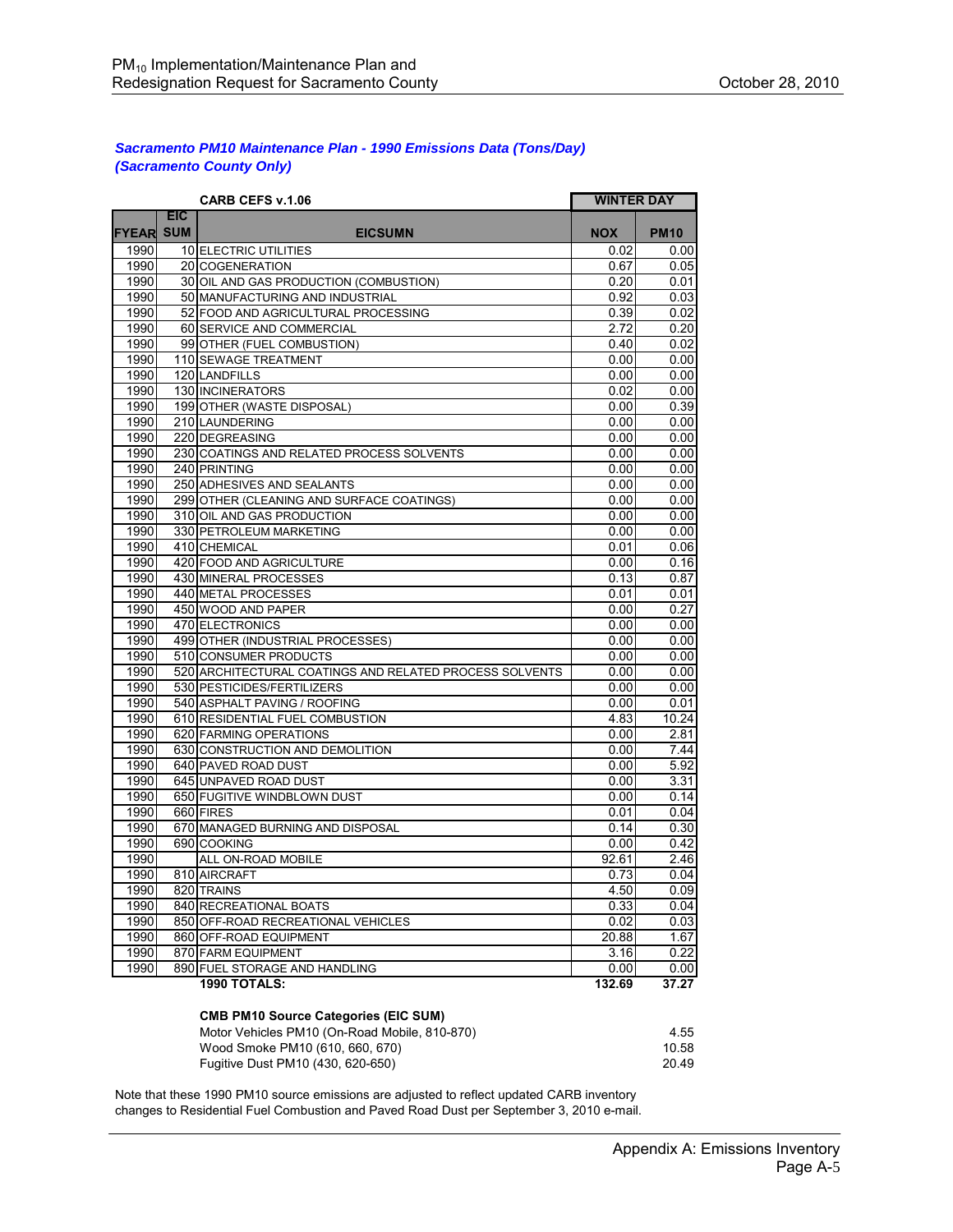#### *Sacramento PM10 Maintenance Plan - 1995 Emissions Data (Tons/Day) (Sacramento County Only)*

|              |                          | <b>CARB CEFS v.1.06</b>                                 | <b>WINTER DAY</b> |             |
|--------------|--------------------------|---------------------------------------------------------|-------------------|-------------|
| <b>FYEAR</b> | <b>EIC</b><br><b>SUM</b> | <b>EICSUMN</b>                                          | <b>NOX</b>        | <b>PM10</b> |
| 1995         |                          | 10 ELECTRIC UTILITIES                                   | 0.01              | 0.00        |
| 1995         |                          | 20 COGENERATION                                         | 0.66              | 0.14        |
| 1995         |                          | 30 OIL AND GAS PRODUCTION (COMBUSTION)                  | 0.33              | 0.00        |
| 1995         |                          | 50 MANUFACTURING AND INDUSTRIAL                         | 0.85              | 0.04        |
| 1995         |                          | 52 FOOD AND AGRICULTURAL PROCESSING                     | 0.25              | 0.04        |
| 1995         |                          | 60 SERVICE AND COMMERCIAL                               | 1.81              | 0.18        |
| 1995         |                          | 99 OTHER (FUEL COMBUSTION)                              | 0.45              | 0.02        |
| 1995         |                          | 110 SEWAGE TREATMENT                                    | 0.00              | 0.00        |
| 1995         |                          | 120 LANDFILLS                                           | 0.00              | 0.00        |
| 1995         |                          | 130 INCINERATORS                                        | 0.03              | 0.01        |
| 1995         |                          | 199 OTHER (WASTE DISPOSAL)                              | 0.01              | 0.09        |
| 1995         |                          | 210 LAUNDERING                                          | 0.00              | 0.00        |
| 1995         |                          | 220 DEGREASING                                          | 0.00              | 0.00        |
| 1995         |                          | 230 COATINGS AND RELATED PROCESS SOLVENTS               | 0.00              | 0.00        |
| 1995         |                          | 240 PRINTING                                            | 0.00              | 0.00        |
| 1995         |                          | 250 ADHESIVES AND SEALANTS                              | 0.00              | 0.00        |
| 1995         |                          | 299 OTHER (CLEANING AND SURFACE COATINGS)               | 0.00              | 0.00        |
| 1995         |                          | 310 OIL AND GAS PRODUCTION                              | 0.00              | 0.00        |
| 1995         |                          | 330 PETROLEUM MARKETING                                 | 0.00              | 0.00        |
| 1995         |                          | 410 CHEMICAL                                            | 0.02              | 0.00        |
| 1995         |                          | 420 FOOD AND AGRICULTURE                                | 0.00              | 0.22        |
| 1995         |                          | 430 MINERAL PROCESSES                                   | 0.04              | 0.53        |
| 1995         |                          | 440 METAL PROCESSES                                     |                   |             |
| 1995         |                          | 450 WOOD AND PAPER                                      | 0.00              | 0.24        |
| 1995         |                          | 470 ELECTRONICS                                         | 0.00              | 0.00        |
| 1995         |                          | 499 OTHER (INDUSTRIAL PROCESSES)                        | 0.00              | 0.00        |
| 1995         |                          | 510 CONSUMER PRODUCTS                                   | 0.00              | 0.00        |
| 1995         |                          | 520 ARCHITECTURAL COATINGS AND RELATED PROCESS SOLVENTS | 0.00              | 0.00        |
| 1995         |                          | 530 PESTICIDES/FERTILIZERS                              | 0.00              | 0.00        |
| 1995         |                          | 540 ASPHALT PAVING / ROOFING                            | 0.00              | 0.01        |
| 1995         |                          | 610 RESIDENTIAL FUEL COMBUSTION                         | 4.58              | 9.79        |
| 1995         |                          | 620 FARMING OPERATIONS                                  | 0.00              | 2.69        |
| 1995         |                          | 630 CONSTRUCTION AND DEMOLITION                         | 0.00              | 5.30        |
| 1995         |                          | 640 PAVED ROAD DUST                                     | 0.00              | 5.98        |
| 1995         |                          | 645 UNPAVED ROAD DUST                                   | 0.00              | 3.14        |
| 1995         |                          | 650 FUGITIVE WINDBLOWN DUST                             | 0.00              | 0.13        |
| 1995         |                          | 660 FIRES                                               | 0.01              | 0.05        |
| 1995         |                          | 670 WASTE BURNING AND DISPOSAL                          | 0.15              | 0.37        |
| 1995         |                          | 690 COOKING                                             | 0.00              | 0.47        |
| 1995         |                          | ALL ON-ROAD MOBILE                                      | 82.25             | 2.05        |
| 1995         |                          | 810 AIRCRAFT                                            | 1.09              | 0.05        |
| 1995         |                          | 820 TRAINS                                              | 4.56              | 0.09        |
| 1995         |                          | 840 RECREATIONAL BOATS                                  | 0.35              | 0.04        |
| 1995         |                          | 850 OFF-ROAD RECREATIONAL VEHICLES                      | 0.02              | 0.03        |
| 1995         |                          | 860 OFF-ROAD EQUIPMENT                                  | 18.08             | 1.16        |
| 1995         |                          | 870 FARM EQUIPMENT                                      | 2.70              | 0.16        |
| 1995         |                          | 890 FUEL STORAGE AND HANDLING                           | 0.00              | 0.00        |
|              |                          | 1995 TOTALS:                                            | 118.24            | 33.01       |

#### **CMB PM10 Source Categories (EIC SUM)**

| Motor Vehicles PM10 (On-Road Mobile, 810-870) | -3.58 |
|-----------------------------------------------|-------|
| Wood Smoke PM10 (610, 660, 670)               | 10.20 |
| Fugitive Dust PM10 (430, 620-650)             | 1777  |

Note that these 1995 PM10 source emissions are adjusted to reflect updated CARB inventory changes to Residential Fuel Combustion and Paved Road Dust per September 3, 2010 e-mail.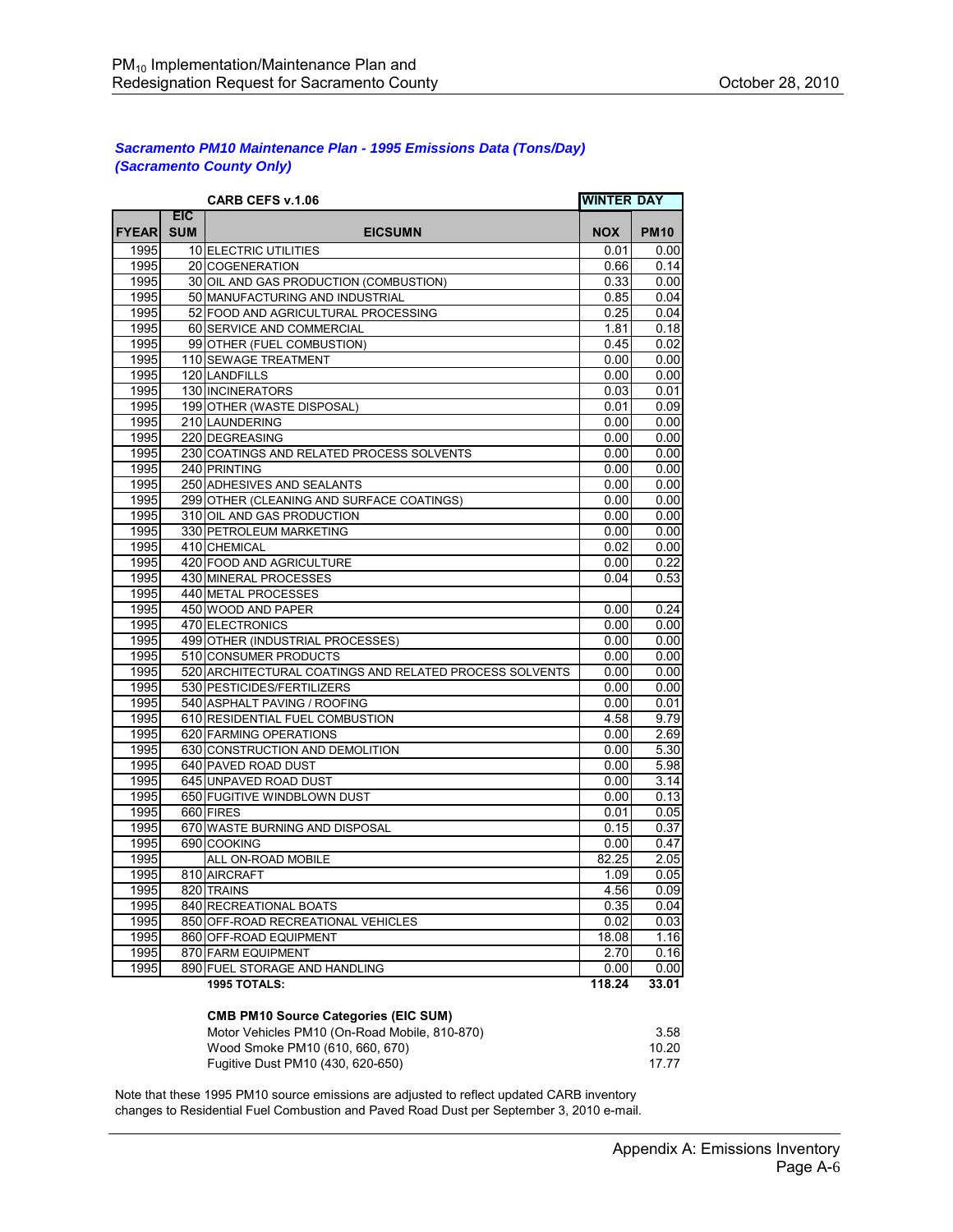#### *Sacramento PM10 Maintenance Plan - 2000 Emissions Data (Tons/Day) (Sacramento County Only)*

|              |                          | <b>CARB CEFS v.1.06</b>                                 | <b>WINTER DAY</b> |             |
|--------------|--------------------------|---------------------------------------------------------|-------------------|-------------|
| <b>FYEAR</b> | <b>EIC</b><br><b>SUM</b> | <b>EICSUMN</b>                                          | <b>NOX</b>        | <b>PM10</b> |
| 2000         |                          | 10 ELECTRIC UTILITIES                                   | 0.40              | 0.15        |
| 2000         |                          | 20 COGENERATION                                         | 0.02              | 0.01        |
| 2000         |                          | 30 OIL AND GAS PRODUCTION (COMBUSTION)                  | 0.05              | 0.01        |
| 2000         |                          | 50 MANUFACTURING AND INDUSTRIAL                         | 0.83              | 0.04        |
| 2000         |                          | 52 FOOD AND AGRICULTURAL PROCESSING                     | 0.30              | 0.02        |
| 2000         |                          | 60 SERVICE AND COMMERCIAL                               | 1.64              | 0.17        |
| 2000         |                          | 99 OTHER (FUEL COMBUSTION)                              | 0.49              | 0.03        |
| 2000         |                          | 110 SEWAGE TREATMENT                                    | 0.00              | 0.00        |
| 2000         |                          | 120 LANDFILLS                                           | 0.02              | 0.01        |
| 2000         |                          | 130 INCINERATORS                                        | 0.01              | 0.00        |
| 2000         |                          | 199 OTHER (WASTE DISPOSAL)                              | 0.00              | 0.00        |
| 2000         |                          | 210 LAUNDERING                                          | 0.00              | 0.00        |
| 2000         |                          | 220 DEGREASING                                          | 0.00              | 0.00        |
| 2000         |                          | 230 COATINGS AND RELATED PROCESS SOLVENTS               | 0.00              | 0.00        |
| 2000         |                          | 240 PRINTING                                            | 0.00              | 0.00        |
| 2000         |                          | 250 ADHESIVES AND SEALANTS                              | 0.00              | 0.00        |
| 2000         |                          | 299 OTHER (CLEANING AND SURFACE COATINGS)               | 0.00              | 0.00        |
| 2000         |                          | 310 OIL AND GAS PRODUCTION                              | 0.00              | 0.00        |
| 2000         |                          | 330 PETROLEUM MARKETING                                 | 0.00              | 0.00        |
| 2000         |                          | 410 CHEMICAL                                            | 0.05              | 0.02        |
| 2000         |                          | 420 FOOD AND AGRICULTURE                                | 0.00              | 0.04        |
| 2000         |                          | 430 MINERAL PROCESSES                                   | 0.14              | 0.59        |
| 2000         |                          | 440 METAL PROCESSES                                     | 0.01              | 0.01        |
| 2000         |                          | 450 WOOD AND PAPER                                      | 0.00              | 0.13        |
| 2000         |                          | 470 ELECTRONICS                                         | 0.00              | 0.00        |
| 2000         |                          | 499 OTHER (INDUSTRIAL PROCESSES)                        | 0.00              | 0.11        |
| 2000         |                          | 510 CONSUMER PRODUCTS                                   | 0.00              | 0.00        |
| 2000         |                          | 520 ARCHITECTURAL COATINGS AND RELATED PROCESS SOLVENTS | 0.00              | 0.00        |
| 2000         |                          | 530 PESTICIDES/FERTILIZERS                              | 0.00              | 0.00        |
| 2000         |                          | 540 ASPHALT PAVING / ROOFING                            | 0.00              | 0.01        |
| 2000         |                          | 610 RESIDENTIAL FUEL COMBUSTION                         | 4.32              | 9.34        |
| 2000         |                          | 620 FARMING OPERATIONS                                  | 0.00              | 2.54        |
| 2000         |                          | 630 CONSTRUCTION AND DEMOLITION                         | 0.00              | 6.53        |
| 2000         |                          | 640 PAVED ROAD DUST                                     | 0.00              | 6.03        |
| 2000         |                          | 645 UNPAVED ROAD DUST                                   | 0.00              | 3.14        |
| 2000         |                          | 650 FUGITIVE WINDBLOWN DUST                             | 0.00              | 0.13        |
| 2000         |                          | 660 FIRES                                               | 0.01              | 0.05        |
| 2000         |                          | 670 MANAGED BURNING AND DISPOSAL                        | 0.13              | 0.28        |
| 2000         |                          | 690 COOKING                                             | 0.00              | 0.52        |
| 2000         |                          | ALL ON-ROAD MOBILE                                      | 63.26             | 1.90        |
| 2000         |                          | 810 AIRCRAFT                                            | 1.72              | 0.07        |
| 2000         |                          | 820 TRAINS                                              | 4.90              | 0.10        |
| 2000         |                          | 840 RECREATIONAL BOATS                                  | 0.34              | 0.05        |
| 2000         |                          | 850 OFF-ROAD RECREATIONAL VEHICLES                      | 0.01              | 0.01        |
| 2000         |                          | 860 OFF-ROAD EQUIPMENT                                  | 19.11             | 1.23        |
| 2000         |                          | <b>870 FARM EQUIPMENT</b>                               | 2.34              | 0.14        |
| 2000         |                          | 890 FUEL STORAGE AND HANDLING                           | 0.00              | 0.00        |
|              |                          | <b>2000 TOTALS:</b>                                     | 100.11            | 33.36       |

#### **CMB PM10 Source Categories (EIC SUM)**

| Motor Vehicles PM10 (On-Road Mobile, 810-870) | 3.50  |
|-----------------------------------------------|-------|
| Wood Smoke PM10 (610, 660, 670)               | 9.67  |
| Fugitive Dust PM10 (430, 620-650)             | 18.96 |

Note that these 2000 PM10 source emissions are adjusted to reflect updated CARB inventory changes to Residential Fuel Combustion and Paved Road Dust per September 3, 2010 e-mail.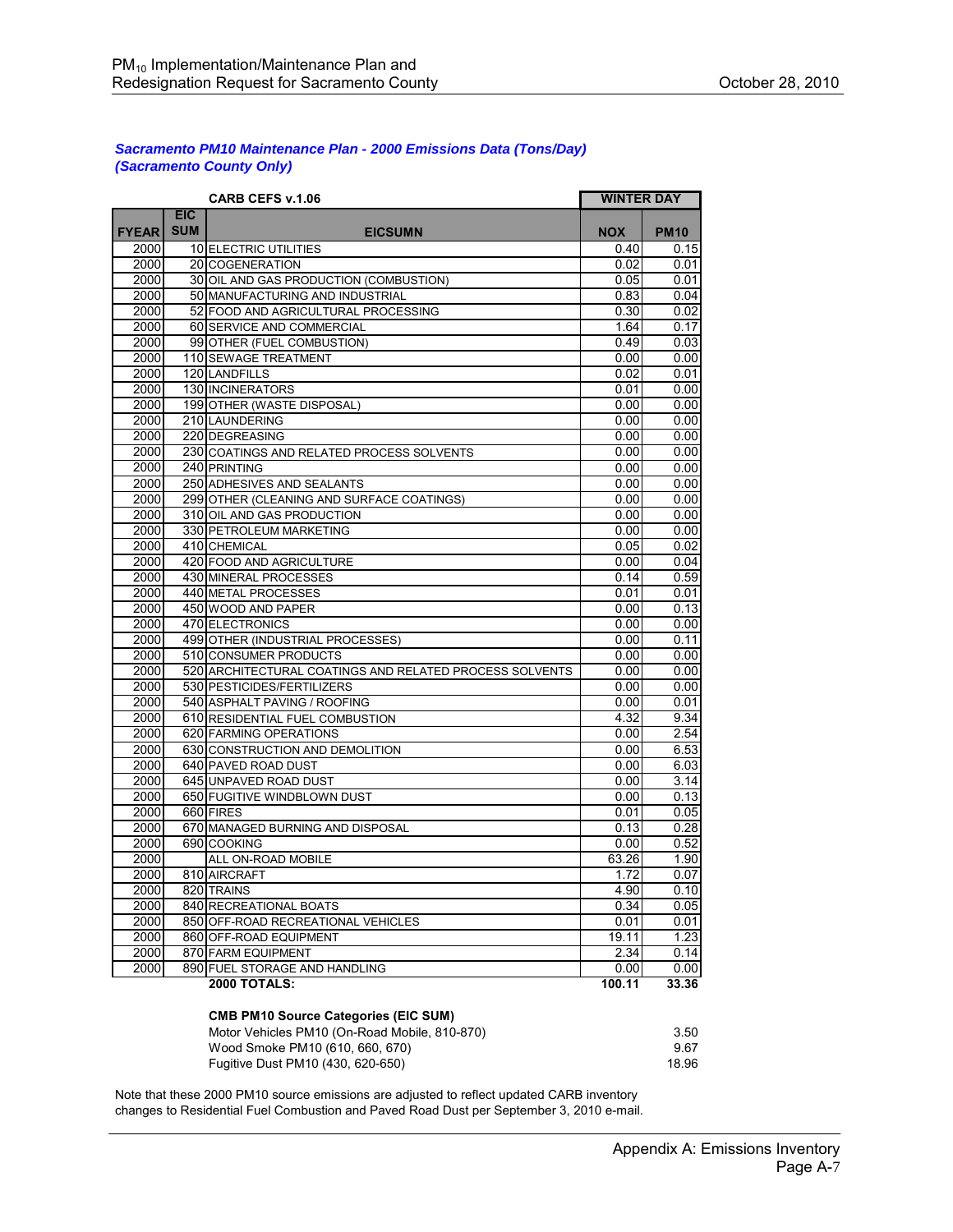## **Appendix B: Control Measures**

The following fugitive dust measures are considered to be potential reasonably available control measures (RACM) for  $PM_{10}$ :

| <b>Source Category</b>              | <b>Control Action</b>                           |  |  |  |  |  |
|-------------------------------------|-------------------------------------------------|--|--|--|--|--|
| Paved Roads                         | Improved sanding/salting applications/materials |  |  |  |  |  |
|                                     | Truck covering                                  |  |  |  |  |  |
|                                     | <b>Construction site measures</b>               |  |  |  |  |  |
|                                     | Curb installation and shoulder stabilization    |  |  |  |  |  |
|                                     | Storm water drainage                            |  |  |  |  |  |
| <b>Unpaved Roads</b>                | Paving and surface improvements (graveling)     |  |  |  |  |  |
|                                     | Chemical stabilization                          |  |  |  |  |  |
|                                     | Traffic reduction plans                         |  |  |  |  |  |
|                                     | Vehicle speed reduction                         |  |  |  |  |  |
| Storage Piles (Transfer Operations) | Wet suppression and dust control                |  |  |  |  |  |
| <b>Construction/Demolition</b>      | Paving permanent roads early in project         |  |  |  |  |  |
|                                     | Truck covering                                  |  |  |  |  |  |
|                                     | Access apron construction and cleaning          |  |  |  |  |  |
|                                     | Watering of graveled travel surfaces            |  |  |  |  |  |
| Open Area Wind Erosion              | Revegetation                                    |  |  |  |  |  |
|                                     | Limitation of off-road vehicle traffic          |  |  |  |  |  |
|                                     | Limitation of leafblowers                       |  |  |  |  |  |
| <b>Agricultural Tilling</b>         | Land conservation practices                     |  |  |  |  |  |

The following residential wood combustion control measures are considered to be potential reasonably available control measures for  $PM_{10}$ :

| <b>Source Category</b>         | <b>Control Action</b>                                     |
|--------------------------------|-----------------------------------------------------------|
| <b>Integral Measures</b>       | Public awareness/education and voluntary curtailment      |
|                                | program                                                   |
|                                | Mandatory curtailment during predicted periods of high    |
|                                | $PM_{10}$ concentrations                                  |
|                                | New stoves EPA-certified Phase II                         |
|                                | Improved wood burning performance                         |
|                                | Control of wood moisture content                          |
|                                | Weatherization of homes with wood stoves                  |
|                                | Educational opacity program                               |
| <b>Existing Installations</b>  | Convert wood-burning fireplaces to gas logs               |
|                                | Changeover to EPA-certified Phase II stoves or low        |
|                                | emitting stoves                                           |
| New Installations              | Gas fireplaces or gas logs in new installations           |
|                                | Upgrade offset                                            |
|                                | Restriction on number or density of new stove and         |
|                                | fireplace installations                                   |
|                                | Requirement that new stove installations are low emitting |
| New and Existing Installations | Device offset and upgrade offset                          |